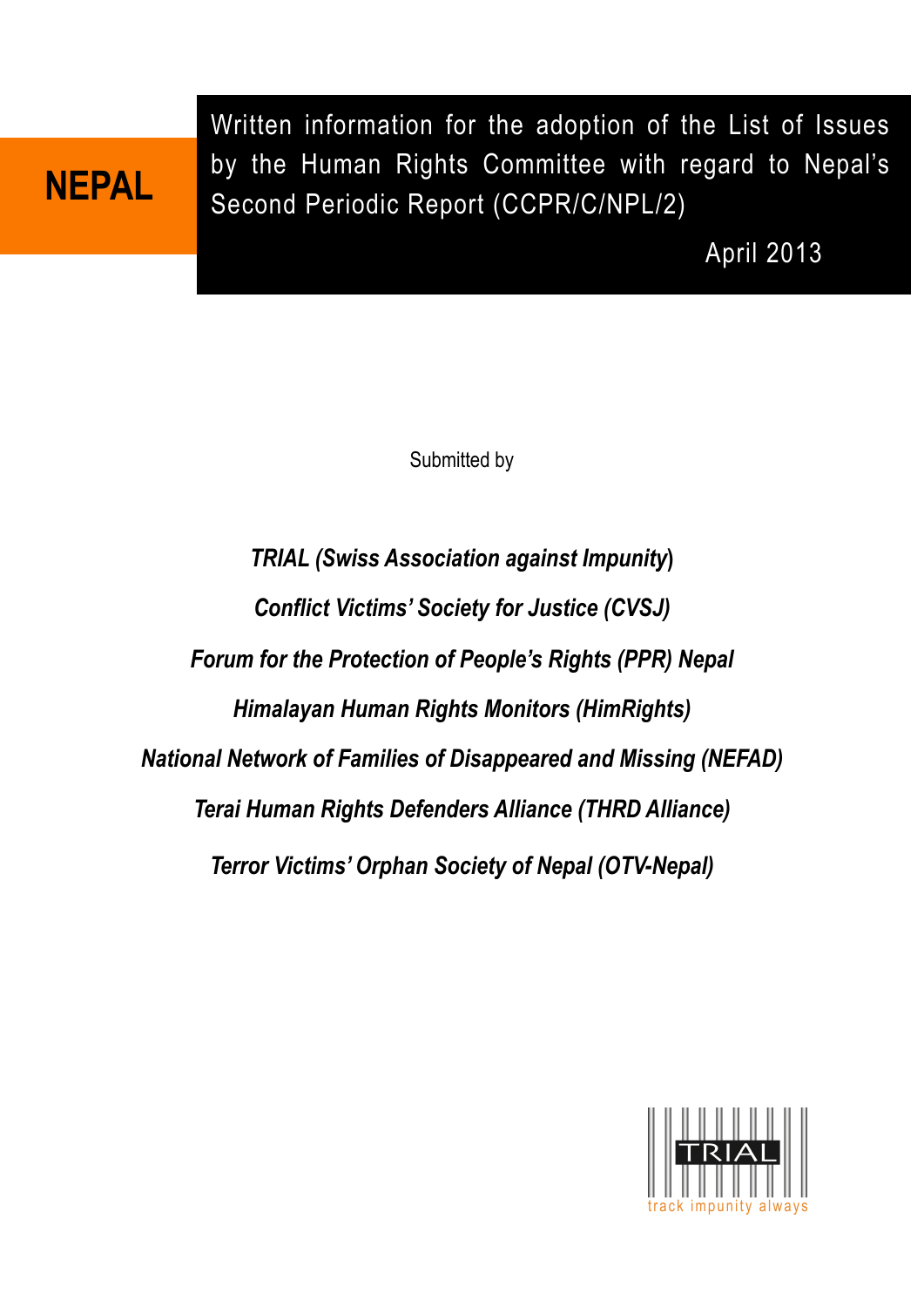| 1. | $\overline{\mathbf{4}}$<br>Focus of the report                                                                                                                                                                                                 |
|----|------------------------------------------------------------------------------------------------------------------------------------------------------------------------------------------------------------------------------------------------|
| 2. | Suggested items for the adoption of the Committee's List of Issues concerning<br>5<br><b>Nepal</b>                                                                                                                                             |
| 3. | 9<br><b>Background</b>                                                                                                                                                                                                                         |
|    |                                                                                                                                                                                                                                                |
|    | 3.2.  Historical and political context to Nepal's human rights situation  10                                                                                                                                                                   |
|    | 3.2.1. Long delay in establishing transitional justice mechanisms and failure to meet                                                                                                                                                          |
|    | 3.3.  Failure of the State party to extend the mandate of OHCHR-Nepal 18                                                                                                                                                                       |
|    | 3.4 International Human Rights Instruments Ratified by Nepal 19                                                                                                                                                                                |
|    | 3.4.1 . Relationship between International and Domestic Law under Nepali                                                                                                                                                                       |
| 4. | 22<br><b>Selected Issues</b>                                                                                                                                                                                                                   |
|    | 4.1. The inadequacy of the criminal legislation on enforced disappearance, torture,<br>rape and other form of sexual violence (Arts. 2.3, 6, 7, 9, 10, 16 and 24 of the                                                                        |
|    |                                                                                                                                                                                                                                                |
|    |                                                                                                                                                                                                                                                |
|    | 4.1.3. Obstacles to the effective criminalisation of rape and other forms of sexual                                                                                                                                                            |
|    | 4.2.  The ongoing failure to investigate, prosecute and punish those responsible for<br>extrajudicial executions, enforced disappearance, torture, rape and other forms<br>of sexual violence (Arts. 2.3, 6, 7, 9, 10 and 16 of the Covenant)  |
|    | 4.2.1. Failure of the Nepali Army to credibly and effectively investigate, prosecute<br>and punish conflict-era extrajudicial execution, enforced disappearance,<br>torture and rape cases (Arts. 2.3, 6, 7, 9, and 16 of the Covenant)<br>.31 |
|    | 4.2.2. Refusal by authorities to register criminal complaints concerning serious<br>human rights violations and procedural hurdles (Arts. 2.3, 6, 7, 9, 10, 16, and                                                                            |
|    | 4.2.3. Withdrawal of criminal cases concerning conflict-era human rights violations                                                                                                                                                            |
|    | 4.2.4. Non-investigation based on deferral to transitional justice mechanisms and<br>alleged role of National Human Rights Commission (Art. 2.3)41                                                                                             |
|    | 4.2.5. Cancellation of writs of habeas corpus (Arts. 2.3, 6, 7, 9, 10, and 16 of the                                                                                                                                                           |
|    | 4.2.6. Inadequate exhumations and identification and return of mortal remains to                                                                                                                                                               |
|    | 4.2.7. Post conflict extra-judicial killings, unlawful detention and torture by security<br>forces in the Terai (Arts. 6, 7, 9, 10, and 16 of the Covenant) 49                                                                                 |
|    | 4.3  Gaps in the protection of victims of human rights violations and their relatives,<br>witnesses and human rights defenders (Arts. 2.3, 6, 7, 9, 10 and 16 of the                                                                           |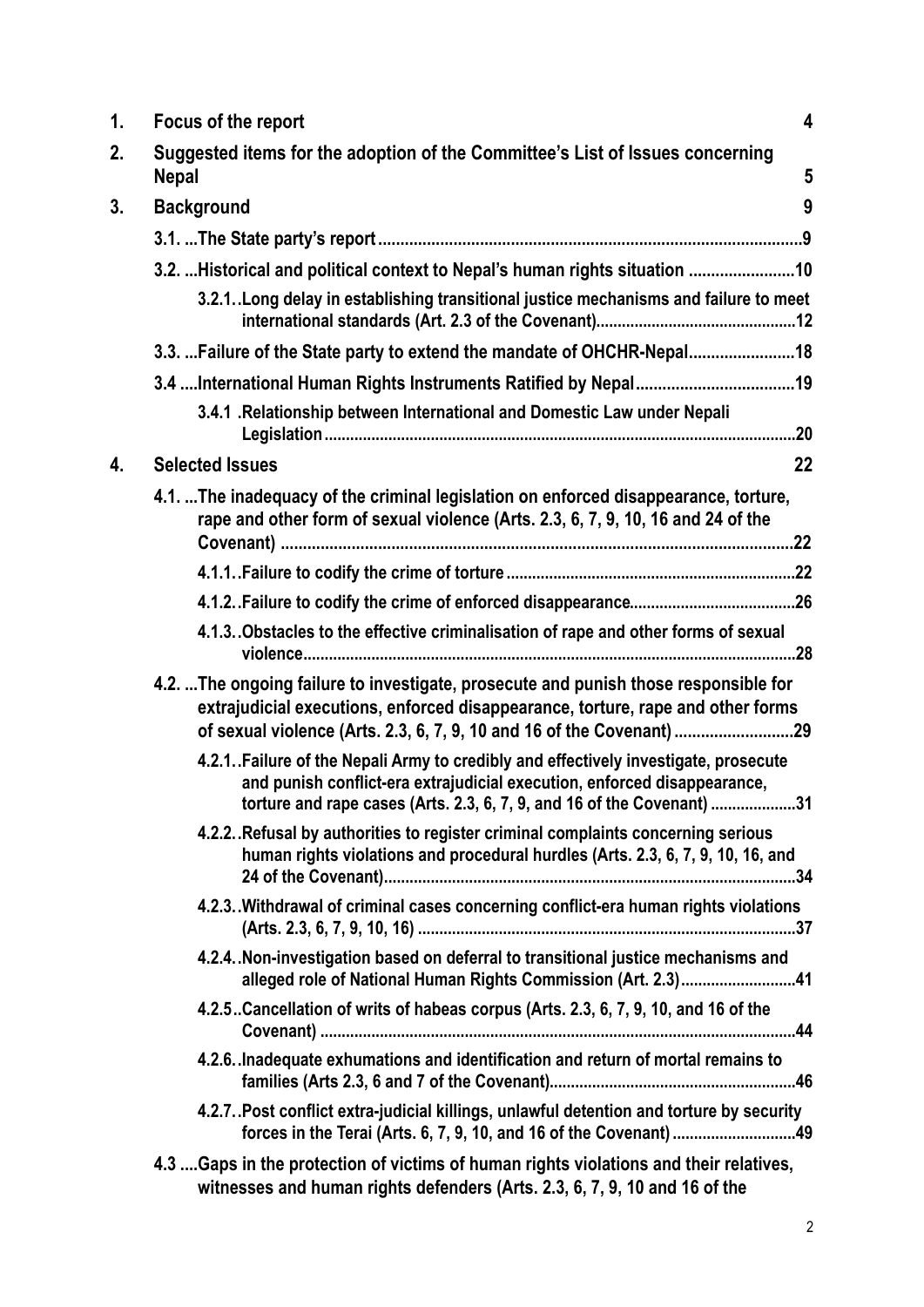|    | 4.4. Failure to guarantee the right of reparation to victims of human rights violations<br>and their relatives (Arts. 2.3, 6, 7, 9, 10, 16 and 14 of the Covenant) 55  |     |
|----|------------------------------------------------------------------------------------------------------------------------------------------------------------------------|-----|
|    | 4.4.1. Lack of declarations of absence by reason of enforced disappearance (Arts                                                                                       |     |
|    | 4.5. The non-ratification of the International Convention on the Protection of all<br>Persons from Enforced Disappearance and the Rome Statute (Arts. 2.3, 6, 7, 9, 10 | .58 |
| 5. | Information on the associations submitting this written information                                                                                                    | 60  |
|    | Annex 1 - Relevant concluding observations of the HRC to Nepal following consideration<br>of its first periodic report (1994)                                          | 63  |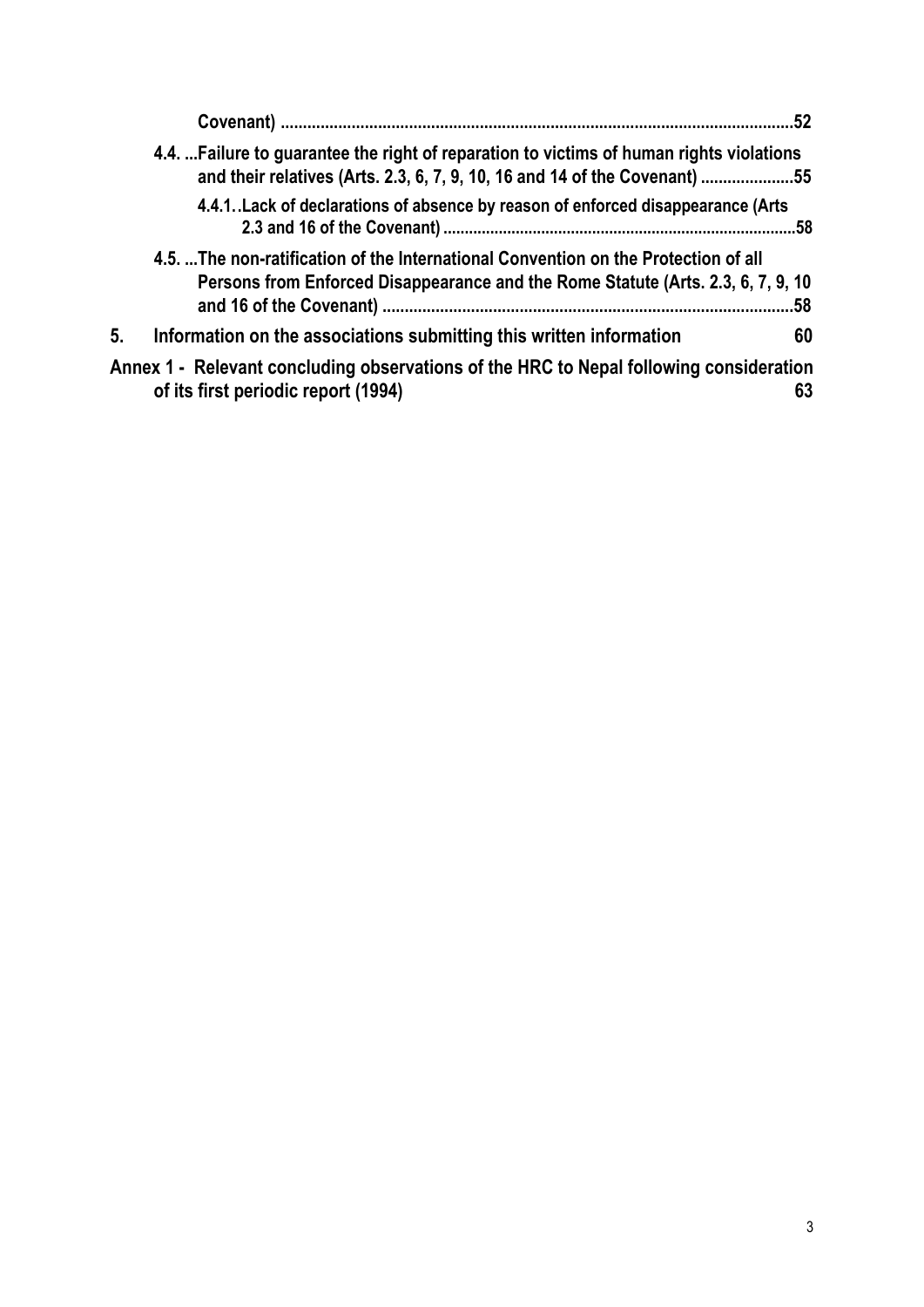## <span id="page-3-0"></span>**1. Focus of the report**

- 1. The Human Rights Committee (hereinafter, "the HRC" or "the Committee") will consider the combined second, third and fourth periodic reports by Nepal pursuant to Art. 40 of the International Covenant on Civil and Political Rights (hereinafter, "the Covenant") at its 110<sup>th</sup> session, to be held from 10 to 28 March 2014 in Geneva. This report is submitted to the HRC by TRIAL and its partners with a view to assisting the Country Report Task Force in the preparation of the List of Issues that will be adopted at the 108<sup>th</sup> session taking place from 8 to 26 July 2013.
- 2. This report aims at providing a partial review of Nepal's implementation of the Covenant and focuses on a limited number of issues connected to **impunity for serious human rights violations during the period of conflict in Nepal as well as the post-conflict era** and the lack of adequate protections against human rights violations under Nepal's legal and policy framework. In particular, in view of the respective mandates and expertise of the contributing organisations, this report analyses Nepal's compliance with its obligations concerning the prohibition of arbitrary detention, torture, rape and enforced disappearance as well as the significant obstacles faced by victims in obtaining access to justice, truth and reparation for serious human rights violations.
- 3. The present report therefore analyses Nepal's compliance with the provisions of the Covenant concerning, in particular, **the right to life (Art. 6), the prohibition of torture (Art. 7), the right to liberty and security of person (Art. 9), the right of detainees to be treated with humanity and dignity (Art. 10), the right to recognition as a person before the law (Art. 16), the rights**  of the child (Art. 24) and the right to an effective remedy (Art. 2.3).<sup>[1](#page-3-1)</sup> The themes analysed in this regard correspond to issues of concern identified by the Committee in its previous concluding observations on Nepal's initial report published on 10 November 1994 (hereinafter "1994 Concluding Observations").[2](#page-3-2) Annex 1 of this report contains excerpted "Relevant concluding observations of the HRC to Nepal following consideration of its first periodic report." On the basis of the findings and analysis contained herein, concrete questions suggested by TRIAL and its partners for inclusion by the HRC in its forthcoming List of Issues to be submitted to the State party may be found in section 2 below.
- 4. [TRIAL](http://www.trial-ch.org/) (*Swiss Association against Impunity*) is the principal author of this report with contributions from the Conflict Victims' Society for Justice, Forum for the Protection of People's Rights (PPR) Nepal, Himalayan Human Rights Monitors (HimRights), the National Network of Families of Disappeared and Missing (NEFAD), the Terai Human Rights Defenders Alliance and the Terror

<span id="page-3-1"></span><sup>&</sup>lt;sup>1</sup> The omission of analysis of Nepal's compliance with other articles of the Covenant by no means implies that the organisations submitting this report find that Nepal fully complies with all its obligations under the Covenant.

<span id="page-3-2"></span><sup>2</sup> HRC, *Concluding Observations on Nepal*, 10 November 1994, UN Doc. CCPR/C/79/Add.42.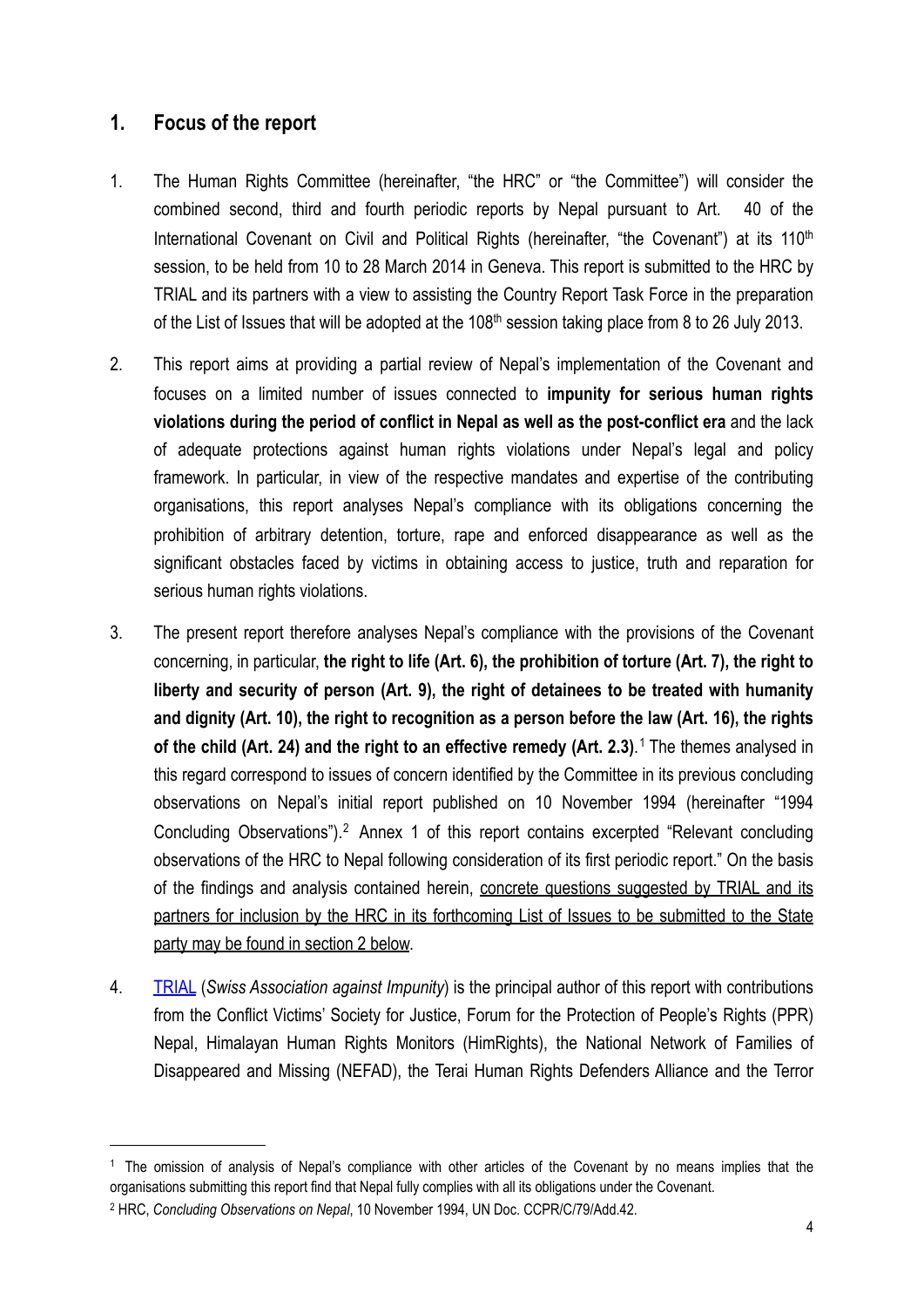Victims Orphan Society of Nepal.<sup>[3](#page-4-1)</sup> This joint submission is based on findings and in-depth analysis from non-governmental organisations monitoring and documenting the human rights situation on the ground in Nepal, as well as intergovernmental and Nepali governmental bodies. Throughout this report examples are referred to wherever possible in order to substantiate the allegations put forward. Some of the findings and analysis contained in this report are limited to the Terai region and thus does not refer to the country as a whole; where this is the case, it is noted.

# <span id="page-4-0"></span>**2. Suggested items for the adoption of the Committee's List of Issues concerning Nepal**

5. In light of the concerns highlighted in this submission, TRIAL and its partners recommend to the Human Rights Committee to take up the following issues and to deliver the following requests for information from the State party.

#### **2.1 The State party's failure to establish transitional justice mechanisms in line with international standards (Arts 2.3, 6, 7, 9, 10 and 16 of the Covenant)**

- i. List the issue of the ongoing delay in establishing transitional justice mechanisms to complement investigation and prosecution of serious violations of human rights and international humanitarian law during the 1996-2006 conflict as a matter of serious concern to be taken up during the forthcoming dialogue (sections 3.2.1, 4.2.4);
- ii. Request information concerning the adoption of an Executive Ordinance establishing a Commission of Investigation into Disappeared Persons, Truth and Reconciliation on 13 March 2013 in the absence of approval of the legislature or consultation with civil society, including victim representatives (section 3.2.1);
- iii. List the issue of inclusion of provisions in the Executive Ordinance establishing a Commission of Investigation into Disappeared Persons, Truth and Reconciliation concerning the power to grant amnesty for perpetrators of serious human rights violations and the power to undertake reconciliation between victims and perpetrators as matters of serious concern to be taken up during the forthcoming dialogue with the Committee (section 3.2.1); and
- iv. List the issues of inadequate definitions of human rights violations and reparations (section 4.4), inadequate witness protection and support mechanisms (sections 3.2.1, 4.3), inadequate powers to refer alleged perpetrators for investigation and prosecution (sections 3.2.1, 4.2.4), inadequate guarantees for independence of the Commission (section 3.2.1) and inadequate powers and capacity to determine the fate and whereabouts of victims of enforced disappearance (section 4.2.6) in the Executive Ordinance establishing a Commission of Investigation into Disappeared Persons, Truth and Reconciliation as matters of serious concern to be taken up during the forthcoming dialogue with the Committee.

<span id="page-4-1"></span><sup>&</sup>lt;sup>3</sup> TRIAL gratefully acknowledges legal review and advice received from Raju Chapagai, Chairperson of JURI-Nepal, but notes that any errors or omissions are the responsibility of TRIAL and its partners jointly submitting this report.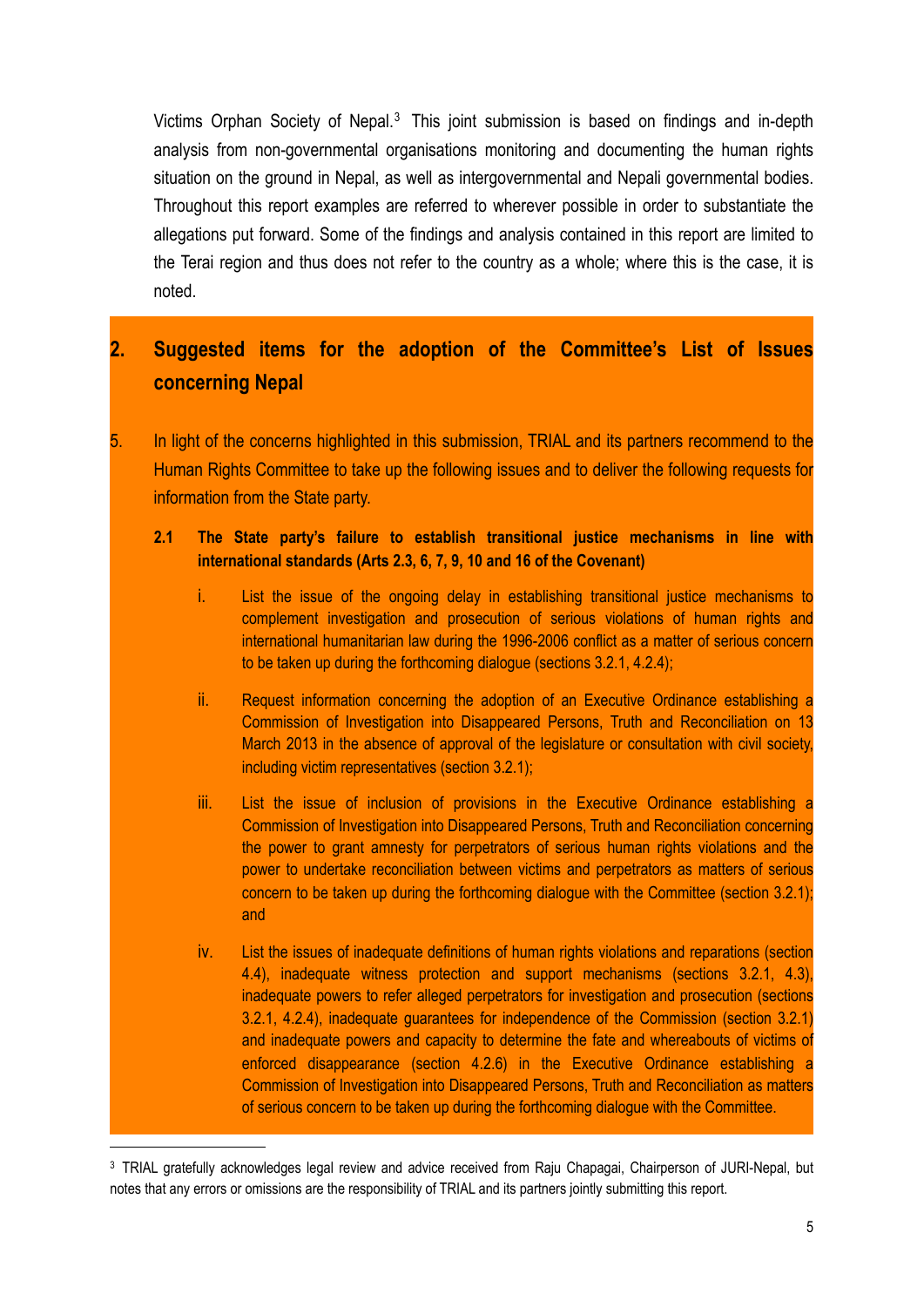#### **2.2 The State party's failure to codify crimes under international law (Arts. 2.3, 6, 7, 9, 10, 16 and 24 of the Covenant)**

- v. Request information concerning the precise status of the Covenant (section 3.4.1) and the prohibition of crimes under international law, including genocide, crimes against humanity, war crimes, torture, and enforced disappearance (sections 4.1, 4.5), in the Nepali legal order;
- vi. List the failure to codify genocide, crimes against humanity, war crimes, torture and enforced disappearance as crimes in Nepali law and the failure to provide jurisdiction over these crimes to the ordinary criminal justice system as matters of serious concern to be taken up during the forthcoming dialogue with the Committee (section 4.1);
- vii. List the failure to include the crime of torture of a minor specified in the Children's Act of 1992 as a scheduled offence under the State Cases Act thus permitting a criminal complaint (FIR) to be filed with the police as a matter of serious concern to be taken up during the forthcoming dialogue with the Committee (section 4.1.1.1);
- viii. List the failure to bring the definition of torture contained in the Torture Related Compensation Act of 1996 into line with international standards as a matter of serious concern to be taken up during the forthcoming dialogue with the Committee (section 4.1.1); and
- ix. List the failure to provide for the exercise of universal jurisdiction over torture and grave breaches of the Geneva Conventions as a matter of serious concern to be taken up during the forthcoming dialogue with the Committee (section 4.1.1).

#### **2.3. The State party's inadequate provisions concerning the crime of rape (Arts 2.3, 7, 9 of the Covenant)**

- x. List the narrow definition of acts that amount to rape and the non-gender neutral definition of rape as matters of serious concern to be taken up during the forthcoming dialogue with the Committee (section 4.1.3);
- xi. List the failure to remove the 35-day statutory limitation for filing a criminal complaint (FIR) of rape despite Supreme Court orders requiring amendment of the limitation clause as a matter of serious concern to be taken up during the forthcoming dialogue with the Committee (section 4.1.3); and
- xii. List the penalties for rape, especially for marital rape, not being proportionate to the gravity of the crime as a matter of serious concern to be taken up during the forthcoming dialogue with the Committee (section 4.1.3).

#### **2.4. The State party's failure to investigate, prosecute and sanction enforced disappearance, torture, rape and other crimes amounting to serious human rights violations (Arts 2.3, 6, 7, 9, 10, 16 and 24 of the Covenant)**

xiii. List the failure to bring a single perpetrator of crimes committed during the 1996-2006 conflict amounting to serious human rights violations successfully to justice as a matter of serious concern to be taken up during the forthcoming dialogue with the Committee (section 4.2);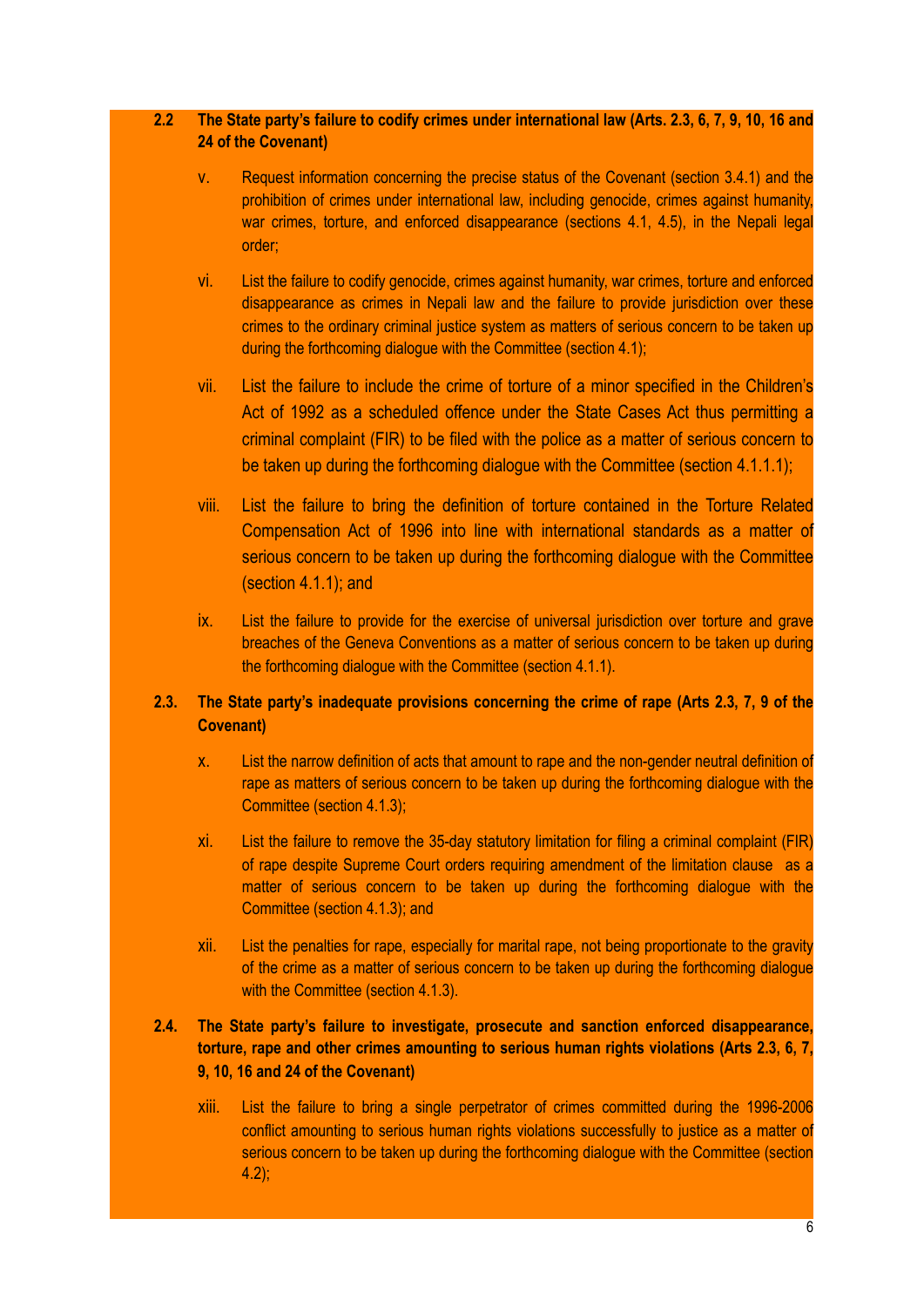- xiv. List the failure to determine the fate and whereabouts of 1,300 alleged victims of enforced disappearance during the 1996-2006 conflict, including the failure of State authorities to clarify some 458 cases seized of the Working Group on Enforced or Involuntary Disappearances, as a matter of serious concern to be taken up during the forthcoming dialogue with the Committee (sections 4.1.2, 4.2);
- xv. List case withdrawals of conflict-related crimes of murder, attempted murder, abduction and rape by successive governments of Nepal from 2008 to 2012 as a matter of serious concern to be taken up during the forthcoming dialogue with the Committee and request information concerning the precise number and nature of withdrawn cases (section 4.2.3);
- xvi. List the failure of State authorities to comply with orders and decisions of the Supreme Court of Nepal and recommendations of the National Human Rights Commission concerning the right to an effective remedy of victims of serious human rights violations as a matter of serious concern to be taken up during the forthcoming dialogue with the Committee (para. 35 and para. 94 respectively);
- xvii. List the cancellation of writs of *habeas corpus* by the Supreme Court of Nepal relying on denials by State authorities alone as a matter of serious concern to be taken up during the forthcoming dialogue with the Committee (section 4.2.5);
- xviii. List obstacles faced by victims of serious human rights violations in filing FIRs with the police as a matter of serious concern to be taken up during the forthcoming dialogue with the Committee (section 4.2.2);
- xix. List allegations that the Nepali Army is shielding its members under suspicion of having committed serious human rights violations from justice as a matter of serious concern to be taken up during the forthcoming dialogue with the Committee (section 4.2.1);
- xx. List the apparent failure of the Nepali Army to cooperate with the criminal justice system, including by failing to hand over individuals subject to an arrest warrant for crimes amounting to serious violations of human rights as a matter of serious concern to be taken up during the forthcoming dialogue with the Committee (section 4.2.1);
- xxi. Request information concerning the number and nature of disciplinary actions taken against members of the security forces, including courts martial of members of the Nepali Army, in relation to torture, enforced disappearances and other serious human rights violations committed during the conflict (section 4.2.1);
- xxii. List the promotion of members of the Nepali Army while under suspicion of having committed serious human rights violations as a matter of serious concern to be taken up during the forthcoming dialogue with the Committee (4.2.1.1);
- xxiii. List the lack of a process for exhumation and identification and return of remains of victims of enforced disappearance to families as a matter of serious concern to be taken up during the forthcoming dialogue with the Committee and request information concerning the legal, policy and institutional framework applicable to conducting exhumations in cases of serious human rights violations, including how relatives' right to information is ensured (section 4.2.6); and
- xxiv. List the ongoing situation of extra-judicial killings, unlawful detention and torture by security forces, particularly in the Terai region, as a matter of serious concern to be taken up during the forthcoming dialogue with the Committee (section 4.2.7).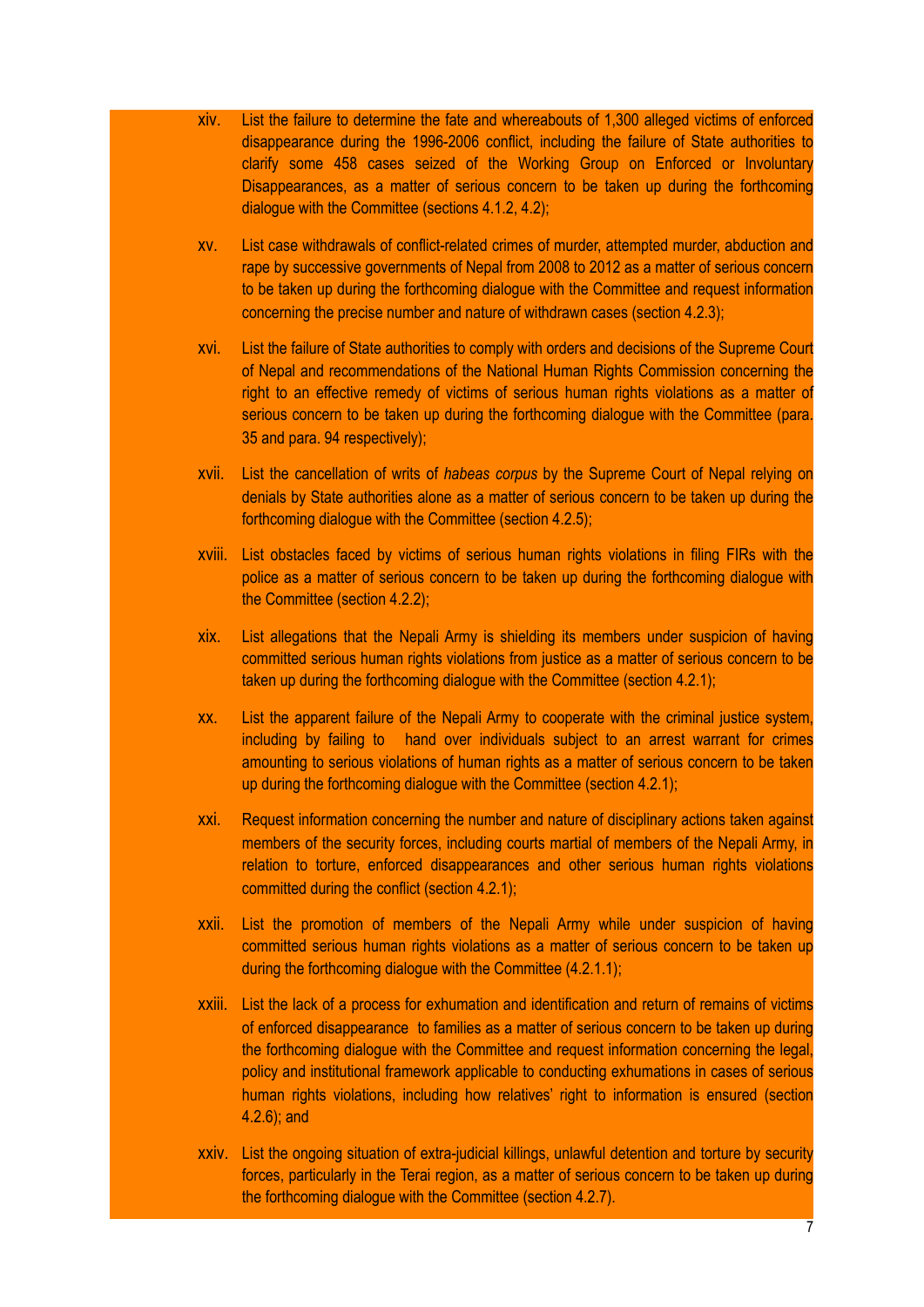#### **2.5. The State party's failure to address ongoing gaps in the protection of victims of human rights violations and their relatives, witnesses and human rights defenders (Arts. 2.3, 6, 7, 9, 10 and 16 of the Covenant)**

- xxv. List the failure to provide an effective system of witness protection and support as a matter of serious concern to be taken up during the forthcoming dialogue with the Committee (section 4.3); and
- xxvi. List harassment, threats and reprisals against human rights defenders working on cases of serious human rights violations and challenging impunity as a matter of serious concern to be taken up during the forthcoming dialogue with the Committee (section 4.3).

#### **2.6. The State party's failure to provide full reparation to victims of serious human rights violations (Arts. 2.3, 6, 7, 9, 10, 16 and 24 of the Covenant)**

- xxvii. List the failure to establish a comprehensive reparation programme for victims of serious human rights violations committed during the 1996-2006 conflict as a matter of serious concern to be taken up during the forthcoming dialogue with the Committee (section 4.4);
- xxviii. List the maximum limits on compensation available to victims of conflict under the Interim Relief Programme, to victims of torture under the Torture Related Compensation Act of 1996 and Children's Act of 1992, and to victims of rape under the General Code as a matter of concern to be taken up during the forthcoming dialogue with the Committee (section 4.4); and
- xxix. Request information concerning the disparities among categories of victims entitled to access their rights to reparation under the Interim Relief Programme (section 4.4).

#### **2.7. The State party's failure to accede to the Rome Statute of the International Criminal Court and the Convention on the Protection of All Persons from Enforced Disappearance (Arts. 2.3, 6, 7, 9, 10, 16 and 24 of the Covenant)**

- xxx. Request information on steps taken by the State party to accede to the Rome Statute of the International Criminal Court in light of the resolution adopted by the House of Representatives on 25 July 2006 directing the Government to proceed with accession (section 3.4, 4.5);
- xxxi. List the non-ratification of the Convention on the Protection of All Persons from Enforced Disappearance and the Convention on the non-applicability of statutory limitations to war crimes and crimes against humanity as issues of concern to be taken up during the forthcoming dialogue with the Committee (sections 3.4, 4.5); and
- xxxii. List the urgency of taking the necessary steps to accept the competence of the Committee against Torture, the Committeeon the Elimination of Racial Discrimination and other treaty bodies monitoring international human rights treaties to which Nepal is a State party to receive and consider individual communications as an issue to be taken up during the forthcoming dialogue with the Committee (sections 3.4, 4.5).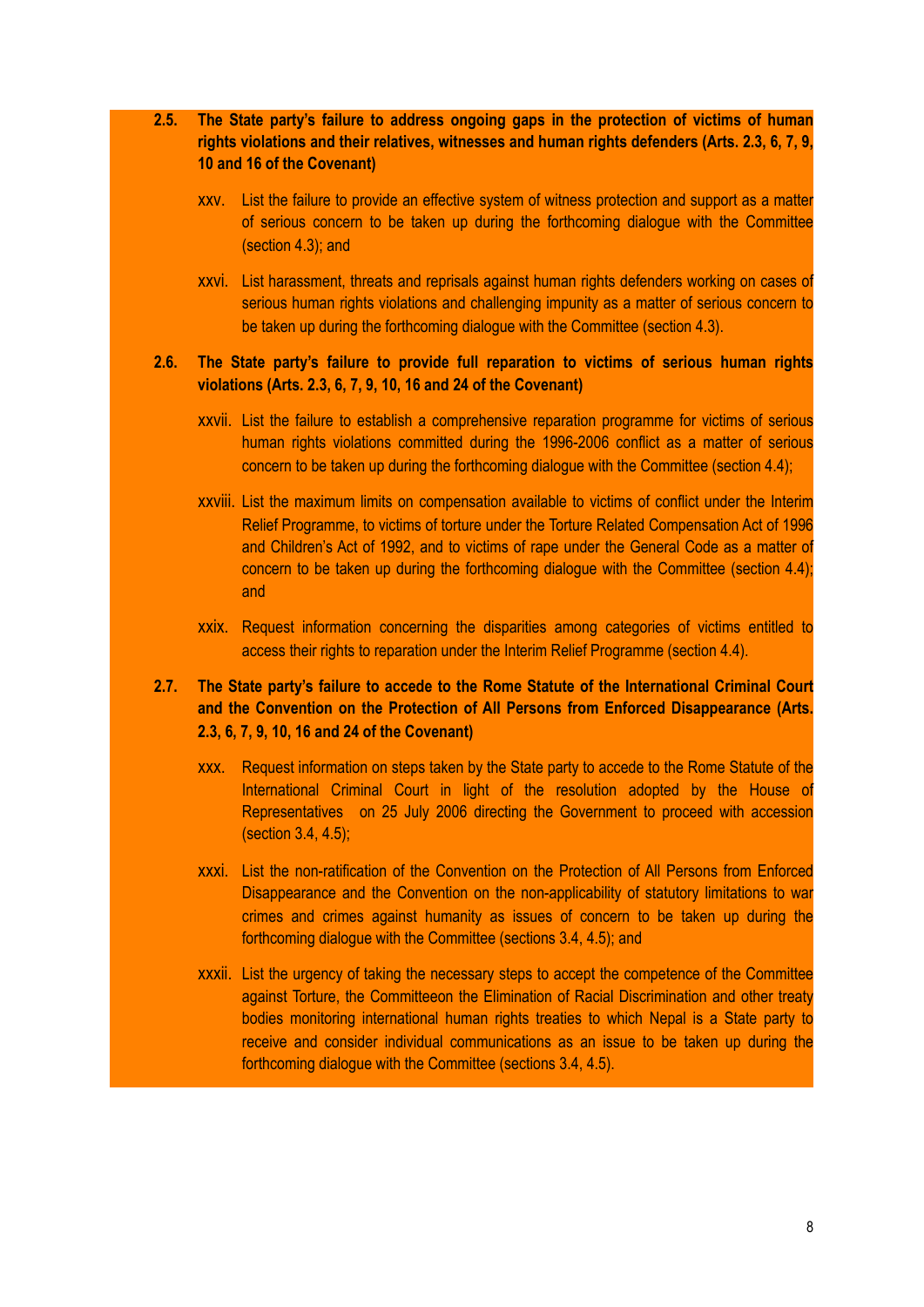## <span id="page-8-0"></span>**3. Background**

#### <span id="page-8-1"></span>**3.1. The State party's report**

- 6. The State party report of Nepal being considered by the HRC in March 2014 covers more than 15 years of the State party's compliance with the Covenant – from 1995 to 2010 – as the report was more than 14 years overdue at the time of its submission. Yet, the report fails to give the HRC an accurate picture of the widespread impunity for gross violations of human rights that took place during the armed conflict in Nepal (from 1996 to 2006) and the continuing perpetration of arbitrary detention, torture, rape, enforced disappearance and extrajudicial killings by security forces, albeit at a decreased level in comparison with the height of the conflict.
- **7.** The government of Nepal's report refers throughout to the human rights and fundamental freedoms enshrined in the Interim Constitution adopted in 2007 following the conflict. Yet, its elaboration of the legal and policy framework for human rights protection is far from the reality of victims who face seemingly insurmountable hurdles in obtaining justice, truth and reparation in Nepal.

*The HRC has already recognised the failures of the State party to deliver justice to victims of gross violations of human rights[4](#page-8-2) – including the prolonged delay by successive governments of Nepal in establishing the transitional justice mechanisms envisioned by the Comprehensive Peace Accord and Interim Constitution.[5](#page-8-3) Similarly, the Office of the High Commissioner for Human Rights (hereinafter, "OHCHR") 2012 Nepal Conflict Report mapped the enormous number of cases of extrajudicial killing, enforced disappearance, arbitrary detention, torture, rape and other forms of sexual violence, forced displacement and other violations perpetrated by both sides during the conflict that remain unaddressed by the State party.[6](#page-8-4) Moreover, numerous reports by nongovernmental actors in the more recent period have documented ongoing violations of a serious nature.[7](#page-8-5)*

<span id="page-8-2"></span><sup>4</sup> *See, e.g.* the views of the Human Rights Committee on individual communications - Communication No. 1469/2006, *Yasoda Sharma v. Nepal,* views adopted on 28 October 2008, at para. 9; Communication No. 1761/2008, *Yubraj Giri v. Nepal*, views adopted 24 March 2011, para. 9.

<span id="page-8-3"></span><sup>5</sup> *Katwal v. Nepal*, Decision on Admissibility, para 6.5, 22 November 2012, Communication No. 2000/2010, UN Doc. CPPR/C/ 106/D/2000/2010.

<span id="page-8-4"></span><sup>&</sup>lt;sup>6</sup> OHCHR, Nepal Conflict Report: An analysis of conflict-related violations of international human rights law and international *humanitarian law between February 1996 and 21 November 2006*, November 2012, (hereinafter "Nepal Conflict Report 2012") available at [http://www.ohchr.org/Documents/Countries/NP/OHCHR\\_Nepal\\_Conflict\\_Report2012.pdf,](http://www.ohchr.org/Documents/Countries/NP/OHCHR_Nepal_Conflict_Report2012.pdf) (last accessed 11 April 2013), at 36.

<span id="page-8-5"></span><sup>7</sup>*See, e.g.* OHCHR-Nepal, *Investigating Allegations of Extra-judicial Killing in the Terai,* 2010, available at [http://](http://nepal.ohchr.org/en/resources/Documents/English/reports/HCR/Investigating%20Allegations%20of%20Extra-Judicial%20Killings%20in%20the%20Terai.pdf) [nepal.ohchr.org/en/resources/Documents/English/reports/HCR/Investigating%20Allegations%20of%20Extra-Judicial](http://nepal.ohchr.org/en/resources/Documents/English/reports/HCR/Investigating%20Allegations%20of%20Extra-Judicial%20Killings%20in%20the%20Terai.pdf) [%20Killings%20in%20the%20Terai.pdf](http://nepal.ohchr.org/en/resources/Documents/English/reports/HCR/Investigating%20Allegations%20of%20Extra-Judicial%20Killings%20in%20the%20Terai.pdf) (last accessed 11 April 2013); Advocacy Forum, *Torture and Extra-Judicial Executions amongst Widespread Violence in the Terai,* 2010 available at [http://www.advocacyforum.org/downloads/pdf/publications/](http://www.advocacyforum.org/downloads/pdf/publications/terai-report-english.pdf) [terai-report-english.pdf](http://www.advocacyforum.org/downloads/pdf/publications/terai-report-english.pdf) (last accessed 11 April 2013); Amnesty International, *Nepal: The search for justice*, January 2013, AI Index: ASA31/001/2013, available at [http://amnesty.org/en/library/asset/ASA31/001/2013/en/11443e06-3609-4811-87a3](http://amnesty.org/en/library/asset/ASA31/001/2013/en/11443e06-3609-4811-87a3-c35eb315f5d1/asa310012013en.pdf) [c35eb315f5d1/asa310012013en.pdf](http://amnesty.org/en/library/asset/ASA31/001/2013/en/11443e06-3609-4811-87a3-c35eb315f5d1/asa310012013en.pdf) (last accessed 8 April 2013); Human Rights Watch, *Appeasing China: Restricting the Rights of Tibetans in Nepal, 24 July* 2008 available at <http://www.hrw.org/reports/2008/07/23/appeasing-china-0>(last accessed 11 April 2013).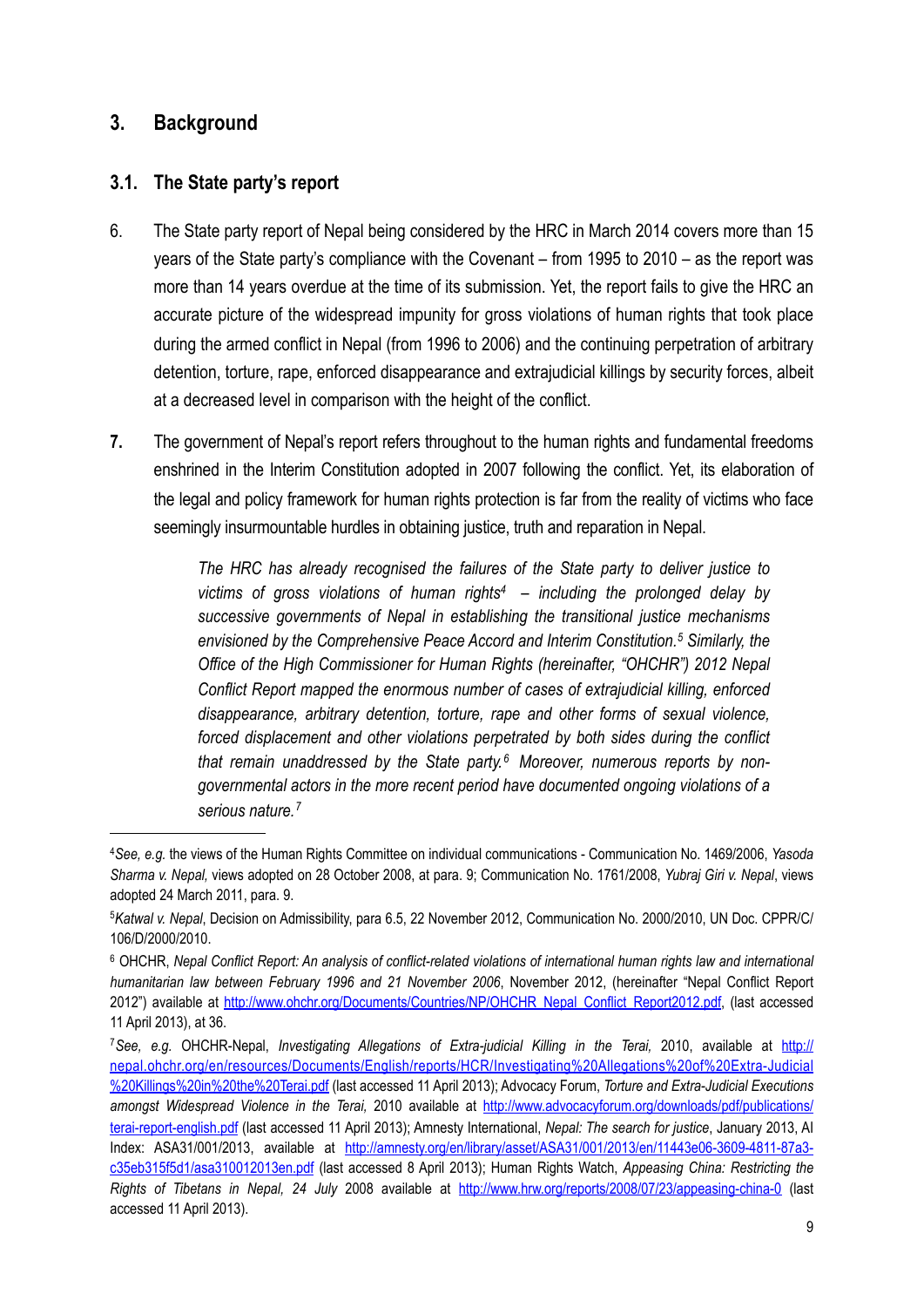8. The government of Nepal consistently fails to acknowledge and address the prevailing situation of impunity for both past and present violations. Despite the fact that not a single perpetrator has been successfully brought to justice for conflict-related human rights violations, the State party's periodic report fails to acknowledge that victims of human rights violations by State agents have virtually no prospect of success in seeking investigation and prosecution of the perpetrators in the domestic justice system. Moreover, the State party provides no data to the HRC concerning the prevalence of cases of extrajudicial killing, enforced disappearance, arbitrary detention, torture and rape (especially during the post-conflict period) and its responses to such cases. It omits discussion of the successive governments' deeply concerning practice of withdrawing conflict-era cases against alleged perpetrators that are deemed to be "politically motivated". Similarly, it overlooks the wide gaps between Nepali legislation and international standards concerning the definition of crimes, appropriate remedies and both *de jure* and *de facto* obstacles in obtaining access to justice – including excessive criminal and civil statutes of limitation and human rights defenders' and victims' fear of retaliation for reporting crimes perpetrated by security forces. All of these issues are analysed in depth below in section 4 (selected issues).

### <span id="page-9-0"></span>**3.2. Historical and political context to Nepal's human rights situation**

- 9. *"Justice is a part of the peace process. The Government remains committed to strike a necessary balance between peace, justice and reconciliation." – Government of Nepal response to the UPR Outcomes, 7 June 2011*[8](#page-9-1)
- 10. During the conflict in Nepal from 13 February 1996 to 21 November 2006, an estimated 13,236 people were killed and 1,300 suspected enforced disappearances were carried out, as well as at least 2,500 cases of torture and other forms of ill-treatment, thousands of arbitrary arrests and an untold number of rapes.<sup>9</sup> OHCHR, in its Nepal Conflict Report published in 2012, found that some 2,000 incidents during the conflict may have resulted in the unlawful killing of one or more persons.[10](#page-9-3) Enforced disappearances were a hallmark of the conflict and were carried out by both parties to it, namely the State and the Maoist combatants.<sup>[11](#page-9-4)</sup> In 2012, the Working Group on Enforced or Involuntary Disappearances (WGEID) remained seized of 458 cases of 672 received from Nepal during the conflict,<sup>[12](#page-9-5)</sup> which led it to describe Nepal as the country with the highest reported rate of enforced disappearances worldwide in 2002, 2003 and 2005. Torture, arbitrary

<span id="page-9-1"></span><sup>&</sup>lt;sup>8</sup> Statement by H. E. Mr. Madhav Prasad Ghimire, Chief Secretary, Office of the Prime Minister and Council of Ministers, Government of Nepal, and the leader of the Nepali delegation to the 17th Session of the Human Rights Council at the adoption of the Universal Periodic Review (UPR) Outcome Report on Nepal on Tuesday, 7 June 2011, Geneva (copy on file with TRIAL).

<span id="page-9-2"></span><sup>9</sup> OHCHR, *Nepal Conflict Report 2012*, citing figures compiled by INSEC and the ICRC, at fn. 1; Ch. 7 (torture).

<span id="page-9-3"></span><sup>10</sup> *Ibid.*, at Ch. 5 (unlawful killings).

<span id="page-9-4"></span><sup>11</sup> *Ibid.*, at Ch. 6 (enforced disappearance).

<span id="page-9-5"></span><sup>12</sup> WGEID, *Report of the Working Group on Enforced or Involuntary Disappearances 2012*, 28 January 2013, UN Doc. A/ HRC/22/45, available at [http://www.ohchr.org/Documents/HRBodies/HRCouncil/RegularSession/Session22/A.HRC.](http://www.ohchr.org/Documents/HRBodies/HRCouncil/RegularSession/Session22/A.HRC.22.45_English.pdf) 22.45 English.pdf, (hereinafter Annual Report 2012) at 73, 83-4.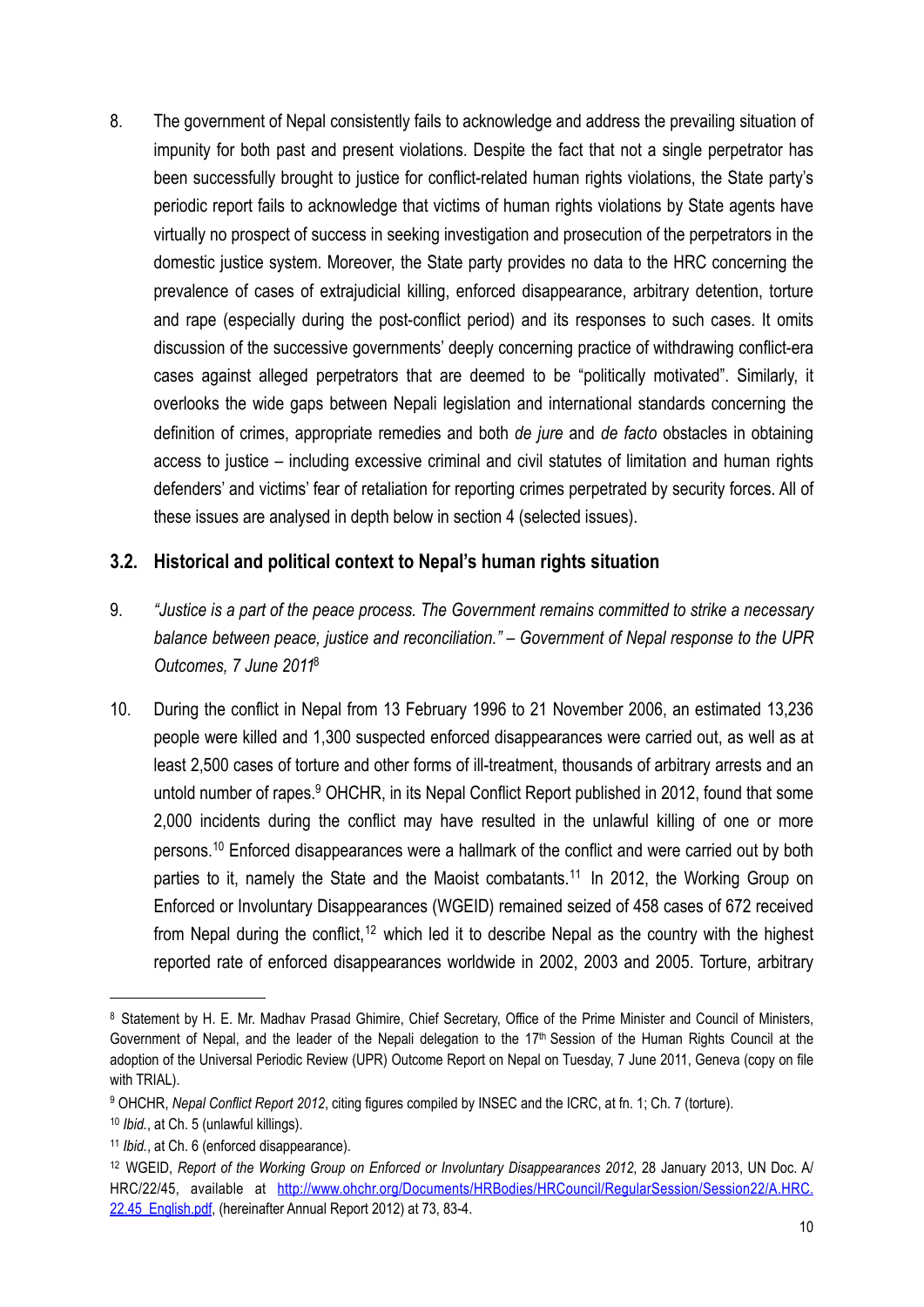arrest, and displacement were common features of the conflict and are documented in numerous reports and the Transitional Justice Reference Archive which accompanies the Nepal Conflict Mapping Report by OHCHR.<sup>13</sup> Rape and other forms of sexual violence went widely under-reported and an exact figure is not available for this category of crimes.<sup>[14](#page-10-1)</sup> Cases of serious human rights violations during the conflict have been compounded by denial of the right to an effective remedy in Nepal's criminal justice system.

- 11. The current political situation in Nepal hampers efforts to address concerns about human rights and the rule of law. On 28 May 2012, Nepal's legislature, the Constituent Assembly, was dissolved after failing to draft a new federal constitution by that date – the deadline set by the Supreme Court for doing so. In the time preceding the dissolution, victims' calls for measures of justice, truth and reparation were largely ignored amidst heated political debate and negotiation focused on which federal model would be incorporated into the new constitution.<sup>15</sup> At the time of this report, persistent deadlock between the political parties delayed conclusion of an agreement to hold elections for a new Constituent Assembly until 13 March 2013. On 14 March 2013, the Chief Justice of the Supreme Court was appointed to preside over a caretaker government as Chairperson of the Interim Council of Ministers, with a mandate to accomplish free and fair elections – despite serious concerns raised in terms of independence of judiciary by this move.<sup>16</sup> As of 24 April 2013, no date for elections has yet been announced.
- 12. The repercussions of the delay in holding elections and forming a new Constituent Assembly are many. In the absence of a legislature, it is impossible to drive forward necessary legislative reforms to criminalise torture and enforced disappearance (see more below, section 4.1) and establishment of a transitional justice mechanism was achieved through an Executive Ordinance signed by the President rather than through legislative approval (see below section 3.2.1). Until constitutional changes (again achieved through executive ordinance) on 14 March 2013, justices could not be appointed to the Supreme Court in the absence of legislative approval.<sup>17</sup> The expiry of the mandate of a number of justices in 2012 and 2013 has resulted in a large backlog of cases,

<span id="page-10-0"></span><sup>13</sup> *See* <http://nepalconflictreport.ohchr.org/>to access the Transitional Justice Reference Archive.

<span id="page-10-1"></span><sup>14</sup> OHCHR, *Nepal Conflict Report 2012*, *supra* note 6, at Ch. 9 (sexual violence).

<span id="page-10-2"></span><sup>&</sup>lt;sup>15</sup> See more below in section 3.2.1 concerning the transitional justice mechanisms.

<span id="page-10-3"></span><sup>16</sup> Kathmandu Post, *After 13-hr marathon, parties okay cj govt: Interim govt asked to hold polls by June 21; Deal on TRC,*  ranks for ex-PLA fighters (14 March 2013), available at [http://www.ekantipur.com/2013/03/14/top-story/after-13-hr-marathon](http://www.ekantipur.com/2013/03/14/top-story/after-13-hr-marathon-parties-okay-cj-govt/368393.html)[parties-okay-cj-govt/368393.html](http://www.ekantipur.com/2013/03/14/top-story/after-13-hr-marathon-parties-okay-cj-govt/368393.html) (last accessed 8 April 2013). Following a legal challenge, the Prime Minister (Chief Justice Regmi) was forced to temporarily remove himself from the post of Chief Justice in light of concerns about undermining the independence of the judiciary. See Image Channels, *Supreme Court slashes cabinet chairman Khil Raj Regmi's status of chief justice; Rules against holding of double-identity*, 18 March 2013, available at [http://imagechannels.com/news/details/](http://imagechannels.com/news/details/25458/Supreme-Court-slashes-cabinet-chairman-Khil-Raj-Regmis-status-of-chief-justice-Rules-against-holding-of-double-identi) [25458/Supreme-Court-slashes-cabinet-chairman-Khil-Raj-Regmis-status-of-chief-justice-Rules-against-holding-of-double](http://imagechannels.com/news/details/25458/Supreme-Court-slashes-cabinet-chairman-Khil-Raj-Regmis-status-of-chief-justice-Rules-against-holding-of-double-identi)[identi](http://imagechannels.com/news/details/25458/Supreme-Court-slashes-cabinet-chairman-Khil-Raj-Regmis-status-of-chief-justice-Rules-against-holding-of-double-identi) (last accessed 9 April 2013).

<span id="page-10-4"></span><sup>17</sup>The Himalayan Times, *Appointment of Judges postponed,* 7 April 2013, available at: [http://](http://www.thehimalayantimes.com/fullNews.php?headline=Appointment+of+judges+postponed++&NewsID=372002&a=3) [www.thehimalayantimes.com/fullNews.php?headline=Appointment+of+judges+postponed++&NewsID=372002&a=3](http://www.thehimalayantimes.com/fullNews.php?headline=Appointment+of+judges+postponed++&NewsID=372002&a=3) (last accessed on 9 April 2013).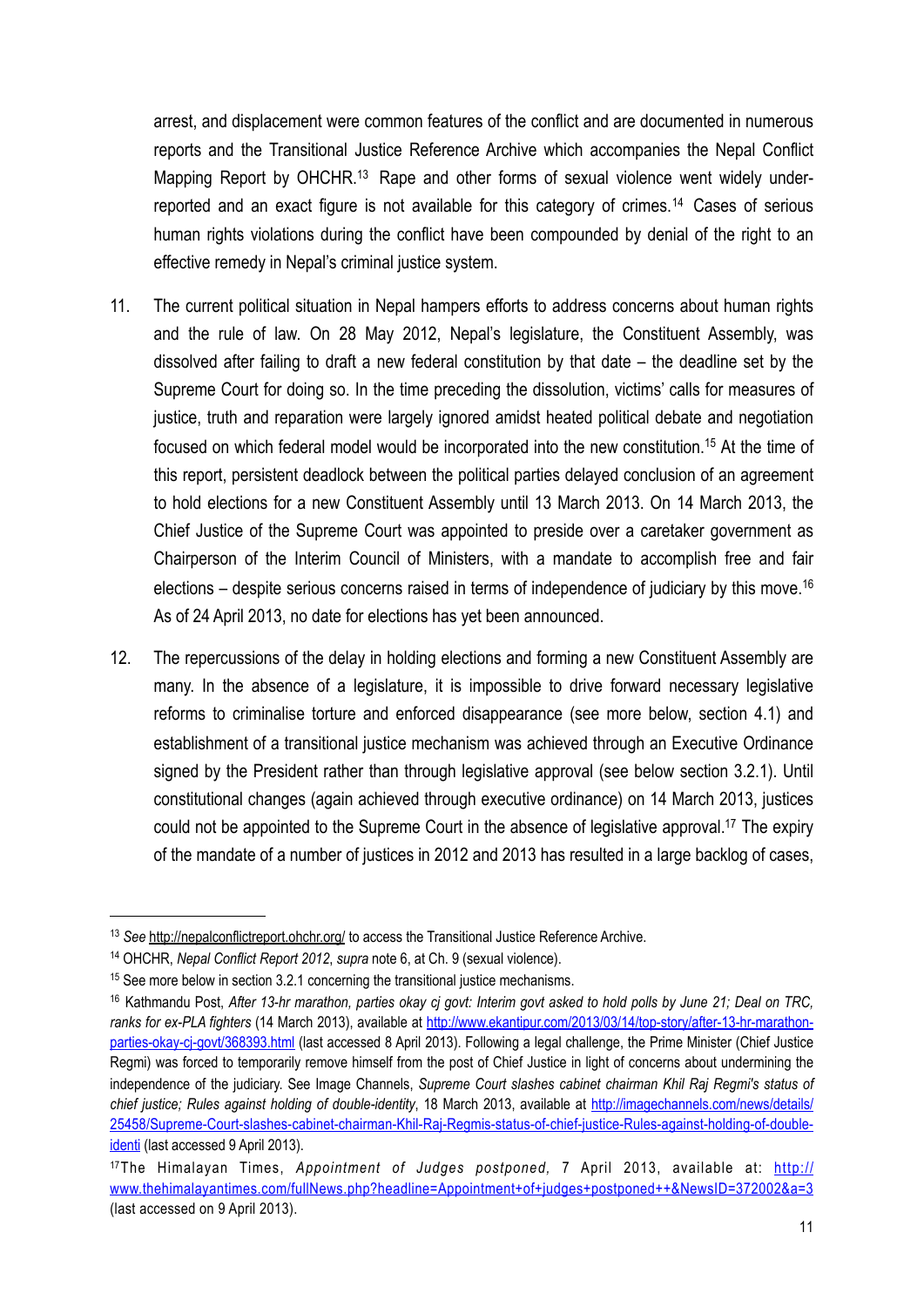including those concerning fundamental human rights issues.<sup>[18](#page-11-1)</sup>

## <span id="page-11-0"></span>**3.2.1. Long delay in establishing transitional justice mechanisms and failure to meet international standards (Art. 2.3 of the Covenant)**

- 13. The 2006 Comprehensive Peace Accord (hereinafter "CPA") and the 2007 Interim Constitution envisaged the establishment of non-judicial transitional justice mechanisms to address human rights violations carried out by both sides during the conflict, namely; a Truth and Reconciliation Commission (hereinafter, "TRC"[\)19](#page-11-2) and a Commission of Inquiry into Disappearances (hereinafter, "Disappearances Commission").[20](#page-11-3) Notwithstanding this, both the CPA and the Interim Constitution contained a commitment to holding perpetrators of gross human rights abuses accountable and tackling impunity.[21](#page-11-4)
- 14. In June 2007, the government formed a "High Level Probe Commission on Disappeared Persons" headed by former Supreme Court Justice Narendra Bahadur Neupane, which generated significant criticism by NGOs as it failed to comply with domestic and international human rights commitments Nepal had signed up to.<sup>22</sup>
- 15. Thereafter, draft bills for the establishment of a TRC and Disappearances Commission were made public by the Ministry of Peace and Reconstruction in July 2007 and November 2008 respectively but were widely condemned for failing to meet international human rights standards.
- 16. Despite concerns raised by civil society over the definitions of human rights violations contained

<span id="page-11-1"></span><sup>18</sup> Kathmandu Post, Absence of Supreme Court Justices has case log going up, 7 February 2013, available at: [http://](http://www.ekantipur.com/2013/02/07/editors-pick/absence-of-sc-justices-has-case-backlog-going-up/366713.html) [www.ekantipur.com/2013/02/07/editors-pick/absence-of-sc-justices-has-case-backlog-going-up/366713.html](http://www.ekantipur.com/2013/02/07/editors-pick/absence-of-sc-justices-has-case-backlog-going-up/366713.html) (last accessed on 9 April 2013).

<span id="page-11-2"></span><sup>&</sup>lt;sup>19</sup> The November 2006 CPA concluded between the Government of Nepal and the Communist Party of Nepal-Maoist of 21 November 2006, explicitly provided for the establishment of a high-level TRC "[...] in order to investigate truth about those who have seriously violated human rights and those who were involved in crimes against humanity in course of the war and to create an environment for reconciliation[s] in the society" – clause 5.2.5, CPA. The January 2007 Interim Constitution reaffirmed that the State has a legal responsibility to constitute a high-level TRC – *see* Interim Constitution of Nepal (15 January 2007), Section IV, Art. 33 (q).

<span id="page-11-3"></span><sup>&</sup>lt;sup>20</sup> The CPA also stipulated that both parties to the conflict agreed to make public the names and addresses of all those who were subjected to enforced disappearance and killed during the course of the conflict. *Ibid*., clause 5.2.3.The January 2007 Interim Constitution reaffirmed that the State has a legal responsibility to provide relief to the families of victims of enforced disappearance, Interim Constitution of Nepal (15 January 2007), Section IV, para. 33 (s).

<span id="page-11-4"></span> $21$  Clause 7.1.1 of the CPA states: "Both sides express the commitment that impartial investigation and action as per the law would be carried out against the people responsible in creating obstructions to the exercising of the rights envisaged in the letter of agreement and guarantee not to encourage impunity."

<span id="page-11-5"></span><sup>22</sup> Asian Forum for Human Rights and Development, *Formation of Commission on Disappeared Persons Likely to Institutionalise Impunity* , 4 July 2007, available at [http://archive.forum-asia.org/index2.php?](http://archive.forum-asia.org/index2.php?option=com_content&do_pdf=1&id=458) [option=com\\_content&do\\_pdf=1&id=458](http://archive.forum-asia.org/index2.php?option=com_content&do_pdf=1&id=458) (document last accessed on 25 September 2012). The Commission could not make much headway due to strong criticism from national and international bodies and was finally aborted.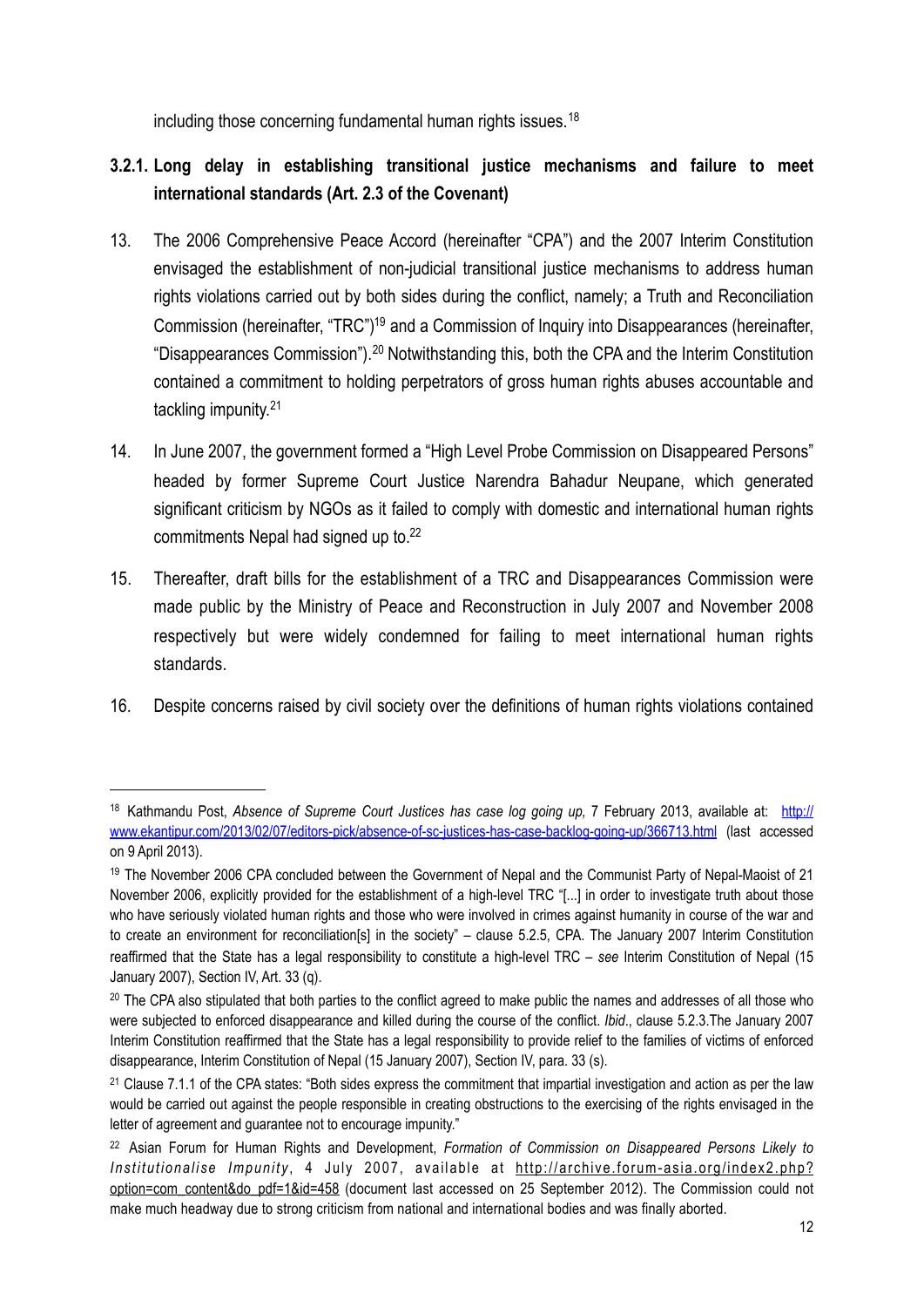in the bills and the weakness of victim and witness protection mechanisms, $23$  both pieces of legislation were tabled in the Legislature-Parliament in 2010 but subsequently spent over a year under review by the Legislative Committee, which was unable to resolve the contentious issues.<sup>24</sup>

- 17. In November 2011, an agreement was reached between the political parties aimed at ending the political deadlock in the country, which included establishing the TRC and Disappearances Commission within one month. A task force set up to accomplish the latter (comprising three highlevel politicians from each of the main parties; United Communist Party of Nepal (Maoist), Nepali Congress and United Marxist-Leninist) reported in January 2012. In a move widely condemned by victims and local and international human rights organisations, they recommended prioritising reconciliation over truth-seeking by incorporating a provision in the TRC bill granting amnesty to alleged perpetrators of human rights violations, including crimes under international law such as torture and enforced disappearance.<sup>[25](#page-12-2)</sup>
- 18. In May 2012, just prior to the dissolution of the Constituent Assembly, the government of Nepal decided to withdraw the two pending bills for establishing the TRC and the Disappearances Commission respectively. Then, on 28 August 2012, the cabinet (Council of Ministers) forwarded a draft executive ordinance to the President seeking approval for the establishment of a single *Commission of Investigation into Disappeared Persons, Truth and Reconciliation*. Whereas the previous bills establishing the transitional justice mechanism were far from being in line with international law and standards, the 2012 draft ordinance was a clear violation of Nepal's international human rights commitments as it contained an amnesty provision. Moreover, the ordinance aimed to establish a single commission that would also carry out functions related to resolving enforced disappearance cases in contravention of a Supreme Court decision requiring the establishment of a stand-alone Disappearance Commission. The 2012 draft ordinance also did not provide for a power to issue recommendations for prosecution, which violated the Supreme Court directive to the State party in a landmark 2007 case ordering the establishment of

<span id="page-12-0"></span><sup>23</sup> See, e.g., TRIAL et al. *Briefing Note to the Special Rapporteur on the Promotion of Truth, Justice, Reparation and Guarantees of Non-Recurrence on the recent political developments in Nepal leading to a lack of access to justice for victims of gross human rights violations and international humanitarian law*, August 2012, available at [http://www.trial-ch.org/](http://www.trial-ch.org/fileadmin/user_upload/documents/CAJ/Nepal/Briefing_Note_to_the_SR_on_TJ_23.08.2012_-_copie__1_.pdf) [fileadmin/user\\_upload/documents/CAJ/Nepal/Briefing\\_Note\\_to\\_the\\_SR\\_on\\_TJ\\_23.08.2012\\_-\\_copie\\_\\_1\\_.pdf](http://www.trial-ch.org/fileadmin/user_upload/documents/CAJ/Nepal/Briefing_Note_to_the_SR_on_TJ_23.08.2012_-_copie__1_.pdf) (last accessed 8 April 2013), at 9; International Commission of Jurists, *Witness Protection in Nepal: Recommendations from International Best Practices*, August 2011, available at [http://icj.wpengine.netdna-cdn.com/wp-content/uploads/2012/05/Nepal-witness](http://icj.wpengine.netdna-cdn.com/wp-content/uploads/2012/05/Nepal-witness-protection-analysis-brief-2011.pdf)[protection-analysis-brief-2011.pdf](http://icj.wpengine.netdna-cdn.com/wp-content/uploads/2012/05/Nepal-witness-protection-analysis-brief-2011.pdf) (last accessed 9 April 2013), at 12.

<span id="page-12-1"></span><sup>&</sup>lt;sup>24</sup> A five-member sub-committee established in April 2011 to resolve problematic clauses and finalise the Disappearances Commission bill was therefore expanded in May 2011 to include two additional members with the aim of finalising both bills within a ten-day period. In spite of several extensions, the sub-committee was unable to fulfil its mandate and finalise the bills.

<span id="page-12-2"></span><sup>25</sup> *Suggestions made by the Task Force regarding the Truth and Reconciliation Bill and Commission on the Disappeared Bill,* January 2012 (copy on file with TRIAL). Although the Task Force highlighted that "amnesty should be ruled out in some incidents of serious nature" and also that "general amnesty cannot meet the expectations of victims", it also confusingly proposed "to adopt the ways of seeking truth by the TRC and Disappearances Commission and granting amnesty." At para. 4.2.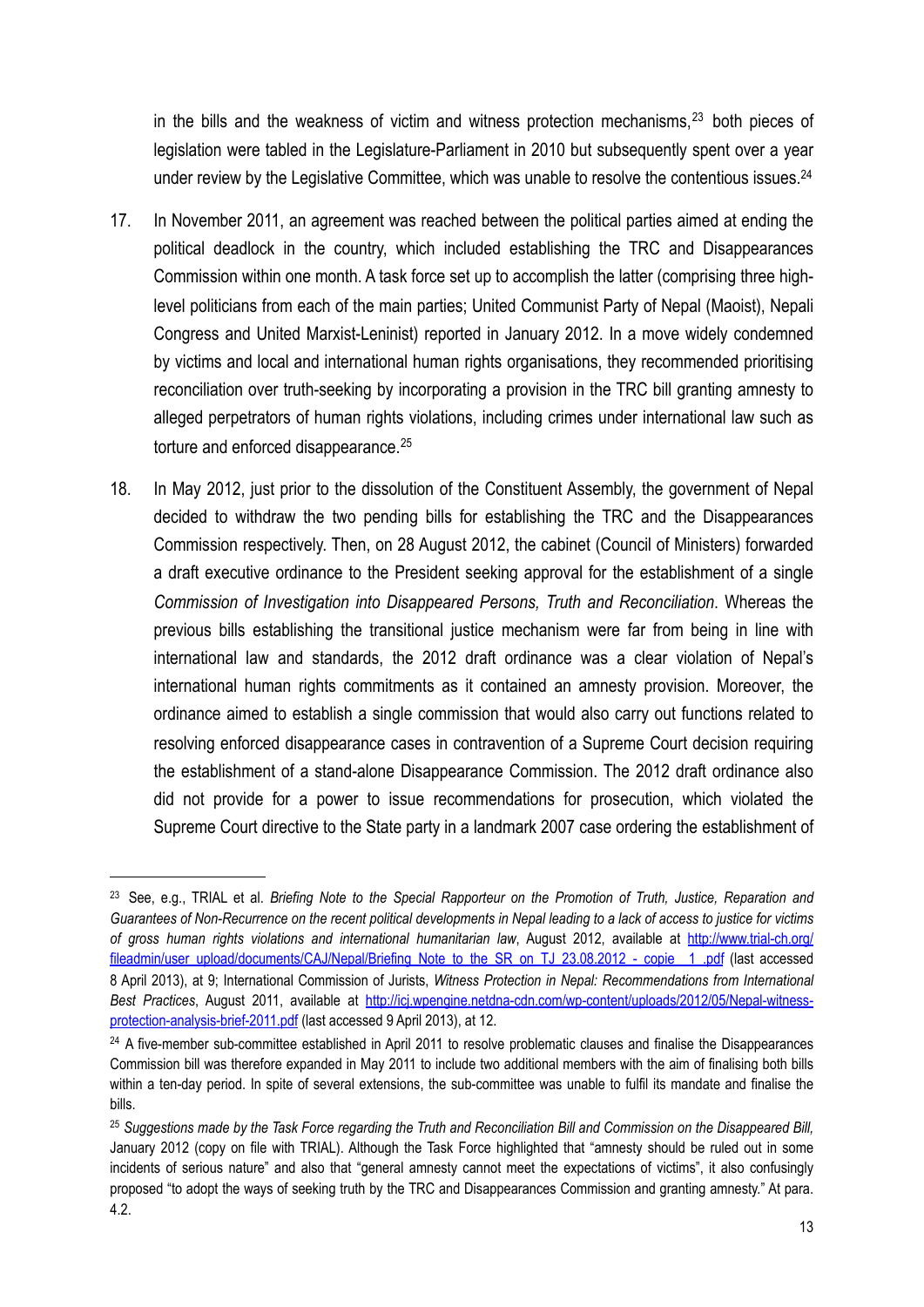the Disappearances Commission[.26](#page-13-0)

- 19. International and national human rights organisations condemned the 2012 ordinance and called for it to be revised.<sup>27</sup>Throughout 2012 and early 2013, pressure from victims, national and international human rights organisations and the international community to abandon it remained high.<sup>[28](#page-13-2)</sup> Despite this, the four main political parties proceeded to conclude an 11-point agreement on 13 March 2013 which included, as one of the points, the establishment of a transitional justice mechanism on the basis of a slightly revised ordinance.<sup>[29](#page-13-3)</sup> The text of the executive ordinance was signed into law by the President of Nepal on 14 March 2013, without it having been seen by victims or other stakeholders including the United Nations and the international community. It entered into force immediately.
- 20. The executive ordinance establishing a Commission of Investigation into Disappeared Persons, Truth and Reconciliation is seriously flawed, falling far short of international standards. Several of these gaps are briefly addressed here, while the State party's argument that cases of serious human rights violations should be dealt with by this Commission instead of the criminal justice system is dealt with below in section 4.2.4.
- 21. The purpose of the Commission is, *inter alia*, to "bring the actual facts to the public by investigating the truth concerning serious violation of human rights, incidents regarding crimes against humanity and the persons involved in such incidents during the course of armed conflict including for the investigation of the person disappeared."[30](#page-13-4) While the Commission has the mandate "to end impunity" and bring perpetrators "within the ambit of the law", perpetrators may request amnesty and the Commission can recommend amnesty *ex officio*. Such a provision is

<span id="page-13-0"></span><sup>&</sup>lt;sup>26</sup> In June 2007, the Supreme Court of Nepal ordered the Government of Nepal to "enact an Act for the protection of the disappeared persons, making provision for an Inquiry Commission [...] to carry out an in-depth and comprehensive inquiry of the said persons and [...] accomplish a criminal investigation on the basis of the report and [...] prosecute concerned persons", Decision of the Supreme Court of Nepal, *Rabindra Prasad Dhakal on behalf of Rajendra Prasad Dhakal v. Nepal Government, Home Ministry and Others* (Case No. 3775/2055), 1 June 2007, at 41.

<span id="page-13-1"></span><sup>27</sup> TRIAL et al. *Briefing Note to the Special Rapporteur on the Promotion of Truth, Justice, Reparation and Guarantees of Non-Recurrence, supra* note 23. Although the text of the 2012 draft ordinance was never made public or shared for consultation, copies seen by human rights lawyers revealed the extent of its incompatibility with victims' demands and international law and standards.

<span id="page-13-2"></span><sup>&</sup>lt;sup>28</sup>My Republica, *Western countries unlikely to support TRC*, 2 September 2012, available at: [http://](http://www.myrepublica.com/portal/index.php?action=news_details&news_id=40915) [www.myrepublica.com/portal/index.php?action=news\\_details&news\\_id=40915](http://www.myrepublica.com/portal/index.php?action=news_details&news_id=40915) (last accessed 8 April 2013).

<span id="page-13-3"></span><sup>29</sup> Kathmandu Post, *After 13-hr marathon, parties okay cj govt: Interim govt asked to hold polls by June 21; Deal on TRC, ranks for ex-PLA fighters*, 4 March 2013, available at [http://www.ekantipur.com/2013/03/14/top-story/after-13-hr-marathon](http://www.ekantipur.com/2013/03/14/top-story/after-13-hr-marathon-parties-okay-cj-govt/368393.html)[parties-okay-cj-govt/368393.html](http://www.ekantipur.com/2013/03/14/top-story/after-13-hr-marathon-parties-okay-cj-govt/368393.html) (last accessed 8 April 2013).

<span id="page-13-4"></span><sup>30</sup> Preamble, Executive Ordinance establishing a Commission of Investigation into Disappeared Persons, Truth and Reconciliation, 13 March 2013, (hereinafter "Executive Ordinance") (unofficial translation on file with TRIAL). The other purposes of the Commission are to:

To create an environment of peace and reconciliation in the society by enhancing mutual good wishes, and tolerance between the victims and perpetrators;

To recommend reparation for the persons victimized by the incidents; and

To end state of impunity by bringing perpetrators involved in incidents relating to serious violations under the ambit of law.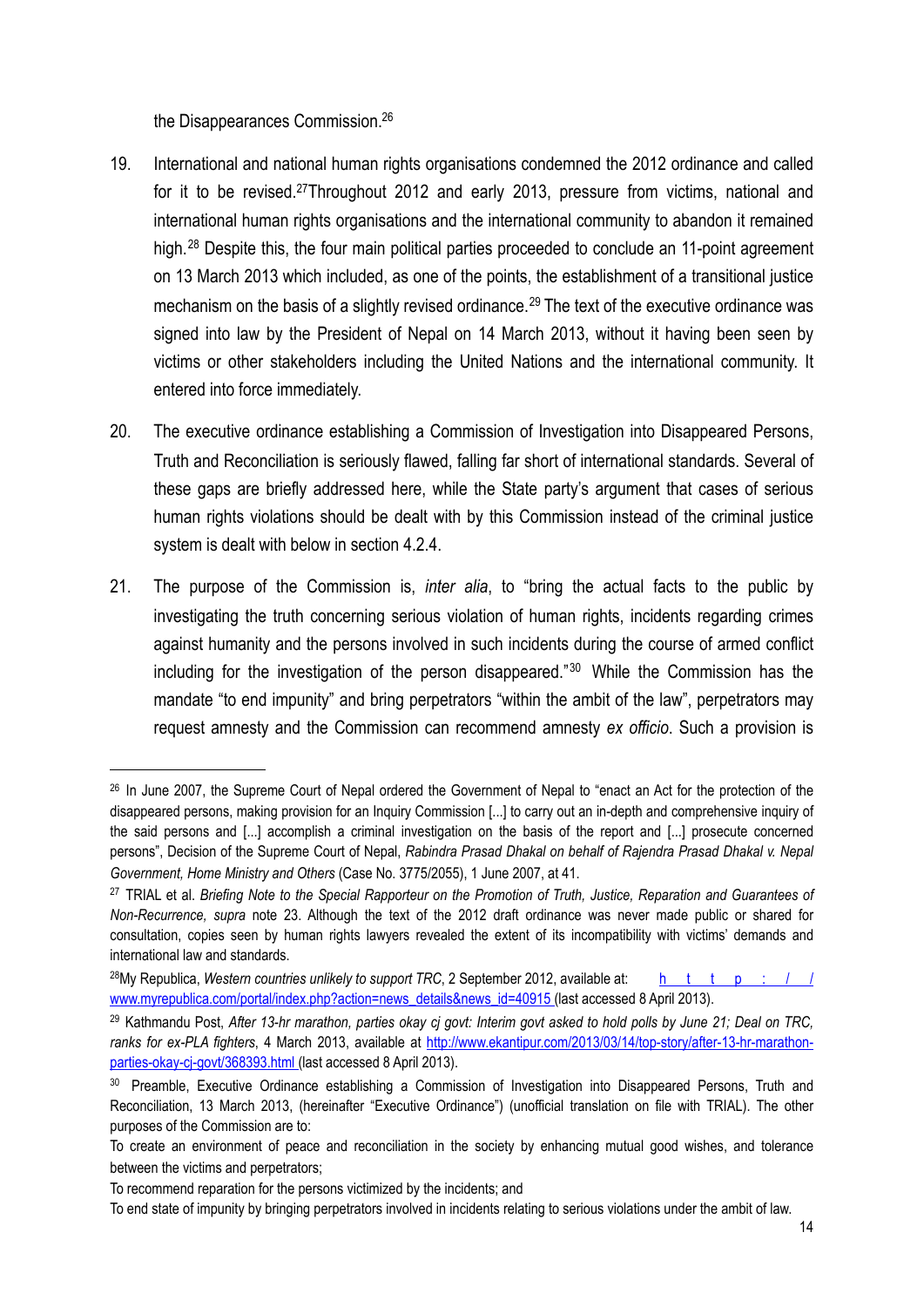clearly contrary to international law.[31](#page-14-0)

22. Moreover, the amnesty provision entrusts the Commission with discretion to recommend amnesty for serious crimes – explicitly including rape – if the Commission is satisfied that there are sufficient reasons and grounds for doing so. Sec. 23(2) states:

> *Notwithstanding anything contained in Sub Section (1), the Commission shall not recommend amnesty to the perpetrator involved in serious crimes, including rape, that the Commission's inquiry doesn't confirm sufficient reasons and grounds for granting amnesty.*

23. Although the wording of Sec. 23(2) is somewhat awkwardly drafted in the original text, the provision appears to simply confirm the obligation stated in Sec. 23(1) for the Commissioners to

<span id="page-14-0"></span><sup>31</sup> Amnesties for crimes under international law are incompatible with the duty of States to investigate, prosecute and punish perpetrators of these crimes. *See*, e.g., *Article 4, UN Basic Principles and Guidelines on the Right to a Remedy and Reparation for Victims of Gross Violations of International Human Rights Law and Serious Violations of International Humanitarian Law* (2005) - <http://www2.ohchr.org/english/law/remedy.htm>: "In cases of gross violations of international human rights law and serious violations of international humanitarian law constituting crimes under international law, States have the duty to investigate and, if there is sufficient evidence, the duty to submit to prosecution the person allegedly responsible for the violations and, if found guilty, the duty to punish her or him." *Principle 1, Nuremberg Principles on International Law (1946) –* see: [http://untreaty.un.org/ilc/texts/instruments/english/commentaries/](http://untreaty.un.org/ilc/texts/instruments/english/commentaries/7_1_1950.pdf) [7\\_1\\_1950.pdf](http://untreaty.un.org/ilc/texts/instruments/english/commentaries/7_1_1950.pdf): "Any person who commits an act which constitutes a [crime under international law](http://en.wikipedia.org/wiki/International_criminal_law) is responsible therefore and liable to punishment." On the duty to investigate crimes against humanity and war crimes: *Article 1, Principles of international co-operation in the detection, arrest, extradition and punishment of persons guilty of war crimes and crimes against humanity* (1973) - [http://www2.ohchr.org/english/law/guilty.htm:](http://www2.ohchr.org/english/law/guilty.htm) "War crimes and crimes against humanity, wherever they are committed, shall be subject to investigation and the persons against whom there is evidence that they have committed such crimes shall be subject to tracing, arrest, trial and, if found guilty, to punishment." On the duty to investigate torture committed on the territory of a state: *Article 12, Convention against Torture and other Cruel, Inhuman or Degrading Treatment or Punishment* (1984) - [http://www2.ohchr.org/english/law/cat.htm:](http://www2.ohchr.org/english/law/cat.htm) "Each State Party shall ensure that its competent authorities proceed to a prompt and impartial investigation, wherever there is reasonable ground to believe that an act of torture has been committed in any territory under its jurisdiction." *Article 13, Convention*  against Torture and other Cruel, Inhuman or Degrading Treatment or Punishment (1984) - [http://www2.ohchr.org/english/](http://www2.ohchr.org/english/law/cat.htm) [law/cat.htm](http://www2.ohchr.org/english/law/cat.htm)*.* "Each State Party shall ensure that any individual who alleges he has been subjected to torture in any territory under its jurisdiction has the right to complain to, and to have his case promptly and impartially examined by, its competent authorities. Steps shall be taken to ensure that the complainant and witnesses are protected against all illtreatment or intimidation as a consequence of his complaint or any evidence given." On the duty to investigate enforced disappearance: Article 13, UN Declaration on the Protection of all Persons from Enforced Disappearance (1992) - [http://](http://www.unhchr.ch/Huridocda/Huridoca.nsf/(Symbol)/A.RES.47.133.En) [www.unhchr.ch/Huridocda/Huridoca.nsf/\(Symbol\)/A.RES.47.133.En](http://www.unhchr.ch/Huridocda/Huridoca.nsf/(Symbol)/A.RES.47.133.En)*.* "Each State shall ensure that any person having knowledge or a legitimate interest who alleges that a person has been subjected to enforced disappearance has the right to complain to a competent and independent State authority and to have that complaint promptly, thoroughly and impartially investigated by that authority. Whenever there are reasonable grounds to believe that an enforced disappearance has been committed, the State shall promptly refer the matter to that authority for such an investigation, even if there has been no formal complaint. No measure shall be taken to curtail or impede the investigation." On the duty to investigate extrajudicial executions: *Article 9, Principles on the Effective Prevention and Investigation of Extra-legal, Arbitrary and Summary Executions* (1989) - <http://www2.ohchr.org/english/law/executions.htm>: "There shall be thorough, prompt and impartial investigation of all suspected cases of extra-legal, arbitrary and summary executions, including cases where complaints by relatives or other reliable reports suggest unnatural death in the above circumstances. Governments shall maintain investigative offices and procedures to undertake such inquiries." *See also*: *Preamble, Rome Statute of the International Criminal Court* (1998) - [http://untreaty.un.org/cod/icc/statute/romefra.htm:](http://untreaty.un.org/cod/icc/statute/romefra.htm) "Recalling that it is the duty of every State to exercise its criminal jurisdiction over those responsible for international crimes."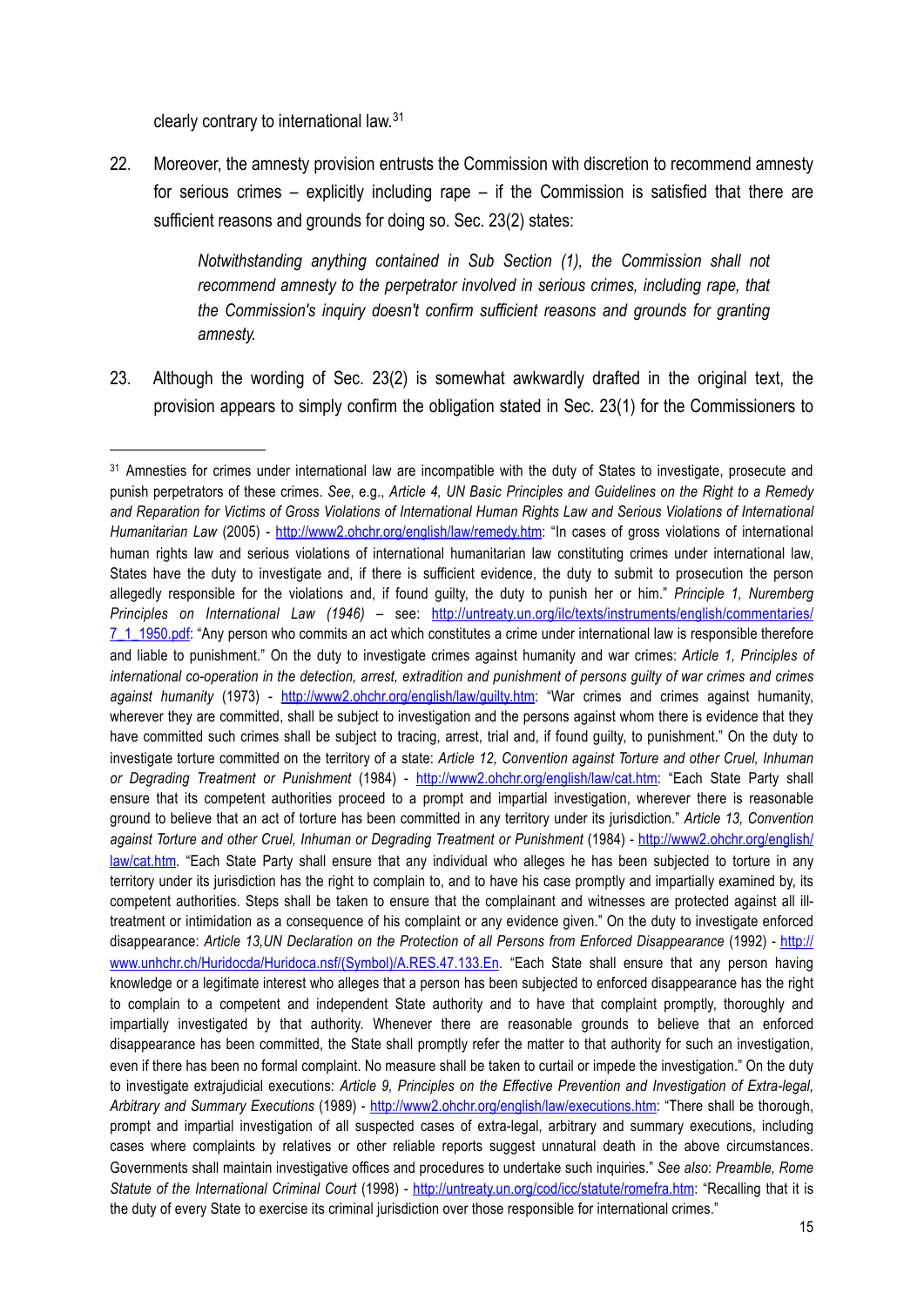give written reasons for recommending amnesty. Thus, it appears that no category of crimes is excluded from the scope of the Commission's power to grant amnesty, including serious human rights violations. Moreover, as crimes against humanity, war crimes, torture and enforced disappearance are not codified as crimes in Nepali law, there appears to be no basis in domestic law for the Commission to exclude these crimes under international law from the scope of the amnesty (see para. 90 below). It is also notable that perpetrators of rape during the conflict already enjoy *de facto* impunity due to the 35-day state of limitation on reporting this crime (see section 4.1.3 below).

- 24. The amnesty provision is a grave disappointment to victims and has been repeatedly denounced as unlawful in international law, including by the High Commissioner for Human Rights who stated "Such amnesties would not only violate core principles under international law but would also weaken the foundation for a genuine and lasting peace in Nepal."<sup>[32](#page-15-0)</sup> On 24 March 2013, not one but two writs were filed with the Supreme Court of Nepal arguing that the ordinance violates constitutional rights and the Covenant and requesting a number of its flawed provisions be voided and an order of mandamus issued to compel the Government to enact law criminalising serious human rights violations and to establish a Commission that meets international standards.<sup>[33](#page-15-1)</sup> The petitioners in both actions also requested interim relief in the form of non-implementation of the challenged provisions until the court rules (including Sec.  $23$ ).<sup>[34](#page-15-2)</sup> On 31 March, a single bench judge of the Supreme Court issued a stay on the implementation of the challenged provisions of the ordinance pending the outcome of the consideration of the constitutional challenge. $35$  The establishment of the Commission is therefore on hold for the time being.
- 25. A significant difference between the powers of the Commission proposed in 2012 and as enacted in March 2013 is a mechanism by which Commissioners may refer alleged perpetrators for prosecution. Secs. 25 and 29 allow the Commission to refer alleged perpetrators to prosecution in two ways; in its final report and by corresponding with the Attorney General prior to issuing its

<span id="page-15-0"></span><sup>32</sup> OHCHR, Pillay says Nepal commission must not grant amnesties for serious violations, 20 March 2013, available at [http://](http://www.ohchr.org/en/NewsEvents/Pages/DisplayNews.aspx?NewsID=13163&LangID=E) [www.ohchr.org/en/NewsEvents/Pages/DisplayNews.aspx?NewsID=13163&LangID=E](http://www.ohchr.org/en/NewsEvents/Pages/DisplayNews.aspx?NewsID=13163&LangID=E) (last accessed 8 April 2013).

<span id="page-15-1"></span><sup>33</sup> Kathmandu Post, *TRC Ordinance challenged in court*, 25 March 2013, available at [http://www.ekantipur.com/2013/03/25/](http://www.ekantipur.com/2013/03/25/top-story/trc-ordinance-challenged-in-court/368973.html) [top-story/trc-ordinance-challenged-in-court/368973.html](http://www.ekantipur.com/2013/03/25/top-story/trc-ordinance-challenged-in-court/368973.html) (last accessed 8 April 2013).

<span id="page-15-2"></span><sup>&</sup>lt;sup>34</sup> Ram Kumar Bhandari et al v. Chairperson, Interim Election Government, Office of the Prime Minister and Council of *Ministers et al,* Writ petition no. 069-WS-0058 (23 March 2013) (copy on file with TRIAL); *Madhav Kumar Basnet et al for*  Justice and Rights Institute (JURI-Nepal) v. Chairperson of the Interim Council of Ministers, Writ petition no. 069-WS-0057 (23 March 2013) (copy on file with TRIAL).

<span id="page-15-3"></span><sup>35</sup> Order of mandamus of the Supreme Court of Nepal, *Ram Kumar Bhandari et al v. Chairperson, Interim Election Government, Office of the Prime Minister and Council of Ministers et al,* (31 March 2013) (copy on file with TRIAL).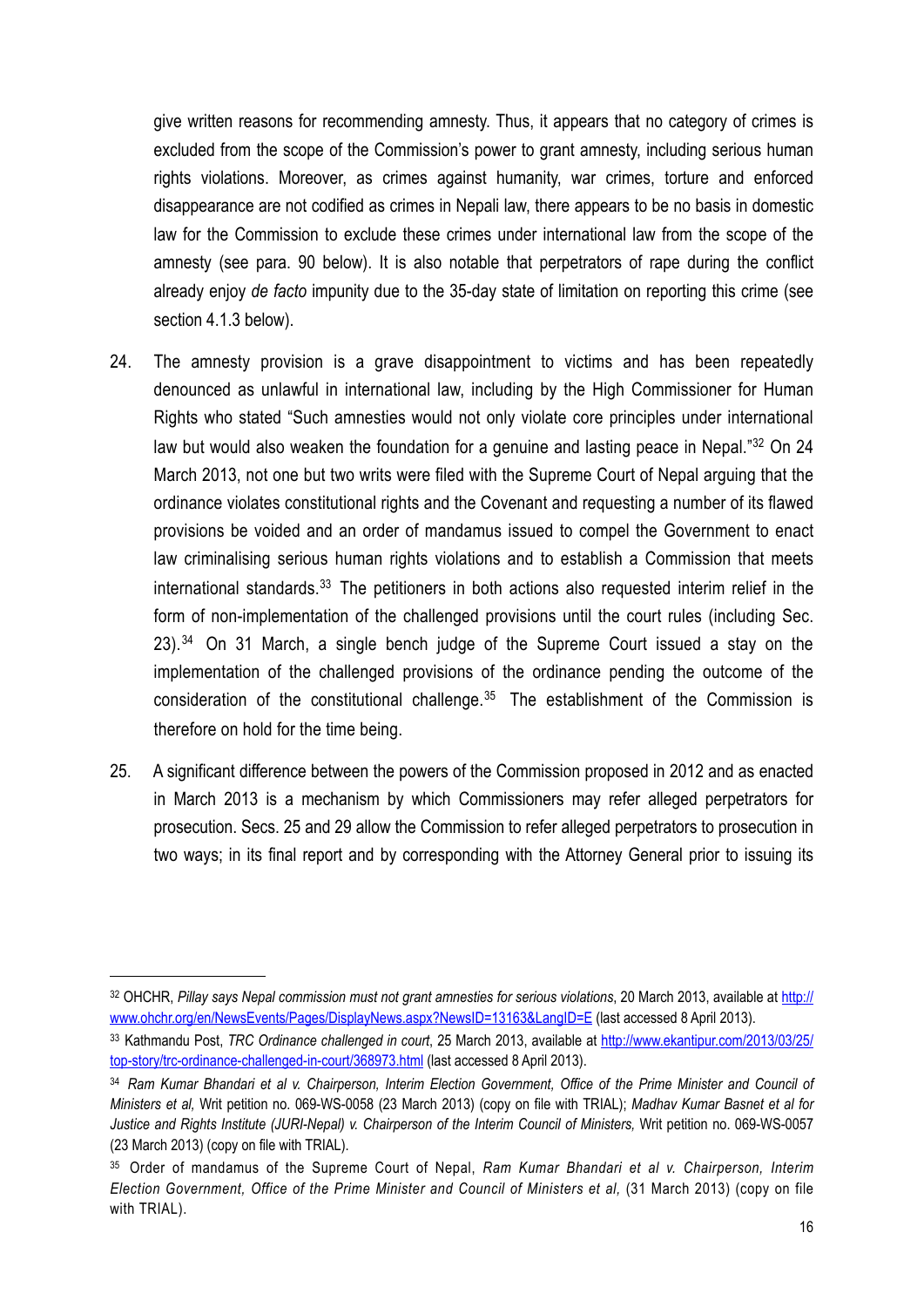report.<sup>[36](#page-16-0)</sup> The Ministry of Peace and Reconstruction can also submit such a request on the basis of the final report. However, these provisions do nothing to remove other obstacles to investigation and prosecution of conflict-era crimes. There is no provision for crimes under international law not currently defined in Nepali law to be included in the scope of prosecutions arising from the Commission's recommendations, namely torture, enforced disappearance, war crimes, and crimes against humanity. Moreover, victims and national human rights organisations have expressed concern that the Attorney General lacks independence from the government of Nepal and Nepali Army and that, as a result, prosecutions of security forces will not ensue from such a process, if any remain un-amnestied by the Commission.<sup>[37](#page-16-1)</sup>

26. Given the State party's policies of entrenching impunity through withdrawal of criminal cases and shielding perpetrators within the security forces from criminal justice (see below sections 4.2.3 and 4.2.1), it is doubtful that the ambiguities and inadequacies in the amnesty and referral to prosecution provisions are accidental. The executive ordinance also contains numerous other deficiencies. For example, the Commission is empowered to "undertake reconciliation" between victims and perpetrators.[38](#page-16-2) To achieve this, the Commission may request the perpetrator to apologise and pay compensation. While not explicitly linked to receiving amnesty, it seems clear that perpetrators could come under pressure to do both of these to avoid prosecution. Similarly, victims may come under pressure from perpetrators and a number of other sources of pressure to give their consent to this reconciliation process - which is required - and to accept its outcome.

#### <span id="page-16-0"></span>36 Sec. 25, Executive Ordinance, *supra* note 30 states:

Sec. 29, Executive Ordinance states:

<sup>1)</sup> While carrying out investigation pursuant to this Ordinance, the Commission may recommend for action, as per the existing laws, to perpetrators not designated for amnesty pursuant to Section 23.

<sup>2)</sup> While recommending for action pursuant to Sub-section (1), the Commission shall do so through the report to be submitted pursuant to Section 27.

<sup>3)</sup> Notwithstanding anything contained in Sub-section (2), the Commission may correspond to the Office of the Attorney General to prosecute perpetrators not designated for amnesty prior to submission of the report pursuant to Section 27(1).

<sup>(1)</sup> The Attorney General or a Public Prosecutor designated by him shall decide on the matter whether a case can be prosecuted or not against any person, if the Commission itself or the Ministry writes to it based on the report of the Commission to initiate a case against any persons who were found guilty on allegation of serious human rights violations.

<sup>(2)</sup> The Attorney General or a Public Prosecutor, while deciding on the matter whether a case can be prosecuted or not pursuant to Sub-clause (1), should state the ground and reason thereof.

<sup>(3)</sup> The Public Prosecutor shall have to initiate a case against such person in such court wherein the Government of Nepal, upon publishing a notice on Nepal Gazette, notifies it; if a decision, after the necessary investigation pursuant to Sub-Clause (1), is reached to initiate a case against such person.

<sup>(4)</sup> If the Attorney General of a Public Prosecutor designated by him decides to prosecute pursuant to Sub-section

<sup>(1),</sup> Case can be filed within 35 days of such decision notwithstanding anything contained in any other existing law.

<span id="page-16-1"></span><sup>37</sup> Anuj Mishra, *Prosecutorial independence Separation of Attorney*, The Himalayan Times, 7 February 2012, available at [http://www.thehimalayantimes.com/fullNews.php?headline=Prosecutorial+independence+Separation+of+Attorney](http://www.thehimalayantimes.com/fullNews.php?headline=Prosecutorial+independence+Separation+of+Attorney+&NewsID=319578) [+&NewsID=319578](http://www.thehimalayantimes.com/fullNews.php?headline=Prosecutorial+independence+Separation+of+Attorney+&NewsID=319578) (last accessed 23 April 2013); USAID, *Nepal Rule of Law Assessment: Final Report,* 2009, available at: http://www.ncf.org.np/upload/files/318 en usaid\_nepal%20rule%20of%20law%20assessment-sep-2009.pdf (last accessed 23 April 2013).

<span id="page-16-2"></span><sup>38</sup> Sec. 22, Executive Ordinance, *supra* note 30.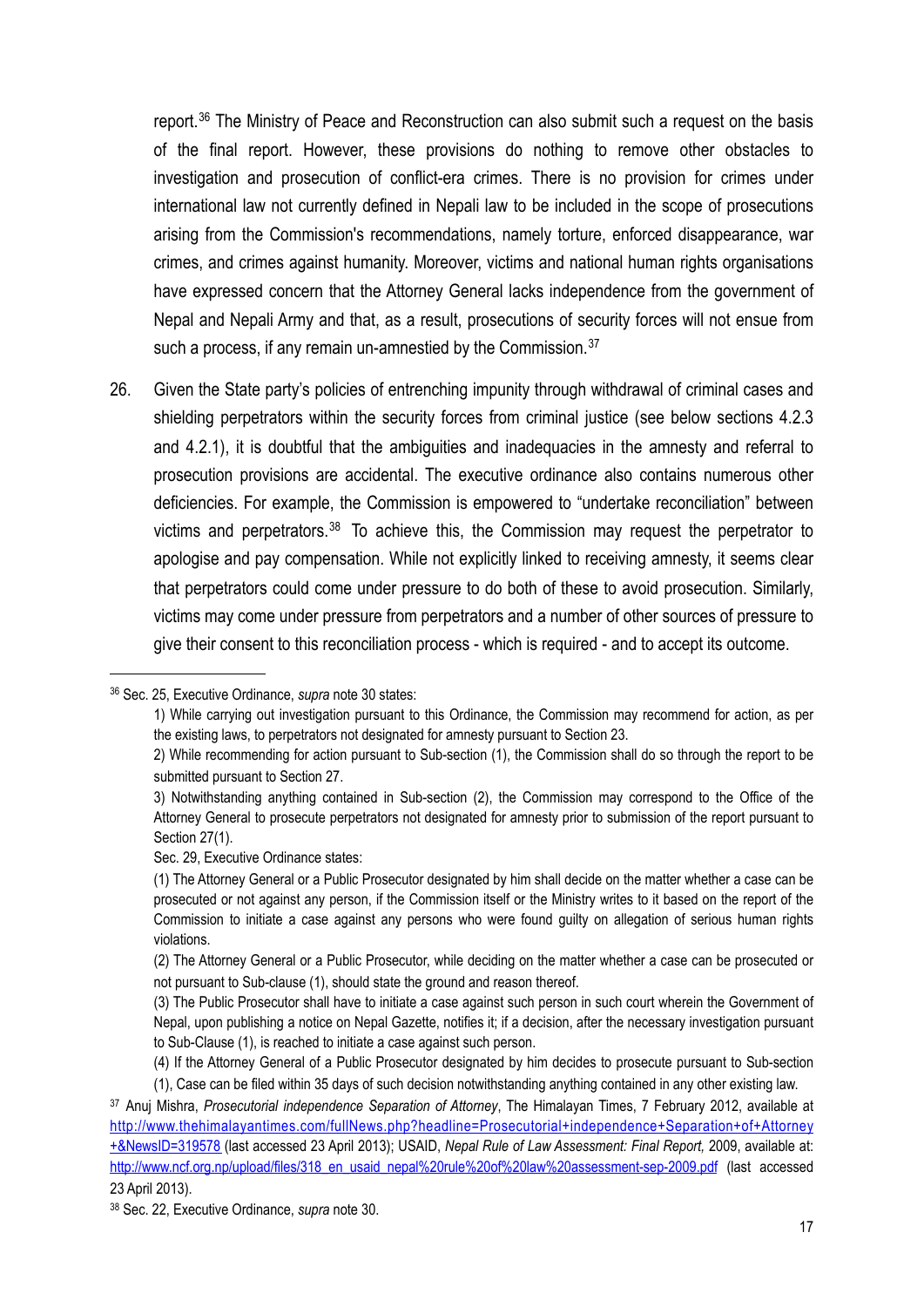27. Overall, Nepal's prospective Commission of Investigation into Disappeared Persons, Truth and Reconciliation appears to be designed to further entrench impunity rather than to seriously investigate human rights violations, and their causes and consequences. Aside from the concerns mentioned above, the provisions concerning the brokering of reconciliation between victims and perpetrators and amnesty place the focus on direct perpetrators while shifting focus away from indirect perpetrators and those bearing command or superior responsibility for crimes. Further concerns about the Commission's powers to order reparation measures to victims, its powers to determine the fate and whereabouts of forcibly disappeared persons, and serious deficiencies in witness protection and support are dealt with below in sections 4.4, 4.2.6, and 4.3 respectively.

#### <span id="page-17-0"></span>**3.3. Failure of the State party to extend the mandate of OHCHR-Nepal**

- 28. In 2011, the State party unilaterally ceased its agreement with OHCHR-Nepal and requested it to cease all substantive activities by 8 December 2011. Yet, despite the fact that the State party submitted its periodic report some two-and-a-half months later in February 2012, it told the Human Rights Committee that Nepal "[…] continues to remain constructively engaged with the Office of the United Nations High Commissioner for Human Rights (OHCHR), which maintains a country office in Nepal since 2005. The Agreement between the GON [Government of Nepal] and the OHCHR was revised in June last to reflect democratic changes and respect constitutional provisions".[39](#page-17-1)
- 29. The unilateral cessation of the agreement between the government of Nepal and OHCHR constitutes a breach of Clause 9(1) of the CPA, which gave the task for monitoring provisions concerning human rights referred to in peace agreement to "the Nepal based United Nations Office of the High Commissioner for Human Rights." The forced withdrawal of OHCHR-Nepal has been followed by a swift deterioration in respect for human rights in the transitional justice process, as can be seen from the emergence of a proposal to include a broad amnesty provision in the TRC bill and the move to establish the mechanism by executive ordinance in the period immediate following the end of the mandate (see sec. 3.2.1 above).
- 30. Moreover, the departure of OHCHR-Nepal has left an obvious gap in the field of documenting and reporting human rights violations throughout the country, which has not been adequately filled by the National Human Rights Commission or any other body. Human rights defenders throughout Nepal who previously relied on the OHCHR field presence for support in the conduct of their work and monitoring in cases of harassment, threats and reprisals against them note that its departure has been accompanied by deterioration in conditions affecting human rights work and a rise in the number of attacks against defenders. For example, on 28 February 2013, Yadab Bastola, executive director of the NGO Human Rights Alliance was attacked and injured by an unknown

<span id="page-17-1"></span><sup>39</sup> Nepal, *Combined Second to Fourth Periodic Report to the UN Human Rights Committee*, 21 February 2012, UN Doc. CCPR/C/NPL/2, (hereinafter "second periodic report"), at para.35.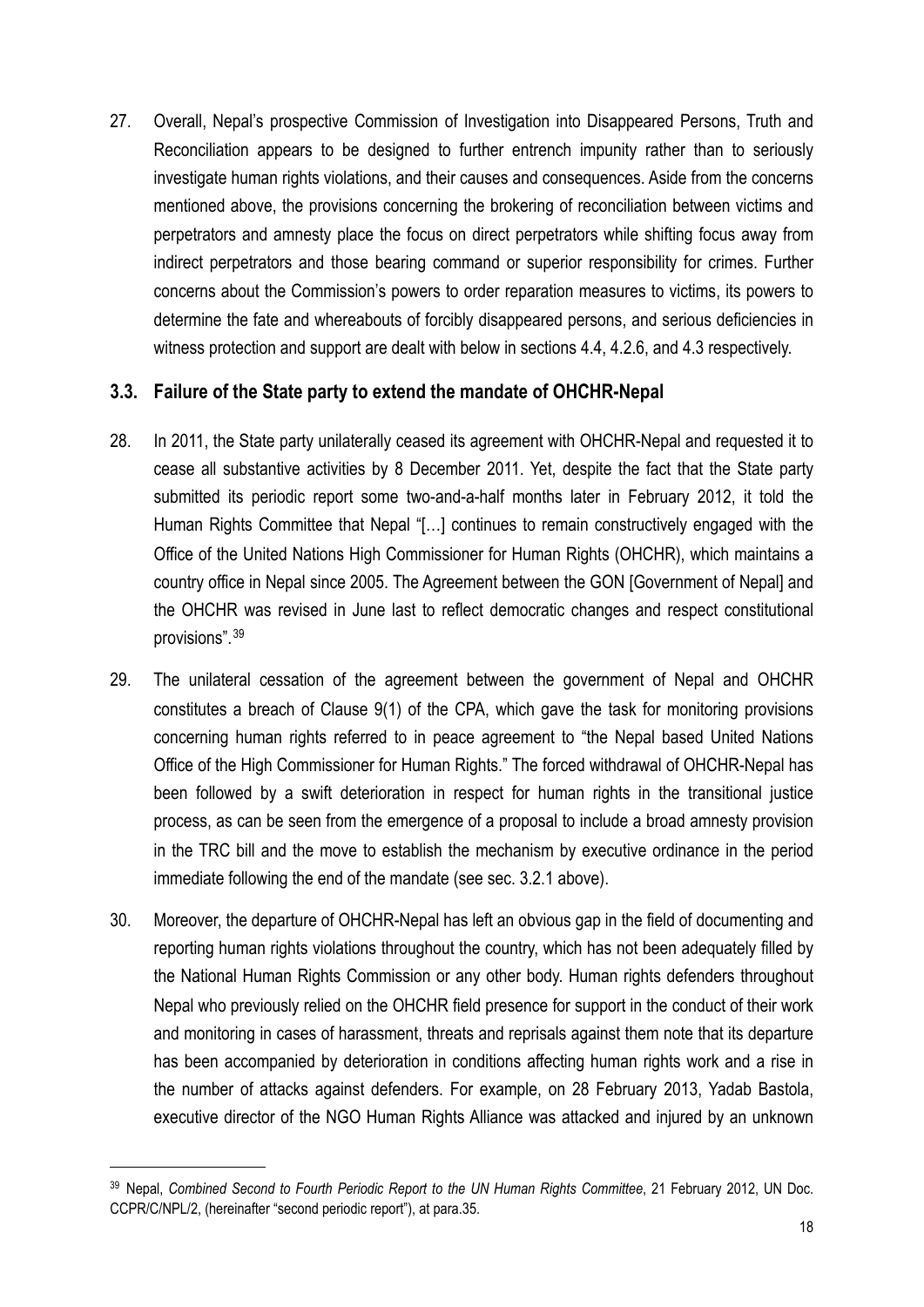group in his hometown in Surkhet. Bastola believed that he was attacked by Communist Party of Nepal (Maoist) cadres in retaliation for the legal aid that he provided to the victims of conflict in Surkhet.[40](#page-18-1)

## <span id="page-18-0"></span>**3.4 International Human Rights Instruments Ratified by Nepal**

- 31. Nepal has ratified the following international human rights instruments:
	- ‣ The Covenant and its First and Second Optional Protocols;
	- ‣ Convention against Torture (CAT);
	- ‣ Convention on the Elimination of All Forms of Discrimination against Women and its Optional Protocol;
	- ‣ Convention on the Elimination of All Forms of Racial Discrimination (CERD);
	- ‣ Convention on the Rights of the Child (CRC) and its Optional Protocol on Armed Conflict and Optional Protocol on the Sale of Children;
	- ‣ Covenant on Economic, Social and Cultural Rights (CESCR);
	- ‣ Convention on the Protection of the Rights of Persons with Disabilities (CRPD) and its Optional Protocol;
	- ‣ Geneva Conventions, I-IV;
	- Genocide Convention.
- 32. While Nepal has ratified the First Optional Protocol to the Covenant and the Optional Protocols to the Convention on the Elimination of All Forms of Discrimination against Women and CRPD, it has not recognised the competence of any other treaty body to receive and consider individual or inter-state communications concerning alleged breaches of its human rights obligations. Namely, the State party has not yet done the following:
	- Made a declaration under Art. 22 of the CAT:
	- Make a declaration under Art. 14 of the CERD;
	- Acceded to the Optional Protocol to the CRC on a communications procedure (not yet in force);
	- ‣ Acceded to the Optional Protocol to the CESCR (entering into force in May 2013).
- 33. Nepal has not yet ratified the following important international human rights instruments:
	- ‣ Convention on the Protection of All Persons from Enforced Disappearances (CED);
	- ‣ Optional Protocol to CAT;
	- ‣ Additional Protocols I and II to the Geneva Conventions;

<span id="page-18-1"></span><sup>40</sup> Republica, *Unknown group attacks HR activists with rod*, My Republica, 1 March 2013, available at: [http://](http://www.myrepublica.com/portal/index.php?action=news_details&news_id=50806) [www.myrepublica.com/portal/index.php?action=news\\_details&news\\_id=50806](http://www.myrepublica.com/portal/index.php?action=news_details&news_id=50806) (last accessed 11 April 2013).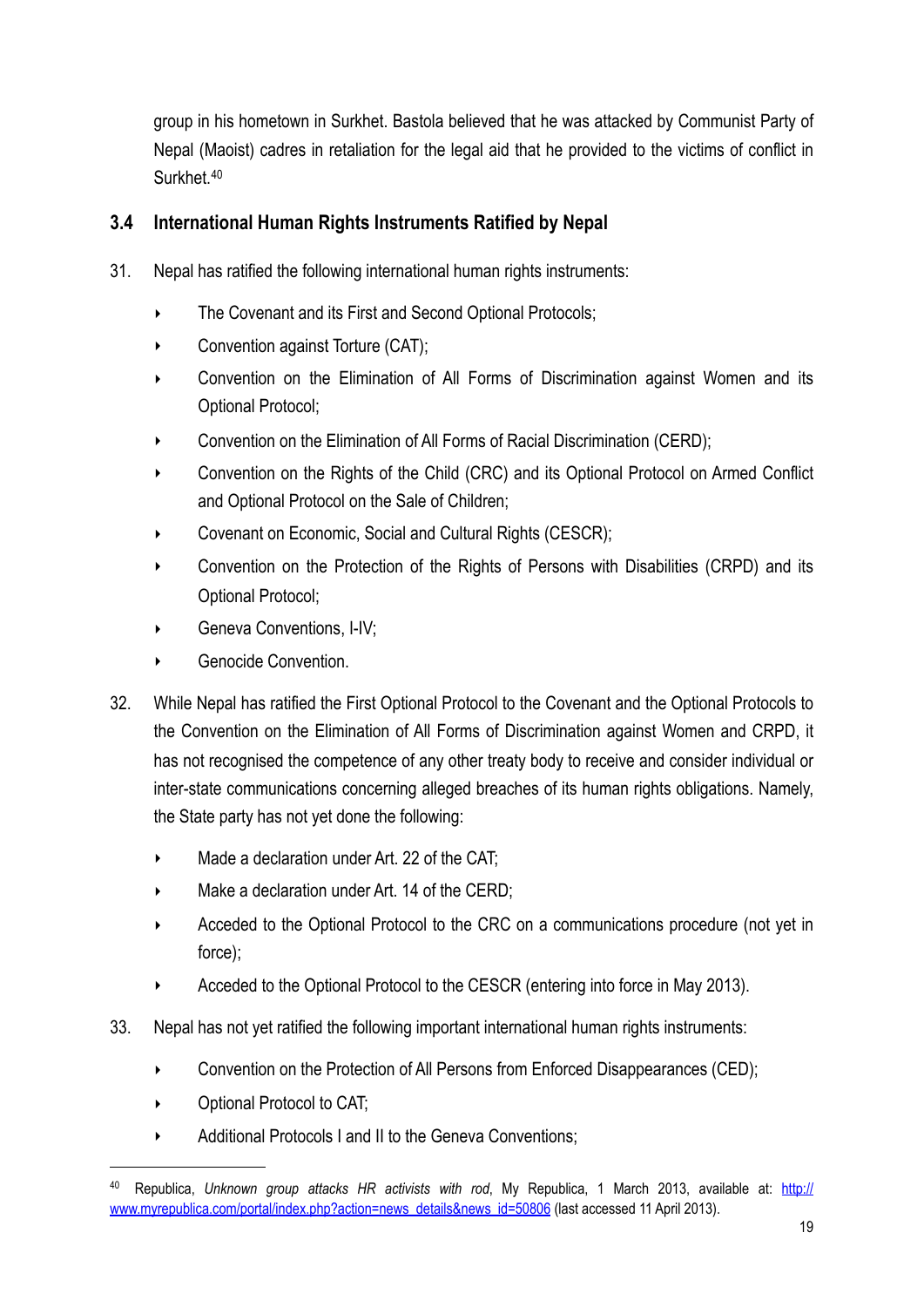- ‣ Convention on the non-applicability of statutory limitations to war crimes and crimes against humanity;
- ‣ Rome Statute of the International Criminal Court.

#### <span id="page-19-0"></span>**3.4.1 Relationship between International and Domestic Law under Nepali Legislation**

- 34. According to the Treaty Act of 1990, international treaty obligations are directly enforceable in the domestic legal order,<sup>41</sup> although in practice a legal challenge is required to overturn any domestic laws that are incompatible with international law. Despite this fact, as noted by the Committee in its 1994 concluding observations, the status of the Covenant is unclear in Nepali law[.42](#page-19-2) While the State party's periodic report notes that the Human Rights Commission Act of 1997 defines human rights as those "rights relating to life, liberty, equality and dignity of the individuals guaranteed by the Constitution or embodied in the treaties joined by Nepal", in reality many provisions in Nepali law are inconsistent with the definitions contained in the Covenant and other accepted international standards.<sup>43</sup> Since its first periodic report, the State party has done little to address this and, indeed, continued to adopt legislation that is incompatible with the Covenant. For example, while the State party claims in paragraph 13 of its second periodic report that specific laws have been enacted to protect certain rights, many of the pieces of legislation cited (in particular; the Children's Act of 1992, the State Cases Act of 1992, and the Torture Related Compensation Act of 1996) are inconsistent with international human rights norms. Sections 4.1 and 4.2 below describe these inconsistencies, such as the State party's failure to criminalise torture and to adequately define it for the purpose of civil remedies, in more detail.
- 35. In reality, most of the rights that Nepalis should enjoy by virtue of Nepal's ratification of the Covenant are not executable unless public interest litigation is taken up in the Nepali courts. The periodic report correctly notes that: "On several occasions, the SC [Supreme Court] has issued writs and directive orders, also referring to various human rights treaties including the ICCPR, and declared domestic laws inconsistent with human rights treaties to which Nepal is a party" but fails to mention that these rulings are seldom implemented.<sup>44</sup> For example, numerous orders of the Supreme Court directing the State to carry out criminal investigations into allegations of serious human rights violations or to establish official inquiries have been flouted. In 2009, the Supreme Court issued an order of mandamus against the Nepal Police to register an FIR and

<span id="page-19-1"></span><sup>41</sup>As stated in the State party's periodic report, the Treaty Act (1990) renders void any domestic legal provisions that is inconsistent with a treaty ratified or acceded to by Nepal. *See* second periodic report, *supra* note 39 at para. 36; Art. 33, Interim Constitution; and Sec. 9(1), Nepal Treaty Act, 1990, which states: "In case of the provisions of a treaty, to which Nepal or Government of Nepal is a party upon its ratification accession, acceptance or approval by the Parliament, inconsistent with the provisions of prevailing laws, the inconsistent provision of the law shall be void for the purpose of that treaty, and the provisions of the treaty shall be enforceable as good as Nepalese laws."

<span id="page-19-2"></span><sup>42</sup> *See* HRC, *Concluding Observations on Nepal*, *supra* note 2, at para. 6. *See also* Annex 1 below.

<span id="page-19-3"></span><sup>43</sup> Sec. 2, Human Rights Commission Act, 1997.

<span id="page-19-4"></span><sup>44</sup> Second periodic report, *supra* note 39, at para. 36.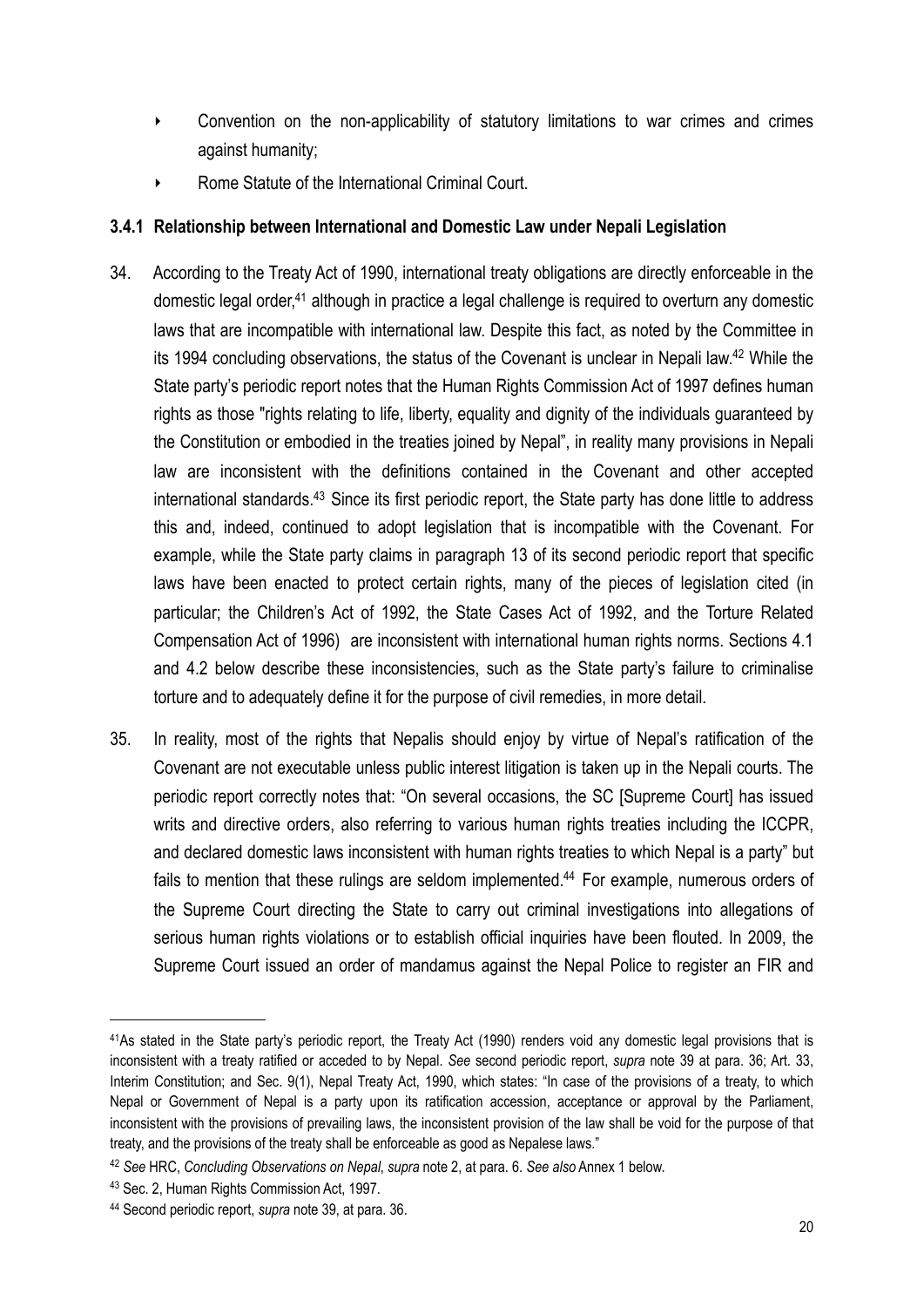investigate the 2003 disappearance of five students from Dhanusha district[.45](#page-20-0) While the National Human Rights Commission conducted an exhumation in 2010, no credible and effective criminal investigation has yet been undertaken in the *Dhanusha Five* case. In 2007, the Supreme Court issued an order of mandamus directing the government to establish a Commission of Inquiry into Disappearances in response to a complaint concerning the failure to investigate 28 joined cases of conflict-era disappearances. Only in March 2013 did the President sign into a law an executive ordinance establishing a Commission of Investigation of Disappeared Persons, Truth and Reconciliation but as noted above in sec. 3.2.1 the body does not meet international standards for the investigation of disappearances and none of the 28 cases (some of which concern multiple victims) has resulted in a credible criminal investigation. Therefore, while public interest litigation is a widely utilised form of human rights advocacy in Nepal, the non-implementation of important rulings obtained from the Supreme Court of Nepal is another form of the State party's weak compliance with its obligations under the Covenant and efforts to undermine the rule of law and the effectiveness of the judiciary.

36. As the Human Rights Committee is aware, the State party derogated from certain provisions of the Covenant during the period of armed conflict in Nepal and lodged repeated declarations pursuant to Art. 4(3) to this effect in 2002 and 2005.<sup>[46](#page-20-1)</sup> While the text of the notifications of derogation purported to keep rights related to Arts. 6, 7, 8 (1), 11, 15, 16 and 18 of the Covenant intact, the UN Commission of Human Rights, in its resolution 2005/78 expressed concerns about "the serious setback to multiparty democracy and the weakening of the rule of law" through the declaration of the state of emergency of 1 February 2005. Hundreds of arrests and detention of journalists, human rights monitors and political activists were ordered.<sup>47</sup> Under international pressure and condemnation, the state of emergency was revoked on 5 May 2005,<sup>48</sup> but the King's direct rule continued and, according to the OHCHR, "some restrictions on civil liberties remained in effect or were reintroduced under other legislation".<sup>[49](#page-20-4)</sup> As mentioned above, both the state and Maoist combatants perpetrated a large number of crimes amounting to serious human rights violations, including extrajudicial killing, enforced disappearance, arbitrary detention, torture, rape and other forms of sexual violence.

<span id="page-20-0"></span><sup>45</sup> Order of the Supeme Court of Nepal, *Jayakishor Lav v. District Police Office Dhanusha, Janakpur*, Writ No. 063-Wo-0681 of 2007, 2 February, 2009.

<span id="page-20-1"></span><sup>46</sup> Nepal derogated on 8 March 2002, 31 May 2002, 21 November 2002 (notifying that the state of emergency had been lifted), 16 February 2005, 29 March 2005, and on 5 May 2005 (notifying that the state of emergency has been lifted). *See Nepal – Reservations, Declaration, Objections and Derogations,* available at [http://www.bayefsky.com/pdf/nepal\\_t2\\_ccpr.pdf](http://www.bayefsky.com/pdf/nepal_t2_ccpr.pdf) (last accessed 14 March 2013).

<span id="page-20-2"></span><sup>47</sup> UN Commission on Human Rights, *Report of the Office of the United Nations High Commissioner for Human Rights on human rights assistance to Nepal*, 31 January 2005,UN doc. E/CN.4/2005/114, at para. 9.

<span id="page-20-3"></span><sup>48</sup> *ICCPR, Declarations and Reservations*, available at [http://treaties.un.org/pages/ViewDetails.aspx?](http://treaties.un.org/pages/ViewDetails.aspx?src=TREATY&mtdsg_no=IV-4&chapter=4&lang=en) [src=TREATY&mtdsg\\_no=IV-4&chapter=4&lang=en](http://treaties.un.org/pages/ViewDetails.aspx?src=TREATY&mtdsg_no=IV-4&chapter=4&lang=en) (last accessed on 25 August 2012), at 51.

<span id="page-20-4"></span><sup>49</sup> UN Commission on Human Rights, *Report of the OHCHR-Nepal*, 16 February 2006, UN doc. E/CN.4/2006/107, at para. 5.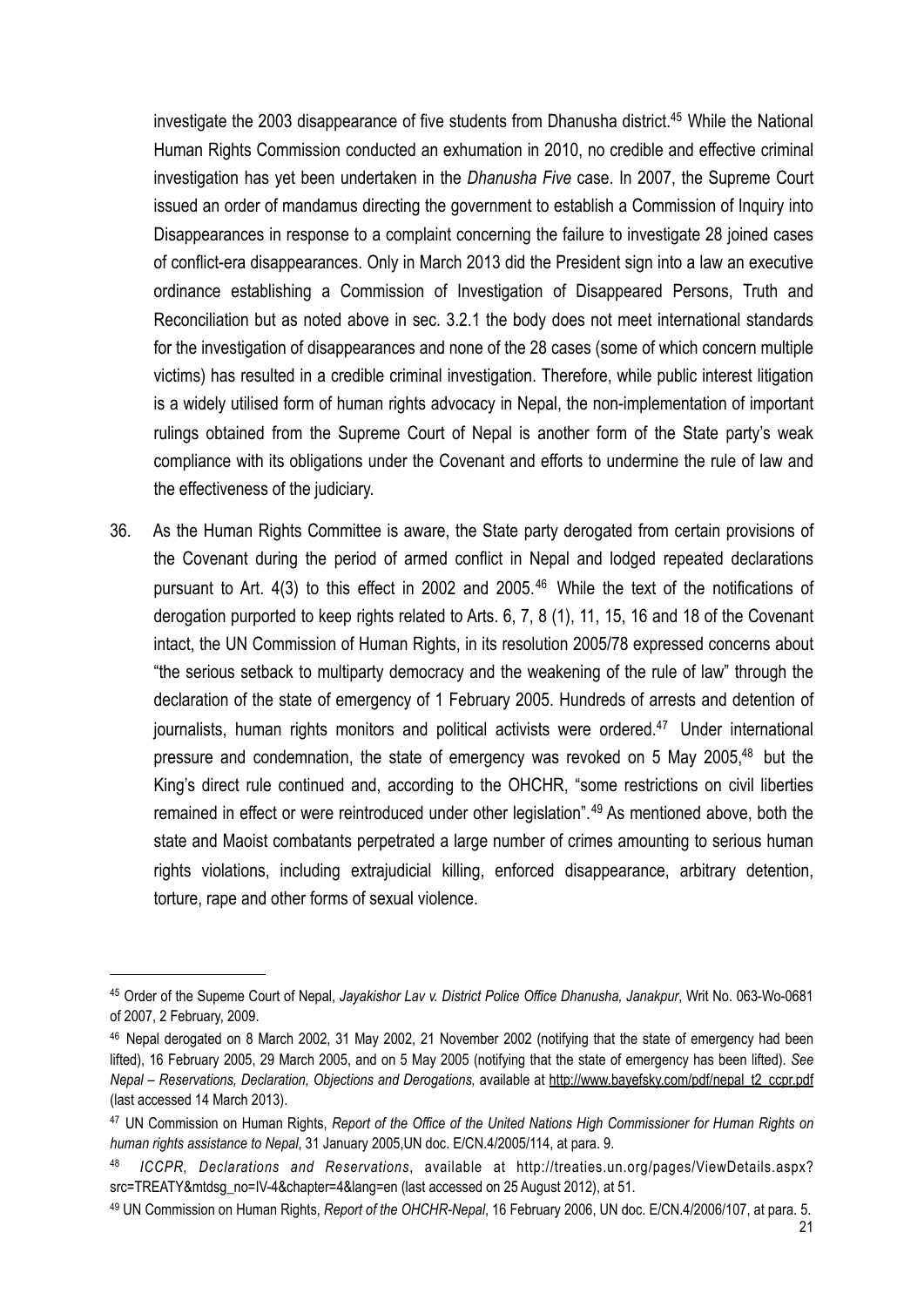## <span id="page-21-0"></span>**4. Selected Issues**

<span id="page-21-1"></span>**4.1. The inadequacy of the criminal legislation on enforced disappearance, torture, rape and other form of sexual violence (Arts. 2.3, 6, 7, 9, 10, 16 and 24 of the Covenant)**

#### <span id="page-21-2"></span>**4.1.1. Failure to codify the crime of torture**

37. Despite acceding to the Convention against Torture and Other Cruel, Inhuman or Degrading Treatment or Punishment on the same day it acceded to the Covenant (14 May 1991), Nepal has failed to codify torture as a criminal offence.<sup>[50](#page-21-3)</sup> In para. 118 of its second periodic report, Nepal cites the prohibition on torture and inhuman treatment in Art. 26 of the Interim Constitution and notes "It has strictly prohibited and made legally punishable any form of physical or mental torture or cruel, inhuman or degrading treatment or punishment." However, it remains the case in April 2013 that the State party has not legislated to criminalise torture, despite an order issued by the Supreme Court of Nepal on 17 December 2007 to do so.<sup>51</sup> The lack of such a provision results in the rejection of criminal complaints lodged by victims of torture with the police (see further below section 4.2.2). Moreover, while the State party states in para. 119 of its periodic report that a bill to criminalise torture has been prepared, the dissolution of the Constituent Assembly in May 2012 and the subsequent failure to hold elections means that this is indefinitely delayed. The definition of torture contained in the draft bill is as follows:

> *[A]ny act by which severe pain or suffering, whether physical or mental, is intentionally inflicted on a person who is detained for investigation or is in pre-trial detention or in detention due to any other reason or is under the imprisonment sentence or on any other person by or at the instigation of or with the consent or acquiescence of a*  law implementing official or other person acting in an official capacity for the following *purposes, and the term shall also denote cruel, inhuman or degrading treatment on such person:*

- *i. Obtaining information*
- *ii. Obtaining confession*
- *iii. Punishing for an act*
- *iv. Intimidating or coercing, or*
- v. *Committing any act against the existing law (emphasis added)*
- 38. The requirement that the victim be detained is at odds with the prohibition of torture in customary international law, which has no such requirement. Adding this element to the act of torture will bar

<span id="page-21-3"></span><sup>&</sup>lt;sup>50</sup> The failure to codify torture as a criminal offence has previously been noted as a source of concern by the CAT in its Concluding Observations, UN Doc. CAT/C/NPL/CO/2 of 13 April 2007, at para. 12. Similarly, the Special Rapporteur on Torture noted this failure; see *Report on the Visit to Nepal*, UN Doc. E/CN.4/2006/6/Add.5 of 9 January 2006, at paras. 13-14, and 33(b).

<span id="page-21-4"></span><sup>51</sup> Supreme Court of Nepal, *Rajendra Ghimire et al. v. Ministry of Council and Office of the Ministry of Council*, 17 December 2007(NKP vol. 3 2066 BS Page 452).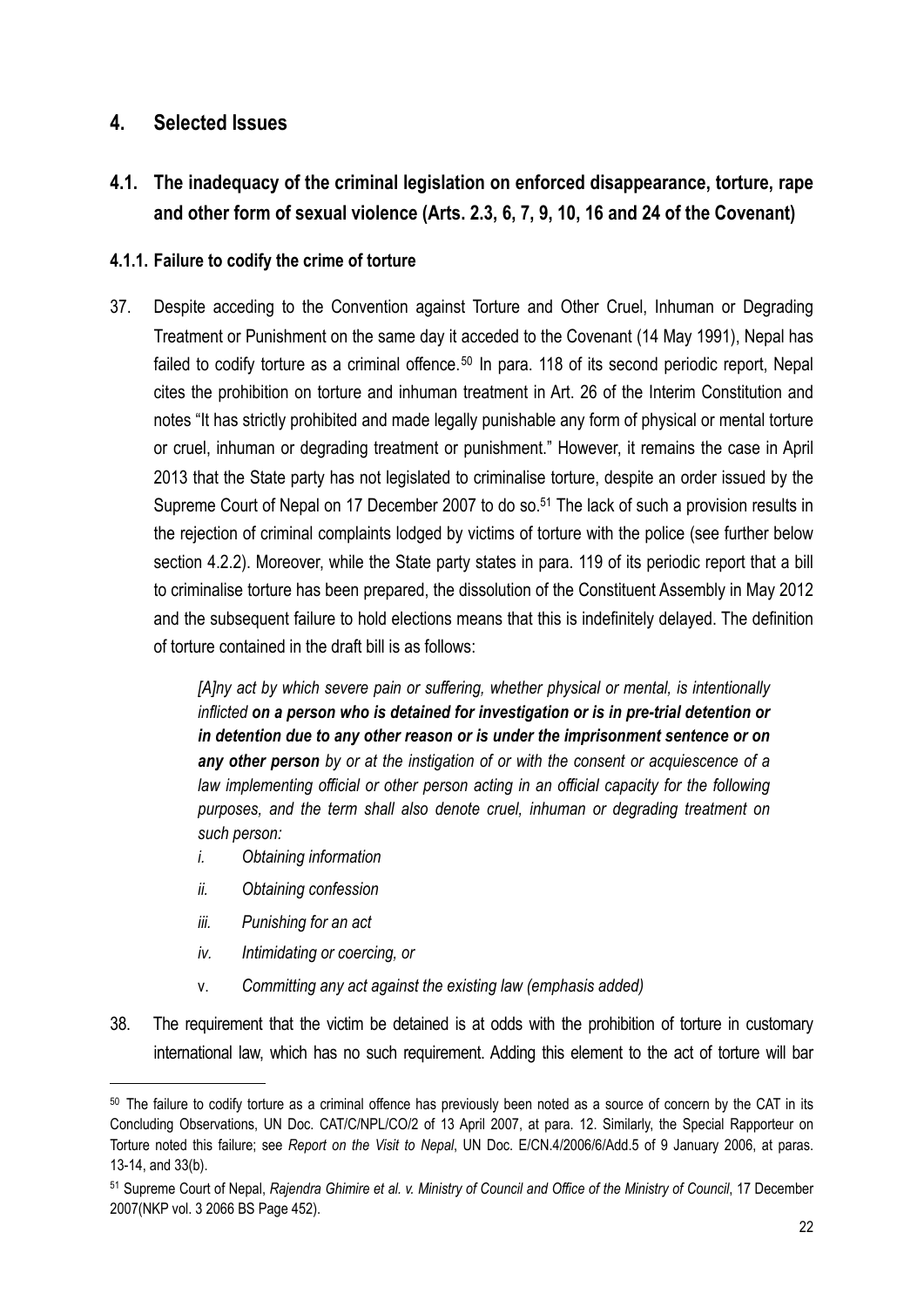complaints from torture victims not held in custody and could also be used in practice to ignore torture complaints from individuals whose detention was not formally acknowledged by state authorities.

- 39. While the bill contains some positive aspects, including a prohibition on torture, absence of immunity for officials who engage in torture and the right for victims of State-sponsored torture to obtain compensation, it suffers from several other serious defects. It places a 35-day statutory limitation on filing complaints of torture, including in cases where the victim has died.<sup>[52](#page-22-0)</sup> It provides neither for extradition or prosecution of alleged perpetrators of torture present in Nepal nor for the exercise of universal jurisdiction over torture.<sup>[53](#page-22-1)</sup> The maximum penalty a person convicted of torture may face is 5 years imprisonment and/or a fine of 50,000 Nepali Rupees (approximately 500 Euro) "taking into account the gravity of the offence."<sup>[54](#page-22-2)</sup> Moreover, the amount of compensation a victim can obtain is limited to 500,000 Nepali Rupees (approximately 5,000 Euro).
- 40. The Torture Related Compensation Act of Nepal of 1996 (hereinafter, "TRCA"), while providing a civil remedy to some victims of torture, fails overall to meet international standards concerning torture victims' rights to an effective remedy.<sup>[55](#page-22-3)</sup> For example, the definition of torture and other forms of ill-treatment contained in Sec. 2 of the act is limited to instances that occur during detention, which results in applicants having to satisfy an additional element of the crime and effectively bars those who cannot prove they were detained from filing a torture complaint.<sup>56</sup> It also contains no mention of any threshold for what acts constitutes "physical or mental torture" (such as, for example, severe pain or suffering).
- 41. A statutory limitation of 35 days for filing a complaint under the act operates in practice to bar many individuals from being recognised as a victim of torture and exercising their rights to compensation – including many who were tortured by State authorities during the conflict.<sup>[57](#page-22-5)</sup> Moreover, compensation under the act is limited to a maximum of 100,000 Nepali Rupees

<span id="page-22-0"></span><sup>52</sup> Sec. 8, *Draft Anti-Torture Bill of Nepal* (unofficial translation on file with TRIAL).

<span id="page-22-1"></span><sup>53</sup> Sec. 4, *Draft Anti-Torture Bill of Nepal*, unofficial translation on file with TRIAL), which states: "Act of torture to be considered an offence within the jurisdiction of Nepal: Notwithstanding anything contained in the current laws, offence under the given condition shall be considered an offence committed within the jurisdiction of Nepal:

<sup>(</sup>a) Torture inflicted inside aircraft or watercraft registered in Nepal.

<sup>(</sup>b) Torture inflicted inside foreign embassies or diplomatic missions."

<span id="page-22-2"></span><sup>54</sup> Sec. 10, *Draft Anti-Torture Bill of Nepal* (unofficial translation on file with TRIAL).

<span id="page-22-3"></span><sup>55</sup> *See* Committee against Torture, *General Comment No. 3 on Art. 14 of the Convention against Torture*, UN Doc. CAT/C/ GC/3 of 13 December 2012; *See also*: *Report of the Special Rapporteur on Torture*, *supra* note 50, at paras. 26 and 33.k; CAT, *Concluding Observations on Nepal, supra* note 50, at paras. 21.d and 28.a.

<span id="page-22-4"></span><sup>56</sup> The Torture Related Compensation Act of 1996 defines torture in the following way: "Torture means physical or mental torture of any person who is in detention in the course of inquiry, investigation or hearing, or for any other reason. The term includes cruel, inhuman, or insulting treatment of such person."

<span id="page-22-5"></span><sup>57</sup>*See UN Basic Principles and Guidelines on the Right to a Remedy and Reparation for Victims of Gross Violations of International Human Rights Law and Serious Violations of International Humanitarian Law (2005)*, *supra* note 31, Principles 6 and 7 (statutes of limitation); *See also Updated Set of principles for the protection and promotion of human rights through action to combat impunity, Addendum to the Report of the independent expert to update the Set of principles to combat impunity, Diane Orentlicher*, UN Doc. /CN.4/2005/102/Add.1, 8 February 2005, Principle 23 (restrictions on prescription).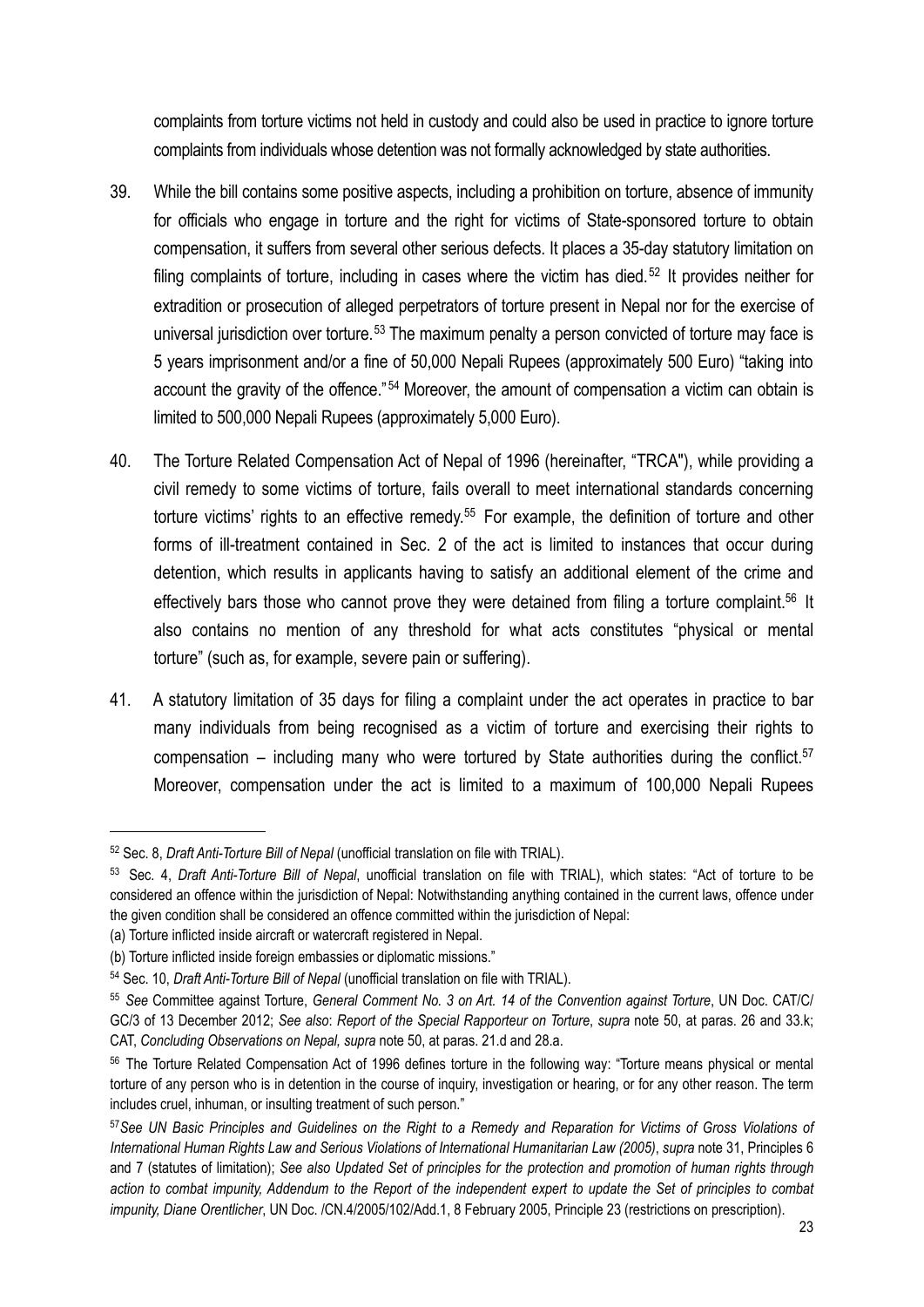(approximately 1,000 Euro) – an amount an applicant normally exceeds in legal and medical costs before they even file a complaint.

- 42. There is no possibility of compelling the initiation of a criminal investigation even if a case of torture is proved under the TRCA. Where a case of State-sponsored torture is proved, the court hearing the civil complaint may order "departmental" (i.e. disciplinary) action be taken against the alleged perpetrator. However, in practice there are a number of examples of highprofile individuals in the security forces who have been promoted following a case in which the court established the perpetrator had committed torture.
- 43. Prashanta Pandey, a 22-year old medical assistant from the Terai (plains) region of Nepal was arrested without a warrant or reasons being given on 7 April 2011 in Rupandehi. He was held in unlawful detention and subjected to torture for five days to extract a confession concerning his alleged involvement in a bomb blast. During this time, police inflicted severe beatings and other forms of torture on Prashanta Pandey, at one point blindfolding him and forcing him to urinate on an electric heater. According to medical report, he was left in need of long-term medical treatment for periodic losses of consciousness and other injuries. The family of Prashanta Pandey was not aware of his whereabouts during the first six days of his arrest and filed a missing persons report with the police, who in turn did not release any information about his detention. On 13 June 2012, Prashanta Pandey was released following his trial before Rupandehi District Court during which the prosecution relied on the false confession obtained through torture. Despite putting the court on notice of his torture during detention, Prashanta Pandey was convicted of a form of aiding and abetting murder but sentenced to one year of imprisonment.<sup>[58](#page-23-0)</sup> The judge did not order any investigation of the torture allegations. Lawyers from the Terai Human Rights Defender's Alliance filed complaints of torture with the Human Rights Cell of the Nepal Police, the National Human Rights Commission, the Special Rapporteur on Torture and other Cruel, Inhuman or Degrading Treatment or Punishment and the UN Special Rapporteur on Arbitrary Detention[.59](#page-23-1) On 12 December 2012, his lawyers also attempted to register a case under the TRCA but the court registrar rejected it due to the expiry of the 35-day statute of limitation. On 24 January 2013, Prashanta Pandey mounted a legal challenge to the statutory limitation on filing torture compensation claims under the TRCA at the Supreme Court of Nepal, arguing that the he was unable to file his complaint during the statutory period due to his condition as a result of torture and that such a period is unconstitutional and in violation of international standards.<sup>[60](#page-23-2)</sup>

<span id="page-23-0"></span><sup>58</sup> *See* Sec. 17(3), Chapter on Homicide, Muluki Ain (General Code), of 2020 (1854), amended several times and completely revised by New General Act 2064 (Muluki Ain 2064), most recently amended in 2066 (2010) (hereinafter "Muluki Ain (General Code)").

<span id="page-23-1"></span><sup>59</sup> Himalayan Times, *Torture victim knocks door of SC*, 25 January 2013, available at [http://www.thehimalayantimes.com/](http://www.thehimalayantimes.com/fullNews.php?headline=Torture+victim+knocks+SC+door&NewsID=363394&a=3) [fullNews.php?headline=Torture+victim+knocks+SC+door&NewsID=363394&a=3](http://www.thehimalayantimes.com/fullNews.php?headline=Torture+victim+knocks+SC+door&NewsID=363394&a=3) (last accessed 7 April 2013).

<span id="page-23-2"></span><sup>&</sup>lt;sup>60</sup> In February 2013, the Supreme Court of Nepal issued a Show Cause notice to the respondents in the case, namely Registrar Anil Kumar Sharma of Rupandehi District Court, Prime Minister and the Office of the Council of Ministers, Ministry of Law and Justice and Parliament Secretariat. Scheduling of a hearing in the case is pending.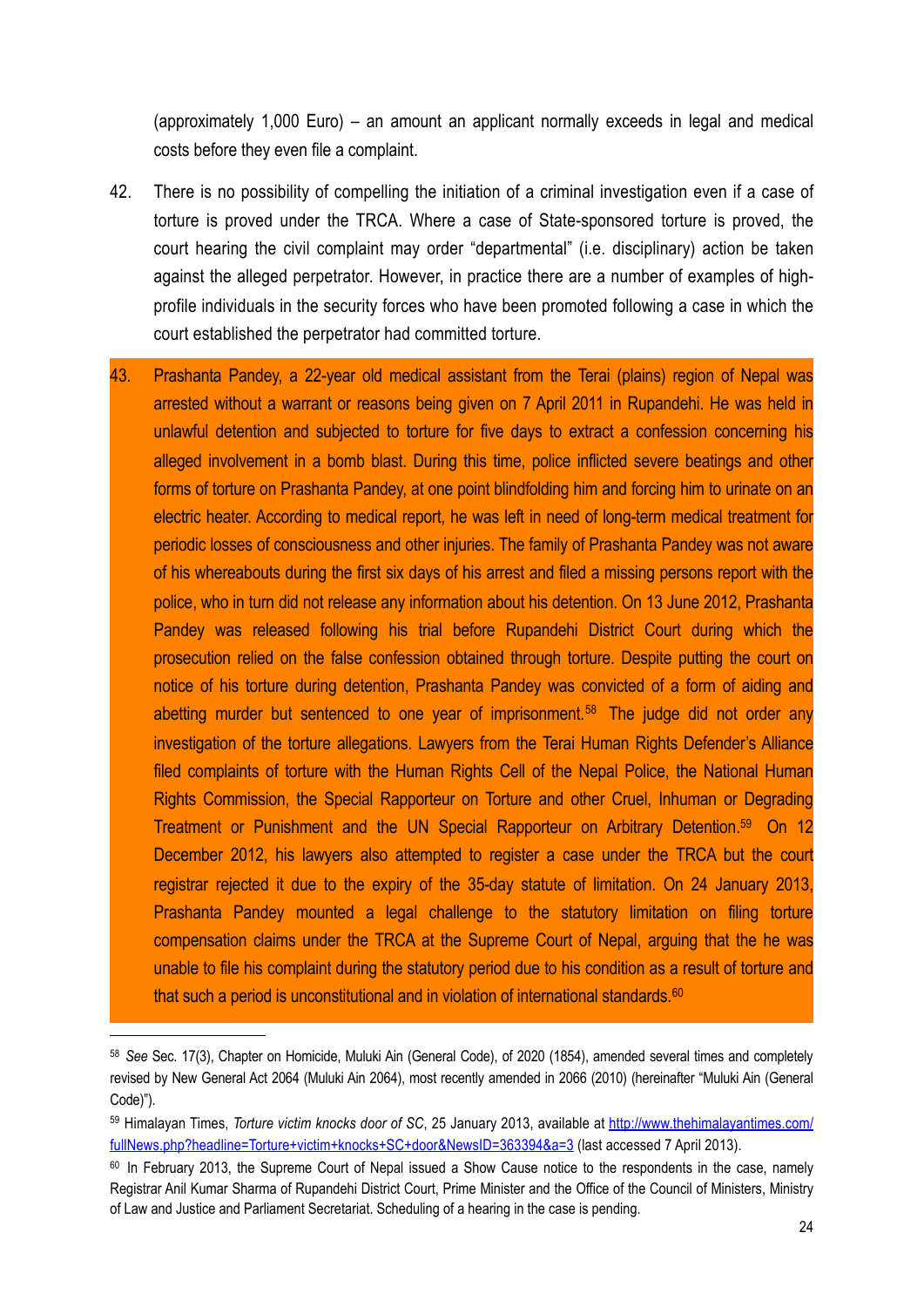#### **4.1.1.1 Failure to adequately sanction torture of children**

- 44. The Children's Act of 1992 contains a general prohibition on torture and cruel treatment of children.<sup>61</sup> In 2005, the Supreme Court struck down a provision of this law that permitted some forms of corporal punishment of children,<sup>62</sup> declaring it incompatible with the Constitution and Nepal's international obligations pursuant to Art. 7 of the Covenant, Arts. 19, 28(2) and 37 of the CRC and Art. 1 and 4 of the CAT.<sup>[63](#page-24-2)</sup> Similarly, in response to another legal challenge in 2008, the Supreme Court invalidated Sec. 6(3) of the Chapter on Homicide of the General Code that protected the perpetrators of violence against children from criminal responsibility by imposing a fine of only 50 Rupees (50 cent) for deaths ensuing from acts of corporal punishment.<sup>64</sup> Notwithstanding these positive developments, problems remain in law and in practice to effectively combating torture and ill-treatment of children in Nepal.
- 45. Child victims of torture and cruel treatment may file complaints under the Children's Act of 1992, which endows children with a right to "reasonable compensation" from perpetrators proven to have committed such an act against them.<sup>65</sup> The Children's Act also provides that torture or cruel treatment of a minor is an offence. However, in practice this provision cannot be used to initiate a criminal investigation as it does not appear in the scheduled list of offences attached to the State Cases Act of 1992, which in turn allows an FIR to be filed with the police in order to trigger an investigation. Moreover, the penalty attached to the crime of torture of a minor is not proportionate to the gravity of the offence as it consists of a fine of up to 5,000 Nepali Rupees (50 Euro) or imprisonment for up to one year or both.
- $46.$  The case of LT<sup>66</sup> illustrates the inadequacy of the legal framework for preventing and punishing torture of children. LT is an 11-year old boy. On 15 November 2010 police officers from a police station in Kavre district summoned LT's father to bring his son to the police station for interrogation in relation to gold ring LT was accused of stealing. The following day, they duly reported to the police station. LT was taken into custody and interrogated by the Sub-Inspector of

<span id="page-24-0"></span><sup>61</sup> Sec. 7, Children's Act of 1992.

<span id="page-24-1"></span><sup>62</sup> Sec. 7 of the Children's Act 1992 states: "… the act of scolding and minor beating to Child by father, mother, member of the family, guardian or teacher for the interests of the Child himself/herself shall not be deemed to be violation of this Section."

<span id="page-24-2"></span><sup>63</sup> *Debendra Ale et al. v. Office of the Prime Minister and Council of Ministers, Ministry for Education and Sport, and Ministry of Law and Justice*, 6 January 2005, Writ no. 57 of 2005. *See also* the recommendations of the Committee on the Rights of the Child on corporal punishment:*21 September 2005, CRC/C/15/Add.261, Concluding observations on second and third combined report,* at paras. 47, 48 and 76.

<span id="page-24-3"></span><sup>64</sup> Decision of the Supreme Court of Nepal, *Raju Prasad Chapagai et al v. Office of the Prime Minister and Council of Ministers et al*, NKP 34 (2008). Sec. 6(3) of the Chapter on Homicide of the General Code read, "In cases where a person engaged in taking care of or educating another person beats that other person or does any other act for the benefit of the deceased and an accidental homicide occurs as a result of such act, the person shall be liable to a fine of up to Fifty Rupees."

<span id="page-24-4"></span><sup>65 &</sup>quot;Reasonable compensation" is not further defined in the Children's Act.

<span id="page-24-5"></span><sup>&</sup>lt;sup>66</sup> Initials are used to protect the individual's right to privacy and for security reasons. Upon the request of the Committee, TRIAL will make available the identity of the individual concerned in good faith.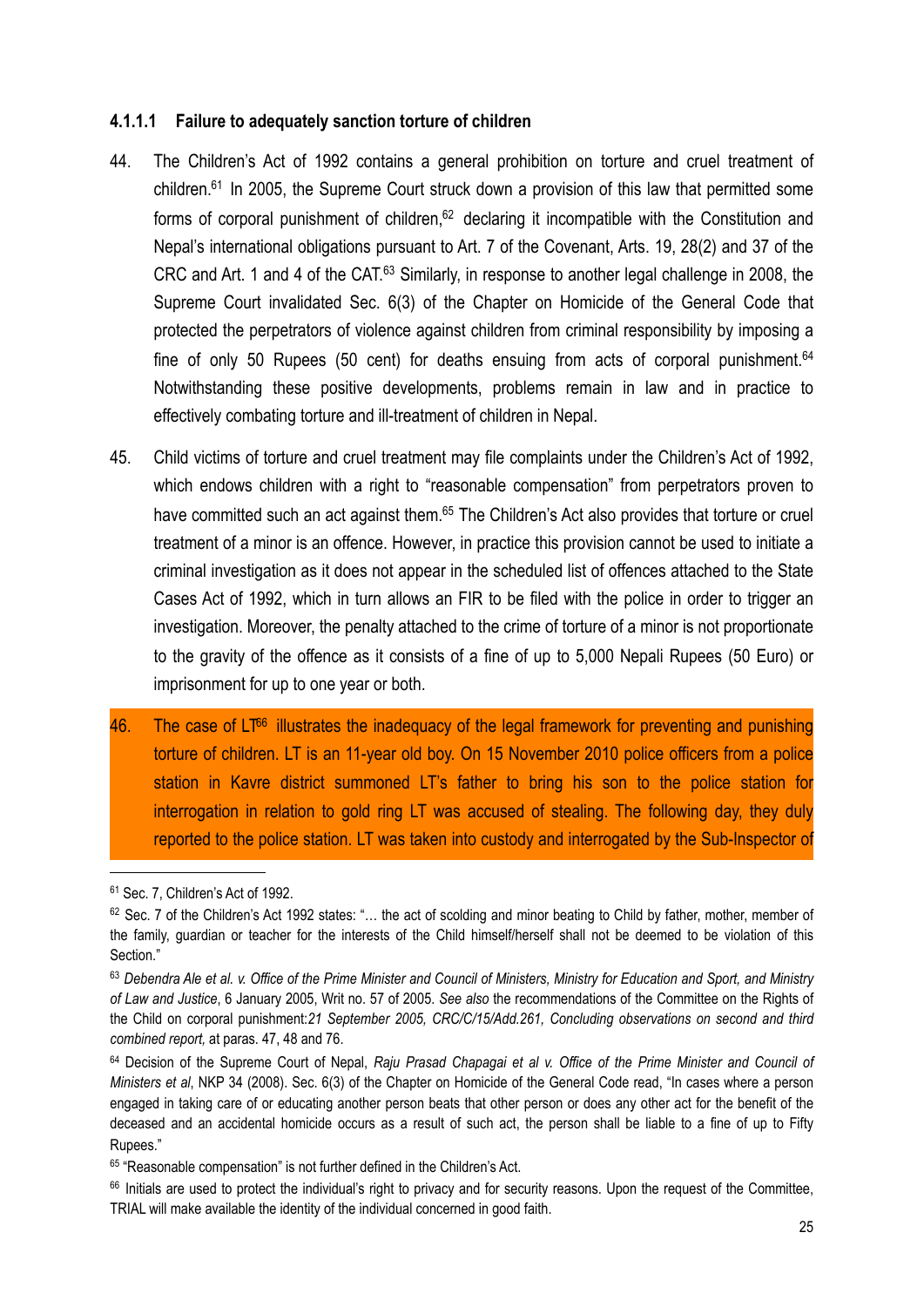the police station about the alleged theft, which LT denied. LT was then taken into an interrogation room and tortured for approximately an hour. The Sub-Inspector, together with another police officer, flogged him with a plastic pipe on his back five or six times, subjected the soles of his feet to *falanga* around 20 to 25 times, and gave electric shocks behind his young victim's right ear. The police also threatened to kill LT if he did not confess to stealing the ring or told anyone about the torture. Under duress, he confessed immediately. After being forced to repeat his confession in front of his father, who then promised to pay 19,000 Nepali Rupees (approximately 190 Euro) to the complainant, he was released. Later that day LT's family discovered his injuries. Subsequent photographs and medical reports tend to confirm the torture that LT was subjected to. LT continues to suffer insomnia, pain and trauma as a result.

47. On 6 January 2011, a civil case under the Children's Act was filed against the two alleged perpetrators in District Court. LT requested the maximum penalty under the statute of one year imprisonment, a 5,000 Nepali Rupee fine and compensation. Following this, the District Police Office (DPO) announced that "departmental" (disciplinary) action had been taken against the two perpetrators according to Art. 85 of the Police Civil Service Rules (2001), but this was discontinued by the time the case was heard by the District Court. On 27 February 2012, the District Court issued a 2,000 Nepali Rupee fine and ordered the payment of 20,000 Nepali Rupee's compensation to the victim by the government. It is the first time a Nepali court has ordered a fine for torture under the Children's Act. An appeal against the leniency of these penalties is now running.

#### <span id="page-25-0"></span>**4.1.2. Failure to codify the crime of enforced disappearance**

- 48. Similarly, Nepal has failed to codify enforced disappearance as a separate and autonomous offence and as a crime against humanity. This failure has been among the main obstacles faced by victims of enforced disappearance and their relatives who wish to file criminal complaints alleging this crime was committed by State security forces or Maoist rebels during the conflict.
- 49. A draft of the Forced Disappearance of People (Crime and Punishment) Act was proposed in the parliament in 2008. The bill would have criminalised enforced disappearances but the proposed definition of the crime was not in line with international standards: $67$  the bill was eventually dropped. In June 2011 a draft Criminal Code was introduced in the parliament; the text criminalised some serious human rights violations such as torture and enforced disappearance. However, those provisions again fell short of international human rights standards.<sup>68</sup> The dissolution of parliament before the draft Criminal Code was completed has further prolonged the

<span id="page-25-1"></span><sup>67</sup> HRW and others, *Nepal: Joint Memorandum on the Disappearances of Persons (Crime and Punishment) Bill*, 30 August 2009, available at [http://www.hrw.org/news/2009/08/31/nepal-joint-memorandum-disappearances-persons-crime-and](http://www.hrw.org/news/2009/08/31/nepal-joint-memorandum-disappearances-persons-crime-and-punishment-bill)[punishment-bill](http://www.hrw.org/news/2009/08/31/nepal-joint-memorandum-disappearances-persons-crime-and-punishment-bill), (last accessed 11 April 2013).

<span id="page-25-2"></span><sup>68</sup> WGEID, Missions to Colombia and Nepal: follow-up to the recommendations made by the Working Group, 2011, [A/HRC/](http://daccess-ods.un.org/access.nsf/Get?Open&DS=A/HRC/19/58/Add.4&Lang=E) [19/58/Add.4](http://daccess-ods.un.org/access.nsf/Get?Open&DS=A/HRC/19/58/Add.4&Lang=E), (hereinafter "Mission to Nepal Follow-up Report) at para. 15 and the final table at 86.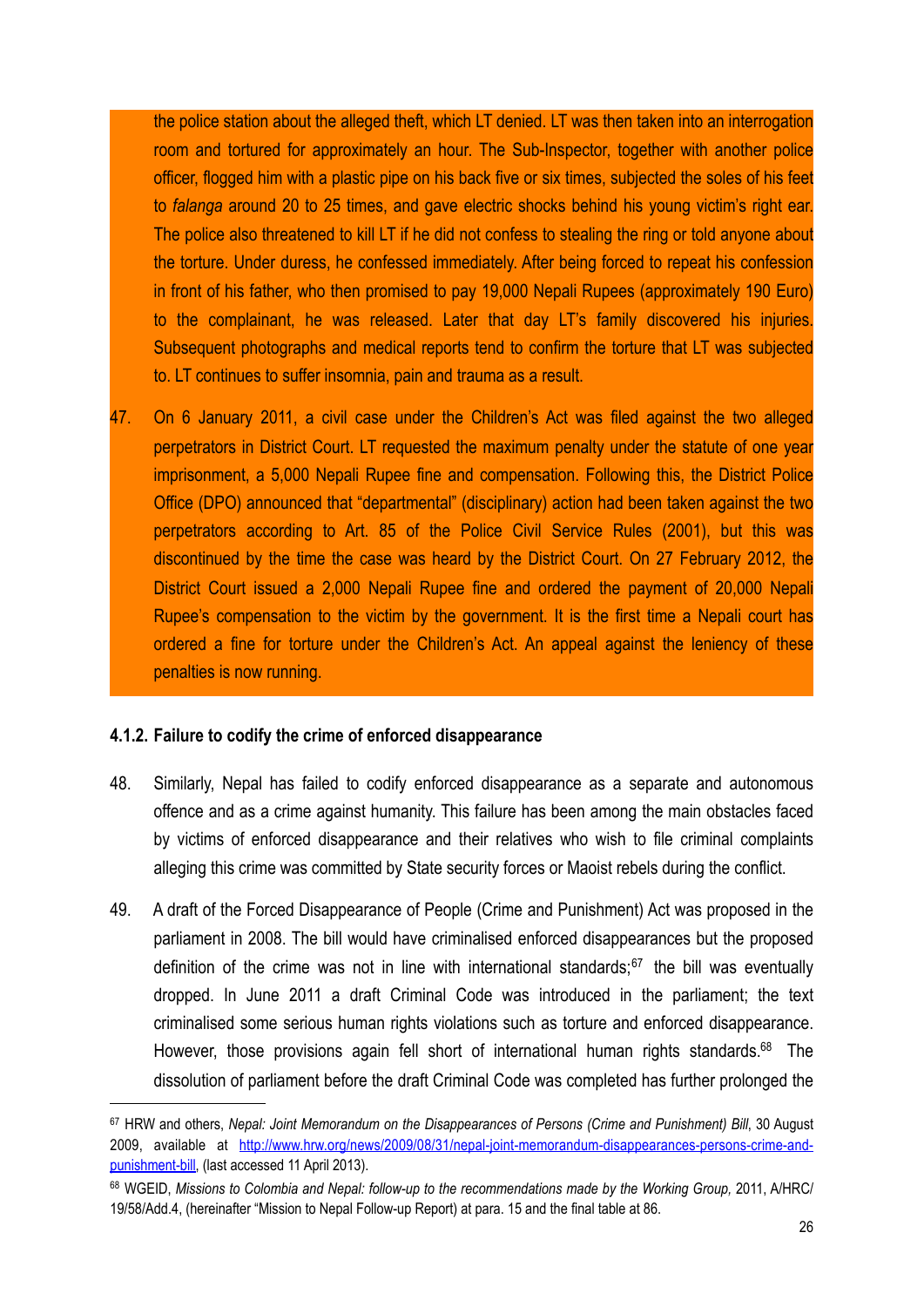delay in criminalising enforced disappearance. Therefore, as of April 2013 there remains no means of opening a domestic criminal investigation into alleged perpetrators concerning any of the some 1,300 cases of enforced disappearance documented in Nepal during the conflict.

- 50. The March 2013 Ordinance to establish a Commission of Investigation into Disappeared Persons, Truth and Reconciliation contains a definition of the "act of disappearing persons" for the purpose of defining the scope of the Commission's mandate of "investigating the truth" about such cases. However, the definition contained in Sec. 2(k) is not in line with the definition contained in the 1992 UN Declaration on the Protection of All Persons from Enforced Disappearance and the International Convention for the Protection of All Persons from Enforced Disappearance. The Ordinance states:
	- If any person arrested, detained, or taken control of by any other means by any person given the authority by law to arrest, investigate or implement a law or by security personnel is not allowed to meet concerned persons or concerned persons are not given information as to where how and in which state he/she is kept in after the time period as provided for in the law that such a person needed to be presented before the authority that hears the case has elapsed.
	- ‣ If any person is arrested or abducted, taken control of or deprived of from his/her personal liberty in any other ways by any organization or organized or unorganized group.<sup>[69](#page-26-0)</sup>
- 51. While the definition encompasses acts of enforced disappearance when carried out by both the State and non-State actors, it fails to adequately articulate important elements of the violation. For example, the definition does not include mention that the effect of *refusing to acknowledge the deprivation of the disappeared person's liberty* or *concealing the fate and whereabouts of the individual* has the effect of placing him or her outside the protection of the law. In this sense, the definition fails to distinguish enforced disappearance adequately from arbitrary detention or abduction.<sup>[70](#page-26-1)</sup> Moreover, the definition contained in the Ordinance appears to consider that an enforced disappearance can begin only *after* the prescribed time period for bringing a detainee before a judicial authority has elapsed. There is no such requirement in international law, which allows that an enforced disappearance begins from the moment that authorities conceal the individual's fate and whereabouts and/or refuse to acknowledge the deprivation of liberty. The definition contained in the Ordinance, therefore, may negatively impact the Commission's future findings concerning cases of enforced disappearance.
- 52. It is important to note that the definition of the "act of disappearing persons" contained in the Ordinance does not constitute codification of a criminal offence in Nepali law as it does not provide for any sanction. Further, enforced disappearance as a crime against humanity is not

<span id="page-26-0"></span><sup>69</sup> Sec. 2(k), Executive Ordinance, *supra* note 36.

<span id="page-26-1"></span><sup>70</sup>*See* WGEID, *Study of the WGEID on Best Practices on enforced disappearance in domestic criminal legislation*, UN Doc. A/HRC/16/48/Add.3 of 28 December 2010.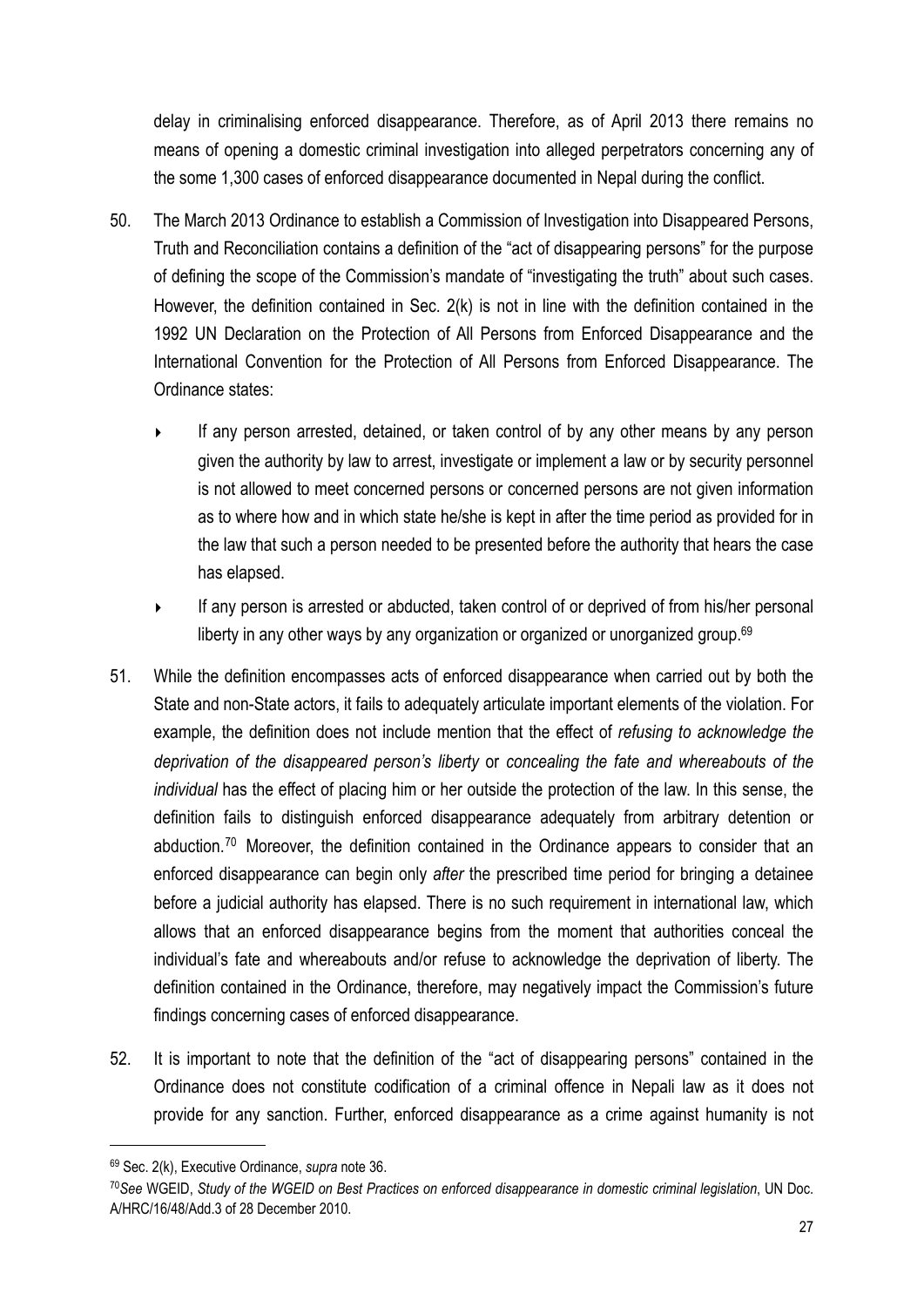mentioned in the Ordinance. Therefore, despite the adoption of the Ordinance containing a definition of the "act of disappearing persons", Nepal still has not codified enforced disappearance as a both an autonomous crime and a crime against humanity and provided sanctions appropriate to its extreme seriousness.

#### <span id="page-27-0"></span>**4.1.3. Obstacles to the effective criminalisation of rape and other forms of sexual violence**

- 53. Rape and other forms of sexual violence recognised as crimes under international law have not been incorporated into Nepali law. While rape and incest have been codified as ordinary offences,<sup>[71](#page-27-1)</sup> sexual violence when committed as a war crime, crime against humanity or genocide is not proscribed in law.[72](#page-27-2) Other specific forms of sexual violence such as the crimes of sexual slavery, enforced pregnancy, forced prostitution, forced sterilisation (including penile amputation), forced nudity, mutilation of genitals and breasts, forced circumcision and other sexual assaults not involving penetration have not been criminalised in Nepali law. Moreover, the crime of rape can only be perpetrated against a woman or minor girl and the definition of sexual intercourse is unduly narrow as it appears to be limited to penile penetration of a vagina.
- 54. The law prescribes a 35-day statutory limitation on filing complaints of rape.<sup>[73](#page-27-3)</sup> In practice, this serves to bar many victims of rape who – due to detention, fear, trauma, stigma or severe health consequences – are unable to file a complaint within such a short period. OHCHR has documented how, in some instances, "the police refuse to file a case because there is no medical report, while the doctor refuses to do a forensic examination in the absence of a First Information Report [criminal complaint]."[74](#page-27-4) Moreover, victims of sexual violence face numerous additional obstacles to reporting complaints due to entrenched social stigma against survivors of sexual violence, fear of retaliation, lack of legal literacy and the belief that the police will not effectively investigate alleged perpetrators who possess wealth, influence and powerful patronage in Nepali society.<sup>[75](#page-27-5)</sup>
- 55. The criminal penalties attaching to rape, particularly marital rape, are not proportionate to the gravity of the offence and are therefore not in line with international standards. For example, the maximum penalty for marital rape is 6 months while the penalties for non-marital rape range from 5 to 15 years' imprisonment (depending on the victim's age). The penalty range for a person

<span id="page-27-1"></span><sup>71</sup> See Chapter 14 on Rape, Muluki Ain (General Code), *supra* note 58. On a positive note, the definition of rape does allow for consent to be vitiated by circumstances of fear, use of force or coercion.

<span id="page-27-2"></span><sup>72</sup> In general, war crimes, crimes against humanity and genocide are not defined in Nepali law. Nepal is, however, a State party to the Geneva Conventions.

<span id="page-27-3"></span><sup>73</sup> Sec. 11, Chapter 14 on Rape, Muluki Ain (General Code), *supra* note 58, states: "If a suit on the matter of rape is not filed within Thirty Five days from the date of the cause of action, the suit shall not be entertained."

<span id="page-27-4"></span><sup>74</sup> OHCHR, *Nepal Conflict Report 2012*, at169.

<span id="page-27-5"></span><sup>75</sup> For more, see Advocacy Forum and the International Center for Transitional Justice, *Across the Lines: The Impact of Nepal's Conflict on Women* (2011), available at [http://www2.ohchr.org/english/bodies/cedaw/docs/ngos/](http://www2.ohchr.org/english/bodies/cedaw/docs/ngos/AdvocacyForum_NepalCEDAW49.pdf) [AdvocacyForum\\_NepalCEDAW49.pdf](http://www2.ohchr.org/english/bodies/cedaw/docs/ngos/AdvocacyForum_NepalCEDAW49.pdf) (last accessed 5 April 2013).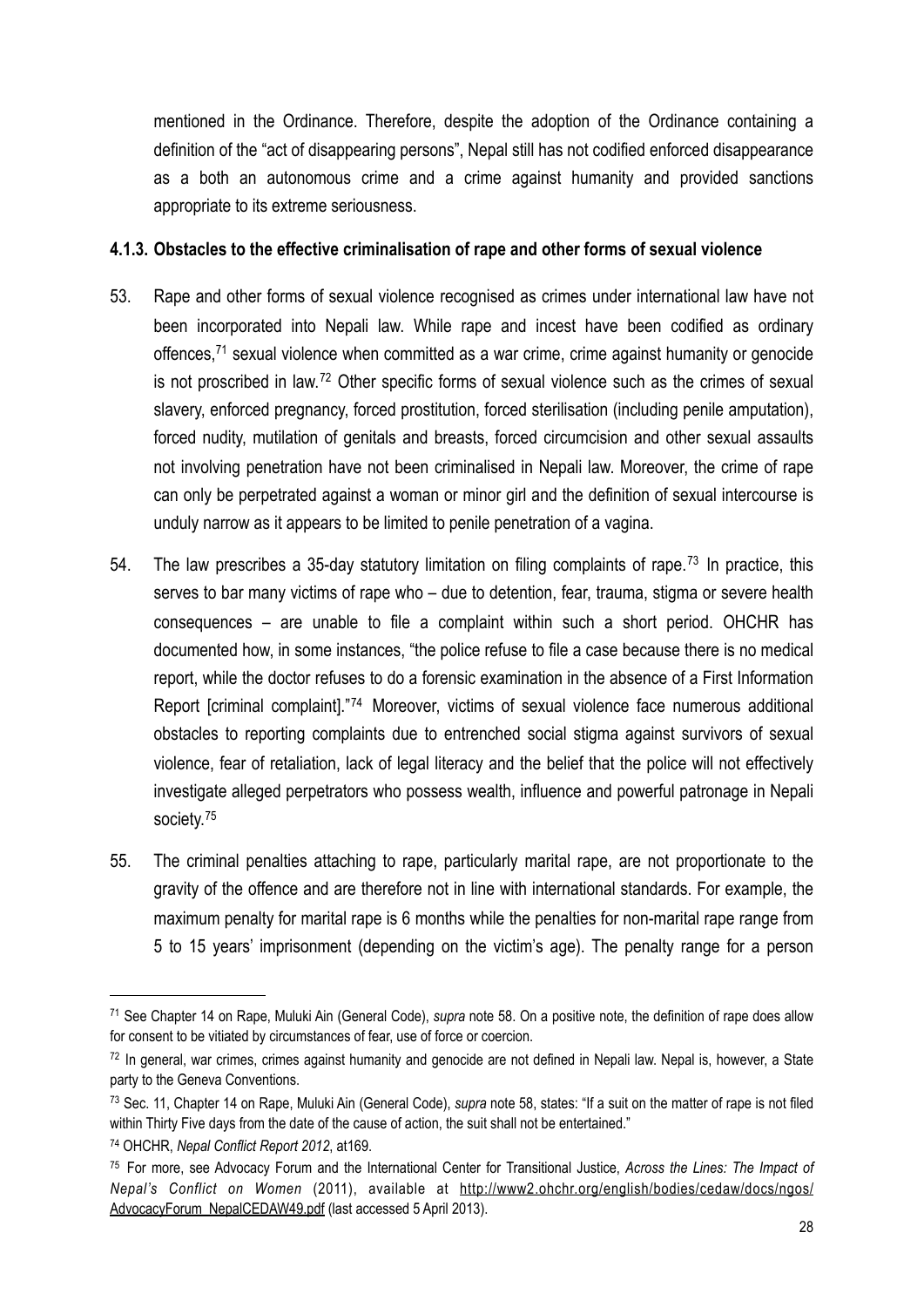convicted of raping a woman aged 20 or above is just 5 to 7 years' imprisonment[.76](#page-28-1)

- 56. Following its review of Nepal, the CEDAW recommended that the State party should: "Take immediate measures to abolish the statute of limitations on the registration of sexual violence cases, to ensure women's effective access to courts for the crime of rape and other sexual offences." [77](#page-28-2) However, the State party has failed to take these steps to date.
- <span id="page-28-0"></span>**4.2. The ongoing failure to investigate, prosecute and punish those responsible for extrajudicial executions, enforced disappearance, torture, rape and other forms of sexual violence (Arts. 2.3, 6, 7, 9, 10 and 16 of the Covenant)**
- 57. According to OHCHR in its Conflict Mapping report:

*Despite the multiple layers of accountability mechanisms in place, no one has actually been held accountable and given a punishment proportionate to the offence: several years after the formal end of the hostilities, no one has been criminally prosecuted in a civilian court for serious human rights or IHL violations.[78](#page-28-3) (footnote omitted)*

- 58. In 2001, the Special Rapporteur on Arbitrary Executions noted that cases documented during a country visit in the midst of the conflict "illustrate the pervasive climate of impunity for human rights violations, including extrajudicial executions, which prevails in Nepal."[79](#page-28-4) Over a decade later, in its annual report for 2012, the WGEID noted that the government of Nepal has failed to respond to request for information in some 458 outstanding cases of disappearance reported it to it.<sup>[80](#page-28-5)</sup> Moreover, in February 2012 the WGEID reiterated "with concern that there have been no prosecutions of army officials for committing enforced disappearances, and that the army has refused to cooperate with the police and civilian courts on enforced disappearances."[81](#page-28-6)
- 59. Similarly, in 2005 the Committee against Torture noted that it was "concerned about the prevailing climate of impunity for acts of torture and ill-treatment and the continued allegations of arrests without warrants, extrajudicial killings, deaths in custody and disappearances."<sup>[82](#page-28-7)</sup> It further noted that notwithstanding the establishment of human rights cells in the security forces, "the lack of an independent body able to conduct investigations into acts of torture and ill-treatment committed by law enforcement personnel" was also of concern.<sup>83</sup> In a 2009 follow-up report of the Special

<span id="page-28-1"></span><sup>76</sup> *See* Sec. 3, Chapter 14 on Rape, Muluki Ain (General Code) *supra* note 58.

<span id="page-28-2"></span>*<sup>77</sup> Concluding Observations on Nepal*, CEDAW, at para.20(c), UN Doc. CEDAW/C/NPL/CO/4-5 (2011), available at [http://](http://daccess-dds-ny.un.org/doc/UNDOC/GEN/N11/450/52/PDF/N1145052.pdf?OpenElement) [daccess-dds-ny.un.org/doc/UNDOC/GEN/N11/450/52/PDF/N1145052.pdf?OpenElement](http://daccess-dds-ny.un.org/doc/UNDOC/GEN/N11/450/52/PDF/N1145052.pdf?OpenElement) (last accessed 7 April 2013).

<span id="page-28-3"></span><sup>78</sup> OHCHR, *Nepal Conflict Report 2012*, *supra* note 6, at 192.

<span id="page-28-4"></span><sup>79</sup> Special Rapporteur on Arbitary Executions, *Addendum to the Report of the Special Rapporteur on extrajudicial, summary or arbitrary executions, Ms. Asma Jahangir: Mission to Nepal*, UN Doc. E/CN.4/2001/9/Add.2 (9 August 2001), at para. 43 (hereinafter "Nepal Mission Report"). *See also* paras. 44-50 (impunity and legal concerns).

<span id="page-28-5"></span><sup>80</sup> WGEID, *Annual Report 2012*, *supra* note 12, at para. 288.

<span id="page-28-6"></span><sup>81</sup> WGEID, *Mission to Nepal Follow-up Report*, *supra* note 68, at para. 18.

<span id="page-28-7"></span><sup>82</sup> CAT, *Concluding Observations on Nepal, supra* note 50, at para. 24.

<span id="page-28-8"></span><sup>83</sup> *Ibid*., at para. 25.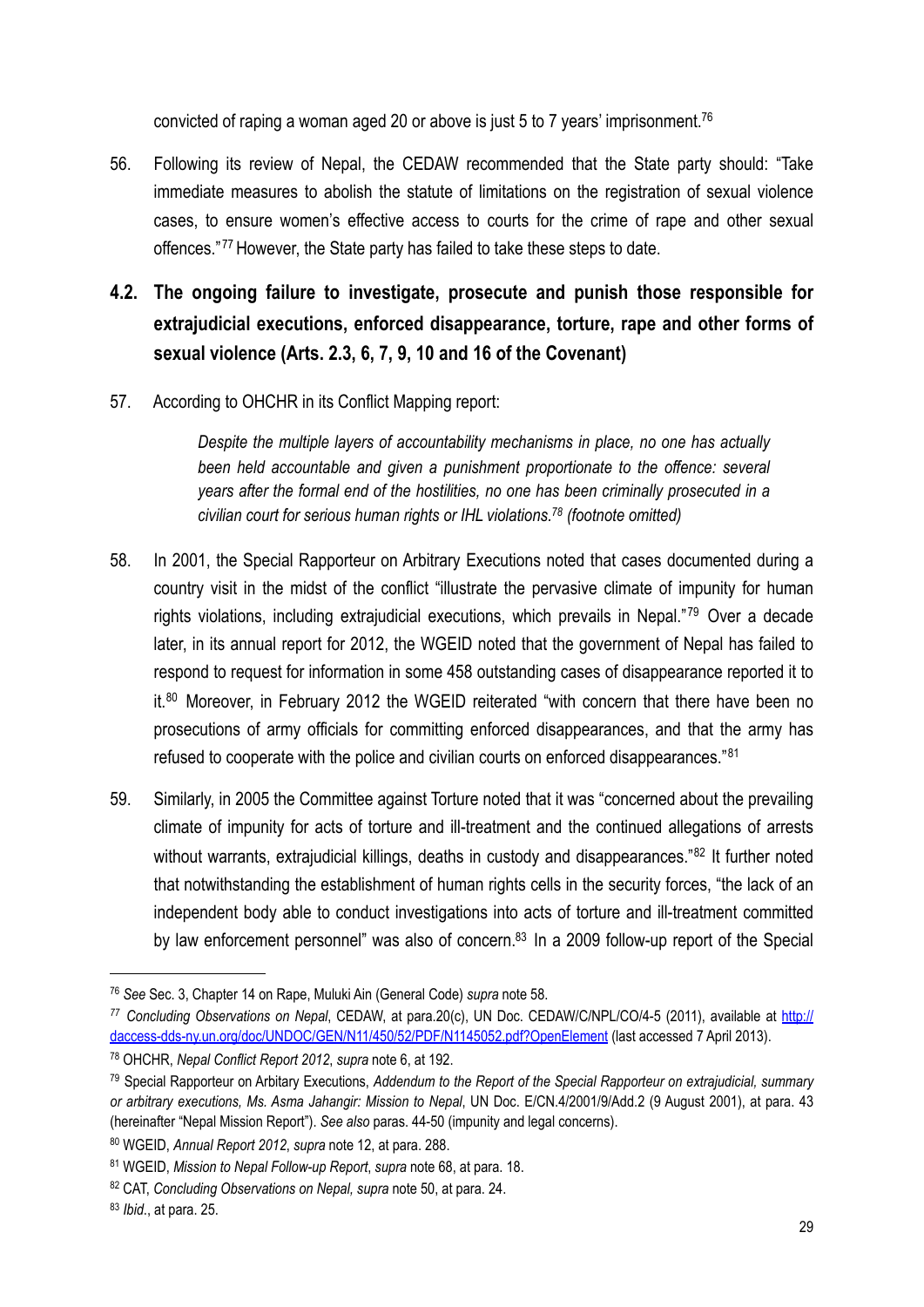Rapporteur on Torture concerning a country visit to Nepal, he noted that "torture allegations continue to frequently not be properly investigated and perpetrators are not prosecuted or punished." [84](#page-29-0)

60. Concerning women victims of rape, in its 2011 concluding observations on Nepal, the CEDAW said that it was:

> *deeply concerned that cases of sexual violence, including rape allegedly committed by both security forces and Maoist combatants during the armed conflict, are not being investigated and perpetrators have not been brought to justice. The Committee is also concerned that a large number of women affected by the conflict face difficulties in accessing justice and that the statute of limitations on filing complaints relating to rape and other sexual offences could obstruct access to justice by women victims of rape and other sexual offences during the conflict. The Committee is further concerned that many survivors of sexual violence during the conflict are suffering from acute post-traumatic stress disorder and other mental and physical health problems.[85](#page-29-1)*

- 61. The CEDAW issued detailed recommendations to the State party concerning these problems, including to fully investigate all crimes of sexual violence during the conflict perpetrated by the security forces and Maoist combatants and to ensure access to legal aid and protection measures for women seeking justice.<sup>86</sup> Nearly two years later, the State party has not taken any steps towards implementing these recommendations. Owing to the continuing deficiencies in the legal framework in relation to sexual violence, set out above in sec. 4.1.3, and the extreme stigma attached to suffering from such crimes, the legacy of conflict-era rape remains a largely invisible issue in Nepal.
- 62. The case of NT, a 22 year old woman, is illustrative of the serious obstacles faced by women survivors of sexual violence in accessing justice and reparation.<sup>87</sup> In 2001, aged 15 years old, she was taken by security forces from her home, who were seeking her sister – a Maoist cadre. NT was accused of being a Maoist cadre, although she was not in fact affiliated with the rebels. She was unlawfully detained for 9 months, during which time she was repeatedly raped and subjected to other forms of torture and ill-treatment. Following her release through the efforts of her father, she was so afraid that what had happened to her would be discovered that she dared not even to

<span id="page-29-0"></span><sup>84</sup> Special Rapporteur on Torture, *Addendum to the Report of the Special Rapporteur on torture and other cruel, inhuman or degrading treatment or punishment, Manfred Nowak: Follow-up to the recommendation by the Special Rapporteur Visits to China, Georgia, Jordan, Nepal, Nigeria and Togo*, 17 February 2009, UN Doc. A/HRC/10/44/Add.5, at para. 23 (hereinafter "Nepal Mission Follow-up Report").

<span id="page-29-1"></span><sup>85</sup> CEDAW*, Concluding Observations on Nepal*, *supra* note 77, at para. 35.

<span id="page-29-2"></span><sup>86</sup> *Ibid*., at 36.

<span id="page-29-3"></span><sup>&</sup>lt;sup>87</sup> Initials are used to protect the individual's right to privacy and for security reasons. Upon the request of the Committee, TRIAL will make available the identity of the individual concerned in good faith.The case of NT was first reported using a pseudonym in Himalayan Human Rights Monitors, *Shadow report on Nepal: Sexual Violence against Women during the*  Conflict, June 2011, available at [http://www2.ohchr.org/english/bodies/cedaw/docs/ngos/HimRights\\_forthesession.pdf](http://www2.ohchr.org/english/bodies/cedaw/docs/ngos/HimRights_forthesession.pdf) (last accessed 7 April 2013) (alternative information submitted to the CEDAW).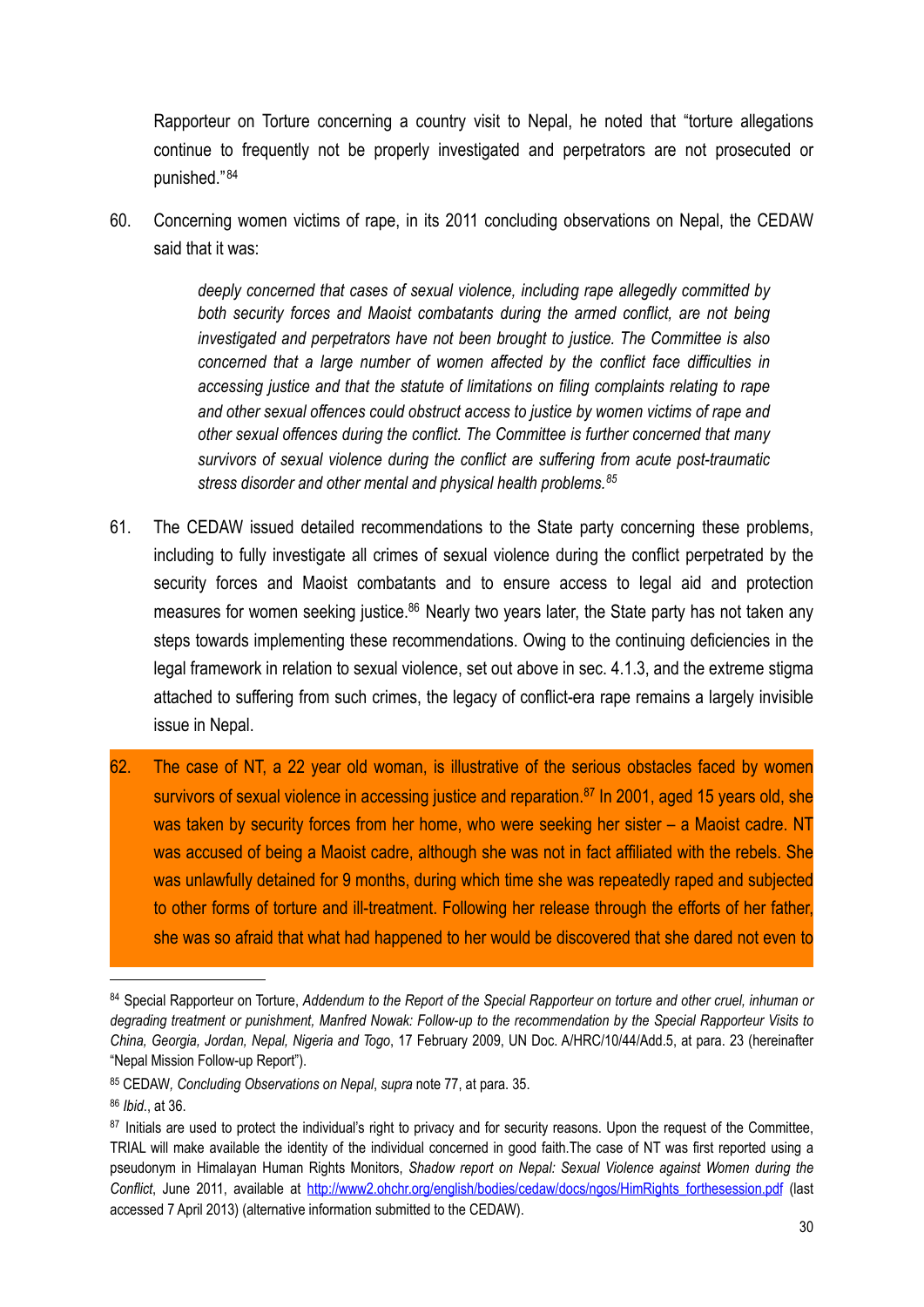visit a doctor. Fearing threats or violent reprisals from the soldiers who were still in her area, she could not report the case to the authorities. NT slowly rebuilt her life, becoming economically independent and continuing her education and supporting that of her siblings. She eventually married, but several days after her arrival in her in-laws' home, they learned of what had happened to her during the conflict. She was thrown out of her home following abuse by her husband's family. NT suffers grave physical and psychological problems to this day as a result of the sexual torture she endured, and although she eventually reconciled with her husband she lives in constant fear of further humiliation or retaliation. In the absence of witness protection and support programmes, NT has no recourse available to her in Nepal to report crimes against her and seek her rights to justice and reparation.

## <span id="page-30-0"></span>**4.2.1. Failure of the Nepali Army to credibly and effectively investigate, prosecute and punish conflict-era extrajudicial execution, enforced disappearance, torture and rape cases (Arts. 2.3, 6, 7, 9, and 16 of the Covenant)**

- 63. The military justice system is largely used to shield perpetrators of crimes under international law from facing justice. According to OHCHR, despite repeated claims by the State party that it has "conducted military proceedings against its members for IHL [International Humanitarian Law] or IHRL [International Human Rights Law] violations, […] the Nepali Army has never substantiated these claims despite repeated requests by OHCHR to do so."[88](#page-30-1) Tellingly, the State party report notes that military and police personnel have been disciplined or discharged – the only form of sanction to sometimes result from complaints of torture and other violations inflicted by security forces. Para. 122 of the periodic report discloses that: "From the year 2002 onwards, Nepali Army, through Military Court decisions, has penalised *176 military personnel for torture, violation of human rights and humanitarian law. Sixteen military officers were found to be involved in grave violation of human rights.*" (emphasis added)
- 64. By comparison to the number of violations alleged to have taken place during and since the conflict (some 2,000 incidents involving unlawful killing, 1,300 alleged enforced disappearances, thousands of cases of arbitrary detention and torture and an unknown number of rapes during the conflict alone) these figures are comparatively low, especially in the case of commanders. By the State party's own admission the sanctions applied in these cases have merely involved disciplinary action such as suspension or disqualification from UN peacekeeping operations rather than the penalties of imprisonment, which are theoretically available in court martial cases concerning serious violations of human rights[.89](#page-30-2) Notwithstanding the requirement in international law that perpetrators of crimes under international law should be tried in the ordinary criminal

<span id="page-30-1"></span><sup>88</sup> OHCHR, *Nepal Conflict Report 2012*, *supra* note 6, at footnote 813.

<span id="page-30-2"></span><sup>89</sup> *See* para. 122, second periodic report, *supra* note 39; Sec. 101 (penalties), Army Act of 2006.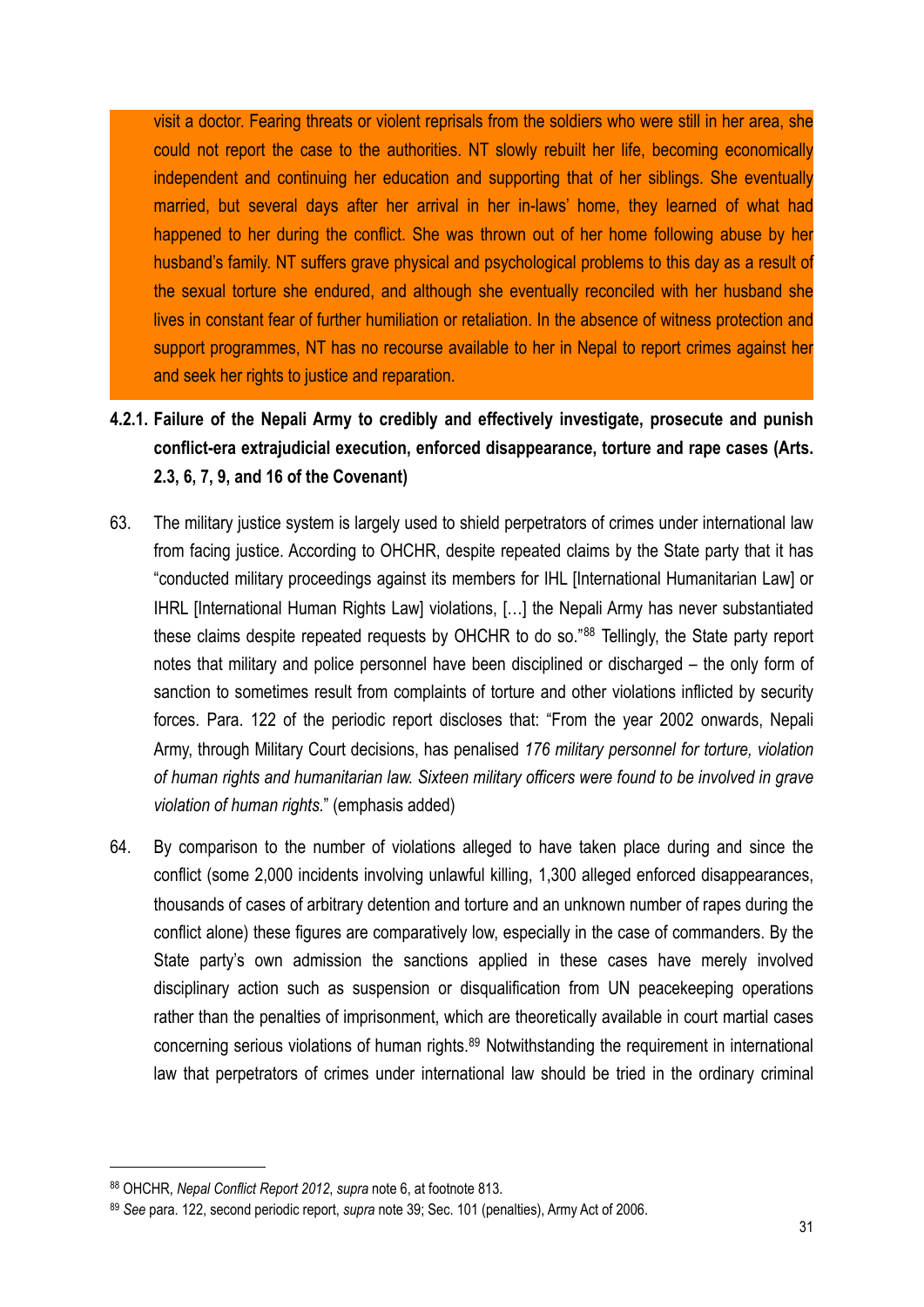justice system,  $90$  such sanctions via the military justice system fail to satisfy the obligation to provide an effective judicial remedy for serious human rights violations.

- 65. In para. 77 of its periodic report, the State party claims that it has criminalised torture and enforced disappearance committed by military personnel under Sec. 62 of the Army Act of 2006<sup>91</sup> - yet this legislation does not contain any definition of the crimes of torture or enforced disappearance. Notably, this provision does not bring torture or enforced disappearances within the purview of the ordinary criminal justice system as these offences are not scheduled to the State Cases Act of 1992, which allows the filing of FIRs with the police in order to trigger an investigation. An investigative committee and a special court – both lacking in independence due to their formulation – are established to investigate and prosecute suspected perpetrators in a court martial proceeding[.92](#page-31-2) No specific penalties for these offences are prescribed. Other serious crimes under international law, including rape and other forms of sexual violence, are not mentioned in the Army Act.
- 66. For example, intense pressure from the human rights and international community in the case of **Maina Sunuwar**, a 15 year old girl disappeared in February 2004, led to the Nepali Army holding an inquiry into her case and subsequent court martial of three officers in September 2005. A report from the inquiry, seen by OHCHR-Nepal, affirmed: "It was indeed as a result of torture inflicted during the course of interrogation that the death of Maina Sunuwar occurred."[93](#page-31-3) Despite the clear evidence of enforced disappearance, torture and extrajudicial killing of the minor victim, the officers were charged only with using improper interrogation techniques and illegally disposing of human remains. The sanctions against the three convicted officers consisted of paying compensation of being 25,000 and 50,000 Nepali Rupees (approximately 250 to 500 Euro), temporary ineligibility for promotion and six months imprisonment, which they did not serve as their time confined to barracks during the proceedings was considered time served. Following the court martial, obstruction by the Nepali Army and Nepal Police delayed the exhumation of her Maina Sunuwar's body from near the Birenda Peace Operations Training Centre in Panchkhal, Kavrepalanchowk District where she had been detained until March 2007. Despite numerous petitions lodged at the Supreme Court by the relatives of the victim and the issuance of orders

<span id="page-31-0"></span><sup>90</sup> For example, Art. 16 of the *UN Declaration on the Protection of All Persons from Enforced Disappearance* (1992) states: "Persons alleged to have committed any of the acts referred to in article 4, paragraph 1, above, [enforced disappearance] shall be... tried only by the competent ordinary courts in each State, and not by any other special tribunal, in particular military courts." *See also* Principle 29, *Updated Set of principles for the protection and promotion of human rights through action to combat impunity, supra* note 57.

<span id="page-31-1"></span><sup>91</sup> Note; referred to as the Military Act of 2007 in the State party's periodic report, at para. 77.

<span id="page-31-2"></span> $92$  For example, Sec. 62(2) of the Army Act of 2006 prescribes that the investigative committee shall be constituted by the Deputy Attorney General, the Chief of legal section of the Ministry of Defence, and a Representative of Judge Advocate General Department not below the rank of Major *(Senani).*

<span id="page-31-3"></span><sup>93</sup> OHCHR-Nepal, *The torture and death in custody of Maina Sunuwar: Summary of concerns*, December 2006, available at [http://nepal.ohchr.org/en/resources/Documents/English/reports/IR/Year2006/2006\\_12\\_01\\_HCR%20\\_Maina](http://nepal.ohchr.org/en/resources/Documents/English/reports/IR/Year2006/2006_12_01_HCR%20_Maina%20Sunuwar_E.pdf) [%20Sunuwar\\_E.pdf](http://nepal.ohchr.org/en/resources/Documents/English/reports/IR/Year2006/2006_12_01_HCR%20_Maina%20Sunuwar_E.pdf) (last accessed 5 April 2013), at 4.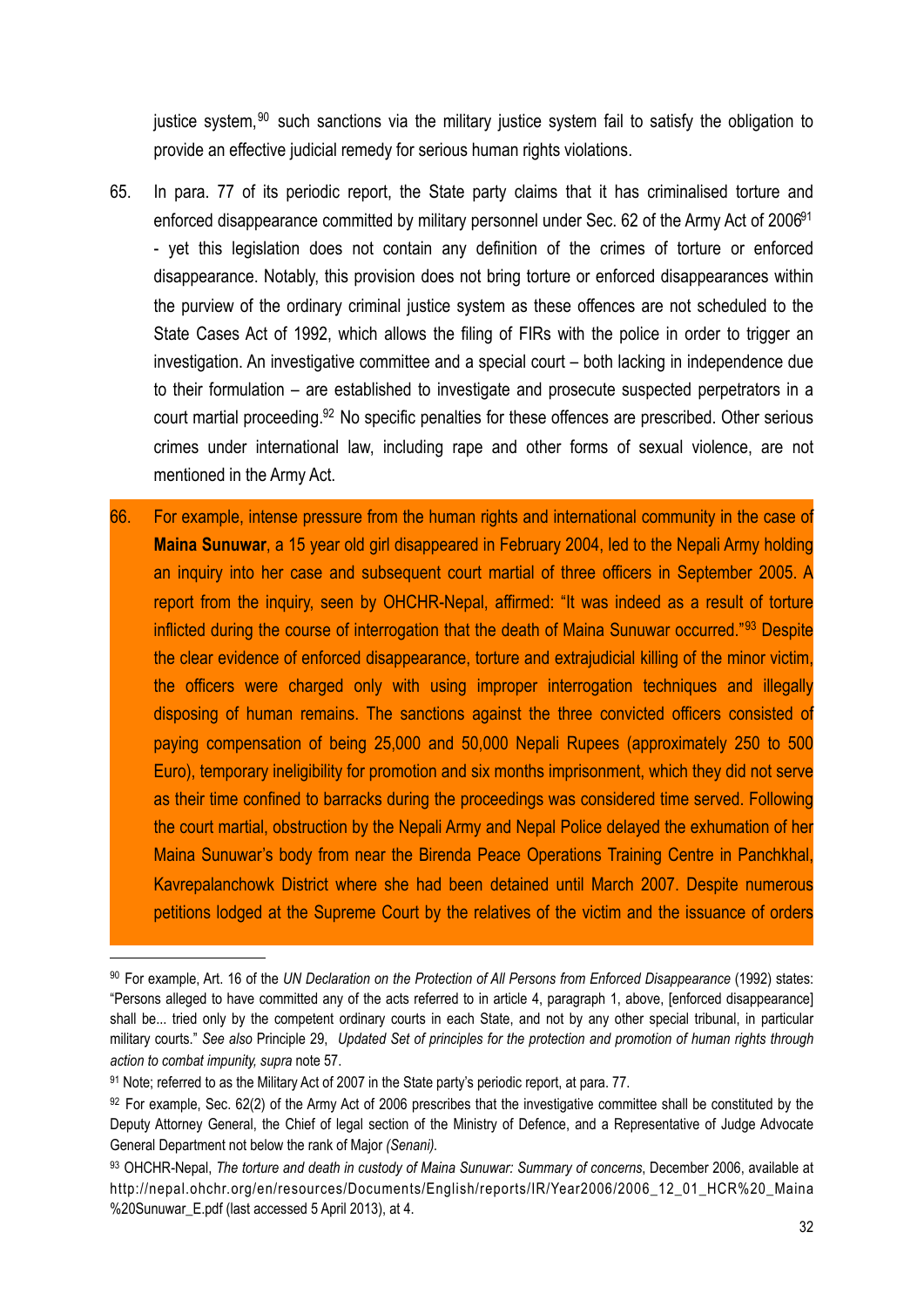compelling an investigation, the suspected perpetrators – including a fourth who was not part of the original court martial – have not been arrested and brought to trial to date. The case of Maina Sunuwar continues to be emblematic of the entrenched culture of impunity in Nepal.

## **4.2.1.1 Promotion of army members allegedly responsible for the commission of serious human rights violations**

- 67. Moves by successive governments of Nepal to promote members of the security forces who are subiect to allegations of committing serious human rights violations are a further symptom of the flagrant disregard of the State party for its obligation to combat impunity. For example, the State party promoted Constituent Assembly member Suryaman Dong to the post of Minister of State for Energy and Maoist leader Agni Sapkota to the post of Minister for Information and Communications in November and May 2011 respectively despite both men being named as suspects in the case concerning the abduction and murder of Ariun Lama in 2005.<sup>94</sup> In July 2011, Brigadier General Victor Rana was promoted to Major General within the Nepali Army, despite his alleged command responsibility in relation to multiple cases of arbitrary detentions, torture and disappearances at the Maharajgunj Barracks in Kathmandu 2003 and 2004[.95](#page-32-1)
- 68. OHCHR-Nepal, human rights groups and victims have strongly condemned attempts to promote suspected human rights abusers within the Nepali Army on each occasion and have mounted legal challenges through the courts.<sup>[96](#page-32-2)</sup>
- 69. For example, in the case of Nepali Army Colonel Raju Basnet, international human rights organisations and Nepali human rights defenders vociferously objected to his promotion to the post of Brigadier General when news of it first emerged in July 2012. Colonel Basnet allegedly presided over a system of secret detention and torture of detainees at Maharajgunj Barracks in Kathmandu in 2003 as the commander of the Bharaibnath Battalion. No investigation into his responsibility has ever been conducted by the State authorities – despite an order of the Supreme Court of Nepal in 2007 to open one, including into allegations of torture personally carried out by the commander.<sup>97</sup> Amnesty International, Human Rights Watch, and the International Commission of Jurists strongly condemned the appointment and called on Nepal to carry out independent and transparent investigations into alleged perpetrators of human rights

<span id="page-32-0"></span><sup>94</sup> *See* Kathmandu Post, *Murder slur on Minister: OHCHR concerned about Sapkota appointment*, 5 May 2011, available at: [http://www.ekantipur.com/tkp/news/news-detail.php?news\\_id=221350](http://www.ekantipur.com/tkp/news/news-detail.php?news_id=221350) (last accessed 5 April 2013).

<span id="page-32-1"></span><sup>95</sup> OHCHR-Nepal, Press release: *UN concerned over recent Govt. decisions to appoint, pardon and promote alleged perpetrators of human rights violations*, 10 November 2011 available at: [http://nepal.ohchr.org/en/resources/Documents/](http://nepal.ohchr.org/en/resources/Documents/English/pressreleases/Year%202011/November/2011_11_10_PR_Dhungel_pardon_E.pdf) [English/pressreleases/Year%202011/November/2011\\_11\\_10\\_PR\\_Dhungel\\_pardon\\_E.pdf](http://nepal.ohchr.org/en/resources/Documents/English/pressreleases/Year%202011/November/2011_11_10_PR_Dhungel_pardon_E.pdf) (last accessed 5 April 2013). <sup>96</sup> *Ibid.*

<span id="page-32-3"></span><span id="page-32-2"></span><sup>97</sup>*See* The Himalayan Times, *Govt cracks down on protest against Basnet's promotion*, 7 October 2012, available at[http://](http://www.thehimalayantimes.com/fullNews.php?headline=Govt+cracks+down+on+protest+against+Basnet) [www.thehimalayantimes.com/fullNews.php?headline=Govt+cracks+down+on+protest+against+Basnet's](http://www.thehimalayantimes.com/fullNews.php?headline=Govt+cracks+down+on+protest+against+Basnet) [+promotion&NewsID=350156](http://www.thehimalayantimes.com/fullNews.php?headline=Govt+cracks+down+on+protest+against+Basnet) (last accessed 11 April 2013).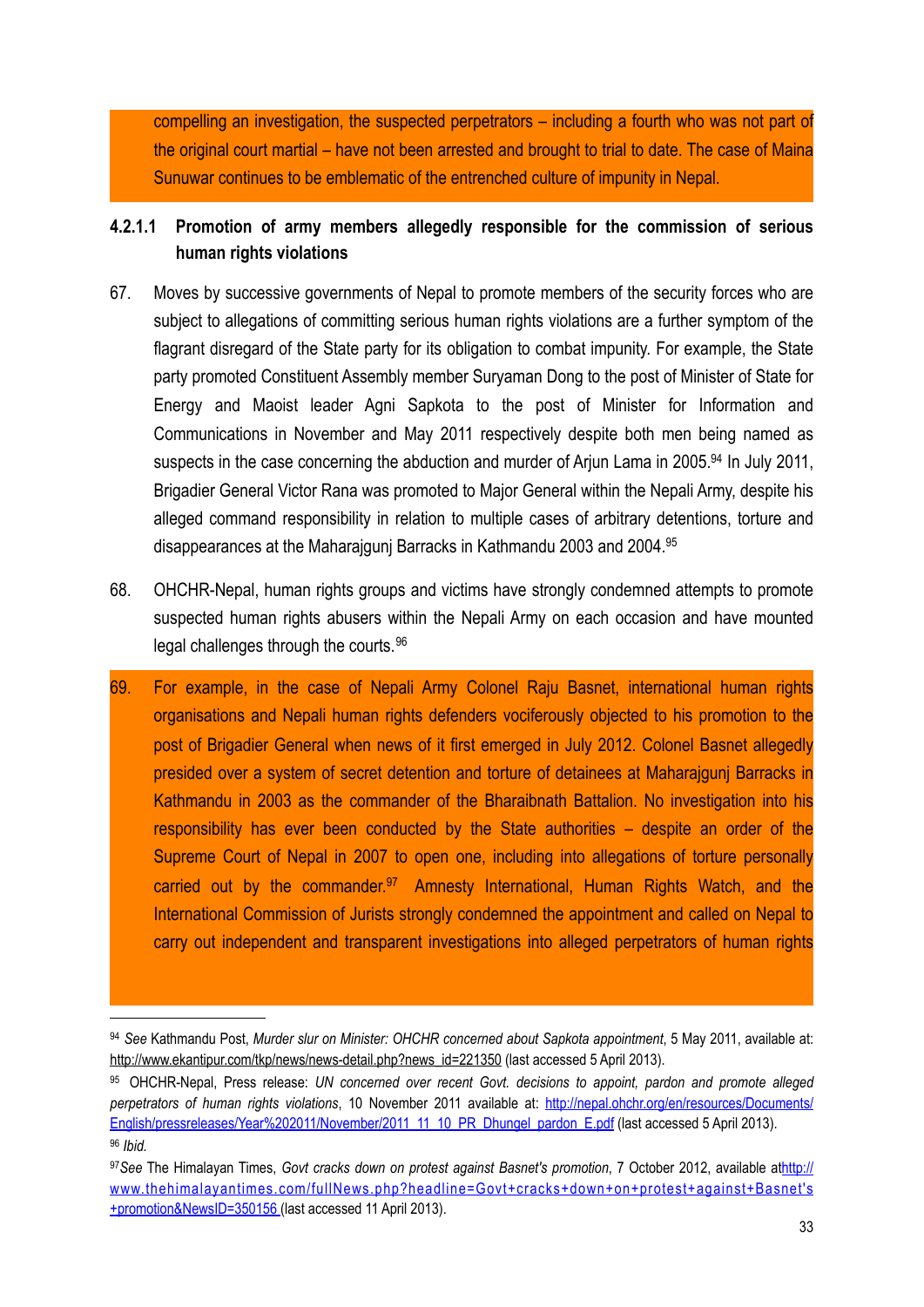violations with the Nepali Army before recommending such individuals for promotion.<sup>98</sup> Notwithstanding such calls, Nepal's cabinet proceeded to confirm the promotion of Colonel Raju Basnet on 4 October 2012.<sup>99</sup> A few days later, victims appealed to the Supreme Court of Nepal through public interest litigation to quash the promotion and an interim order of 16 October 2012 staying the appointment was issued, which remains in force at the time of this report.<sup>100</sup> The National Human Rights Commission also sought a written explanation from the government concerning the appointment, but it was not furnished[.101](#page-33-4)

70. The State party's promotion of alleged perpetrators of serious crimes under international law is contrary to international standards. Art. 16 of the *United Nations Declaration on the Protection of All Persons from Enforced Disappearance* and principles 3(b) and 15 respectively of the *United Nations Principles on the Effective Prevention and Investigation of Extra-legal, Arbitrary and Summary Executions* and the *Principles on the Effective Investigation and Documentation of Torture and Other Cruel, Inhuman or Degrading Treatment or Punishment* provide a basis for Nepal to suspend such individuals from official duties until the completion of investigations into alleged wrongdoing, which should include withholding promotions.

## <span id="page-33-0"></span>**4.2.2. Refusal by authorities to register criminal complaints concerning serious human rights violations and procedural hurdles (Arts. 2.3, 6, 7, 9, 10, 16, and 24 of the Covenant)**

71. The practice of authorities refusing to register First Information Report (FIRs – criminal complaints) and procedural hurdles faced by victims or their representatives in filing them is a symptom of the systematic denial of the right to an effective remedy for serious human rights violations in Nepal. An FIR is required to initiate a criminal investigation by the police<sup>102</sup> and once filed the Nepali Police and Public Prosecutor are under mandatory obligations to investigate.<sup>103</sup> Since there is no penalty for refusal to register an FIR, a situation whereby the police treat registration of FIRs as a matter under their discretion has evolved. In practice, the authorities

<span id="page-33-1"></span><sup>98</sup> Amnesty International, Human Rights Watch, and the International Commission of Jurists, *Nepal: Prosecute, Don't Promote, Notorious Army Officer*, 22 July 2012, AI Index: PRE 01/361/2012, available at [http://www.amnesty.org/en/for](http://www.amnesty.org/en/for-media/press-releases/nepal-prosecute-don-t-promote-notorious-army-officer-2012-07-24)[media/press-releases/nepal-prosecute-don-t-promote-notorious-army-officer-2012-07-24](http://www.amnesty.org/en/for-media/press-releases/nepal-prosecute-don-t-promote-notorious-army-officer-2012-07-24) (last accessed 5 April 2013).

<span id="page-33-2"></span><sup>99</sup> *See* Amnesty International, Human Rights Watch, and the International Commission of Jurists, *Nepal: Promotion of War Crimes Suspect Affront to Justice*, 6 October 2012, AI Index: PRE01/474/2012 available at: [http://www.amnesty.org/en/for](http://www.amnesty.org/en/for-media/press-releases/nepal-promotion-war-crimes-suspect-affront-justice-2012-10-06)[media/press-releases/nepal-promotion-war-crimes-suspect-affront-justice-2012-10-06](http://www.amnesty.org/en/for-media/press-releases/nepal-promotion-war-crimes-suspect-affront-justice-2012-10-06) (last accessed 5 April 2013).

<span id="page-33-3"></span><sup>100</sup> *Order of Single Bench of the Supreme Court of Nepal*, 15 October 2012, (copying on file with TRIAL) staying the Office of the Prime Minister and Ministry of Council decision of 4 October 2012 to promote Raju Basnet. *See also* Kathmandu Post, *SC issues stay order on Col. Basnet's promotion,* 15 October 2012, available at:*[http://www.ekantipur.com/2012/10/15/top](http://www.ekantipur.com/2012/10/15/top-story/sc-issues-stay-order-on-col.-basnets-promotion/361630.html)[story/sc-issues-stay-order-on-col.-basnets-promotion/361630.html](http://www.ekantipur.com/2012/10/15/top-story/sc-issues-stay-order-on-col.-basnets-promotion/361630.html)* (last accessed 11 April 2013).

<span id="page-33-4"></span><sup>101</sup> Kathmandu Post, *Basnet Promotion: NHRC still awaits govt response*, 17 October 2012, available at [http://](http://www.ekantipur.com/the-kathmandu-post/2012/10/17/top-story/basnet-promotion/240897.html) [www.ekantipur.com/the-kathmandu-post/2012/10/17/top-story/basnet-promotion/240897.html](http://www.ekantipur.com/the-kathmandu-post/2012/10/17/top-story/basnet-promotion/240897.html) (last accessed 5 April 2013).

<span id="page-33-5"></span> $102$  Sec. 3(1), State Cases Act, 1992. For a useful description of the procedures related to opening a criminal investigation, see OHCHR, *Nepal Conflict Mapping Report*, *supra* note 6, at pp. 184, 187-188, 197-198.

<span id="page-33-6"></span><sup>103</sup> The Supreme Court of Nepal ruled that this mandatory obligation exists in the case of *Purnimaya Lama v. District Police Office, Kavrepalanchowk and Others*, Writ No. 1231, March 10, 2008, at para. 9.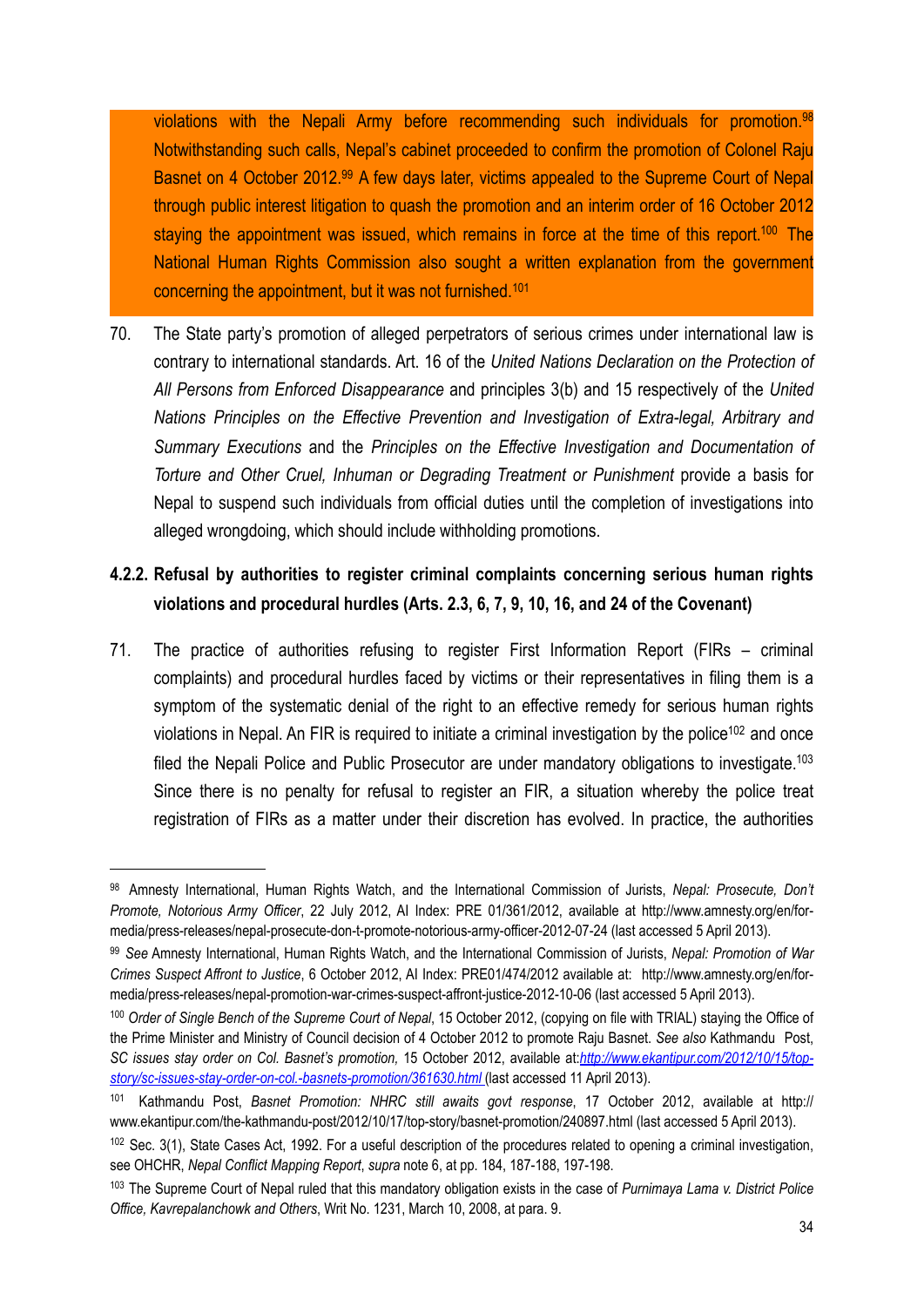often refuse to register FIRs against security forces or fail to follow them up with investigative action. On many occasions, police have refused to register FIRs prior to consulting "higher authorities"[104](#page-34-0) and have even failed to do so following mandatory orders issued by the Supreme Court and other courts.[105](#page-34-1)

- 72. In at least two instances, the courts have even refused to issue an order to register an FIR or to compel the police to investigate on the basis of an FIR, accepting the argument put forward by the authorities that cases of conflict-era human rights abuses are to be dealt with by the CPAmandated transitional justice mechanisms (see also below para. 87 concerning the case of Keshav Rai).[106](#page-34-2) OHCHR, in its 2012 *Nepal Conflict Mapping Report*, noted that fewer than 100 FIRs relating to conflict-era serious human rights violations have been filed in Nepal and summarised the factors preventing victims from filing FIRs:
	- ‣ Most individuals and their families who believed a crime had been committed did not attempt to file a First Information Report. This may reflect a lack of public confidence in the police because, in many instances, police refused to file the Reports when an attempt was made: multiple accounts identified during the [Transitional Justice] Reference Archive Exercise indicate that the police were uncooperative in this respect.
	- ‣ Court orders to the police to file a First Information Report or to conduct an investigation were ignored. Police justifications for refusing to register First Information Reports included "insufficient evidence", "no authority", the belief that such cases would be dealt with by the TRC, and the fact that the implicated army personnel were still in the district.
	- ‣ Victims or their families were coerced or harassed by security forces or the CPN (Maoist) not to file a First Information Report or to withdraw the complaint if they had already filed it. At times, this appeared to occur in combination with an offer of compensation.
	- Police also resorted to mediation in order to avoid having to register a First Information Report or to undertake an investigation. During the conflict, mediation cases were also brought before the Chief District Officer. Whereas mediation can be an effective means of achieving justice in a timely, consensual manner, it should not be imposed and not used in relation to serious violations and abuses. Mediation may place victims, especially women, at a disadvantage relative to local power structures. It is particularly inappropriate as a substitute to accountability for serious crimes.
	- ‣ In some cases, when First Information Reports were filed, they were recorded at the police station in a register other than "Diary 10" and no action was taken by the police. Suspicious deaths caused by security forces were reported in First Information Reports as

<span id="page-34-0"></span><sup>104</sup> *See* Advocacy Forum and Human Rights Watch, *Indifference to Duty: Impunity for Crimes Committed in Nepal,* 14 December 2010, available at: <http://www.hrw.org/reports/2010/12/14/indifference-duty>, (last accessed 5 April 2013) at 2. <sup>105</sup> *Ibid*., at 3.

<span id="page-34-2"></span><span id="page-34-1"></span><sup>106</sup> International Commission of Jurists and Nepal Bar Association, *Transitional Justice and Right to a Remedy: Supreme Court Jurisprudence in Nepal*, January 2012, at vi.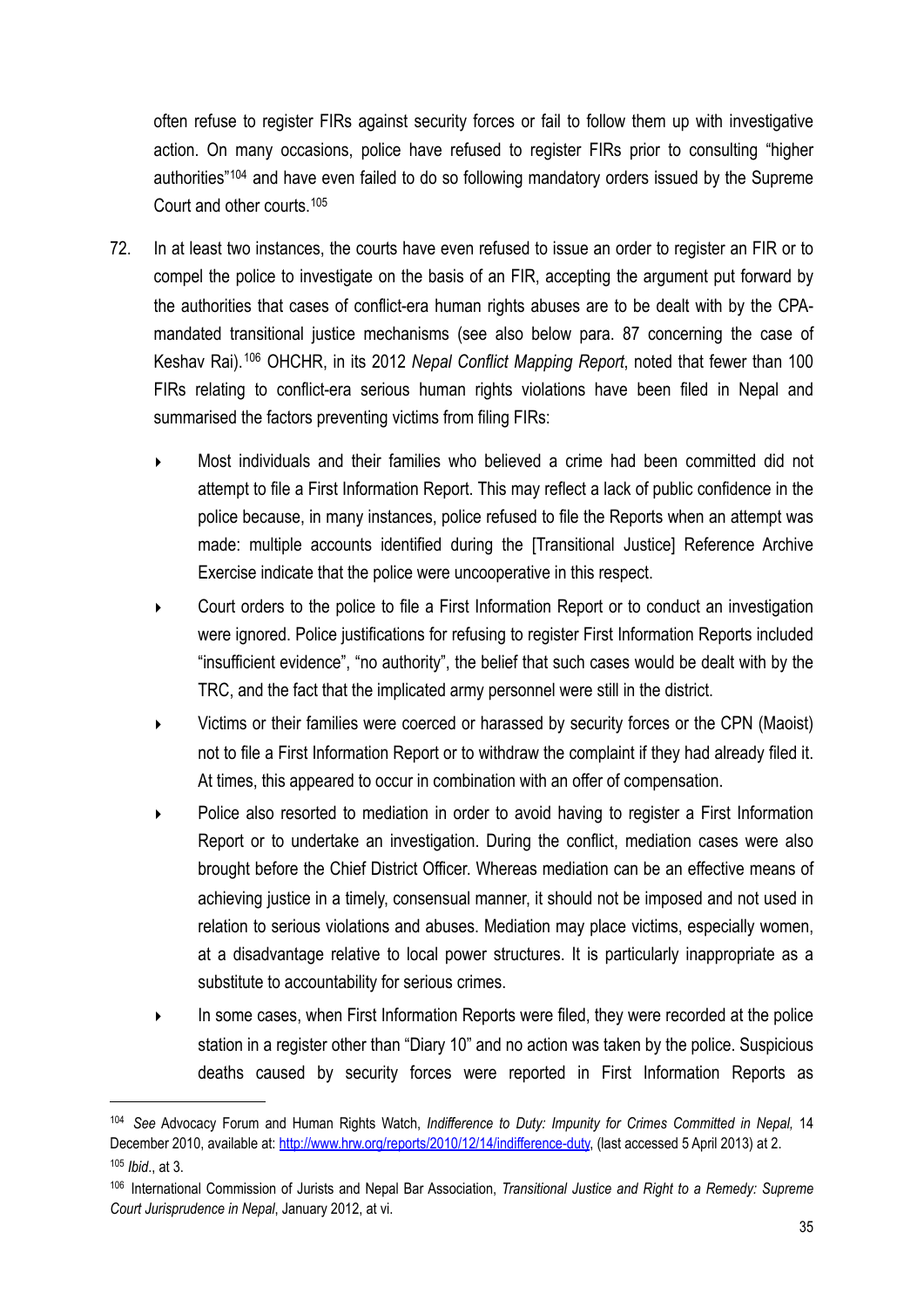#### "accidental". (footnotes omitted)

- 73. In addition, an FIR must allege a crime that is listed in Schedule 1 of the State Cases Act of 1992.<sup>[107](#page-35-0)</sup> As enforced disappearance, torture, war crimes, and crimes against humanity have not been codified as crimes in Nepali law to date, they do not appear in the schedule and therefore the police systematically refuse to register such complaints. Also, an individual must register an FIR in the nearest police station to where the crime was committed, which often presents concerns about possible intimidation, threats or reprisals against victims if the crime involved security forces in the vicinity.
- 74. Ang Dorje Sherpa is a 47 year old man, who at the time of his unlawful arrest and torture, worked as a mountain porter, the traditional occupation of his ethnic group (the Sherpas).<sup>108</sup> On the evening of 18 July 2007, Ang Dorje Sherpa was arrested by seven or eight plain clothes police who drunkenly accosted him on the road and then hassled him for a bribe, beat him when he refused, robbed his mobile phone and cash, and then placed him under "arrest" without producing a warrant or stating the reason. Following this, he endured a 20-hour long ordeal of unlawful detention, torture and ill-treatment, and denial of medical care despite being assessed by a physician who produced a report detailing Mr. Sherpa's injuries. Following his release on 19 July 2007, Mr. Sherpa was admitted to the hospital for emergency treatment. He was unable to resume his work as a porter as a result of the severe injuries inflicted on him and continues to suffer debilitating physical and mental consequences.
- 75. Ang Dorje Sherpa's ordeal continued when he attempted to seek a remedy for what had happened to him. Upon his release, he was warned by his abusers that if he sought to make a complaint he would receive "only suffering, not justice" and was offered 5,000 Nepali Rupees (approximately 50 Euro) to forget the incident. Officers also threaten to punish or kill Mr. Sherpa if tried to make a criminal complaint (FIR) concerning the crimes perpetrated against him. Despite this intimidation and threats of reprisal, Mr. Sherpa filed a civil claim under the TRCA. Subsequently, the police unleashed a campaign of harassment against Mr. Sherpa and his family in 2011 – including death threats, attacks on Mr. Sherpa and his wife, a looting incident and apparently forcing the family's landlord to evict them from their home and tea shop. When a lawyer attempted to file an FIR concerning the looting incident, the police refused to register it without stating any reasons. The Assistant Sub-Inspector involved in the initial torture and unlawful detention was, after a brief departmental (disciplinary) action, promoted to a higher rank within the Nepali Police.

<span id="page-35-0"></span><sup>107</sup> Sec. 3(1), State Cases Act, 1992: "The person, who knows that a crime listed in Schedule 1 has been committed or is being committed, shall, as soon as possible, supply such information to the nearest Police Office by lodging a written complaint or verbal information mentioning relevant evidences to the extent available or seen or known by him/her."

<span id="page-35-1"></span><sup>108</sup> The communication *Ang Dorje Sherpa v. Nepal* is pending before the Committee since 20 July 2011, Communication No. 2077/2011.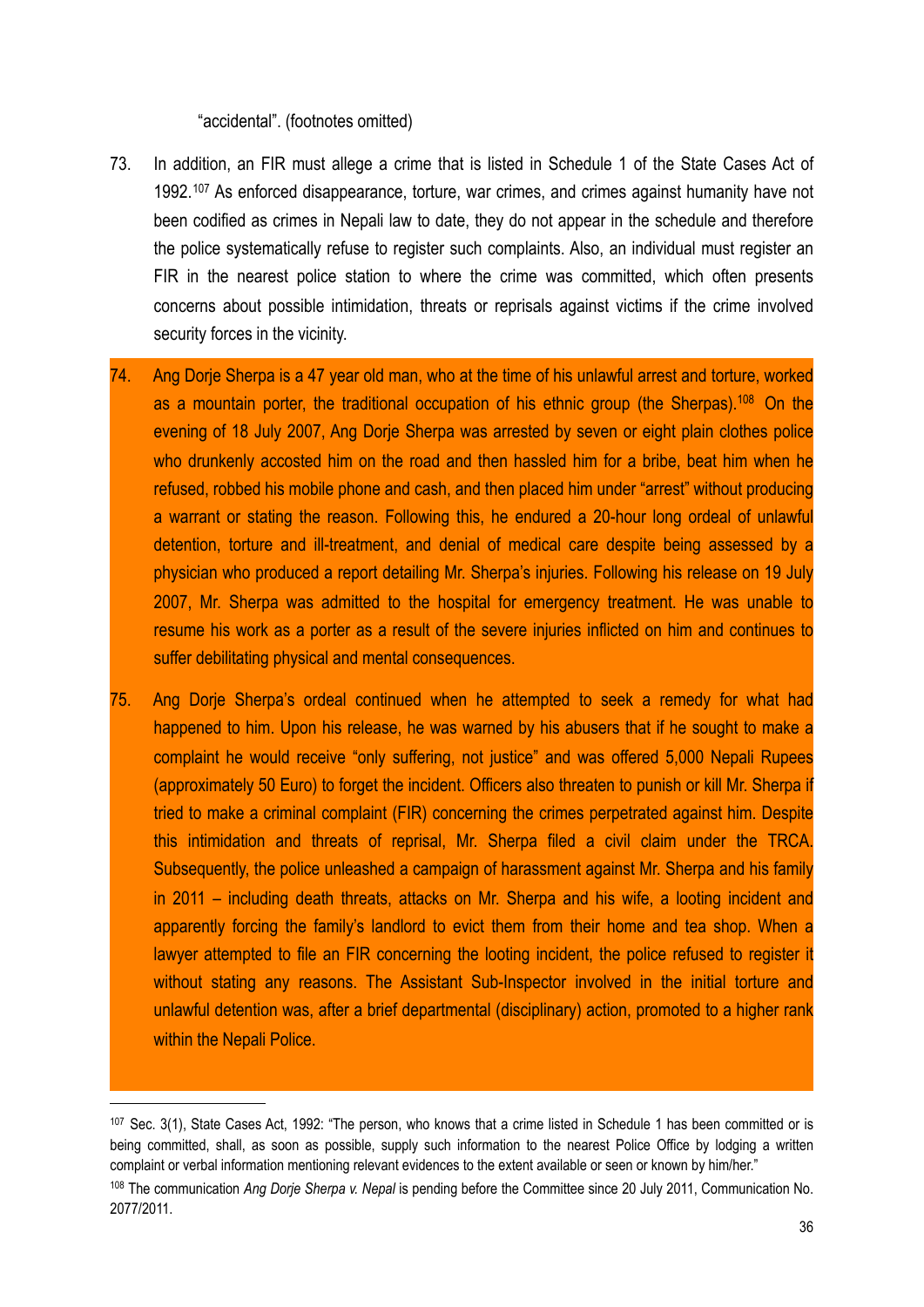76. Notwithstanding the right and duty of individuals to register an FIR to report crimes to the police, the authorities themselves are under an obligation to investigate where they learn through "any means or medium" that a crime may have been committed.<sup>[109](#page-36-1)</sup> The hurdles faced by victims of serious human rights violations in registering FIRs are inconsistent with the right to an effective remedy under Art. 2.3 of the Covenant, particularly for violations of Arts. 6 and 7 as previously recognised by the Committee.

## <span id="page-36-0"></span>**4.2.3. Withdrawal of criminal cases concerning conflict-era human rights violations (Arts. 2.3, 6, 7, 9, 10, 16)**

- 77. Impunity for conflict-era human rights violations has been further compounded by the practice of the State party withdrawing criminal cases according to a provision in the CPA that states: "Both parties guarantee to withdraw accusations, claims, complaints and under-consideration cases levelled against various individuals due to political reasons and immediately publicise the status of those imprisoned and immediately release them<sup>".[110](#page-36-2)</sup> While this provision was most likely intended as a temporary amnesty in the immediate aftermath of the conflict to free prisoners who were being held on charges of politically motivated crimes, in practice it has most often been used to withdraw cases of murder, attempted murder, rape and mutilation. The power to withdraw cases has been exercised by successive governments, notably in 2008, 2011 and 2012[.111](#page-36-3)
- 78. The State party has never publicly provided comprehensive data and information concerning case withdrawals. According to media articles and research by OHCHR-Nepal and nongovernmental organisations, up to 1,222 cases involving an unknown number of alleged perpetrators have been withdrawn to date. On 27 October 2008, the Maoist-led government of Prime Minister Pushpa Kamal Dahal withdrew 349 criminal cases against numerous political party cadres, including two senior members of the Cabinet. They include numerous incidents reported

<span id="page-36-1"></span><sup>109</sup> *See* OHCHR, *Nepal Conflict Report 2012*, *supra* note 6, at 184 noting that under Sec. 3(1) of the State Cases Act, "It is understood that "a person" includes police officials, and thus police themselves must file a First Information Report when they learn of a crime, in particular a serious crime."

<span id="page-36-2"></span><sup>110</sup> Clause 5.2.7, CPA, *supra* note 19.

<span id="page-36-3"></span><sup>111</sup> The procedure to withdraw cases is set out in Sec. 29 of the State Cases Act, 1992, which provides that cases can be withdrawn on the basis of a deed of reconciliation between the parties involved (not a formal withdrawal of charges), or if a court agrees to the Government's proposal. On 17 August 1998, the government approved the "Procedures and Norms to be Adopted While Withdrawing Government Cases-1998" ("1998 Standards") clarifying the nature of the criminal cases qualifying for withdrawal and the process to be followed. The effect of this process is the dropping of the case, the release of the accused and the inability to prosecute the case in the future.

Sec. 29 of the State Cases Act, 1992, states:

<sup>(1)</sup> If the Government of Nepal issues an order, in a case or dispute prosecuted by the Government or submitted on behalf of the Government or submitted against the Government, the Government Attorney may undertake Milapatra (compromise) if agreed by the other party to the case or withdraw a criminal case from prosecution by the Government subject to the permission of the Court; in case of aforesaid activities, it shall be carried out as follows: a) No fee for arbitration shall be imposed, b) The criminal charge or Governmental claim ceases to exist with the withdrawal of the case. (2) Notwithstanding anything provided by sub-Section (1) if the case affects the property matters of a person who is not a Government employee, such case shall not be withdrawn from the court in accordance with this Section.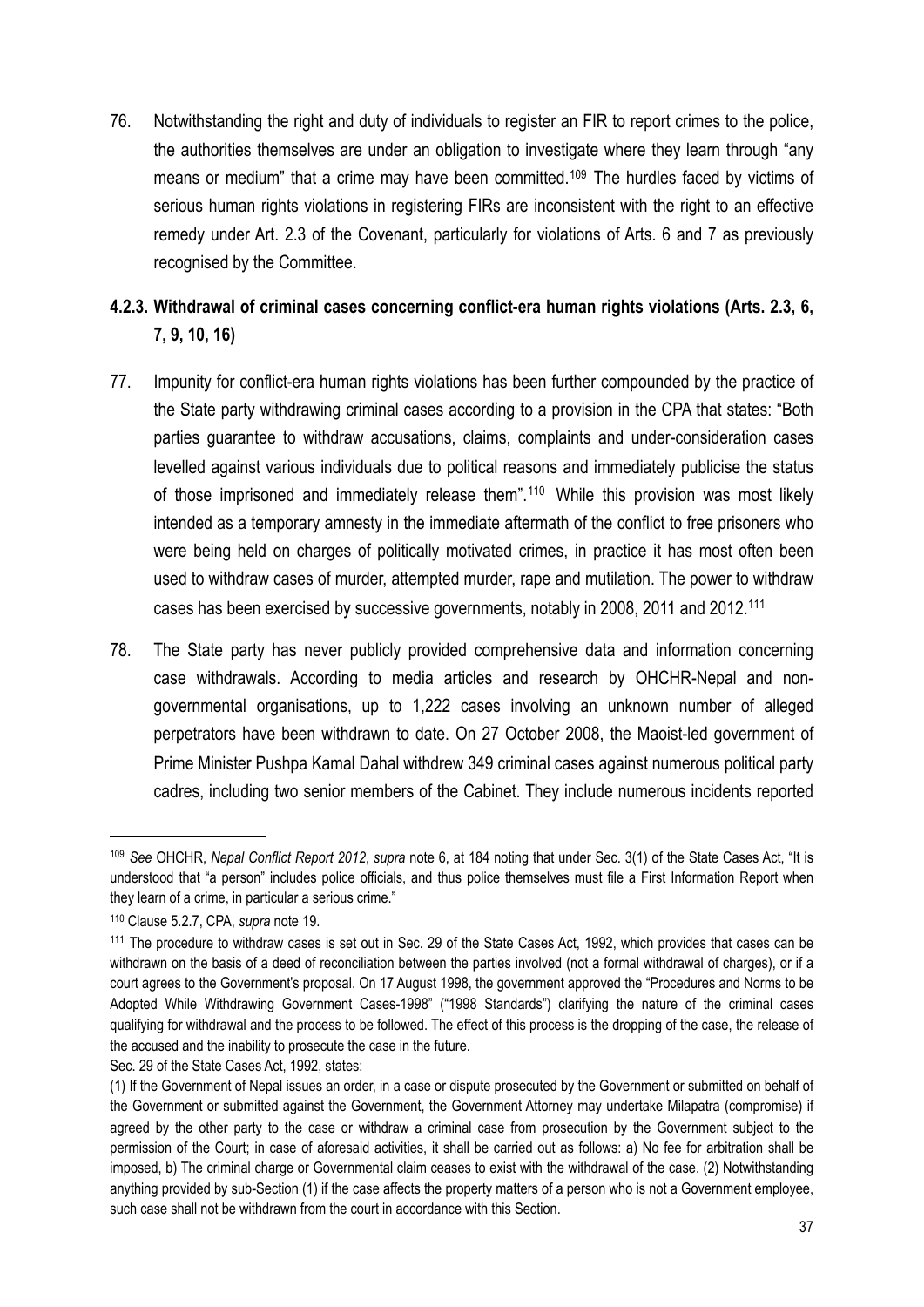well after the signing of the CPA in 2006.<sup>[112](#page-37-0)</sup>

| 79. | <b>Case Type</b> |                                             | <b>Number of cases</b> |
|-----|------------------|---------------------------------------------|------------------------|
|     | ь                | Murder (intentional homicide)               | 93                     |
|     | Þ                | <b>Arms and Ammunitions</b>                 | 44                     |
|     | Þ                | <b>Robbery</b>                              | 43                     |
|     | Þ                | <b>Robbery and Theft</b>                    | 38                     |
|     | Þ                | <b>Attempted Murder</b>                     | 31                     |
|     |                  | <b>Arson</b>                                | 32                     |
|     |                  | <b>Public Offence</b>                       | 23                     |
|     | Þ                | Robbery and Murder, Attempted Murder, Arson | 30                     |
|     | Þ                | Crime against state                         | $6\phantom{1}$         |
|     | ▶                | <b>Physical Assault (mutilation)</b>        | $\overline{2}$         |
|     | Þ                | Abetting prison escape                      | $\overline{2}$         |
|     |                  | <b>Cow Slaughtering</b>                     | 1                      |
|     | ▶                | Rape                                        | 1                      |
|     | Þ                | <b>Narcotics</b>                            | $\overline{1}$         |
|     | Þ                | Foreign exchange                            | 1                      |
|     | Þ                | Crime against state and murder              | 1                      |
|     |                  | <b>Total (2008)</b>                         | 349                    |

80. The then government claimed that this was a necessary step to promote the peace process and fully implement the CPA. Yet this stands in contrast to the guarantees in the CPA itself, which – in the words of the State party's periodic report – "committed to carry out impartial investigation of perpetrators and to end impunity, and to ensure the right of victims and families of the disappeared persons to relief."[113](#page-37-1) In January 2009, the Supreme Court of Nepal issued an interim order preventing the implementation of the government's decision to withdraw these cases.<sup>114</sup> However, in February 2011 the interim order was quashed on appeal with the court stating that

<span id="page-37-0"></span><sup>112</sup>Kathmandu Post, *Op-ed: Serious Crimes*, 23 June 2011, available at [http://www.ekantipur.com/the-kathmandu-post/](http://www.ekantipur.com/the-kathmandu-post/2011/06/23/oped/serious-crimes/223221.html) [2011/06/23/oped/serious-crimes/223221.html](http://www.ekantipur.com/the-kathmandu-post/2011/06/23/oped/serious-crimes/223221.html) (last accessed 8 April 2013).

<span id="page-37-1"></span><sup>113</sup> *See* para. 73, second periodic report, *supra* note 39.

<span id="page-37-2"></span><sup>114</sup> *Madhav Basnet et al v. Prime Minister Puspa Kamal Dahal et al*, 1 January 2009.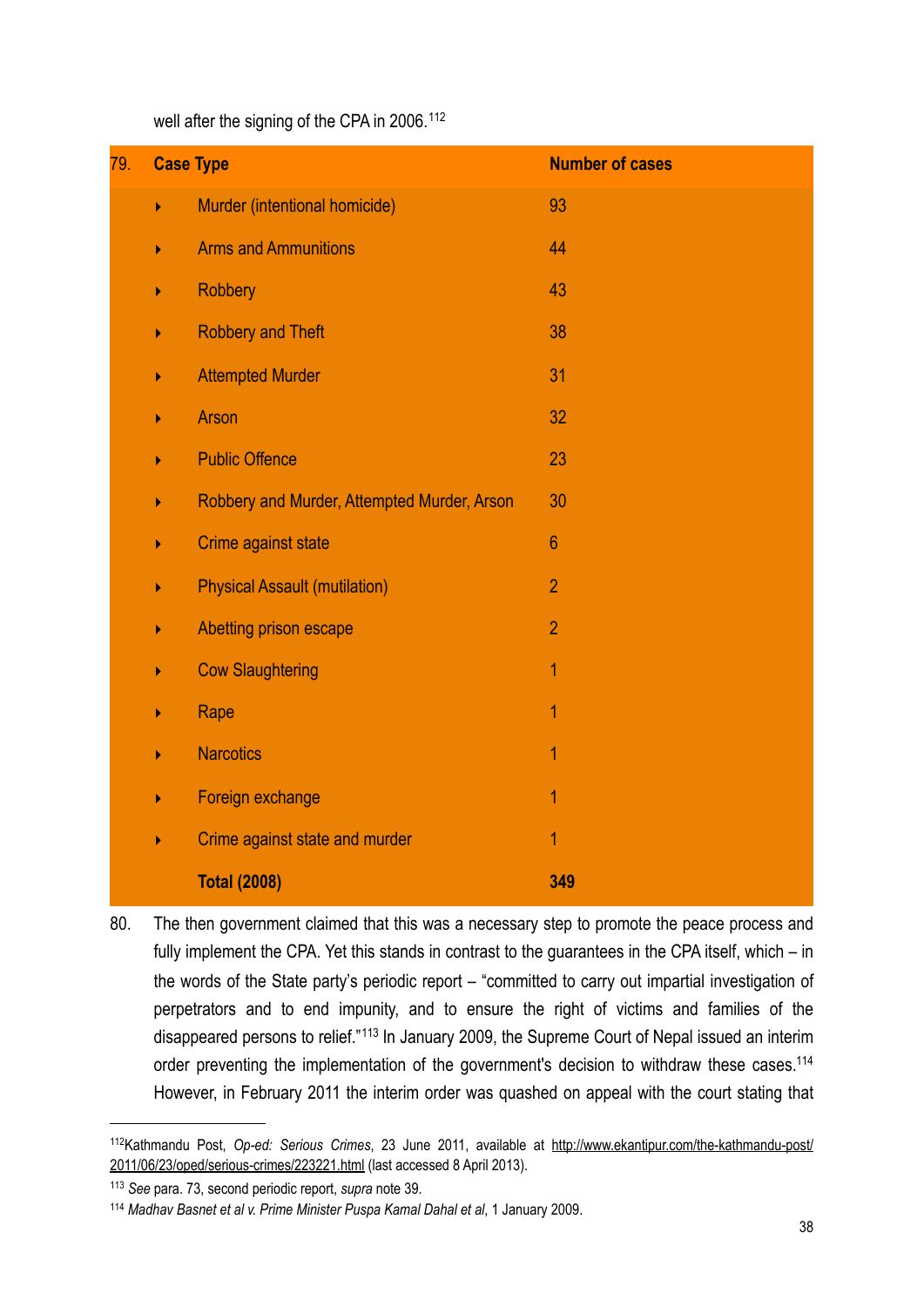the government's decision was lawful as per the case withdrawal procedure set out in law and regulations[.115](#page-38-0)

81. On 17 November 2009, the government led by Prime Minister Madhav Kumar Nepal decided to withdraw a further 282 cases:<sup>[116](#page-38-1)</sup>

| 82. | <b>Case Type</b>    |                               | <b>Number of cases</b> |
|-----|---------------------|-------------------------------|------------------------|
|     | ¥.                  | Murder (intentional homicide) | 200                    |
|     | ¥.                  | Arson                         | 82                     |
|     | <b>Total (2009)</b> |                               | 282                    |

83. Nepal's most recent government led by Prime Minister Baburam Bhattarai moved to withdraw cases on at least three occasions. On 28 August 2011, the Prime Minister's party signed a 4-point agreement, which included provision to withdraw cases against party cadres of the Unified Communist Party of Nepal (Maoist) and the United Democratic Madhesi Front[.117](#page-38-2) Following this, the Ministry of Home Affairs reportedly forwarded 35 cases to the Ministry of Law and Justice seeking approval for withdrawal.<sup>[118](#page-38-3)</sup> It is unknown if these cases have been formally withdrawn yet. After being publicly called to clarify this issue, Prime Minister Baburam Bhattarai stated that he would withdraw only "politically motivated" cases, but failed to clarify the basis for determining a politically motivated case.<sup>[119](#page-38-4)</sup>

| 84. | <b>Case Type</b>    | <b>Number of cases</b> |
|-----|---------------------|------------------------|
|     | <b>Unknown</b><br>ь | 35                     |
|     | <b>Total (2011)</b> | 35                     |

85. Moreover, the 4-point deal of August 2011 also declared a general amnesty which included

<span id="page-38-0"></span><sup>115</sup> *See* NHRC and OHCHR- Nepal, *Legal Opinion: Remedies and Rights Revoked: Case Withdrawals for Serious Crimes in Nepal*, June 2011, available at [http://nepal.ohchr.org/en/resources/publications/](http://nepal.ohchr.org/en/resources/publications/2011/2011_06_23_Case_Withdrawals_for_Serious_Crimes_in_Nepal_E.pdf) [2011/2011\\_06\\_23\\_Case\\_Withdrawals\\_for\\_Serious\\_Crimes\\_in\\_Nepal\\_E.pdf](http://nepal.ohchr.org/en/resources/publications/2011/2011_06_23_Case_Withdrawals_for_Serious_Crimes_in_Nepal_E.pdf) (last accessed 22 April 2013).

<span id="page-38-1"></span><sup>116</sup>Advocacy Forum, *Occasional Brief: Evading Accountability by hook or crook*, June 2011, available at: [http://](http://www.advocacyforum.org/downloads/pdf/publications/evading-accountability-by-hook-or-by-crook.pdf) [www.advocacyforum.org/downloads/pdf/publications/evading-accountability-by-hook-or-by-crook.pdf](http://www.advocacyforum.org/downloads/pdf/publications/evading-accountability-by-hook-or-by-crook.pdf).

<span id="page-38-2"></span><sup>&</sup>lt;sup>117</sup> The second point of the deal reads as follows: "All the court cases against those involved in the Maoist insurgency, Madhes movement, Janjati movement, Tharuhat movement and Dalit and Pichadabarga movements will be dropped and they will be given general amnesty". G. Ansari, *Maoists, Madhesis ink four-point deal*, Republica, 29 August 2011, [http://](http://archives.myrepublica.com/2012/portal/?action=news_details&news_id=35296&show_comments=true) [archives.myrepublica.com/2012/portal/?action=news\\_details&news\\_id=35296&show\\_comments=true](http://archives.myrepublica.com/2012/portal/?action=news_details&news_id=35296&show_comments=true) (last accessed on 25 August 2012).

<span id="page-38-3"></span><sup>118</sup>*Govt effort to withdraw Maoist cases dubious*, The Himalayan Times, accessed on 26 Feb 2013; available at: [http://](http://www.thehimalayantimes.com/fullNews.php?headline=Govt+effort+to+withdraw+Maoist+cases+dubious&NewsID=302861) [www.thehimalayantimes.com/fullNews.php?headline=Govt+effort+to+withdraw+Maoist+cases](http://www.thehimalayantimes.com/fullNews.php?headline=Govt+effort+to+withdraw+Maoist+cases+dubious&NewsID=302861) [+dubious&NewsID=302861](http://www.thehimalayantimes.com/fullNews.php?headline=Govt+effort+to+withdraw+Maoist+cases+dubious&NewsID=302861).

<span id="page-38-4"></span><sup>119</sup> Kathmandu Post, *Op-ed: Nepal's elusive justice,* 16 September 2011, available at [http://www.ekantipur.com/the](http://www.ekantipur.com/the-kathmandu-post/2011/09/15/oped/nepals-elusive-justice/226358.html)[kathmandu-post/2011/09/15/oped/nepals-elusive-justice/226358.html](http://www.ekantipur.com/the-kathmandu-post/2011/09/15/oped/nepals-elusive-justice/226358.html) (last accessed 6 June 2012).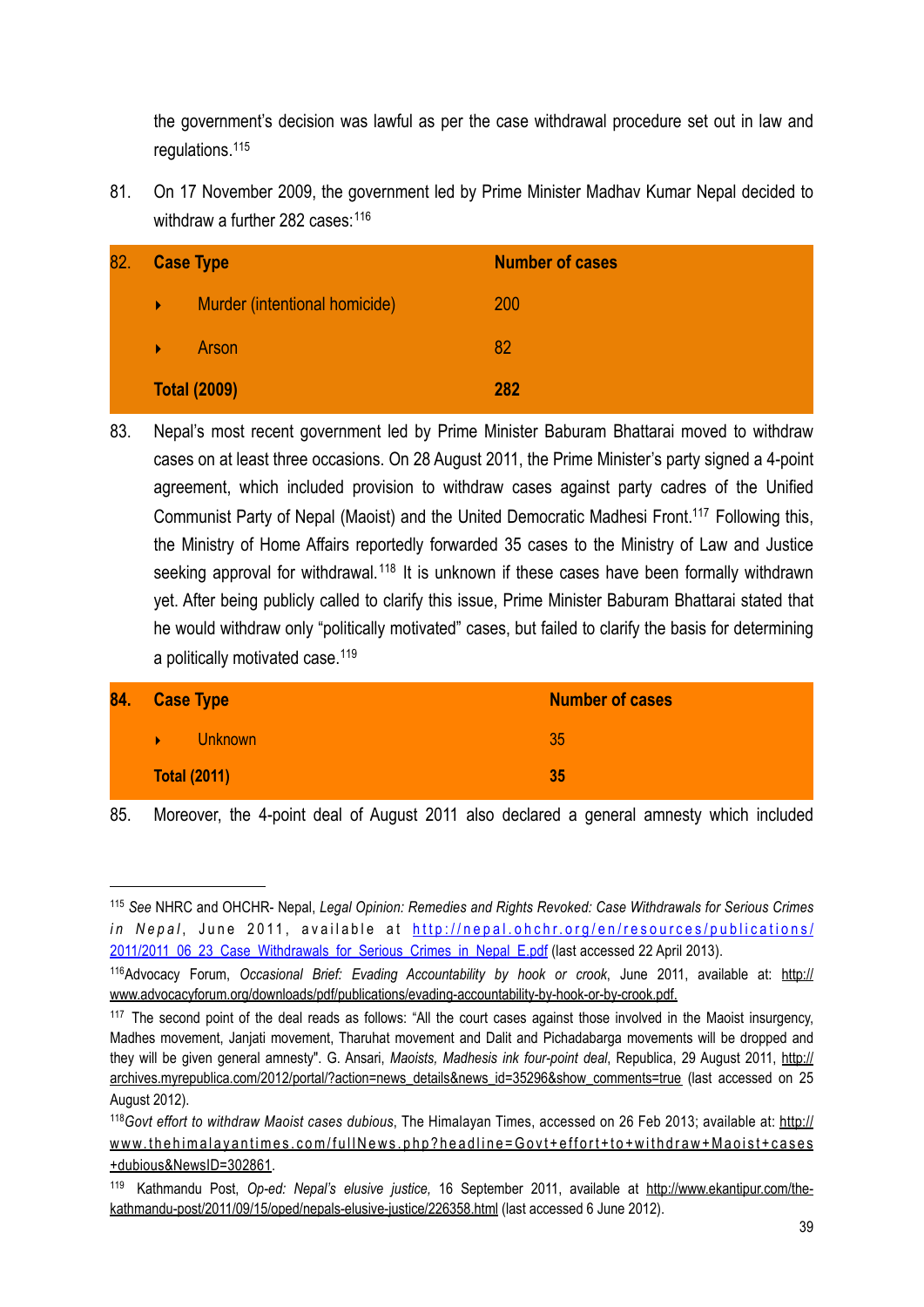serious crimes and human rights abuses.<sup>120</sup> The consequence would be that hundreds of perpetrators of serious human rights violations such as rape, enforced disappearance, torture or extrajudicial killings might avoid being subjected to any inquiry that may lead to their being tried and sentenced to appropriate penalties and to making reparation to their victims.

- 86. On 3 March 2012, the media reported that the then government of Prime Minister Baburam Bhattarai withdrew a further batch of cases against 349 individuals, which included allegations of abduction and murder.[121](#page-39-1) These cases were alleged to be "under consideration [*sub judice*] at different courts" but their withdrawal before the completion of the criminal process was justified as preventing the "innocent" from "languishing in jail".<sup>122</sup> It was also claimed that senior members of the ruling party could "hardly have been involved in abductions"<sup>[123](#page-39-3)</sup> – despite documented case of enforced disappearance, arbitrary detention and abductions by Maoists during the conflict.
- 87. On 4 December 2012, the government reportedly decided to withdraw another batch of criminal cases against 207 individuals affiliated to the Maoist and Madhesi parties.[124](#page-39-4) It is not clear what the nature of the charges in these cases were.

| 88. | <b>Case Type</b>    |                                 | <b>Number of suspects</b> |
|-----|---------------------|---------------------------------|---------------------------|
|     | ¥                   | Abduction and/or murder (March) | 349                       |
|     | ь,                  | Unknown (December)              | 207                       |
|     | <b>Total (2012)</b> |                                 | 556                       |

89. Thus, successive governments of the State party have withdrawn, in total, up to 1,222<sup>125</sup> criminal cases between 2008 and the present involving an unknown number of alleged perpetrators. Only a small number of these have been shown not to be serious human rights violations, while it appears that many relate to serious human rights violations such as extrajudicial killings and enforced disappearance. This practice is contrary to victims' right to an effective remedy under Art. 2.3 of the Covenant and a violation of Nepal's obligations under customary and treaty law to investigate, and where sufficient admissible evidence is found to exist, prosecute alleged perpetrators of serious crimes under international law including extrajudicial killing, enforced

<span id="page-39-0"></span><sup>120</sup>K.R. Sigdel, *Transitional Justice: Parties go for blanket amnesty*, Kathmandu Post, 17 December 2011, available at [http://](http://www.ekantipur.com/2011/12/17/top-story/transitional-justice-parties-go-for-blanket-amnesty/345662.html) [www.ekantipur.com/2011/12/17/top-story/transitional-justice-parties-go-for-blanket-amnesty/345662.html](http://www.ekantipur.com/2011/12/17/top-story/transitional-justice-parties-go-for-blanket-amnesty/345662.html) (document last accessed on 25 August 2012); see also K.R. Sigdel, *UN warns Nepal against blanket amnesty*, Kathmandu Post, 20 December 2011, <http://lookandgaze.blogspot.com/2011/12/un-warns-nepal-against-blanket-amnesty.html>(document last accessed on 25 August 2012).

<span id="page-39-1"></span><sup>121</sup>Republica, *Government drops criminal cases against 349,* available at: [http://www.myrepublica.com/portal/index.php?](http://www.myrepublica.com/portal/index.php?action=news_details&news_id=32441) [action=news\\_details&news\\_id=32441](http://www.myrepublica.com/portal/index.php?action=news_details&news_id=32441) (last accessed on 26 February 2013).

<span id="page-39-2"></span><sup>122</sup> *Ibid.*

<span id="page-39-3"></span><sup>123</sup> *Ibid.*

<span id="page-39-4"></span><sup>124</sup>Republica, *Government withdraws cases against 207 Maoists*, accessed on 26 February 2013, available at: [http://](http://www.myrepublica.com/portal/index.php?action=news_details&news_id=45964) [www.myrepublica.com/portal/index.php?action=news\\_details&news\\_id=45964](http://www.myrepublica.com/portal/index.php?action=news_details&news_id=45964) (last accessed 22 April 2013).

<span id="page-39-5"></span> $125$ The actual number of cases may be lower if the allegations against some individuals were joined in complaints or cases against multiple accused.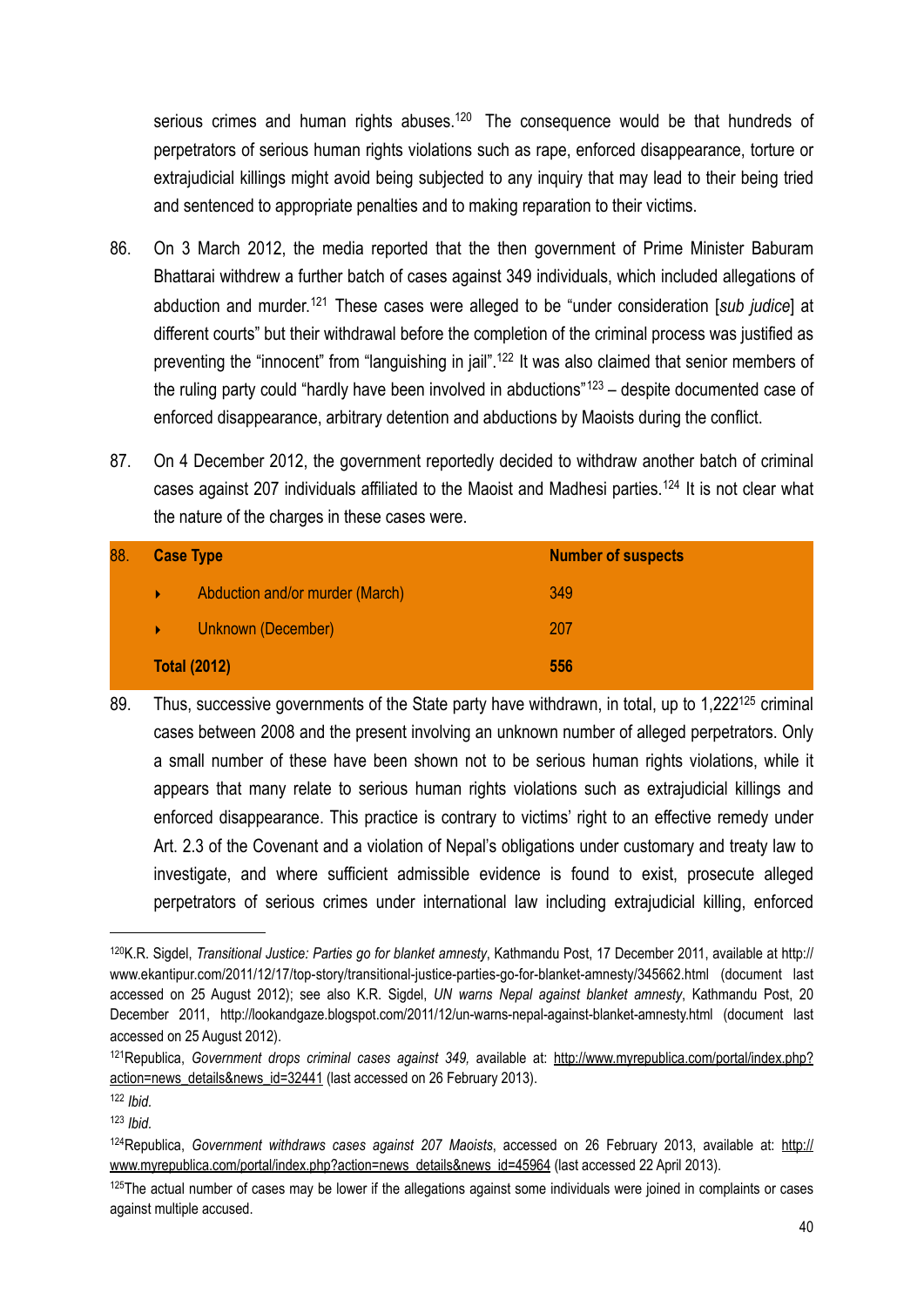disappearance and torture. As the National Human Rights Commission (hereinafter, "NHRC") and OHCHR-Nepal noted in a 2011 legal opinion condemning the practice of case withdrawals as a breach of the ICCPR and other international human rights treaties, "Case withdrawals have effectually served to protect politically connected individuals from criminal accountability, promoting a policy of *de facto* impunity for the perpetrators of hundreds of serious crimes."[126](#page-40-1)

## <span id="page-40-0"></span>**4.2.4. Non-investigation based on deferral to transitional justice mechanisms and alleged role of National Human Rights Commission (Art. 2.3)**

90. The frequent refrain of the State party in response to victims' demands for realisation of their rights to an effective remedy is that cases of conflict-era human rights violations will be dealt with by the CPA and constitutionally-mandated transitional justice mechanisms. Prior to the State party's March 2013 decree bringing into force an ordinance to establish a Commission of Investigation of Disappeared Persons, Truth and Reconciliation, the Committee had already stated that such a mechanism will not constitute an effective judicial remedy in the context of the requirement to exhaust all available and effective judicial remedies before bringing an individual communication before the Committee:

> *With regard to such potential future transitional justice mechanisms, as the Truth and Reconciliation Commission and the Enforced Disappearance Commission, the Committee recalls that it is not necessary to exhaust avenues before non-judicial bodies to fulfil the requirements of Art. 5, paragraph 2 (b) of the Optional Protocol.[127](#page-40-2)*

91. One at least two occasions, Nepali courts have accepted the argument that "special provisions" in the CPA and Interim Constitution concerning transitional justice govern conflict-era human rights violations and prohibit prosecutions of alleged perpetrators of such crimes.<sup>128</sup> In 2010, Keshav Rai, then a member of the Constituent Assembly, petitioned the Supreme Court of Nepal to dismiss the criminal charges against him for serious human rights abuses, including murder, that he was accused of carrying out as a Maoist combatant during the conflict. He argued that the special provisions concerning transitional justice in the CPA and Interim Constitution required the dismissal of the charges against him. In a two-page decision, the Supreme Court accepted this argument and used it as the basis to quash an order of Okhaldhunga District Court to arrest the suspect.<sup>[129](#page-40-4)</sup>

<span id="page-40-1"></span><sup>126</sup> NHRC and OHCHR-Nepal, *Legal Opinion: Remedies and Rights Revoked: Case Withdrawals for Serious Crimes in Nepal*, *supra* note 115, at 2 (footnote omitted). On the incompatibility of Sec. 29 of the State Cases Act 1992 with the ICCPR and other international human rights treaties, see 23.

<span id="page-40-2"></span><sup>127</sup> HRC, *Katwal v. Nepal*, Decision on Admissibility, *supra* note 5, at para 6.5.

<span id="page-40-3"></span><sup>128</sup> *See* International Commission of Jurists and Nepal Bar Association, *Transitional Justice and Right to a Remedy: Supreme Court Jurisprudence in Nepal*, January 2012, at vi.

<span id="page-40-4"></span><sup>129</sup> Decision of the Supreme Court of Nepal, *Constituent Assembly Member Keshav Rai v. Government of Nepal, Office of the Prime Minister and Ministry of Council, Singhadurbar et.al,* Written Order No.0532 of13 December 2010 (copy on file with TRIAL)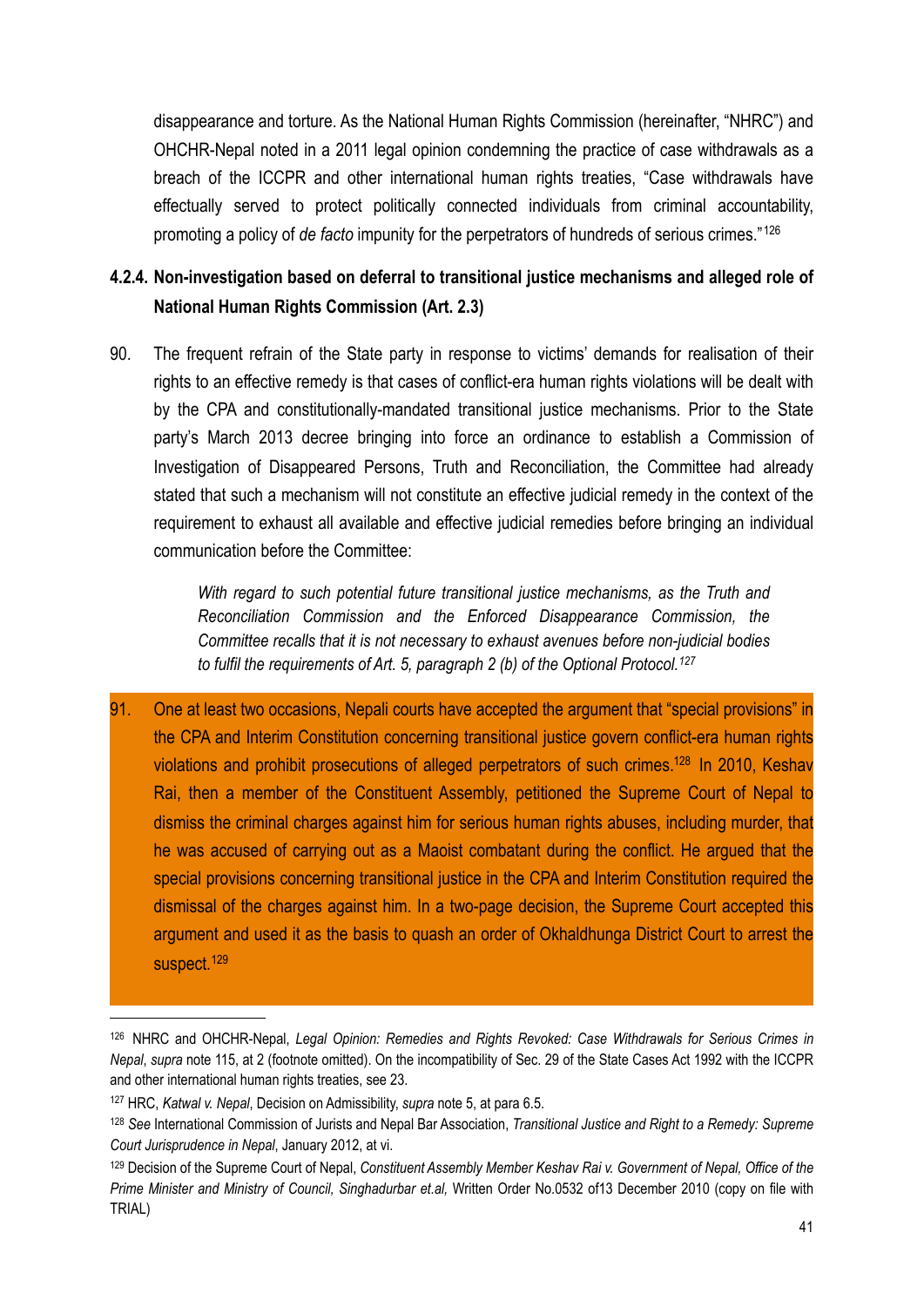- 92. Nepal's transitional justice mechanism will not displace its obligation to conduct independent, impartial, credible and effective investigations into alleged perpetrators of serious human rights violations amounting to crimes under international and domestic law. First, the mechanism (now unsatisfactorily combining a truth commission with a commission of inquiry into disappearances) remains unavailable some six years after the beginning of the peace process and therefore cannot constitute an effective remedy. The Executive Ordinance purporting to establish a Commission of Inquiry into Disappeared Persons, Truth and Reconciliation signed into law by the President of Nepal on 14 March 2013 immediately came into force, but in reality the mechanism will not be established for some time. At this writing, a Supreme Court ruling has placed a stay on the implementation of the ordinance pending a constitutional challenge, placing its future in doubt. Meanwhile, victims cannot be expected to wait indefinitely for a remedy.
- 93. Second, if and when the Commission is established in its current form it will fall far short of international standards concerning the right to an effective remedy and access to justice, truth and reparation given that it promotes amnesty for serious crimes. International human rights experts have expressed the view that the amnesty is in contravention of international law.<sup>130</sup> On 20 March 2013, the UN High Commissioner for Human Rights strongly criticised the amnesty provisions contained in the Nepali ordinance:

*Such amnesties would not only violate core principles under international law but would also weaken the foundation for a genuine and lasting peace in Nepal... An amnesty for those who committed serious human rights violations will deny the right of thousands of Nepalese to truth and justice. [131](#page-41-1) (emphasis added)*

94. Third, the ordinance contains weak powers for the Commission to refer cases for prosecution.<sup>[132](#page-41-2)</sup> It is not clear if these powers will be used at all considering that it may also grant amnesty following either the request of the perpetrator or *ex officio.* Should the Commission refer any cases for prosecution, the final decision will rest in the hands of the Attorney General. The previous Attorney General of Nepal interfered in the course of criminal investigations that were embarrassing for the government,<sup>133</sup> giving rise to understandable concern from human rights

<span id="page-41-0"></span><sup>130</sup> Asian Centre for Human Rights, Human Rights Watch, International Commission of Jurists, and TRIAL, *Nepal: Truth & Reconciliation Law Betrays Victims*, (22 March 2013) available at [http://www.trial-ch.org/en/about-trial/trial-acts/details/article/](http://www.trial-ch.org/en/about-trial/trial-acts/details/article/nepal-truth-reconciliation-law-betrays-victims8232.html?tx_ttnews%5BbackPid%5D=1188&cHash=8ec03cf3c812639a87daa49cfd719729) [nepal-truth-reconciliation-law-betrays-victims8232.html?tx\\_ttnews%5BbackPid](http://www.trial-ch.org/en/about-trial/trial-acts/details/article/nepal-truth-reconciliation-law-betrays-victims8232.html?tx_ttnews%5BbackPid%5D=1188&cHash=8ec03cf3c812639a87daa49cfd719729) [%5D=1188&cHash=8ec03cf3c812639a87daa49cfd719729](http://www.trial-ch.org/en/about-trial/trial-acts/details/article/nepal-truth-reconciliation-law-betrays-victims8232.html?tx_ttnews%5BbackPid%5D=1188&cHash=8ec03cf3c812639a87daa49cfd719729) (last accessed 8 April 2013).

<span id="page-41-1"></span><sup>131</sup>OHCHR Press Release, *Pillay says Nepal commission must not grant amnesties for serious violations*, 20 March 2013 available at <http://www.ohchr.org/en/NewsEvents/Pages/DisplayNews.aspx?NewsID=13163&LangID=E>(last accessed 21 April 2013).

<span id="page-41-2"></span><sup>132</sup> Sec. 25, Executive Ordinance*, supra* note 30. The Ministry of Peace and Reconstruction may also make such a recommendation.

<span id="page-41-3"></span><sup>133</sup> International Commission of Jurists, *Nepal: ICJ calls for end to political interference in case of Dekendra Thapa killing*, 30 January 2013, available at <http://www.icj.org/nepal-icj-calls-for-end-to-political-interference-in-case-of-dekendra-thapa-killing/> (last accessed 25 April 2013) noting how "On 11 January, Nepal's Attorney General, Mukti Pradhan, sent a written instruction to the local police and prosecutor not to move forward with the investigation and prosecution."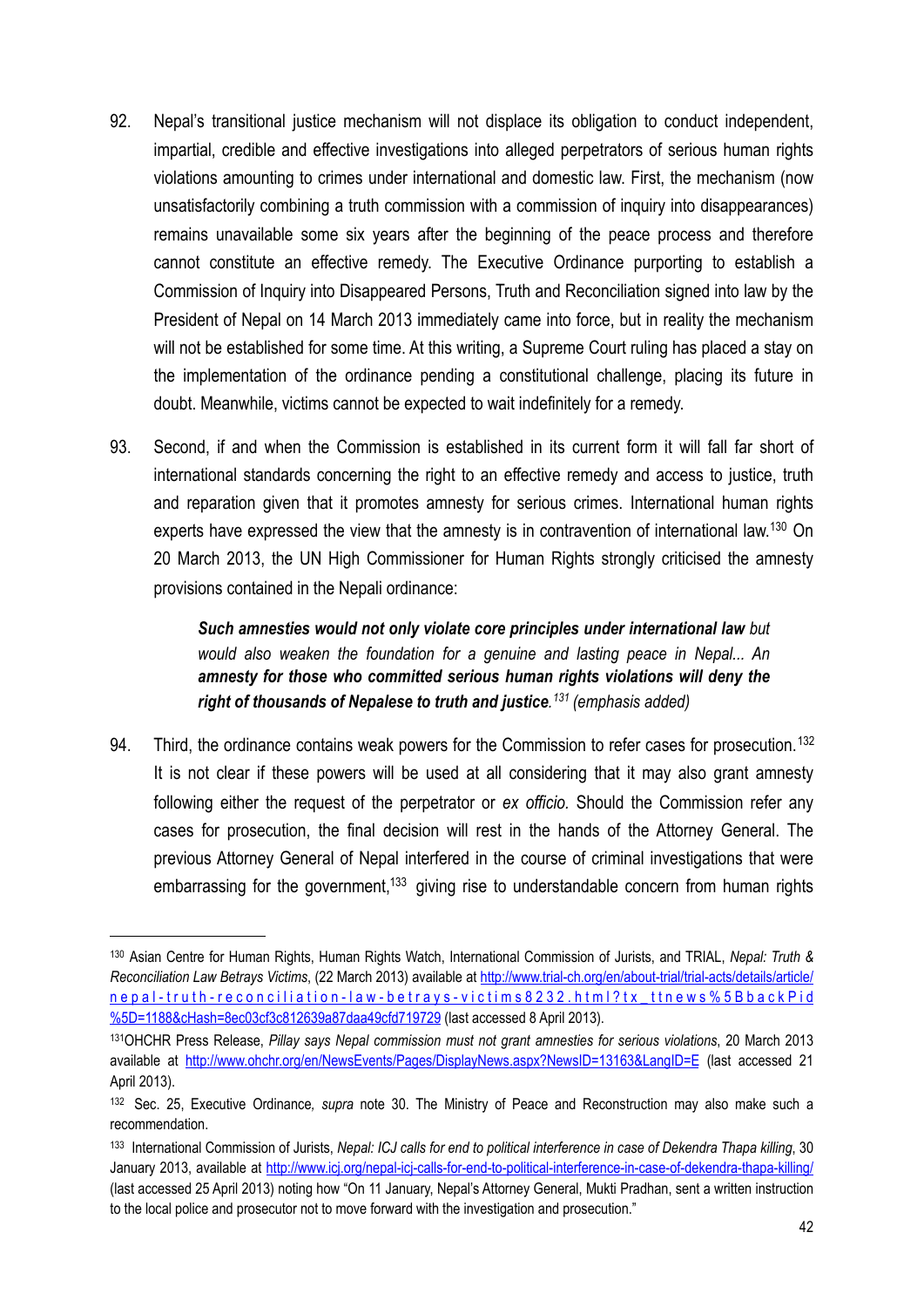groups that this does not represent a sufficiently independent and impartial mechanism for the initiation of investigations into crimes under international law. Further, given that enforced disappearance and torture are not crimes under Nepali law and a 35-day statutory limitation for rape is in force it is not clear how cases of this nature could result in the opening of an investigation.

95. Non-judicial transitional justice mechanisms can never replace criminal investigations and trials for past crimes. Neither the CPA<sup>[134](#page-42-0)</sup> nor the Interim Constitution<sup>135</sup> indicated that the investigation and prosecution of conflict-related human rights violations should be deferred by the existing criminal justice system to a truth commission or commission of inquiry or that any diversion from established criminal justice procedures is permitted. On the contrary, as mentioned above both texts made a commitment to ending impunity and bringing perpetrators to justice. In a March 2011 legal opinion, OHCHR-Nepal expressed the view that:

> *[A] truth commission should be viewed as complementary to judicial action and not as a*  basis to supplant or suppress the regular judicial system. Accordingly, the regular *judicial system cannot be held in abeyance because a commitment to establish transitional justice mechanisms has been made or even once these mechanisms are actually established and functioning. It cannot erode the obligation upon all States to take clear steps to provide justice for past violations.[136](#page-42-2)*

96. In the already mentioned landmark decision of June 2007 on enforced disappearances, the Supreme Court reiterated the prominent role of the obligation to promptly and effectively investigate and prosecute gross human rights violations:

> *The State may take a stand that the formation of a Commission with respect to matters pertaining to directive principles and policies are to be done at its' own convenience in accordance with its own priorities. The State may also contend that the implementation of directive principles of the State is a matter at its own discretion. However, the legal investigation, prosecution and provision of a remedy, to be carried out with respect to a remedial mechanism as a part of fundamental right, cannot be a matter of secondary priority [...][137](#page-42-3) (emphasis added)*

97. Despite the weight of international and domestic legal authority and victims' demands for criminal accountability, the State party continues to insist that the prospective transitional justice mechanism could deal with cases of serious human rights violations from the conflict. At the same time as making such promises, the State party has continued to obstruct the criminal justice process by withdrawing criminal cases, refusing to register FIRs, and shielding members of the

<span id="page-42-0"></span><sup>134</sup> Clause 5.2.5 and 7.1.3, CPA, *supra* note19.

<span id="page-42-1"></span><sup>135</sup> Art. 33(S), 100 and 135.2, Interim Constitution, 2007.

<span id="page-42-2"></span><sup>136</sup> OHCHR-Nepal, *The relationship between Transitional Justice mechanisms and the Criminal Justice system*, Legal Opinion, March 2011, at 3.

<span id="page-42-3"></span><sup>137</sup> Supreme Court of Nepal, *Rabindra Prasad Dhakal on behalf of Rajendra Prasad Dhakal v. Nepal Government, Home Ministry and Others* (Case No. 3775/2055), *supra* note 26.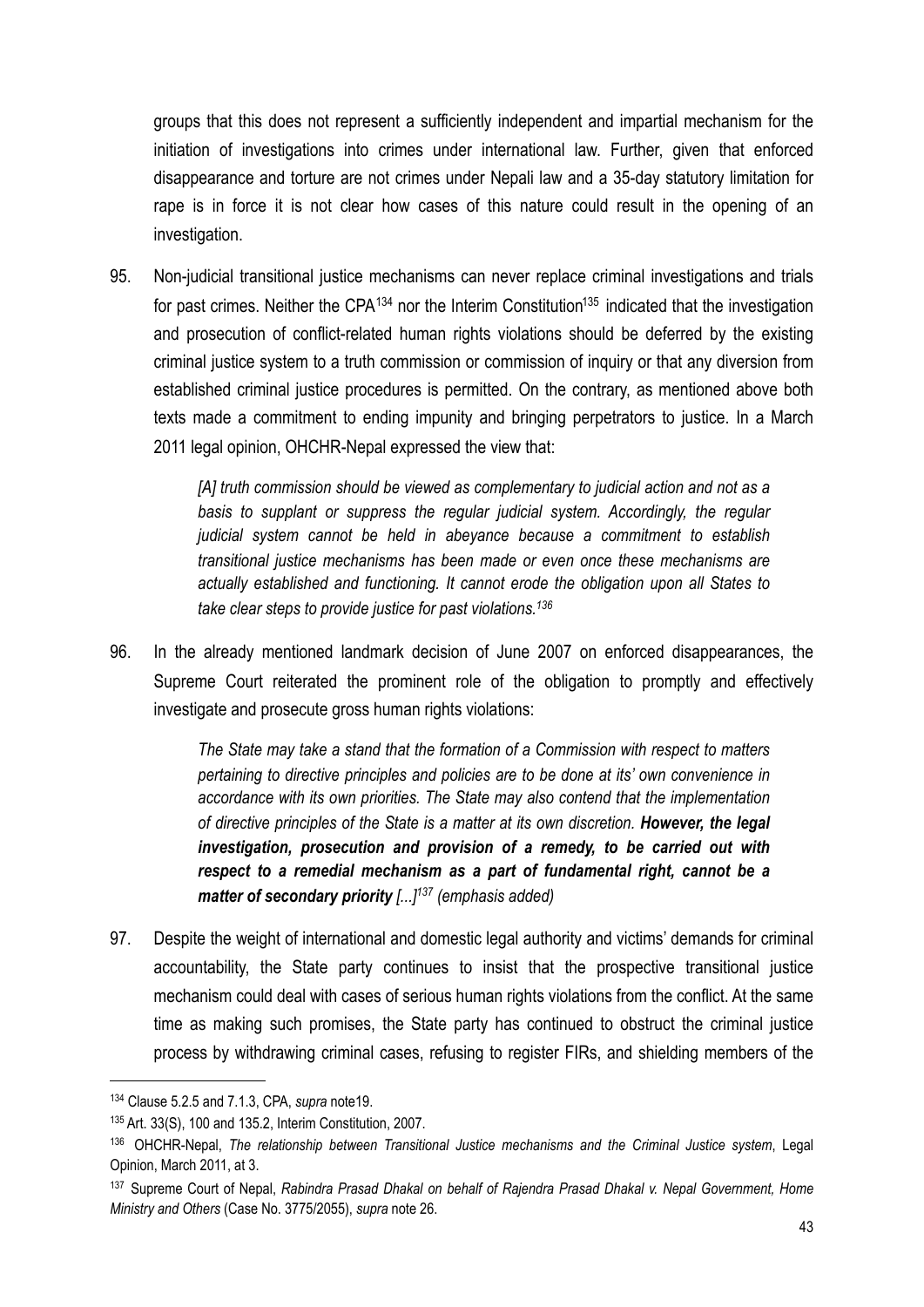security forces from justice (see sections 4.2.1 – 4.2.3 above).

98. Another argument put forth by the State party to dismiss its responsibility to investigate, prosecute and sanction crimes under international law is that the NHRC is the competent body to deal with such claims. The NHRC indeed enjoys broad investigative powers to investigate human rights violations, including torture, after receiving a complaint or *suo muto* as mentioned in the State party's second periodic report.<sup>[138](#page-43-1)</sup> Notwithstanding this, the NHRC is not an independent judicial authority with the mandate and competence to sanction and punish violators of human rights. Moreover, the State party regularly flouts the orders of the NHRC and ignores its recommendations[.139](#page-43-2) The NHRC has claimed that out of 386 recommendations issued over a decade from 2000 to 2010, more than 55% of those recommendations remain completely unimplemented.<sup>140</sup> In this regard, the Committee against Torture noted has previously noted its concern "about the frequent failure by the State party to implement the Commission's recommendations."[141](#page-43-4)

#### <span id="page-43-0"></span>**4.2.5 Cancellation of writs of** *habeas corpus* **(Arts. 2.3, 6, 7, 9, 10, and 16 of the Covenant)**

99. Art. 107(2) of the Interim Constitution of Nepal provides that: "[T]he Supreme Court may, with a view to imparting full justice and providing the appropriate remedy, issue appropriate orders and writs including the writs of *habeas corpus*, *mandamus*, *certiorari*, prohibition and *quo warranto*." The right to *habeas corpus* may not be suspended even during time of emergency[.142](#page-43-5) Applications for the writ of *habeas corpus* were one of the principal means used by lawyers and human rights defenders to prompt judicial intervention in enforced disappearances and arbitrary detentions during the conflict.<sup>[143](#page-43-6)</sup> This judicial recourse doubtlessly saved the lives of many individuals. Yet despite the ability of relatives and representatives to apply for the remedy, it often resulted in blanket denials from State agencies that the person was in their custody. More

<span id="page-43-1"></span><sup>138</sup> *See* paras. 97 and 120, second periodic report*, supra* note 39, citing the Human Rights Commission Act, 1997 and the NHRC Regulation (Complaints, Action and Compensation), 2000.

<span id="page-43-2"></span><sup>&</sup>lt;sup>139</sup> For example, the Nepali Army ignored orders from the prime minister and the NHRC to hand over Major Nirajan Basnet, as well as appeals from the UN secretary-general, to face criminal charges concerning conflict-era abuses. *See* Advocacy Forum and Human Rights Watch, *Indifference to Duty: Impunity for Crimes Committed in Nepal*, 14 December 2010, available at: <http://www.hrw.org/reports/2010/12/14/indifference-duty>, (last accessed 5 April 2013) at 9. *See also* Kathmandu Post, Annual Report: NHRC recommendations largely unimplemented, 7 December 2011 available at: [http://](http://www.ekantipur.com/the-kathmandu-post/2011/12/07/nation/annual--report-nhrc-recommendations-largely-unimplemented/229074.html) [www.ekantipur.com/the-kathmandu-post/2011/12/07/nation/annual--report-nhrc-recommendations-largely-unimplemented/](http://www.ekantipur.com/the-kathmandu-post/2011/12/07/nation/annual--report-nhrc-recommendations-largely-unimplemented/229074.html) [229074.html](http://www.ekantipur.com/the-kathmandu-post/2011/12/07/nation/annual--report-nhrc-recommendations-largely-unimplemented/229074.html) (last accessed 11 April 2013).

<span id="page-43-3"></span><sup>140</sup>*See* National Human Rights Commission, *Summary Report of NHRC Recommendations upon Complaints in a Decade (2000-2010)*, November 20120, available at: [http://www.nhrcnepal.org/nhrc\\_new/doc/newsletter/Sum-Report-NHRC-](http://www.nhrcnepal.org/nhrc_new/doc/newsletter/Sum-Report-NHRC-Recommendation.pdf)[Recommendation.pdf\(](http://www.nhrcnepal.org/nhrc_new/doc/newsletter/Sum-Report-NHRC-Recommendation.pdf)last accessed 11 April 2013).

<span id="page-43-4"></span><sup>141</sup>CAT, *Concluding Observations on Nepal*, *supra* note 50, at para. 15. *See also*, WGEID, *Annex: Report Submitted by the Working Group on Enforced or Involuntary Disappearances on the Mission to Nepal, 6-14 December 2004*, UN Doc. E/CN. 4/2005/65/Add.1 of 28 January 2005, at paras. 52-53 (hereinafter "Nepal Mission Report").

<span id="page-43-5"></span><sup>142</sup> Art. 143(7) Interim Constitution, 2007.

<span id="page-43-6"></span><sup>143</sup> Rawski and Sharma, *A Comprehensive Peace? Lessons from Human Rights Monitoring in Nepal* in Von Einsiedel, Malone and Pradham eds, *From People's War to Fragile Peace* (Cambridge University Press, 2012) 175-200, at 179.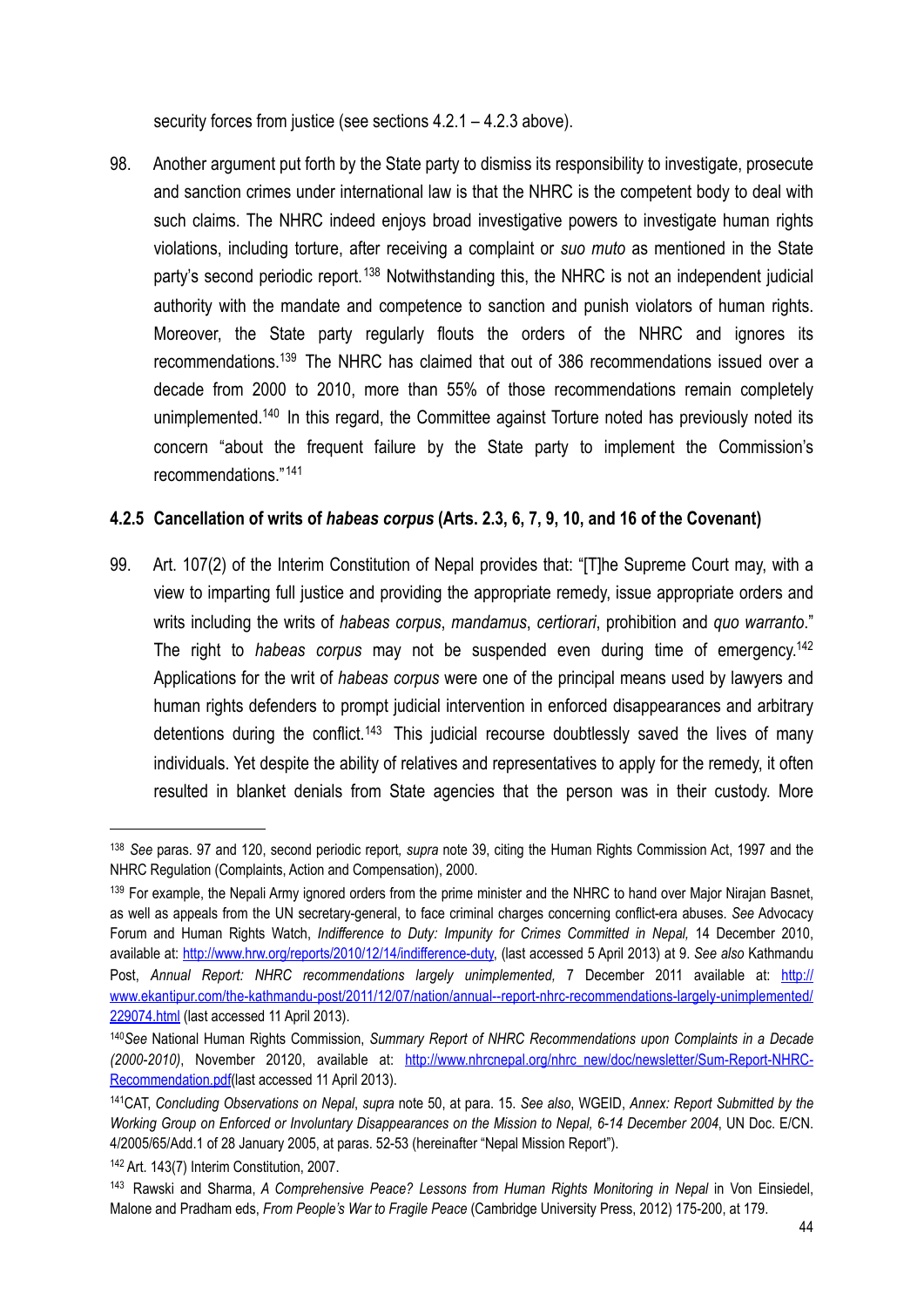disturbing still, on occasion the Supreme Court itself cancelled previously issued writs of *habeas corpus* in the face of these denials. In a report of the Asian Human Rights Commission in 2004, some 160 instances in which the writ was quashed in alleged cases of enforced disappearance and arbitrary attention were documented.[144](#page-44-0)

- 100. In another case, that of Amrit Kandel, a 20-year old first-year university student was allegedly forcibly disappeared with his brother in October 2003 by the RNA Bharaibnath Battalion and held at Maharajgunj Barracks in Kathmandu. His brother was released a short time later but the fate and whereabouts of Amrit Kandel remain unknown to date. His father petitioned the Supreme Court of Nepal for the writ of *habeas corpus* in 2004, but the Court later quashed the writ on a technicality in 2005 when the lawyer acting on his behalf failed to appear at a hearing[.145](#page-44-1) Government respondents had completely denied they were responsible for the enforced disappearance and detention of Amrit Kandel throughout the proceedings. By this time, it was well known that alleged Maoist rebels and sympathisers were being forcibly disappeared and held at Maharajgunj. A 2006 report published by OHCHR-Nepal that documented the use of the barracks as a secret detention centre includes Amrit Kandel's name in a list of those known to be detained at Maharajgunj.[146](#page-44-2) A second writ of *habeas corpus* was issued on his behalf and 33 other individuals in 2007[.147](#page-44-3)
- 101. In the case of Sarita Sharma, a 24-year old housewife and mother of two young children, allegedly unlawfully detained, forcibly disappeared and tortured over the course of 20 months from 20 October 2003 to 29 June 2005 at the hands of the Royal Nepali Army (hereinafter, "RNA") Bharaibnath Battalion at Maharajgunj Barracks in Kathmandu. Her husband applied to the Supreme Court of Nepal for the writ of *habeas corpus* on 30 October 2003, immediately following his discovery of her disappearance. The writ application mentioned eight respondents possibly responsible for the unlawful detention of Sarita Sharma, including the RNA Bhairabnath Barrack, Maharajgunj. However, on 25 June 2004 the Supreme Court quashed the writ petition on the ground of lack of evidence proving that Mrs. Sharma was being held in unlawful detention. In its order, the Court explicitly mentioned that each of the respondents had completely denied the

<span id="page-44-0"></span><sup>144</sup> Asian Human Rights Commission, *Special report: The mathamatics [sic] of barbarity and zero rule of law in Nepal*, Vol. 03 - No. 06 December 2004 at *Appendix I, part A: Taking: Forced disappearances and quashed habeas corpus bids* **– available at** [http://www.humanrights.asia/resources/journals-magazines/article2/0306/appendix-i-taking-and-killing-recent](http://www.humanrights.asia/resources/journals-magazines/article2/0306/appendix-i-taking-and-killing-recent-forced-disappearances-and-extrajudicial-killings-committed-by-the-nepalese-security-forces)[forced-disappearances-and-extrajudicial-killings-committed-by-the-nepalese-security-forces](http://www.humanrights.asia/resources/journals-magazines/article2/0306/appendix-i-taking-and-killing-recent-forced-disappearances-and-extrajudicial-killings-committed-by-the-nepalese-security-forces) (last accessed 5 April 2013).

<span id="page-44-1"></span><sup>145</sup> Order of the Supreme Court of Nepal, *Tika Nath Kandel in favour of Amrit Kandel v. Ministry of Home Affairs and others*  (habeas corpus), Writ no. 180 (13 July 2005) (copy on file with TRIAL).

<span id="page-44-2"></span><sup>146</sup> OHCHR-Nepal, *Report of investigation into arbitrary detention, torture and disappearances at Maharajgunj RNA barracks, Kathmandu, in 2003 – 2004*, (May 2006) available at[:http://nepal.ohchr.org/en/resources/Documents/English/reports/IR/](http://nepal.ohchr.org/en/resources/Documents/English/reports/IR/Year2006/Pages%20from%202006_05_26_OHCHR-Nepal.Report%20on%20Disappearances%20linked%20to%20Maharajgunj%20Barracks_Eng.pdf) [Year2006/Pages%20from%202006\\_05\\_26\\_OHCHR-Nepal.Report%20on%20Disappearances%20linked%20to](http://nepal.ohchr.org/en/resources/Documents/English/reports/IR/Year2006/Pages%20from%202006_05_26_OHCHR-Nepal.Report%20on%20Disappearances%20linked%20to%20Maharajgunj%20Barracks_Eng.pdf) [%20Maharajgunj%20Barracks\\_Eng.pdf](http://nepal.ohchr.org/en/resources/Documents/English/reports/IR/Year2006/Pages%20from%202006_05_26_OHCHR-Nepal.Report%20on%20Disappearances%20linked%20to%20Maharajgunj%20Barracks_Eng.pdf) (last accessed: 5 April 2013), at 69.

<span id="page-44-3"></span><sup>&</sup>lt;sup>147</sup> The Supreme Court of Nepal issued a landmark decision on the writ concerning Amrit Kandel and 33 other individuals together with 27 other such writs on the same day, ordering the authorities to establish a Commission of Inquiry into Disappearances, *inter alia*. *See* Decision of the Supreme Court of Nepal, *Rabindra Prasad Dhakal on behalf of Rajendra Prasad Dhakal v. Nepal Government, Home Ministry and Others, supra* note 26.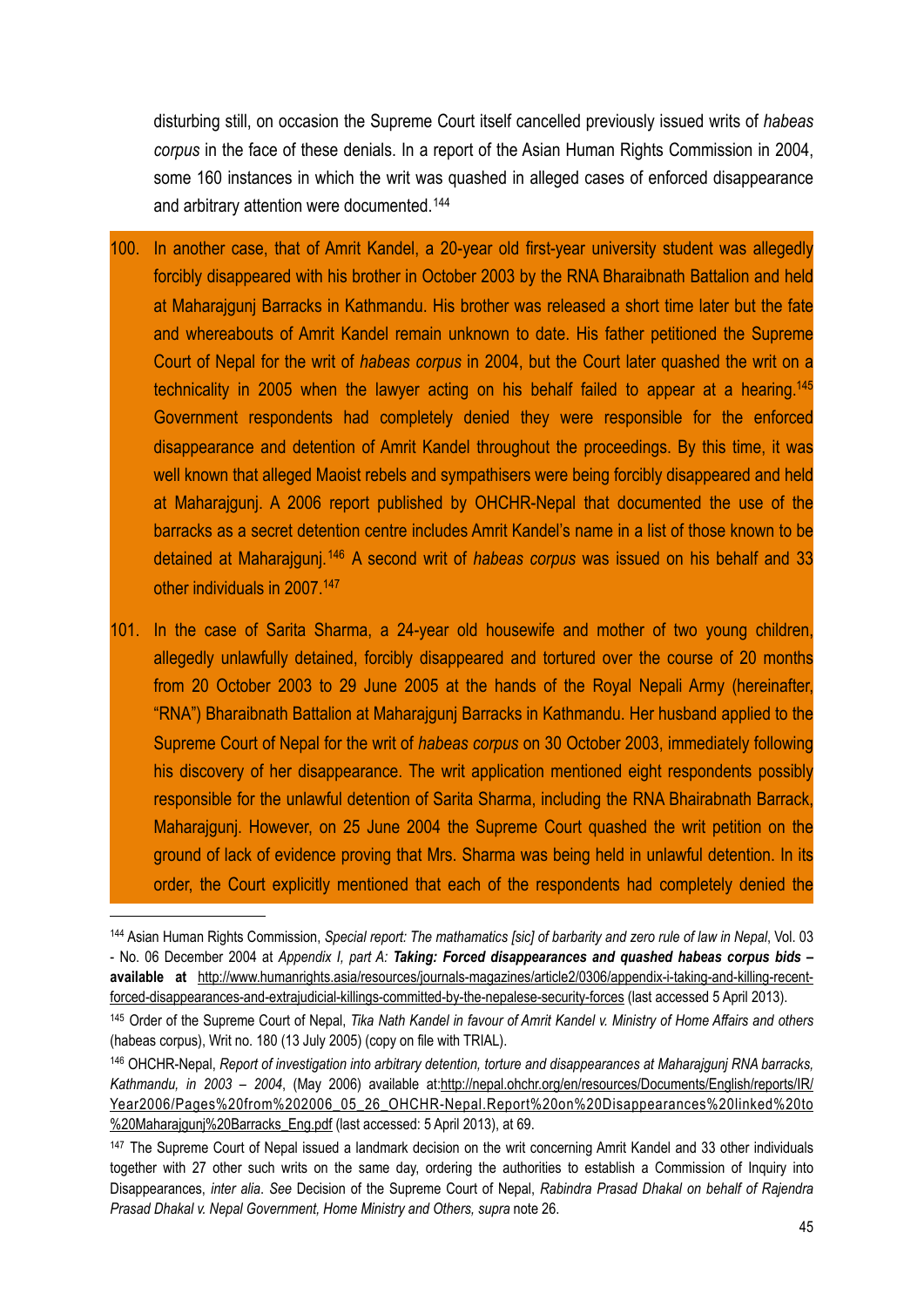claims made in the petition as one of the grounds for the decision to quash the writ. Sarita Sharma was released from Maharajgunj one year later on 30 June 2005, one day following a second writ of *habeas corpus*, which was obtained on the basis of eye-witness testimony from NHRC officials placing her within the custody of the Bharaibnath Battalion.

102. The practice of cancelling the writ of *habeas corpus* in cases alleging the forcible disappearance or arbitrary detention of the person outside the protection of the law, gives rises to serious concerns that denial by State officials, occasionally coupled with procedural missteps, could be grounds for quashing the order. The WGEID pointed out following its visit to Nepal during the height of the conflict in 2004 that:

> *In a number of notorious cases the army has flatly denied before the Supreme Court that a particular person is in detention, only to reverse that position later when forced to do so by revelations in the media, in political debate, and even in official documents issued by other branches of the public authority" and noted that the absence of effective penalties for perjury by government officials in such cases contributed to this practice.[148](#page-45-1)*

103. The Special Rapporteur on Arbitrary Executions drew attention to a number of alleged enforced disappearances that took place in 1998 and 1999 for which the writ of *habeas corpus* appeared to be largely ineffective.<sup>149</sup> The Special Rapporteur on Torture similarly noted that the remedy of *habeas corpus* and other safeguards appeared to be "illusory" in practice during his 2005 visit to Nepal.<sup>[150](#page-45-3)</sup>

## <span id="page-45-0"></span>**4.2.6. Inadequate exhumations and identification and return of mortal remains to families (Arts 2.3, 6 and 7 of the Covenant)**

104. More than six years after the end of the conflict, Nepal still lacks the technical capacity and institutional and legal framework to conduct exhumations of grave sites and identification and return of mortal remains to relatives of victims.<sup>151</sup> This situation is part of the State party's overall failure to determine the fate and whereabouts of individuals who went missing or were forcibly disappeared during the decade long conflict. It constitutes a denial of the right of relatives of victims of extrajudicial executions and enforced disappearances to know the truth and to recover the mortal remains of their loves ones. As noted by the WGEID:

> *The right to know the truth about the fate and the whereabouts includes, when the disappeared person is found to be dead, the right of the family to have the remains of*

<span id="page-45-1"></span><sup>148</sup> WGEID, *Nepal Mission Report*, *supra* note 141, at para. 42.

<span id="page-45-2"></span><sup>149</sup> *Special Rapporteur on Arbitrary Execution, Nepal Mission Report*, *supra* note 79, at para. 40.

<span id="page-45-3"></span><sup>150</sup> Special Rapporteur on Torture, *Nepal Mission Report*, *supra* note 84, at para. 22. *See also* CAT, *Concluding Observations on Nepal* (2005), *supra* note 50, at para 21(f).

<span id="page-45-4"></span><sup>151</sup>*See* ICRC, *Families of missing persons in Nepal: a study of their needs*, (April, 2009)available at [http://www.icrc.org/eng/](http://www.icrc.org/eng/assets/files/2011/families-of-missing-persons-nepal-report.pdf) [assets/files/2011/families-of-missing-persons-nepal-report.pdf](http://www.icrc.org/eng/assets/files/2011/families-of-missing-persons-nepal-report.pdf)(last accessed 7 April 2013), recommending "The State body must have access to professional resources for investigation and for exhumation and identification of the remains of people who have been reported missing." At 36.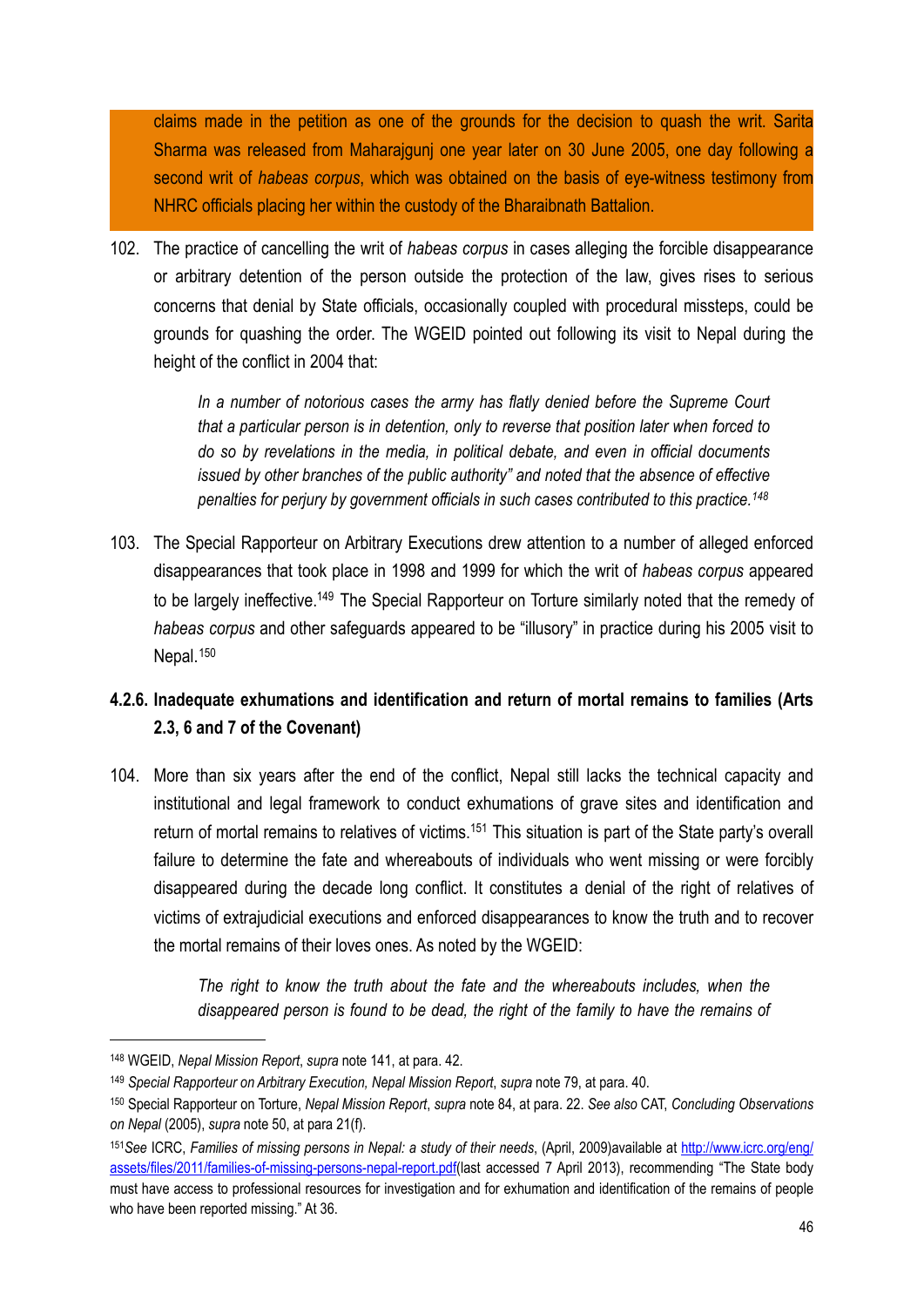*their loved one returned to them, and to dispose of those remains according to their own tradition, religion or culture. The remains of the person should be clearly and indisputably identified, including through DNA analysis. The State, or any other authority, should not undertake the process of identification of the remains, and should not dispose of those remains, without the full participation of the family and without fully informing the general public of such measures. States ought to take the necessary steps to use forensic expertise and scientific methods of identification to the maximum of its available resources, including through international assistance and cooperation.[152](#page-46-0)*

- 105. Nepal's lack of a single authority with the legal competence and technical capacity to conduct independent exhumations and identification processes severely impedes its ability to determine the fate and whereabouts of the disappeared. The NHRC has initiated exhumation processes with the cooperation of the police in a handful of cases, including that of the Dhanusha Five (see above para. 35).<sup>[153](#page-46-1)</sup> Similarly, before its departure, OHCHR-Nepal provided technical assistance to an exhumation in a high profile case – that of Maina Sunuwar (see above para. 66). Notwithstanding the fact that such efforts are welcome, it is highly problematic in the context of Nepal and the possibly high number of mass graves and individual grave sites that no comprehensive mapping of possible sites has been carried out and that exhumations can only be undertaken on an *ad hoc* basis, requiring the marshalling of experts, equipment and other resources on each separate occasion.
- 106. The lack of clarity over which State institutions should led and direct exhumations is also of major concern. Under the current legal framework, the police may conduct exhumations in suspected cases of suspicious deaths.[154](#page-46-2) However, the reluctance of the criminal justice authorities to investigate conflict-related human rights violations and in particular those that may have involved security forces as the perpetrators, has meant that the courts or NHRC have taken the initiative to prompt exhumations even if the Nepali Police subsequently provided a legal basis for it. The NHRC has interpreted its broad powers of inquiry in cases of human rights violations to encompass the competence to engage forensic pathologists in conducting exhumations and

<span id="page-46-0"></span><sup>152</sup> WGEID, *General Comment No. 10 on the Right to Truth in relation to Enforced Disappearances*, UN Doc.A/HRC/16/48, at para. 6. *See also*, Advisory Committee of the Human Rights Council, *Report on Best Practices in the Matter of Missing Persons,* UN Doc. A/HRC/AC/6/2 of 22 December 2010; Human Rights Council, *Progress Report of the Human Rights Council Advisory Committee on Best Practices on the Issue of Missing Persons,* UN Doc. A/HRC/14/42 of 22 March 2010; Art. 24(3), International Convention on the Protection of All Persons from Enforced Disappearance (2010) which states: "Each State Party shall take all appropriate measures to search for, locate and release disappeared persons and, in the event of death, to locate, respect and return their remains."

<span id="page-46-1"></span><sup>153</sup> *See*, for example, National Human Rights Commission, *Preliminary Summary Report on Exhumation Godar VDC, Janakpur, Dhanusha District*, 19 September 2010, available at [http://www.swisspeace.ch/fileadmin/user\\_upload/Media/](http://www.swisspeace.ch/fileadmin/user_upload/Media/Countries/Nepal/NHRC_-_Pre-Report_Janakpur-Exhumation_100919.pdf) [Countries/Nepal/NHRC\\_-\\_Pre-Report\\_Janakpur-Exhumation\\_100919.pdf](http://www.swisspeace.ch/fileadmin/user_upload/Media/Countries/Nepal/NHRC_-_Pre-Report_Janakpur-Exhumation_100919.pdf) (last accessed 7 April 2013). *See also* Advocacy Forum Nepal, *Exhumations of bodies of the disappeared – in need of a policy framework* (2011) available at [http://](http://advocacyforum.org/downloads/pdf/publications/impunity/exhumation-of-bodies-of-the-disappeared-english.pdf) [advocacyforum.org/downloads/pdf/publications/impunity/exhumation-of-bodies-of-the-disappeared-english.pdf](http://advocacyforum.org/downloads/pdf/publications/impunity/exhumation-of-bodies-of-the-disappeared-english.pdf) (last accessed 7 April 2013), noting that the NHRC had conducted six other exhumations at the time of writing, at 17.

<span id="page-46-2"></span><sup>154</sup> Sec. 11, State Cases Act 1992.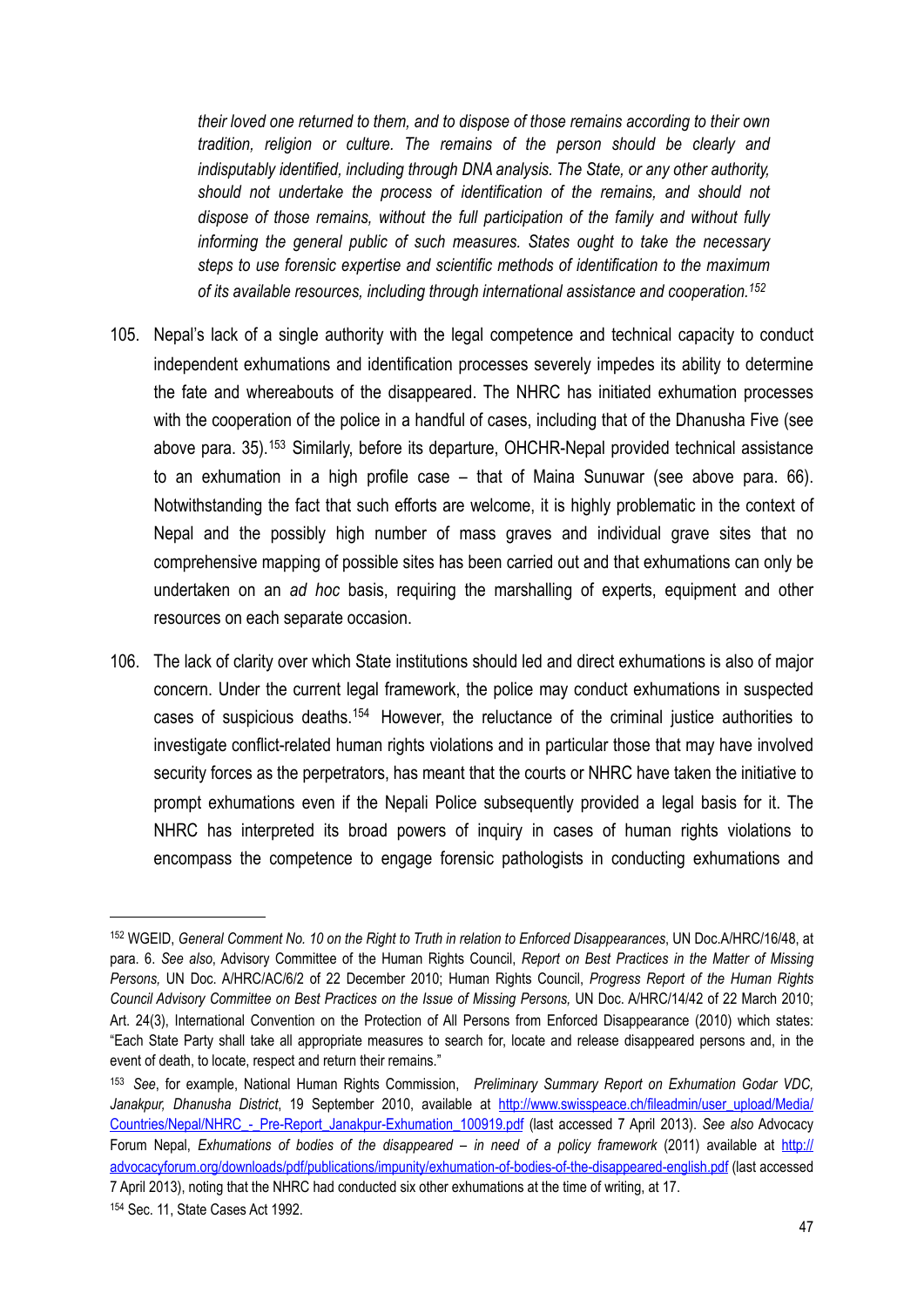identification of remains[.155](#page-47-0) Civil society actors have raised concerns that NHRC-led investigations have been purely humanitarian in purpose and did not pay sufficient attention to evidence preservation.

- 107. During the exhumation itself, a number of actors are necessary, including the National Forensic Laboratory and international and national experts. The lack of clearly distinguished responsibilities among the various actors gives rise to a concern not only the legal authority for the exhumation but the chain of custody for evidence acquired from it may be later called into question, causing admissibility issues at trial. Previous exhumations have prompted concerns that the processes are inadequate for the preservation of evidence for the purpose of possible criminal trials of perpetrators. Advocacy Forum Nepal noted problems with police failing to secure grave sites<sup>[156](#page-47-1)</sup> and the lack of established protocols for State agencies dealing with exhumation processes.[157](#page-47-2) Moreover, the possible complicity of the same security forces that are responsible for exhumation in the violations requires additional safeguards for ensuring the integrity of the overall process and in particular the collection of evidence.
- 108 Concerns have also been raised about failures to keep relatives of victims informed of steps in the exhumation process and to allow their participation as appropriate.<sup>[158](#page-47-3)</sup> In this context, relatives of victims have no access to psycho-social support before, during and after exhumations, which is essential to mitigating the trauma which may ensue from the recovery of a loved one's mortal remains.
- 109. The prospective Commission of Investigation of Disappeared Persons, Truth and Reconciliation, if established in practice (see above para. 24), will have the power to conduct exhumations and return remains to family members.<sup>[159](#page-47-4)</sup> However, there is no provision for how the Commission should interact with police, prosecution authorities or in the NHRC in the exercise of this power. It is not clear how the technical capacity to conduct exhumations will be created, which is deeply concerning given victims' high expectations that the transitional justice mechanism will clarify the fate and whereabouts of the outstanding 1,300 victims of enforced disappearance during the conflict. If the Commission does undertake mapping of grave sites and conduct of exhumations, it is not clear how or to what institution it will hand over its findings and any incomplete processes when its two year temporal mandate concludes. It also unclear how mortal remains will be matched and returned to relatives in the absence of a DNA database. In addition, neither existing legislation nor the edict establishing the Commission provide for declarations of absence due to enforced disappearance to be issued to relatives in contravention of international standards (see

<span id="page-47-0"></span><sup>155</sup> Art. 132, Interim Constitution. *See also* Secs. 4 and 12, National Human Rights Commission Act, 2012.

<span id="page-47-1"></span><sup>&</sup>lt;sup>156</sup> Advocacy Forum Nepal, *Exhumations of bodies of the disappeared – in need of a policy framework, supra note 153, at* 8-9.

<span id="page-47-2"></span><sup>157</sup> *Ibid*., at 28.

<span id="page-47-3"></span><sup>158</sup> *Ibid.* at 32, 34.

<span id="page-47-4"></span><sup>159</sup> Sec. 14(5), Executive Ordinance*, supra* note 30.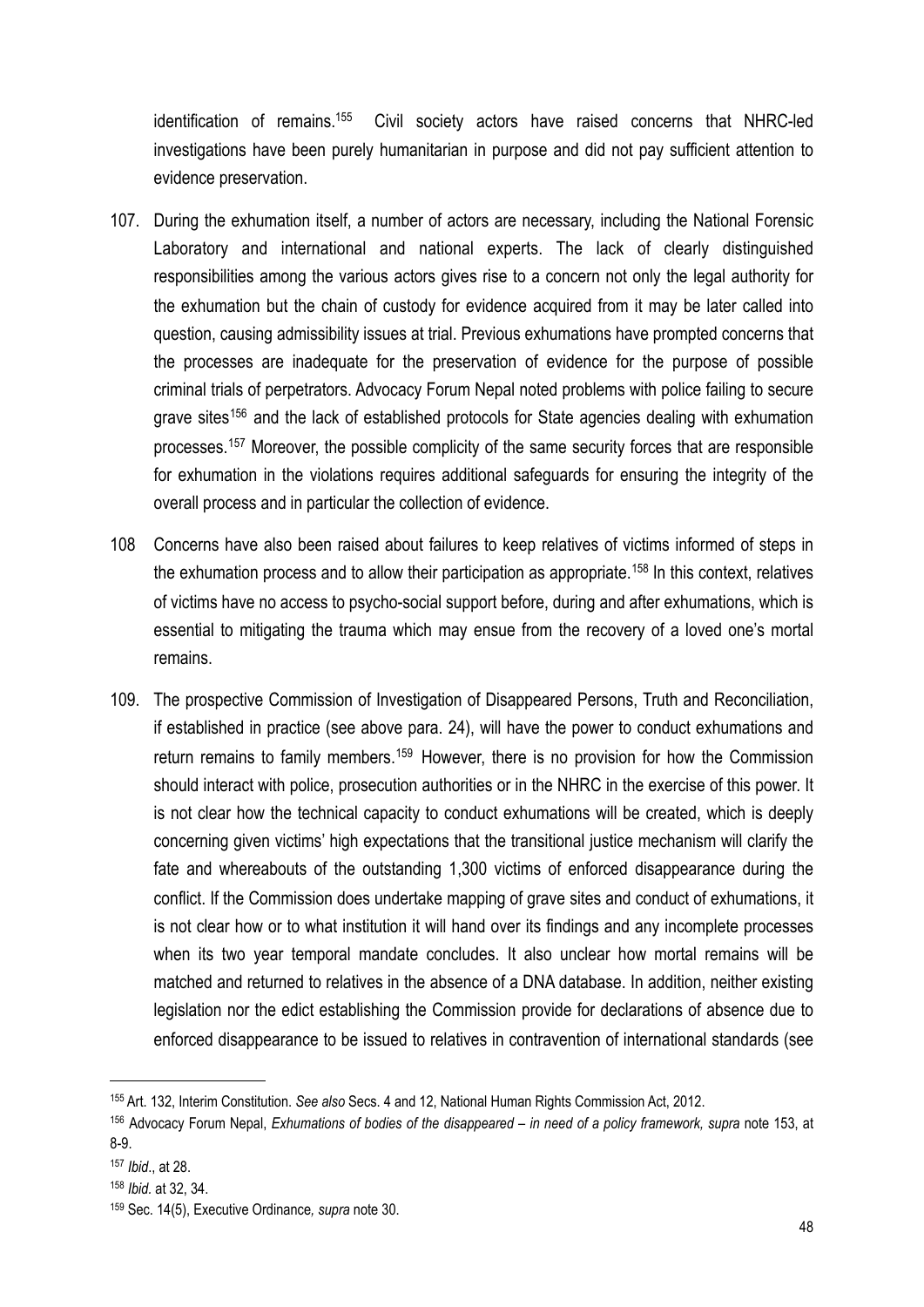below sec. 4.4.1).

110. Nepal urgently needs to clarify and expand its legal and policy framework concerning exhumations in cases of serious human rights violations, especially as it relates to cases from the period 1996 to 2006 which by the very nature of the passage of time raise particular challenges from the legal and forensic perspective. The State party should ensure that international best practices are followed, including in ensuring sufficient linkage of exhumations to criminal justice processes and guaranteeing transparency, such as suitably notifying relatives of victims, keeping them informed of the process, and offering them adequate psychological support before, during and after exhumations.

## <span id="page-48-0"></span>**4.2.7. Post conflict extra-judicial killings, unlawful detention and torture by security forces in the Terai (Arts. 6, 7, 9, 10, and 16 of the Covenant)**

- 111. While it is beyond the scope of this submission to document the State party's failures to prevent and punish serious human rights violations committed since the end of the conflict in 2006 throughout the whole territory of Nepal, the situation in the Terai (plains) region from 2008 to 2012 merits particularly close attention. The results of Nepal's failure to promote and protect human rights and entrenched impunity practices became starkly evident by 2009, when confrontations between security forces and armed groups engaged in criminal activity including killings and abductions in the Terai resulted in record high levels of violence. Extrajudicial killings, enforced disappearances, unlawful detention and torture by security forces became commonplace in the attempt to quell the climate of lawlessness.<sup>[160](#page-48-1)</sup> Amnesty International has noted that: "Nowhere are the results of this justice vacuum more apparent than in the Terai region of southern Nepal where the legacy of conflict-era violations and prolonged impunity has allowed a culture of violent lawlessness to take root."<sup>[161](#page-48-2)</sup>
- 112. The following cases documented by the Terai Human Rights Defenders' Alliance and verified by TRIAL exemplify a pattern of extrajudicial killings, unlawful detention and torture that has been widely documented by both international and national human rights organisations.
- 113. With regard to extrajudicial killings, the following recent cases are illustrative. Ramodh Kumar Singh and Sanjaya Kumar Shah were kidnapped by an armed group on 19 March 2012 but were killed by gunshots during the police's attempt to rescue them – the police attempted to claim that the pair were suspected criminals killed in an encounter. Mangare Mura died on 8 April 2012 in Kathmandu's main public hospital, following severe beating by police who attempted to extort a bribe from him in Madarhaniya village. On 12 June 2012, Dhan Bahadur Tharu Thanait died in the Kathmandu Teaching Hospital as a result of a gunshot injury sustained from police on 9 May

<span id="page-48-1"></span><sup>160</sup> *See* OHCHR, *Investigating Allegations of Extra-Judicial Killings in the Terai: OHCHR-Nepal Summary of Concern*s, *supra*  note 7.

<span id="page-48-2"></span><sup>161</sup> Amnesty International, *Nepal: The search for justice*, *supra* note 7, at 5.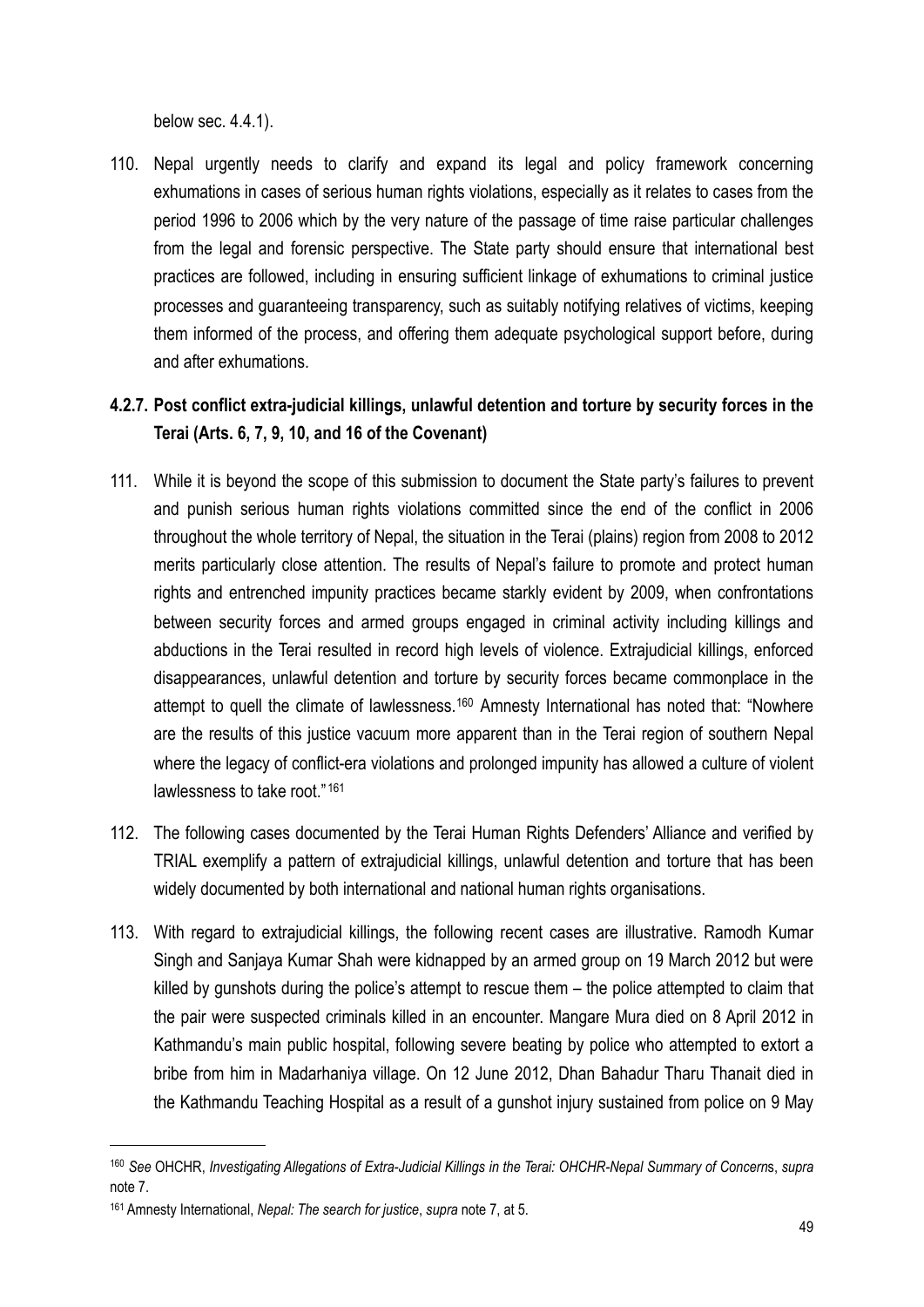2012 at Danda Bazaar, Nawalparasi, during a peaceful protest. On 21 July 2012, Hareshiv Yadav was killed by police in Dhanusha district. While the police allege he was the victim of crossfire, human rights defenders note inconsistencies in the evidence that point to his death from a close range bullet, possibly following apprehension.<sup>[162](#page-49-0)</sup> On 8 September 2012, Ijhar Pamariya, a 50 year-old farmer from Laxmipur in Sarlahi district, was beaten to death by six Armed Police Force (APF) members wielding *lathis* (batons) during an operation to break up a demonstration and conduct house to house searches for rioters. In none of these cases has a prompt, impartial, credible and effective investigation into police wrongdoing been initiated. In some of the cases, police attempted to broker mediation with the relatives of the victim, offering compensation *in lieu*  of a remedy.

- 114. On 11 August, 2012, Jay Narayan Paswan (aka Barood Tyagi), a leader of the Democratic Terai Liberation Front in the districts of Mahottari, Dhanusha and Siraha in the Terai (plains) region of Nepal, was killed in an alleged encounter with the APF. The incident took place at the hands of the "Ghumuwa" (patrolling) police of Mahottari district while the victim was riding his bicycle towards the village of Ekdara. According to the police, Jay Narayan Paswan started firing at two policemen, Bachchu Yadav and Sanjiv Singh, who fired back and killed Paswan in self-defense. Two friends of Paswan's, who were riding with him on other two bicycles, escaped. Paswan's body was later found to have a full round of bullets in his chest, arm and stomach. A fact-finding mission carried out by human rights defenders at the scene found evidence that the victim was shot at close range, suggesting he had already been apprehended by the police when he was shot and killed. An NHRC investigation into the case is ongoing, but has apparently encountered obstruction as the police failed to provide the NHRC with details concerning alleged injuries to the two policemen and the treatment they received and other requested documents. No police investigation has been opened into the incident.
- 115. In relation to torture in police custody in the Terai, in May 2012, Laxman Tharum and Surendra Chaudhry were severely beaten up by the police in Seti Hospital while visiting some of their friends who were injured during clashes which had taken place earlier that day. The group of policemen responsible for the incident was composed of around 8 to 10 officers.<sup>[163](#page-49-1)</sup> On 8 August 2011, Shreecharan Mukhiya was unlawfully arrested by police who failed to show an arrest warrant or give reasons. The alleged reason for his detention was that Shreecharan Mukhiya was affiliated to the United Communist Party of Nepal (Maoist) and on the same day as his unlawful arrest a police officer had been shot dead by a criminal gang affiliated to another Maoist party, United Marxist-Leninist. He was severely beaten during his detention to the extent that his whole

<span id="page-49-0"></span><sup>162</sup> Terai Human Rights Defenders Alliance, *Monthly Report, July 2012,* § Major Cases of Human Rights Violations in Madhesh, at para A) (copy on file with TRIAL). For further clues related to the possible motive of the police in killing Hareshiv Yadav and his involvement in armed groups' activities see the report directly.

<span id="page-49-1"></span><sup>163</sup> Terai Human Rights Defenders Alliance, *Weekly Report, May 10 – 18,* Executive Summary (copy on file with TRIAL). *See also* Terai Human Rights Defenders Alliance, *Synopsis HR Reports,* Impartiality of the police (copy on file with TRIAL).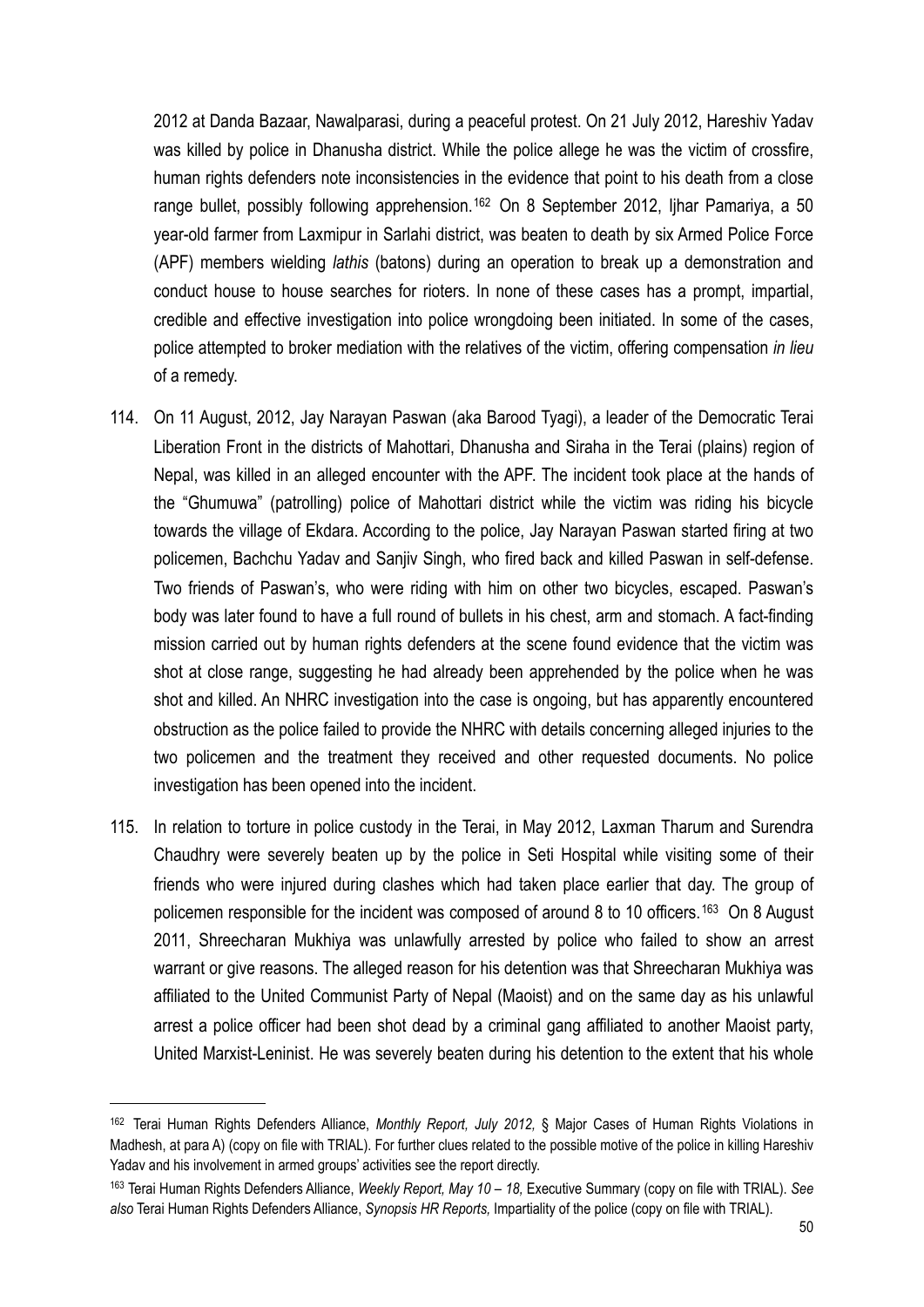body appeared swollen when his wife saw him several days later. A claim under the TRCA was filed 16 April 2012 (see above sec. 4.1.1). On 24 May 2012, Ugrasen Murau, 42 year-old jeweler from Rupandehi district was attacked by police after presenting him to a police station to address a complaint lodged by a family member against him. A police inspector insulted and hit him in the face, then flogged him with black plastic pipe on his legs, knees, back and left hand. Following the beating he was kept in custody for more than five hours. On 30 May 2012, Jagadish Mahato, a journalist, was severely beaten by police who charged a demonstration wielding *lathis* (batons). On 19 August 2012, Altaf Husen Musalman was arrested without warrant and severely beaten by police at Taulhiwa bus station. Altaf Husen Musalman became ill from the beatings he sustained and grave injuries to his chest and genitals were discovered in hospital. His arrest was allegedly linked to a clash with police some days earlier in which a police officer had been injured in the head, but they later admitted that they had arrested the wrong person and released him, offering compensation and an apology to the victim and his family.

- 116. In one case from the Terai documented in 2012, an enforced disappearance apparently took place at the hands of the Nepal Police. Ajit Kumar Lal Karna was arrested by plain clothes police without warrant or reasons being given on 6 May 2012 at his residence in Jaleswhor. He was thereafter detained completely *incommunicado*. A complaint was filed with the NHRC on 17 May 2012 by his family and the writ of *habeas corpus* was sought for him on 13 June 2012 from the Supreme Court of Nepal. Replies to the Supreme Court by police agencies contained blanket denials as to knowledge of the fate and whereabouts of Ajit Kumar Lal Karna. The NHRC subsequently recommended a full investigation be undertaken into the matter, but this has not been carried out to date. In July 2012, the victim's whereabouts become known when he contacted his family. Ajit Kumar Lal Karna had in fact escaped from his unlawful detention some 10 days after the commencement of his forcible disappearance. During that time he was severely tortured for information during interrogations for information about his brother, who was suspected of involvement in a bomb blast in Janakpur. Medical reports document his injuries as a result of torture, but he fears returning to report to Nepal to report the crimes against him in case of retaliation against his family.
- 117. In the majority of these and other such cases, the victims and their families fail to lodge a criminal complaint or take other steps to seek redress and police failed to open any investigation. In addition to the legal and procedural hurdles outlined above in section 4.2.2, the complexities of the situation in the Terai compound difficulties faced in accessing justice. For example, when an individual is killed by the police in the Terai, it is generally accepted by the community that the victim was indeed a "criminal". Indeed, the families of the victims often perceive the deaths of their relatives in this way and the burden of stigma attached to this discourages them from seeking investigation of possible human rights violations. Moreover, fear of threats and reprisals from security force for reporting such crimes is at a level comparable to during the conflict. Further, as noted in some of the above cases, police systematically try to discourage the family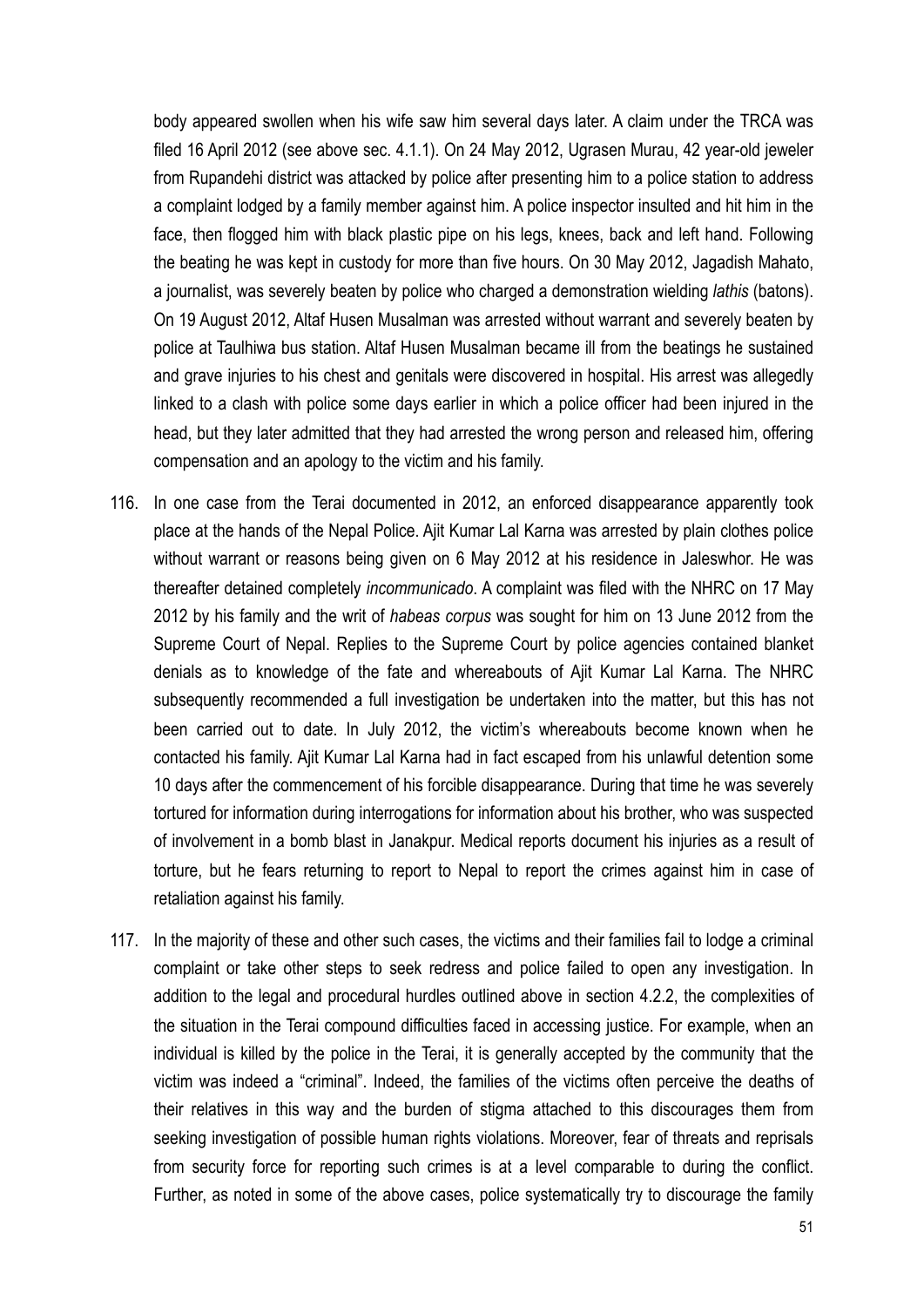from bringing criminal actions by brokering mediation and offering financial compensation. In the absence of any other prospect of justice, families often accept such offers of compensation and remain silent. Finally, the Terai is largely a rural region and villagers there, as in other parts of Nepal, are often not aware of their rights and are intimidated by the technicalities of the legal process.

## <span id="page-51-0"></span>**4.3 Gaps in the protection of victims of human rights violations and their relatives, witnesses and human rights defenders (Arts. 2.3, 6, 7, 9, 10 and 16 of the Covenant)**

118. Serious gaps in the protection of victims, witnesses and their relatives exist in Nepal. The lack of adequate physical and procedural protection of witnesses' rights to life, security of person, and privacy in the criminal justice process significantly impacts upon the willingness of individuals to report crimes and cooperate with the administration of justice.<sup>[164](#page-51-1)</sup> In 2005, the Committee against Torture noted its concern about "[a]lleged reprisals against and intimidation of persons reporting acts of torture, in the forms of re-arrests and threats, and the lack of witness protection legislation and mechanisms."[165](#page-51-2) The International Commission of Jurists has found that:

> *In recent years, despite monitoring by civil society and international organisations, reports of threats and violence against victims and witnesses remain common, particularly in criminal cases involving conflict-related human rights abuses, such as torture and ill treatment, including conflict-related sexual violence, and extra-judicial killings and enforced disappearances.[166](#page-51-3)*

119. There is, at present no established witness protection programme or specialised law enforcement agency for witness protection in the country. Physical witness protection measures are not prescribed in law except for victims of trafficking in human beings,<sup>[167](#page-51-4)</sup> and are therefore only available in practice "in a piecemeal manner and on a case-by-case basis." [168](#page-51-5) Psycho-social support for witnesses and victims of serious crimes are also not provided through any established programme, and it falls to civil society to provide counselling and other necessary support services to fill the gap.

#### 120. The case of Jitman Basnet<sup>169</sup> illustrates how the burden of witness protection measures often

<span id="page-51-1"></span><sup>164</sup> INSEC, *Witness Protection: A Study Report*, June 2011 (copy on file with TRIAL), at 35.

<span id="page-51-2"></span><sup>165</sup> CAT, *Concluding Observations on Nepal*, *supra* note 50, at para. 28. *See also*, Special Rapporteur on Arbitrary Executions, *Mission Report on Nepal*, *supra* note 79, at para. 55 and WGEID, *Mission Report on Nepal*, *supra* note 141, at para. 51 (threats to human rights defenders and civil society during the conflict).

<span id="page-51-3"></span><sup>166</sup> International Commission of Jurists, *Witness Protection in Nepal: Recommendations from International Best Practices*, August 2011, available at [http://icj.wpengine.netdna-cdn.com/wp-content/uploads/2012/05/Nepal-witness-protection](http://icj.wpengine.netdna-cdn.com/wp-content/uploads/2012/05/Nepal-witness-protection-analysis-brief-2011.pdf)[analysis-brief-2011.pdf](http://icj.wpengine.netdna-cdn.com/wp-content/uploads/2012/05/Nepal-witness-protection-analysis-brief-2011.pdf) (last accessed 9 April 2013), at 3.

<span id="page-51-4"></span><sup>167</sup> Ibid., at 10, noting sec. 26 of the Human Trafficking and Transportation (Control) Act, 2007.

<span id="page-51-5"></span><sup>168</sup> *Ibid*., at 9.

<span id="page-51-6"></span><sup>169</sup> Note: an individual communication concerning the case of Jitman Basnet submitted by TRIAL is under consideration by the Human Rights Committee. *Jitman Basnet v. Nepal,* Communication No. 2051/2011.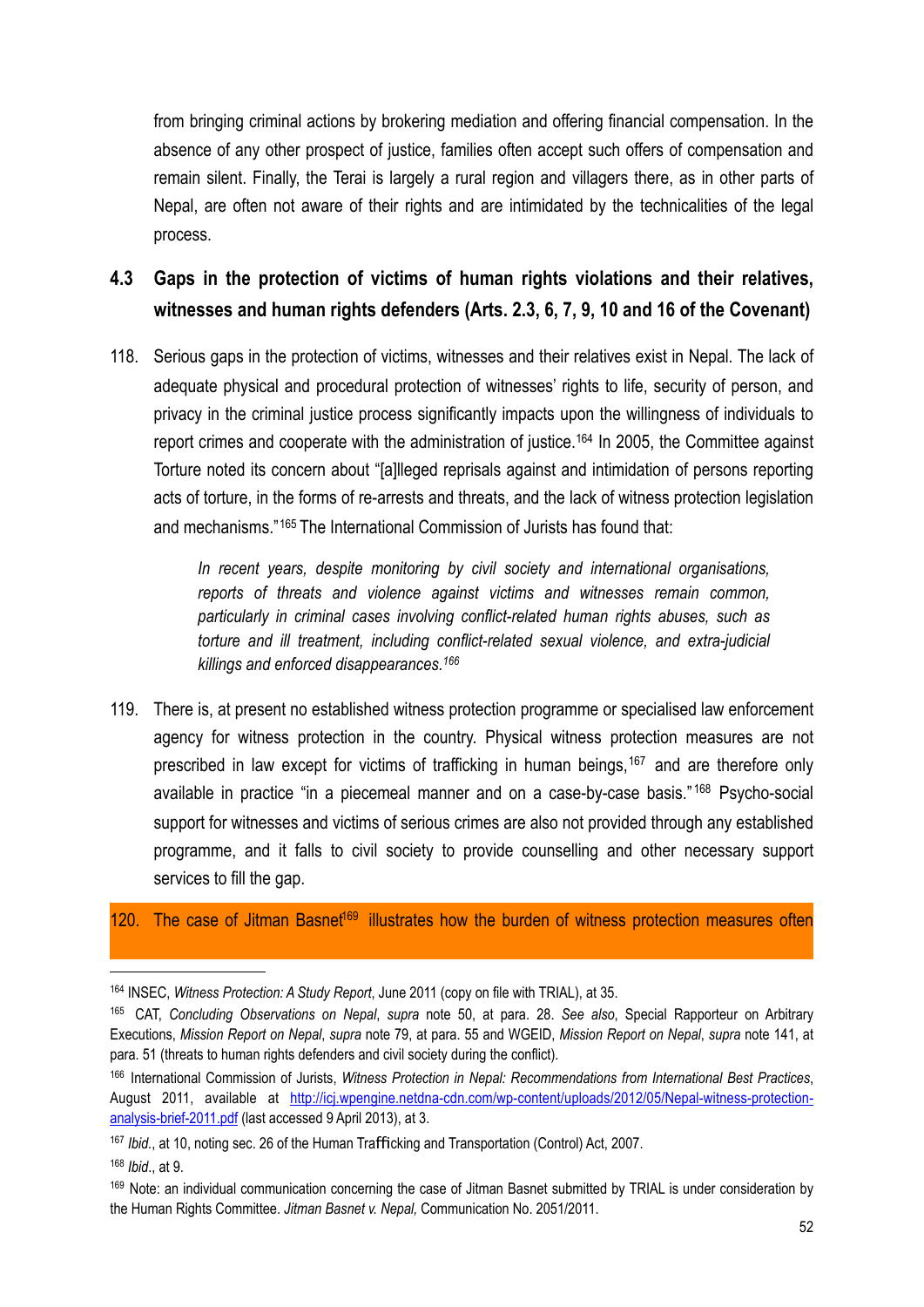falls on civil society and the international community, in the absence of any effective system being established by the State party. Jitman Basnet, leader of the NGO *Lawyers' Forum for Human Rights and Justice* (LAFHUR), received death threats in June 2011 after publishing a book about the torture he was subjected to during his enforced disappearance at the Maharajgunj Barracks of the RNA in 2004 and actively campaigning against the promotion of State agents accused of committing human rights violations.<sup>170</sup> He approached the police seeking protection and filed an FIR, but no action was taken. In the absence of any available protection measures, TRIAL assisted Jitman Basnet to appeal to UN Special Procedures.[171](#page-52-1) He fled the country in July 2011 and has not been able to return to date.

- 121. The State party states at para. 158 of its periodic report that: "There is no specific legislation on witness protection as such. However, various administrative mechanisms are in place to this end." Contrary to this statement, OHCHR noted in its *Nepal Conflict Report*, there are simply "no legal provisions for witness protection in Nepal<sup>"[172](#page-52-2)</sup> and previously called for establishment of an effective system of witness protection and support.<sup>[173](#page-52-3)</sup>
- 122. On a positive note, in 2007 the Supreme Court adopted guidelines for the non-disclosure of the identities of victims of gender-based violence, as well as child victims and witnesses.<sup>[174](#page-52-4)</sup> The draft Criminal Procedure Code – which is delayed due to the dissolution of the Constituent Assembly (see above paras. 11-12) – would make significant improvements to in-court protection for witnesses giving testimony, allowing for example *in camera* hearings, the power to order witnesses' names not to be published and use of video-link equipment to enable witnesses to testify from a secure location.<sup>175</sup>
- 123. In 2011, the State party also prepared a draft bill for the Protection of Witnesses in response to an order of the Supreme Court to adopt legislation for an effective system of witness protection.<sup>176</sup> The bill provides for the establishment of a witness protection programme but has not been

<span id="page-52-0"></span><sup>170</sup> Jitman Basnet, *258 Dark Days*, 2007 (copy on file with TRIAL).

<span id="page-52-1"></span><sup>171</sup> *See*, for example, *Report of the Special Rapporteur on the promotion and protection of the right to freedom of opinion and expression, Ambeyi Legato, Addendum: Summary of cases transmitted to Governments and replies received*, 25 February 2008, UN Doc. A/HRC/7/14/Add.1.

<span id="page-52-2"></span><sup>172</sup> OHCHR, *Nepal Conflict Report 2012*, *supra* note 6, at 183.

<span id="page-52-3"></span><sup>173</sup> OHCHR-Nepal, *OHCHR urges the prompt establishment of a witness and victim protection mechanism in Nepal*, 18 December 2010, available at [http://nepal.ohchr.org/en/resources/Documents/English/pressreleases/Year%202010/](http://nepal.ohchr.org/en/resources/Documents/English/pressreleases/Year%202010/December/2010_12_17_PR_OHCHR_Witness_protection_E.pdf) [December/2010\\_12\\_17\\_PR\\_OHCHR\\_Witness\\_protection\\_E.pdf](http://nepal.ohchr.org/en/resources/Documents/English/pressreleases/Year%202010/December/2010_12_17_PR_OHCHR_Witness_protection_E.pdf) (last accessed 9 April 2013).

<span id="page-52-4"></span><sup>174</sup> Supreme Court of Nepal, *The Procedural Directives on Maintaining Secrecy of the Parties in the Cases of Special Nature,*  2007, available at: www.supremecourt.gov.np/download/Gopaniyata\_Nirdesika.pdf (Nepali only, last accessed on 9 April 2013), at Preamble; Art. 4.

<span id="page-52-5"></span><sup>175</sup> *See* Advocacy Forum Nepal and REDRESS, *Comment on Nepali Draft Criminal Code, Draft Criminal Procedure Code and Draft Sentencing Bill: Provisions relevant to a Fair Trial, Enforced Disappearance and Sexual Violence*, April 2011, available at [http://www.redress.org/downloads/publications/AFRedress\\_Report\\_on\\_Draft\\_Legislation.pdf](http://www.redress.org/downloads/publications/AFRedress_Report_on_Draft_Legislation.pdf) (last accessed 9 April 2013).

<span id="page-52-6"></span><sup>176</sup> *See* Decision of the Supreme Court of Nepal, *Mira Dhungana v. Nepal Government et al*., writ No. 0043/2065, 4 November 2009.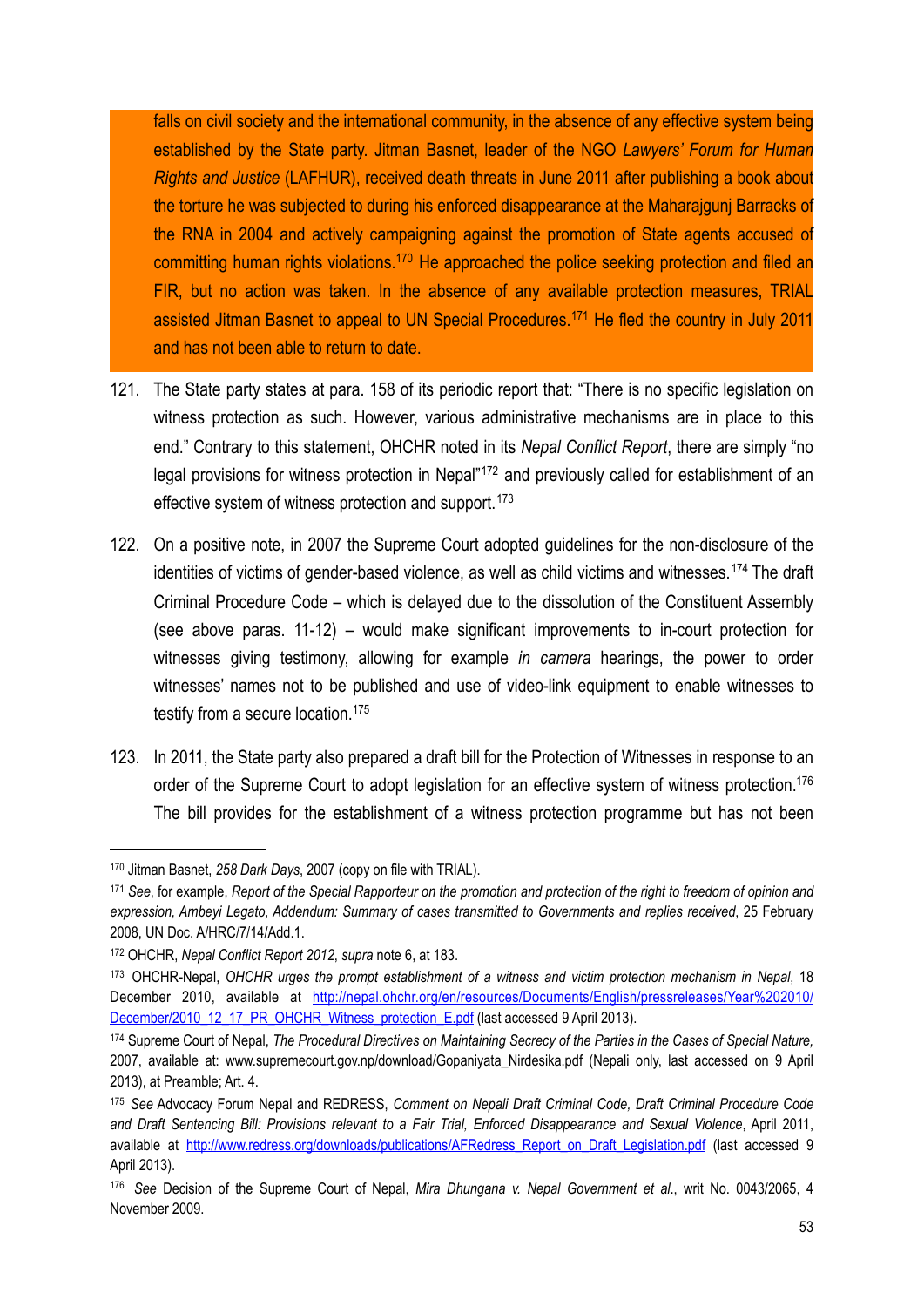submitted to parliament to date. The bill aims to "provide security against the risks, threats or any other undue influence likely to come up against witnesses from a suspect, convict, offender or any other individuals linked to the suspect, convict or offender."<sup>[177](#page-53-0)</sup> Bribing, harassing, threatening or otherwise intimidating a witness or his or her relatives is made an offence under the bill, which constitutes a significant improvement to the legal framework although it is not clear if the State Cases Act will be amended to allowing the filing of an FIR in such cases (see above paras. 46, 66 and 74).<sup>178</sup> The draft bill also provides for in-court (procedural) witness protection measures, including use of masks, curtains, or other equipment to conceal the identity of the witness. Sec. 29 allows the use of pseudonym by witnesses from the investigative phase onwards, although in the current wording this appears to be required in all cases regardless of whether such a measure is needed or desired. Psycho-social and logistical witness support measures are also provided for[.179](#page-53-2)

- 124. Notwithstanding the positive impact the bill would have, it suffers from a serious flaw. A Committee comprised of the chief of police, chief district officer, and the public attorney will be established in each district and shall be responsible for implementing the witness protection programme and taking decisions to admit witnesses to it or not.<sup>[180](#page-53-3)</sup> The police are designated as responsible for implementing some of the protection measures ordered by the Committee, although in some parts of the bill it is not clear what agency is responsible.<sup>[181](#page-53-4)</sup> This approach is contrary to international best practices, which would place the responsibility for implementing a witness protection programme to a specialised law enforcement agency independent from the regular police. Moreover, there is no provision for independent judicial oversight of the application of witness protection measures.<sup>[182](#page-53-5)</sup> Given the pattern of intimidation, threats and reprisals against victims and witnesses in cases involving security forces as alleged perpetrators, it is of deep concern that responsibility for ordering witness protection measures would rest with a Committee that includes both the chief of police and the chief district officer – who has responsibility for the district police – without any independent oversight.
- 125. As mentioned above, human rights groups have previously criticised the weak witness and victim protection and support measures in the bills to establish transitional justice mechanisms.<sup>[183](#page-53-6)</sup> With respect to the executive ordinance established a Commission of Investigation into Disappeared Persons, Truth and Reconciliation of 14 March 2013, these concerns are still present. It is

<span id="page-53-0"></span><sup>177</sup> Preamble, Draft Bill on Protection of Witnesses (2011) (copy of unofficial translation on file with TRIAL).

<span id="page-53-1"></span><sup>178</sup> Sec. 49, *ibid.*

<span id="page-53-2"></span><sup>179</sup> For example, Sec. 11 of the Draft Bill on Protection of Witnesses, *ibid*., provides that "medical, psychological, legal, and social or any other kind of counseling (*sic*) services" shall be made available to witnesses as required. Secs. 13 and 14 provide for economic assistance and daily and travel allowances respectively.

<span id="page-53-3"></span><sup>180</sup> *See* Sec. 17, *ibid.*

<span id="page-53-4"></span><sup>&</sup>lt;sup>181</sup> For example, Sec. 8(3) makes the police responsible for supplying bodyguards to protected individuals.

<span id="page-53-5"></span><sup>&</sup>lt;sup>182</sup> The district Committees on witness protection will be required only to submit an annual report to the Ministry of Home Affairs pursuant to Sec. 63 of the Draft Bill on Protection of Witnesses, *ibid.*

<span id="page-53-6"></span><sup>183</sup> *See* above para. 16.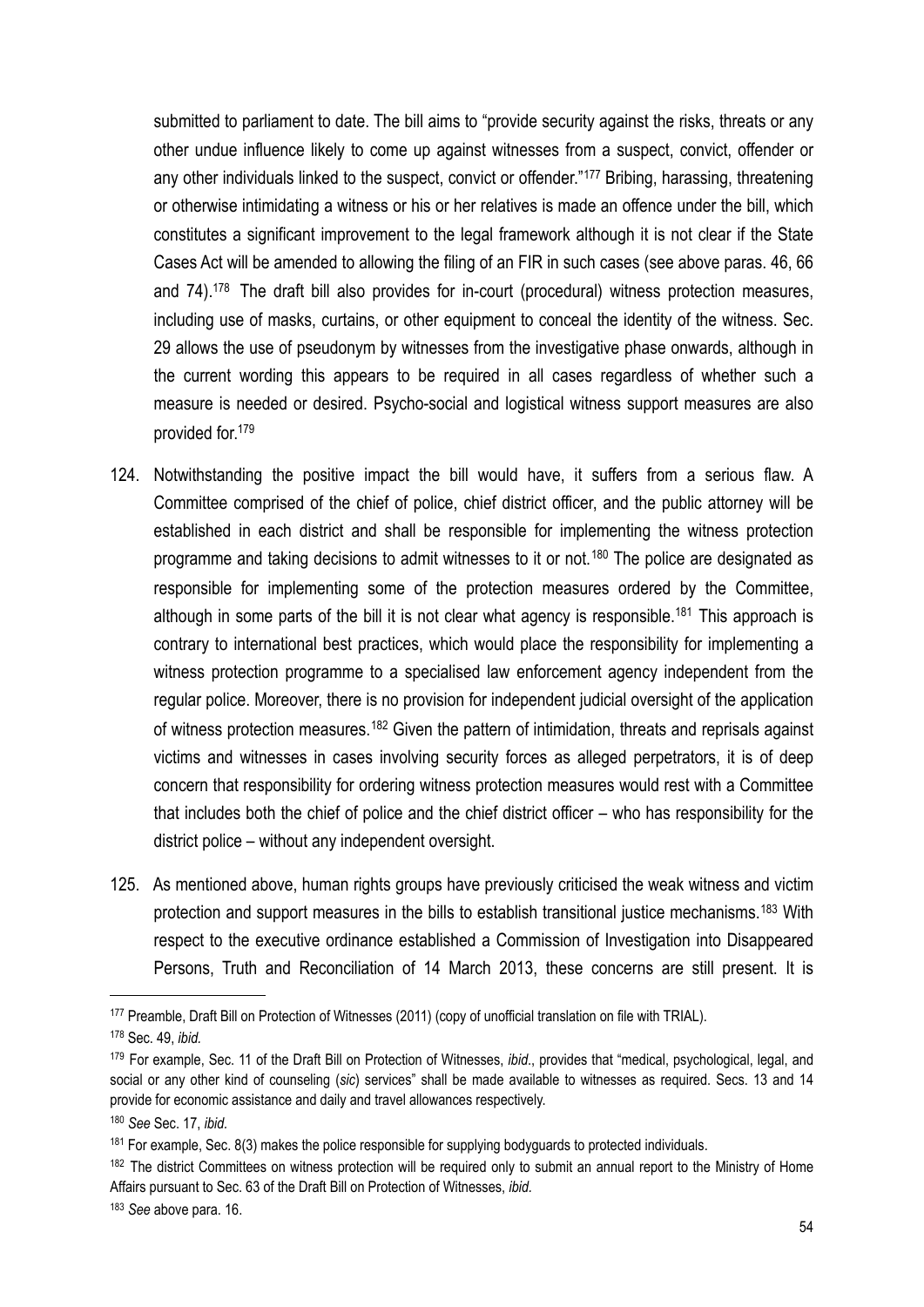regrettable that the ordinance does not affirm that individuals appearing before the Commission have the rights to life, security of person and privacy before, during and after giving information or cooperation of any kind to it. Moreover, while the Commission is provided with the power to apply measures of physical protection, it "may seek necessary assistance from the Government" in order to do so[.184](#page-54-1) No special units for witness and victim protection and support are created for this task, which is extremely problematic as lack of an independent witness protection structure may fundamentally undermine the ability of the Commission to investigate cases of human rights violations during the conflict. Further, "[a]ny provisions related to protection of security, mental and physical wellbeing, confidentiality and dignity of the persons supporting the work of the Commission shall be as prescribed" and anonymity ("confidentiality") may be granted to witnesses by the Commission. However, no processes concerning how such measures can be applied for by victims or other witnesses appearing before the Commission are set out.

## <span id="page-54-0"></span>**4.4. Failure to guarantee the right of reparation to victims of human rights violations and their relatives (Arts. 2.3, 6, 7, 9, 10, 16 and 14 of the Covenant)**

- 126. he State party lacks a comprehensive programme of compensation and reparation for victims of gross human rights violations during the conflict. Nepal is in urgent need of designing reparation programmes that have the power to transform the lives of individuals and communities affected by crimes under international law but to date such efforts have been limited and insufficient legal reform has taken place to ensure that victims are able to exercise their right to full and effective reparation. Reparation measures should include a wide number of initiatives that serve to redress the harm suffered or put the victimised individual or community back in the position they would have enjoyed if the crimes had never taken place.<sup>[185](#page-54-2)</sup>
- 127. In addition to the lack of a comprehensive reparation programme, existing provisions in the legal and policy framework for reparation to victims of serious human rights violations fall far short of international standards. In general, Nepali law tends to limit the form of reparation available to compensation. For example, the Interim Constitution provides for a right to compensation for victims of torture or those held in preventive detention without a lawful basis[.186](#page-54-3) The NHRC is provided with the power to issue orders for compensation to victims of human rights violations.<sup>187</sup>

<span id="page-54-1"></span><sup>184</sup> Sec. 17, Executive Ordinance, *supra* note 30.

<span id="page-54-2"></span><sup>185</sup>*See e.g., UN Basic Principles and Guidelines on the Right to a Remedy and Reparation for Victims of Gross Violations of International Human Rights Law and Serious Violations of International Humanitarian Law* (2005), *supra* note 31; *Updated*  Set of principles for the protection and promotion of human rights through action to combat impunity, supra note 57, principle 32; Art. 14, Convention against Torture; CAT, *General Comment No. 3 on Article 14, supra* note 55*;* Art. 19, Declaration on the Protection of All Persons from Enforced Disappearances; WGEID, *Annual Report 2012, supra* note 12, at paras.46-58. *See also* Art. 24(5), Convention on Enforced Disappearances.

<span id="page-54-3"></span><sup>186</sup> Arts.26 and 25 of the Interim Constitution respectively. For example, Art. 25(2) states: "Any person held under preventive detention shall, if his/her detention was contrary to the law or was in bad faith, have the right to be compensated in a manner as prescribed by law."

<span id="page-54-4"></span><sup>187</sup> Art. 132(3)(I), Interim Constitution.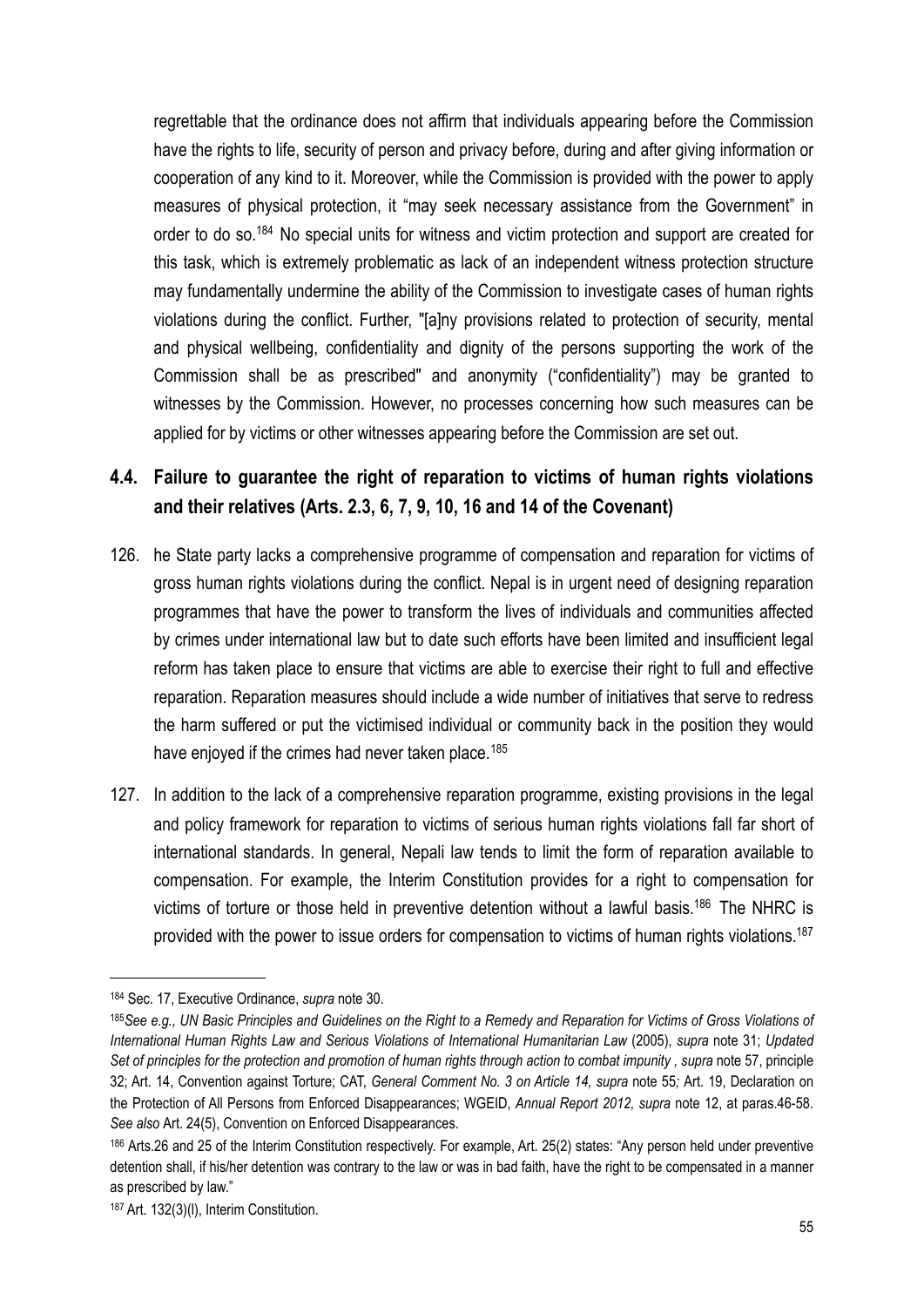Other forms of reparation such as *rehabilitation, restitution, satisfaction and guarantees of nonrepetition* are often not a feature in such provisions. These deficiencies can, in part, be traced to the absence of the concept of repairing the harm suffered by victims in the Nepali legal system.<sup>[188](#page-55-0)</sup>

- 128. Where constitutional rights to obtain compensation have been prescribed in law, the maximum amounts that can be obtained are often not proportionate to the gravity of the violation in question. For example, as mentioned above in section 4.1.1, the TRCA of 1996 limits claims for compensation to a maximum of 100,000 Nepali Rupees (approximately 1,000 Euro). The Children's Act of 1992 prescribes that "reasonable compensation" may be awarded by courts to children victims of torture and ill-treatment in civil suits. The highest known order is for 20,000 Nepali Rupees (approximately 200 Euro) in the case of LT (paras. 46-47 above). These sums of compensation demonstrably do not suffice as anything more than symbolic reparation for the violations in question.
- 129. In cases of rape, criminal courts may order "appropriate compensation" to female and child victims.<sup>[189](#page-55-1)</sup> In cases not relating to minor victims, the provision is not gender neutral and therefore bar male victims of rape may be barred from seeking compensation.<sup>[190](#page-55-2)</sup> No minimum or maximum amount of compensation is prescribed, but in cases of women the court shall consider "the gravity of offence and pain suffered by the dependent minors, if any, shall also be taken into account if such victim is already dead" and, in cases of minors, "the age and grievance suffered by the minor". [191](#page-55-3)
- 130. As far as compensation measures are concerned, in April 2007 the Ministry of Peace and Reconstruction was established and given the mandate to provide relief and rehabilitation to "conflict-affected persons"[.192](#page-55-4) Between 2008 and 2009, the Ministry of Peace and Reconstruction set up an "Interim Relief Program" (IRP) providing once-off monetary forms of assistance to several categories of conflict-affected persons, namely relatives of deceased people, of persons who were disappeared and those who were injured, wounded or disabled due to the conflict.<sup>193</sup> According to para. 74 of the periodic report of the State party, financial assistance has been provided to "the families of 14,064 out of 16,719 deceased, distributed reliefs to 28,000 out of 78,689 internally displaced persons, reliefs to the families of 1,302 disappeared persons and

<span id="page-55-0"></span><sup>188</sup> For example, widows who benefitted from the Interim Relief Programme (below at para. 111) lost their entitlement to compensation if they remarried, illustrating that the assistance was based on need rather than the harm to be addressed. *See* ICTJ, *From Relief to Reparations: Listening to the Voices of the Victims*, 1 September 2012, available at [http://ictj.org/](http://ictj.org/publication/relief-reparations-listening-voices-victims) [publication/relief-reparations-listening-voices-victims](http://ictj.org/publication/relief-reparations-listening-voices-victims) (last accessed 7 April 2013), at 16.

<span id="page-55-1"></span><sup>189</sup> Sec. 9A and 10, Chapter on Rape, Muluki Ain (General Code), *supra* note 58.

<span id="page-55-3"></span><span id="page-55-2"></span><sup>190</sup> It is also not possible to register a case of rape concerning a male victim under the current provision. *See* above para. 53. <sup>191</sup> *Ibid*.

<span id="page-55-4"></span><sup>192</sup> *See Guidelines for providing relief to beneficiary of a deceased person pursuant to cabinet decision,October5, 2008; Guidelines for providing relief to the beneficiary of a disappeared person pursuant to cabinet decision, January 12, 2009*.

<span id="page-55-5"></span><sup>193</sup> ICTJ, *From Relief to Reparations: Listening to the Voices of the Victims*, *supra* note 188, at 6-7.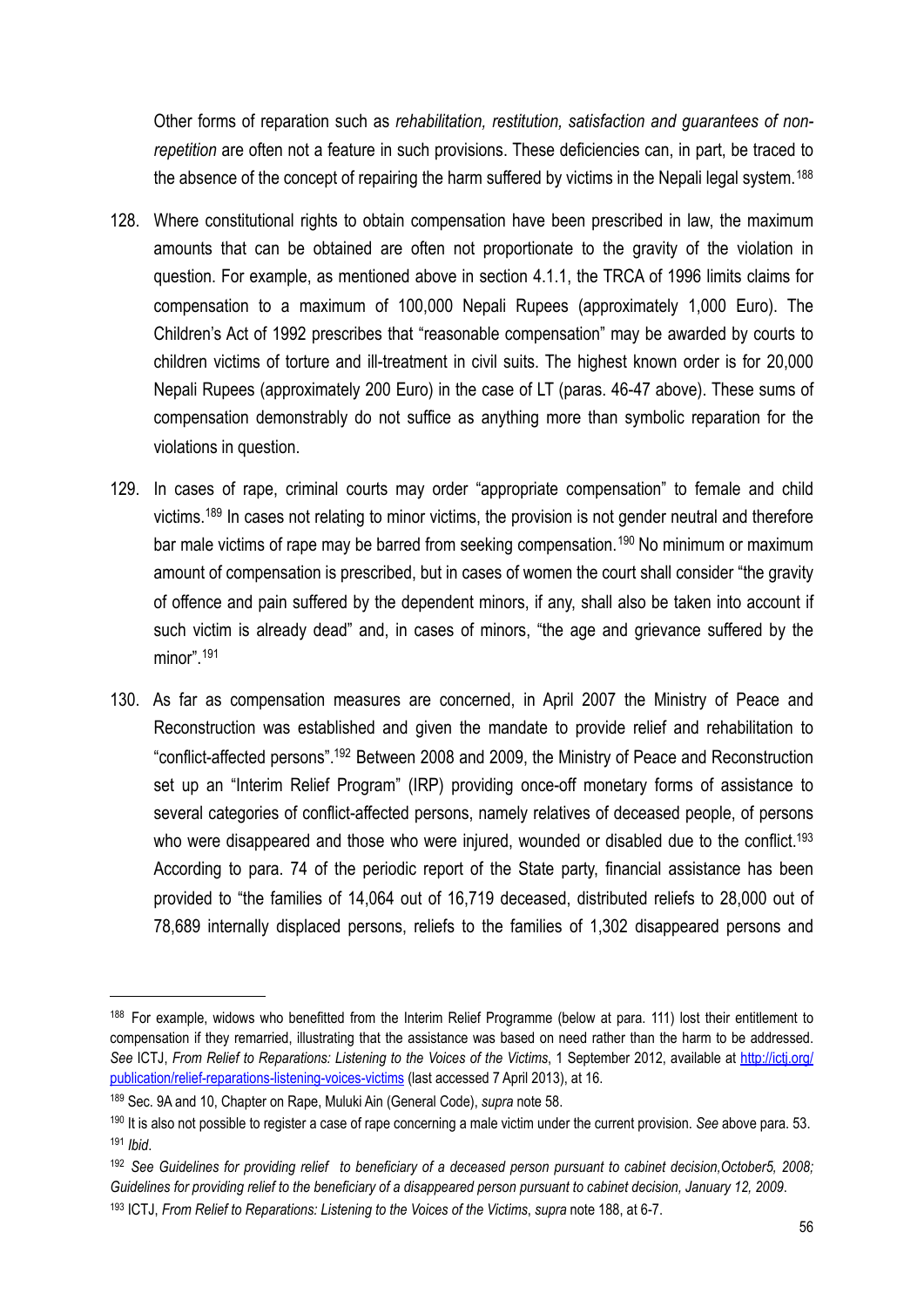subsistence allowance to 23 persons injured during the People's Movement."<sup>[194](#page-56-0)</sup> Victims and relatives of a killed or forcibly disappeared person received up to 100,000 Nepali Rupees (approximately 1,000 Euro) through the scheme, while the widows of men who had died in combat could receive up to 25,000 Nepali Rupees (approximately 250 Euro). Victims of torture and other crimes, such as sexual violence, were not entitled to claim any interim relief through the IRP, despite the constitutionally guaranteed right to compensation for torture (see above para. 123). Medical treatment, scholarships for children, and skills development training were also available forms of assistance under the IRP but the majority of victims who benefited from the scheme did not avail of this.<sup>[195](#page-56-1)</sup>

131. The executive ordinance of March 2013 purporting to establish a transitional justice mechanism proposed powers for the Commission of Investigation of Disappeared Persons, Truth and Reconciliation to award reparation to victims and their relatives. The reparation measures outlined in Sec. 24 of the ordinance represent a slight improvement of Nepal's existing legal and policy framework, but overall would still not be fully in line with international standards if implemented as no clear right to full and effective reparation is articulated.<sup>196</sup>Notwithstanding this, reparation measures the Commission may order include – in addition to compensation – various forms of restitution and rehabilitation, including health-care, training, loans, accommodation and employment. Sec. 26 permits property restitution where the Commission finds a victim's property (land) was seized or confiscated. OHCHR noted that:

> *The definition of "reparation", particularly in Art. 2(e), would benefit from further clarity and alignment with international standards. The definition should specify that victims have the right to reparation, and that full and effective reparations include not only restitution, compensation, and rehabilitation but also measures of "satisfaction" and guarantees of nonrecurrence.[197](#page-56-3)*

- 132. If the ordinance survives the current challenge at the Supreme Court and the Commission is established in practice,<sup>198</sup> victims' rights to reparation may be significantly enhanced in Nepal. However, it will remain to be seen how the Commission will tackle questions about how reparation measures should be delivered, e.g. on a case-by-case basis before the Commission versus through an administrative scheme; group versus individual reparations and so forth.
- 133. As mentioned above in paras. 72,109 and 113, in practice, police and the families of perpetrators often attempt to broker mediation with victims and offer "compensation" payments (or promises thereof) to ensure they will not register criminal complaints or file civil suits. This forceful

<span id="page-56-0"></span><sup>194</sup> *See also* para. 115 of the second periodic report, *supra* note 39.

<span id="page-56-1"></span><sup>195</sup> ICTJ, *From Relief to Reparations: Listening to the Voices of the Victims*, Research Report 2011, *supra* note 188.

<span id="page-56-2"></span><sup>196</sup> Sec. 24, Executive Ordinance, *supra* note 30. The term reparation is defined in Sec. 2 of the ordinance as encompassing only compensation, concessions and facilities to be granted to victims and their relatives.

<span id="page-56-3"></span><sup>197</sup> OHCHR, *Comments on the Nepal "Commission on Investigation of Disappeared Persons, Truth and Reconciliation Ordinance 2013,* 3 April 2013 (copy on file with TRIAL).

<span id="page-56-4"></span><sup>198</sup> *See* above para. 24.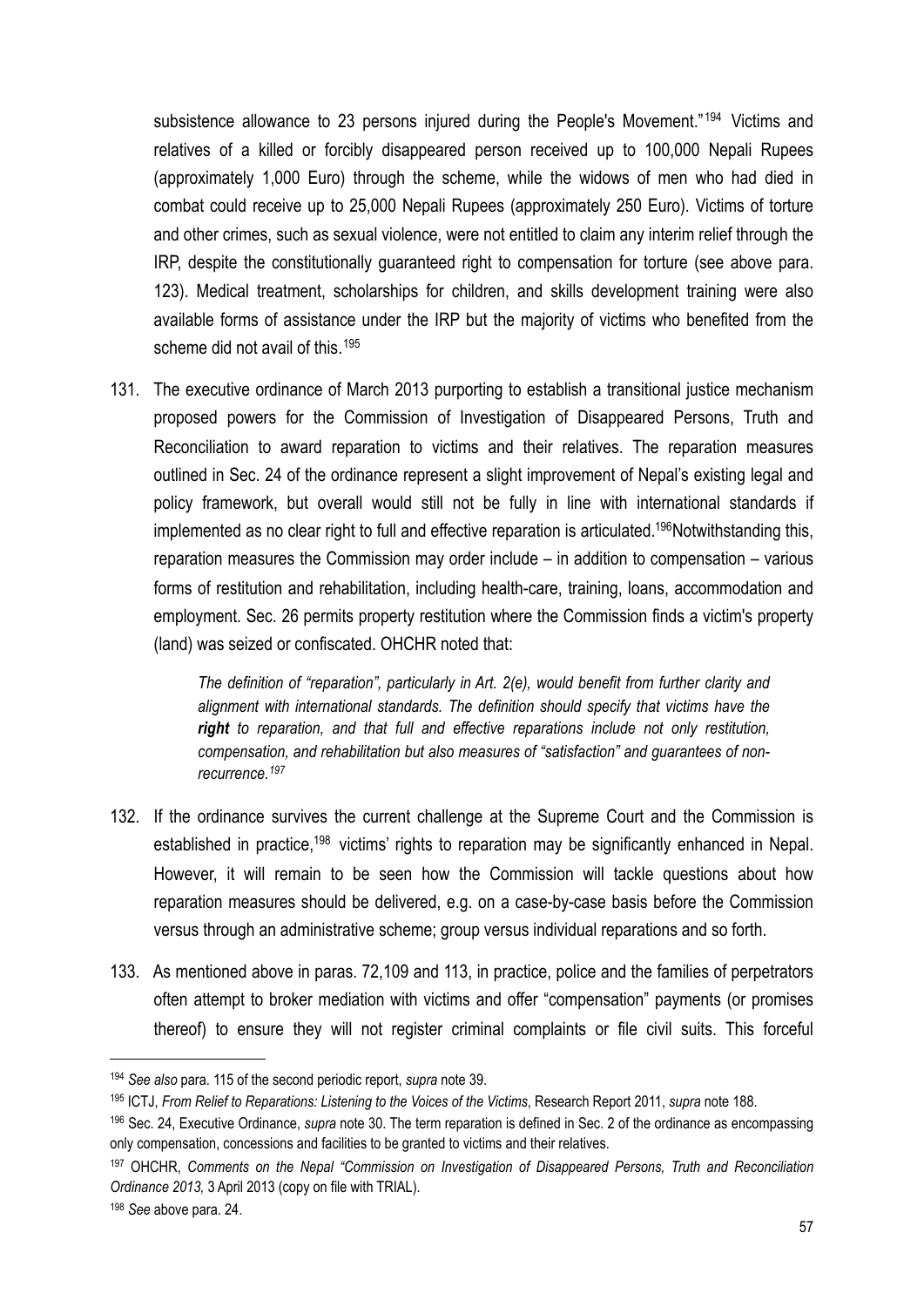mediation is also reported to often take place in relation to cases of sexual violence, violence against women, and witchcraft-related violence.<sup>[199](#page-57-2)</sup>

## <span id="page-57-0"></span>**4.4.1. Lack of declarations of absence by reason of enforced disappearance (Arts 2.3 and 16 of the Covenant)**

134. Nepal's failure to provide a mechanism to obtain a declaration of absence by reason of enforced disappearance also constitutes a violation of the right to an effective remedy and the right to recognition before the law of victims of enforced disappearance and their relatives.<sup>200</sup> Such declarations are important forms of symbolic reparation and also serve the practical function of allowing families to conduct legal necessities in the absence of the victim in relation to social welfare, inheritance, finances, property rights and other family law matters. The failure to provide recourse to such declarations in Nepal means that relatives may be forced to seek issuance of death certificates, contrary to international standards.<sup>[201](#page-57-4)</sup>

# <span id="page-57-1"></span>**4.5. The non-ratification of the International Convention on the Protection of all Persons from Enforced Disappearance and the Rome Statute (Arts. 2.3, 6, 7, 9, 10 and 16 of the Covenant)**

135. The State party has failed to implement recommendations to accede to the International Convention on the Protection of All Persons from Enforced Disappearance[,202](#page-57-5) and to take the Convention into consideration in implementing the Supreme Court's order to establish a commission of inquiry into disappearances.[203](#page-57-6) By becoming a State party to the CED, Nepal would be under positive obligations to implement the provisions in its domestic law and practice, including to criminalise enforced disappearance as both a crime against humanity and a separate and autonomous offence and to take decisive steps to end the practice of enforced disappearance, fully investigate unresolved cases, and provide victims and their families with

<span id="page-57-2"></span><sup>199</sup> Nepali Times, *Rape for ransom*, 21 December 2012, available at: http://nepalitimes.com/news.php? id=19884#.UWUnKR9s7VI (last accessed 10 April 2013).

<span id="page-57-3"></span><sup>200</sup> WGEID, *General Comment on the Right to Recognition as a Person before the Law in the Context of Enforced Disappearances*, 2011, available at [http://www.ohchr.org/Documents/Issues/Disappearances/GCRecognition.pdf,](http://www.ohchr.org/Documents/Issues/Disappearances/GCRecognition.pdf) at paras. 8 and 9. *See also* para. 10 on the continuing obligation to investigate such cases.

<span id="page-57-4"></span><sup>&</sup>lt;sup>201</sup> The WGEID has noted that "as a general principle, no victim of enforced disappearance shall be presumed dead over the objections of the family." WGEID, *General Comment No. 4 on Article 19 of the Declaration,* available at [http://www.ohchr.org/](http://www.ohchr.org/Documents/Issues/Disappearances/GeneralCommentsDisappearances_en.pdf) [Documents/Issues/Disappearances/GeneralCommentsDisappearances\\_en.pdf,](http://www.ohchr.org/Documents/Issues/Disappearances/GeneralCommentsDisappearances_en.pdf) at para. 74.

<span id="page-57-5"></span><sup>&</sup>lt;sup>202</sup> On 1 July 2009, the International Coalition Against Enforced Disappearances and Amnesty International submitted over 5,000 letters to the Prime Minister appealing for the ratification of the CED – ICAED, *International Coalition against Enforced Disappearances urges Nepal to ratify the Convention on enforced disappearances*, 1 July 2009, available at [http://](http://www.icaed.org/fileadmin/user_upload/ICAED_Press_release_July_1__2009__Call_on_Nepal_to_ratify_%E2%80%A6_02.pdf) [www.icaed.org/fileadmin/user\\_upload/ICAED\\_Press\\_release\\_July\\_1\\_\\_2009\\_\\_Call\\_on\\_Nepal\\_to\\_ratify\\_](http://www.icaed.org/fileadmin/user_upload/ICAED_Press_release_July_1__2009__Call_on_Nepal_to_ratify_%E2%80%A6_02.pdf) [%E2%80%A6\\_02.pdf](http://www.icaed.org/fileadmin/user_upload/ICAED_Press_release_July_1__2009__Call_on_Nepal_to_ratify_%E2%80%A6_02.pdf) (last accessed 12 April 2013). *See also,* International Commission of Jurists*, ICJ urges Nepal to ratify Convention against Enforced Disappearances*, 29 January 2007, available at [http://www.icj.org/icj-urges-nepal-to-ratify](http://www.icj.org/icj-urges-nepal-to-ratify-convention-against-enforced-disappearances/)[convention-against-enforced-disappearances/](http://www.icj.org/icj-urges-nepal-to-ratify-convention-against-enforced-disappearances/) (last accessed 12 April 2013).

<span id="page-57-6"></span><sup>203</sup> Decision of the Supreme Court of Nepal, *Rabindra Prasad Dhakal on behalf of Rajendra Prasad Dhakal v. Nepal Government, Home Ministry and Others* (Case No. 3775/2055 ), 1 June 2007, at 41.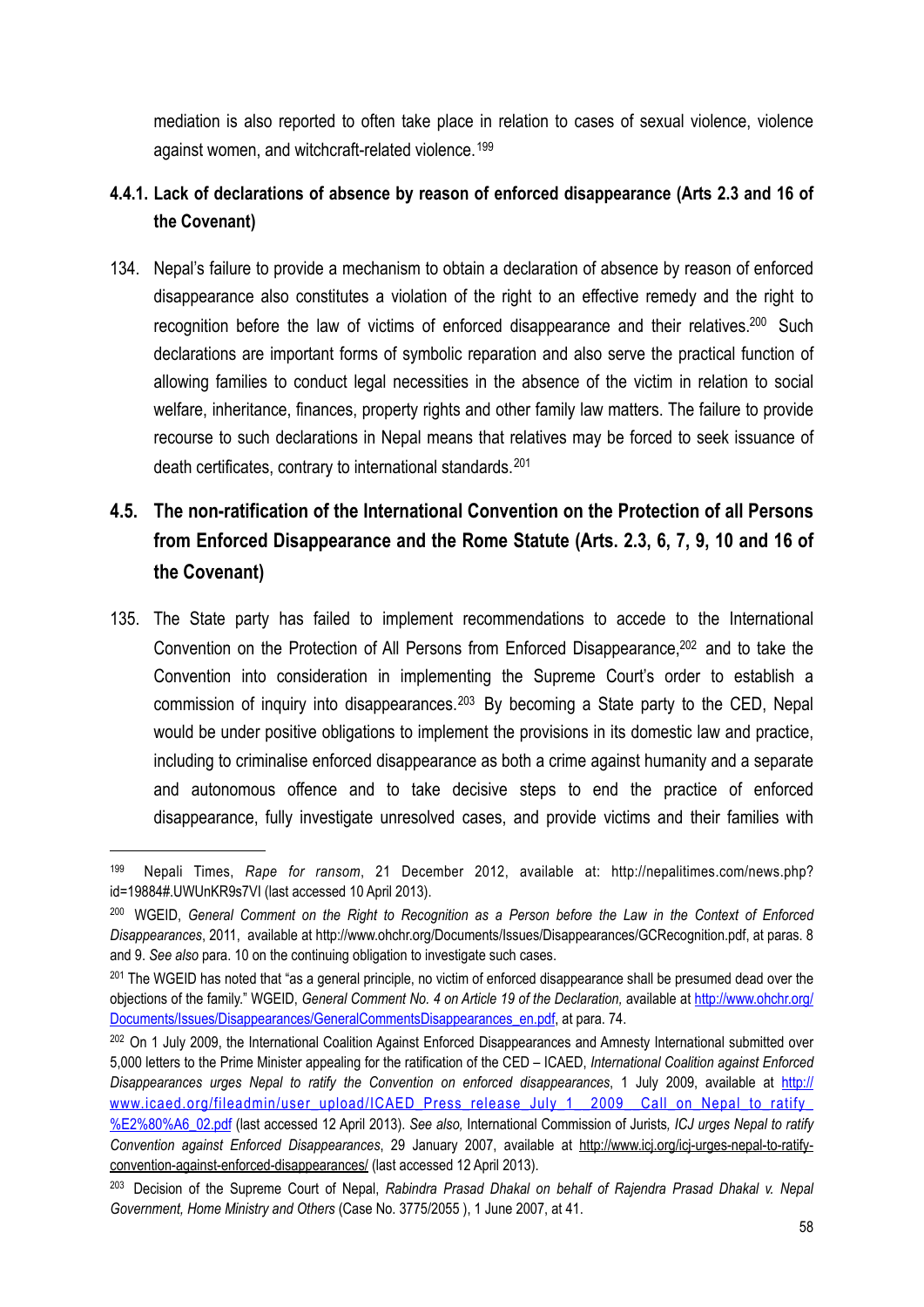access to justice, truth and full reparation. Moreover, Nepal should make the relevant declarations pursuant to Arts. 31 and 32 of the CED recognising the competence of the treaty body to receive and consider individual and inter-State communications alleging violations under the Convention.

- 136. Similarly, the State party has failed to accede to the Rome Statute of the International Criminal Court despite a commitment undertaken by the parliament in a resolution adopted on 25 July 2006 that it would do so,  $204$  which was reaffirmed to civil society in response to calls from Amnesty International and others.<sup>[205](#page-58-1)</sup> A commitment to accede to the Rome Statute was again reaffirmed in the State party's response to its universal periodic review by the Human Rights Council in June 2011[.206](#page-58-2) Despite these commitments, an inter-ministerial study on the implication of Nepal's accession of ICC commissioned following the issuance of the 2006 resolution has never been released and no further concrete steps towards ratification have been taken. Nepal should urgently take steps to accede to the Rome Statute and the Agreement on Privileges and Immunities of the International Criminal Court. Doing so would require Nepal to codify war crimes, crimes against humanity and genocide and the modes of responsibility in its domestic law, which is not yet the case.
- 137. Further, Nepal has not yet ratified the Convention on the non-applicability of statutory limitations to war crimes and crimes against humanity. It should do so without further delay and implement the Convention in its domestic law in order to bring Nepal into full compliance with the imprescriptibility of enforced disappearance, torture, rape and other forms of sexual violence as war crimes and crimes against humanity.

<span id="page-58-0"></span><sup>204</sup> FOHRID (Human Rights and Democratic Forum), *Need of accession to Rome Statute of the ICC by Nepal*, 23 November 2010, available at [http://www.iccnow.org/documents/](http://www.iccnow.org/documents/Report_on_Need_of_accssion_to_ICC_by_nepal_FOHRID_Nov2010.pdf) [Report\\_on\\_Need\\_of\\_accssion\\_to\\_ICC\\_by\\_nepal\\_FOHRID\\_Nov2010.pdf](http://www.iccnow.org/documents/Report_on_Need_of_accssion_to_ICC_by_nepal_FOHRID_Nov2010.pdf) (last accessed 7 April 2013), at 1.

<span id="page-58-1"></span><sup>&</sup>lt;sup>205</sup> In 2009 the then Minister for Foreign Affairs gave a commitment to Amnesty International to begin the ratification process – Amnesty International, *Nepal's Minister of Foreign Affairs commits to supporting international justice*, 28 July 2009, available at[http://www.amnesty.org/en/news-and-updates/news/nepal-minister-foreign-affairs-commits-supporting](http://www.amnesty.org/en/news-and-updates/news/nepal-minister-foreign-affairs-commits-supporting-international-justice-20090728)[international-justice-20090728\(](http://www.amnesty.org/en/news-and-updates/news/nepal-minister-foreign-affairs-commits-supporting-international-justice-20090728)lastaccessed 12 April 2013). *See also*, Coalition for the International Criminal Court, *Letter to Nepalese Officials*, 3 August 2012, available at [http://www.iccnow.org/documents/HoS\\_Letter\\_Nepal\\_2012.pdf](http://www.iccnow.org/documents/HoS_Letter_Nepal_2012.pdf) (last accessed 7 April 2013); FOHRID (Human Rights and Democratic Forum), *Need of accession to Rome Statute of the ICC by Nepal*, 23 November 2010, available at[http://www.iccnow.org/documents/](http://www.iccnow.org/documents/Report_on_Need_of_accssion_to_ICC_by_nepal_FOHRID_Nov2010.pdf) [Report\\_on\\_Need\\_of\\_accssion\\_to\\_ICC\\_by\\_nepal\\_FOHRID\\_Nov2010.pdf](http://www.iccnow.org/documents/Report_on_Need_of_accssion_to_ICC_by_nepal_FOHRID_Nov2010.pdf) (last accessed 7 April 2013).

<span id="page-58-2"></span><sup>206</sup> *Statement by H. E. Mr. Madhav Prasad Ghimire, Chief Secretary, Office of the Prime Minister and Council of Ministers, Government of Nepal, and the leader of the Nepali delegation to the 17thSession of the Human Rights Council at the adoption of the UPR Outcome Report on Nepal on Tuesday, 7 June 2011, Geneva* (copy on file with TRIAL).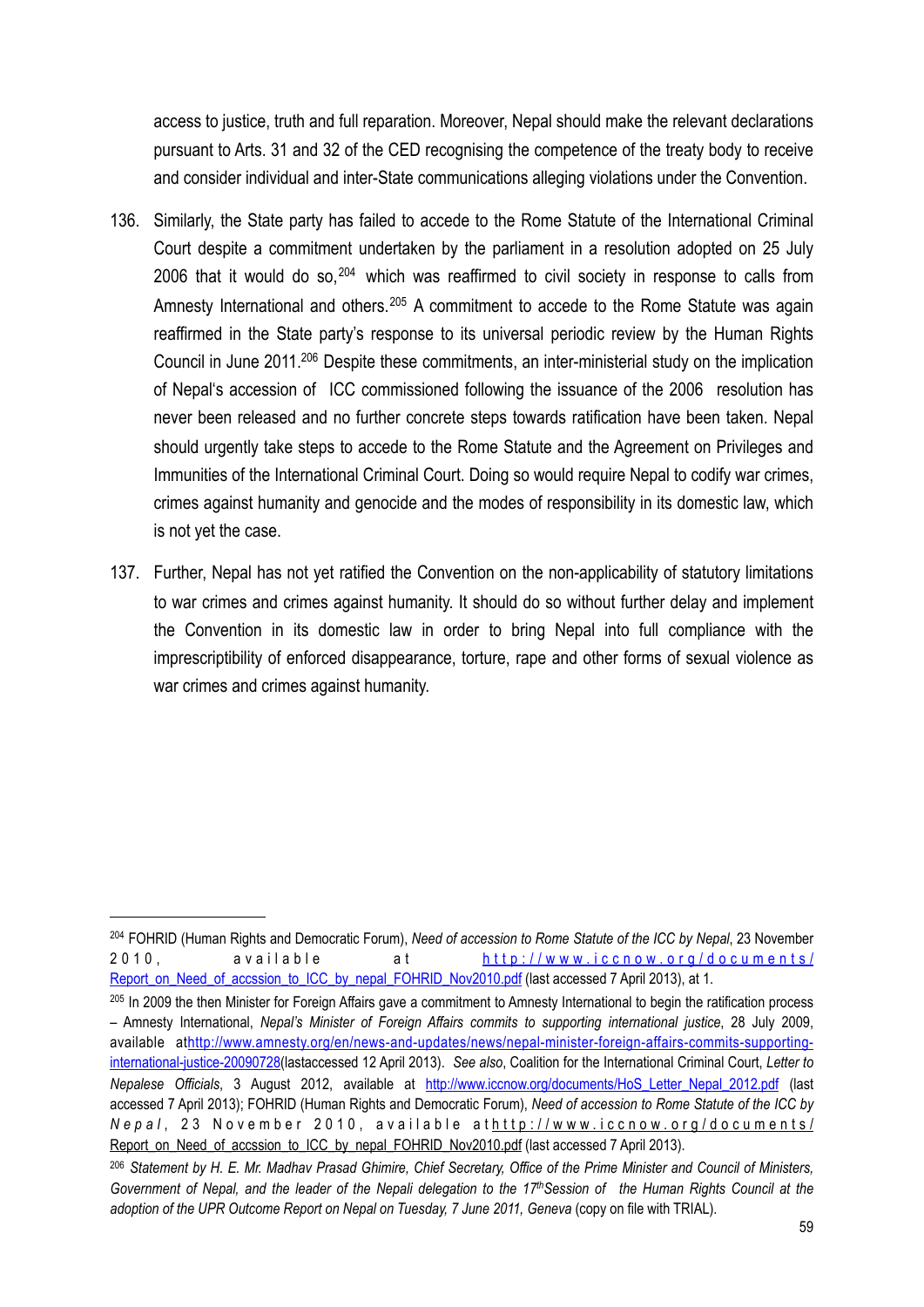## <span id="page-59-0"></span>**5. Information on the associations submitting this written information**

#### *Conflict Victims' Society for Justice*

Conflict Victims' Society for Justice-Nepal (CVSJ-Nepal) is an apolitical non-governmental organisation established in September 2008 by the victims (survivors and relatives of those killed and disappeared) of Nepal's ten year old conflict that works toward bringing all the victims of conflict in a common platform for their fight to truth and justice. Currently, the society has its presence in 250 Village Development Committees in 40 districts of Nepal.

#### *Forum for the Protection of People's Rights (PPR) Nepal*

Forum for Protection of People's Rights, Nepal (PPR Nepal) is a non-governmental, non-profit organisation established in 2003 to advocate and work in the area of human rights and access to justice. PPR Nepal is established and run by lawyers, human rights activists, health professionals, peace workers and sociologists. PPR Nepal is registered under Nepal Government/District Administration Office, Kathmandu and is affiliated with the Social Welfare Council (SWC) of Nepal. PPR Nepal works for protection and promotion of human rights, peace building, access to justice especially for the poor and marginalised section of the society through lobbying, campaigning, capacity building and research activities.

PPR Nepal envisions a society where all the members live in harmony irrespective of their class, caste, ethnicity, religion, political beliefs; where people have easy access to resources and basic government services; and all the members lead a self-determined life as per their wishes not violating the rights of others. The major objectives of the organisation are to: i) promote and protect human rights; ii) increase people's access to justice; iii) support the development of a just and peaceful society; iv) advocate for torture prevention and the rehabilitation of torture victims, and v) carry out research on the issues related to peace, human rights and justice.

#### <http://pprnepal.org.np/>

#### *Himalayan Human Rights Monitor (HimRights)*

Himalayan Human Rights Monitors (HimRights) officially registered in 1999 as a non-governmental, non-partisan, non-profit organisation committed to defending the rights of poor, marginalised and socially excluded communities and individuals, with a special focus on women, children and youth. HimRights works in affiliation with all major human rights institutions based in Nepal and abroad, pursuing a three-fold approach of (1) monitoring and reporting, (2) responding to human rights violations; and (3) advocating and training for policy change, influence, raising awareness, and capacitybuilding to cope with – and respond to – changing human rights dynamics in Nepal.

HimRights works for the advancement of human rights, gender justice, child/women empowerment, peace campaign, enhancement of participatory democracy and people-centered development.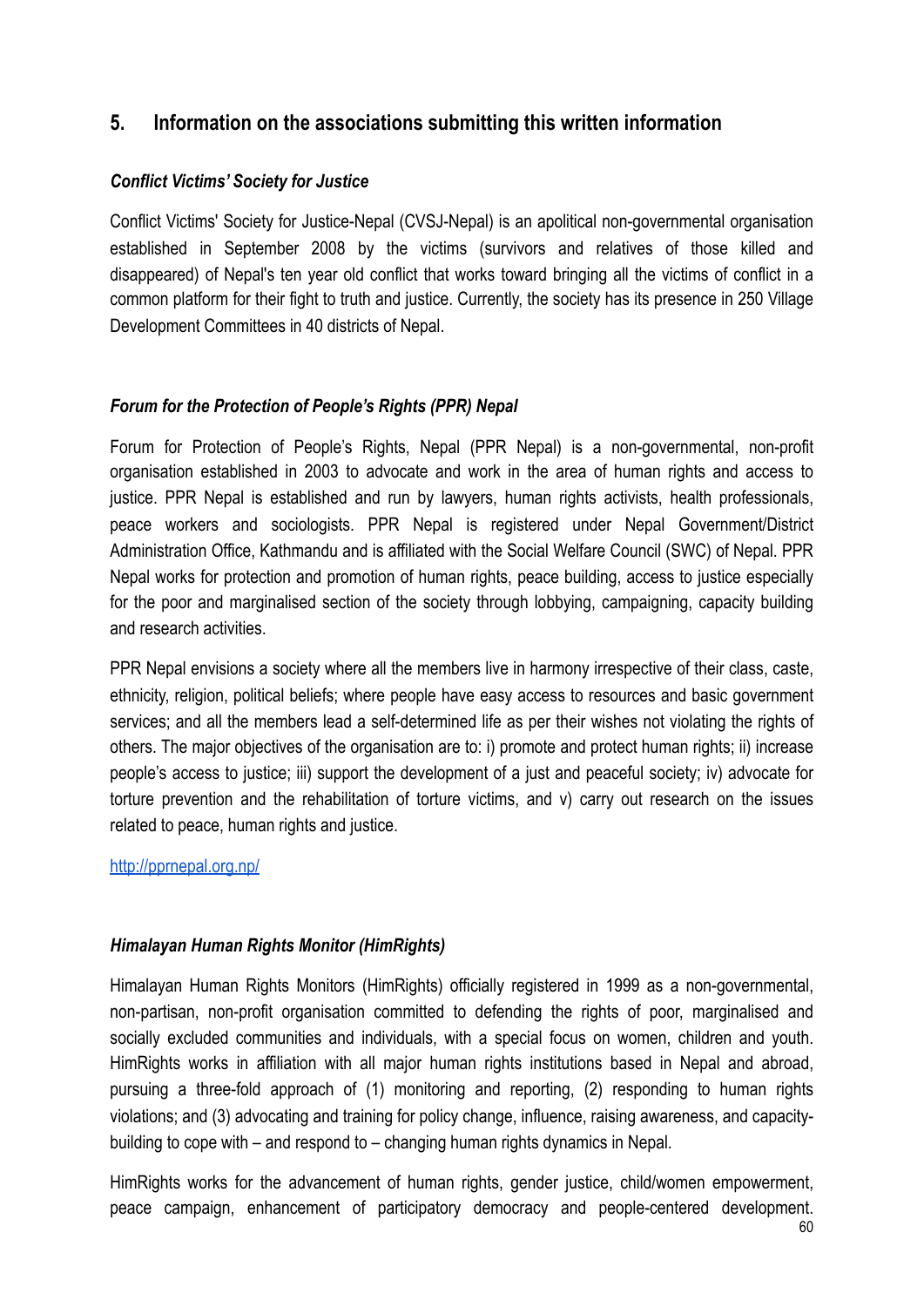HimRights enables to work effectively in the areas of human rights, anti-trafficking, safe migration, good governance, conflict transformation/mitigation, reconciliation and peace building.

<http://www.himrights.org/>

#### *National Network of Families of Disappeared and Missing (NEFAD)*

NEFAD is an independent national level organisation working on enforced disappearances and missing persons in Nepal, consisting of families of the missing persons and led by the families of the missing. It is representative of a diverse range of ethnic groups, and social backgrounds; NEFAD is politically independent and includes as members those of various political affiliations and of none. Each of the district-based Family Associations that constitute NEFAD has an established track record that demonstrates its independence, integrity and legitimacy.

NEFAD is a non-profit humanitarian organisation formed by associations of families of the disappeared and missing in the country. NEFAD was founded in November of 2009 and its work depends on the efforts of its association members and the support of individuals and organisations in Nepal and abroad. The founding members of NEFAD are the Conflict Victims Committee - CVC Bardiya and CSJ Lamjung, comprising district and regional associations associated after post-conflict environment to advance surviving families' right to truth, justice, reparation and peaceful transformation. NEFAD is closely working with various victims groups, civil society and international agencies to advance victims' rights in Nepal transitional justice process.

<http://nefad.wordpress.com/>

#### *Terai Human Rights Defenders Alliance*

Terai Human Rights Defenders (THRD) Alliance works to promote equity and justice in Nepal by conducting research and litigations on issues of human rights violations and discrimination with a special focus on Terai, Nepal.

[www.taraihumanrights.org](http://www.taraihumanrights.org/)

#### *Terror Victims Orphan Society of Nepal*

Terror Victims Orphan Society Nepal (OTV-Nepal) is a non-governmental organisation established in December 2001 by a group of orphan children whose parents were killed or disappeared during Nepal's decade long armed conflict. The main objective of OTV-Nepal is to lobby and advocate for the truth and justice of the victims of conflict calling in state and civil society to act toward the protection of the orphan children, helpless widows, injured people and others. OTV-Nepal has over 200 members from various districts of Nepal and is run by membership fees and private donations.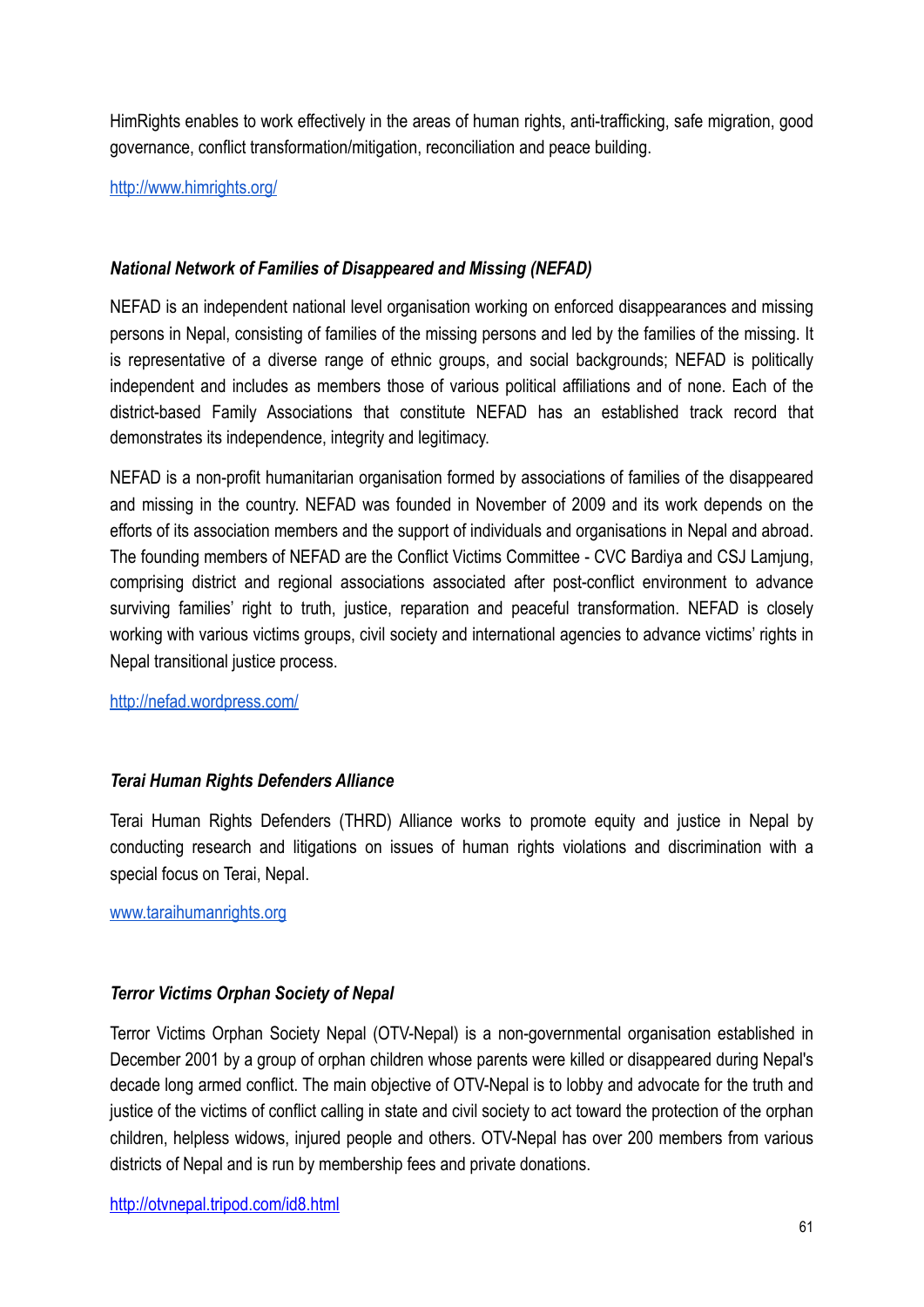#### *TRIAL (Swiss Association against Impunity)*

TRIAL is an association under Swiss law founded in June 2002 and headquartered in Geneva. It is apolitical and non-confessional and has consultative status before the United Nations Economic and Social Council. Its principal goals are in the fight against impunity for the perpetrators accomplices and instigators of genocide, war crimes, crimes against humanity, enforced disappearances and acts of torture. To accomplish its goals, TRIAL coordinates a network of lawyers capable of rapidly and efficiently instituting legal proceedings. These lawyers offer the victims of international crimes the necessary skills for their proper defence including filing of legal complaints at the domestic and international levels as well as liability procedures. TRIAL has also set up litigation programme born from the premise that, despite the existence of legal tools able to provide redress to victims of international crimes, these mechanisms are considerably underused. Accordingly, TRIAL aims at offering victims the requisite professional help to prepare and file their complaints before existing international mechanisms and tribunals.

Contact Person: Dr. iur. Philip Grant (Director)

E-mail: philip.grant@trial-ch.org

Address: TRIAL (*Swiss Association against Impunity*), P.O. Box 5116, 1211, Geneva 11, Switzerland

Tel./Fax No.: + 41 22 321 61 10

Website: [www.trial-ch.org/](http://www.trial-ch.org/)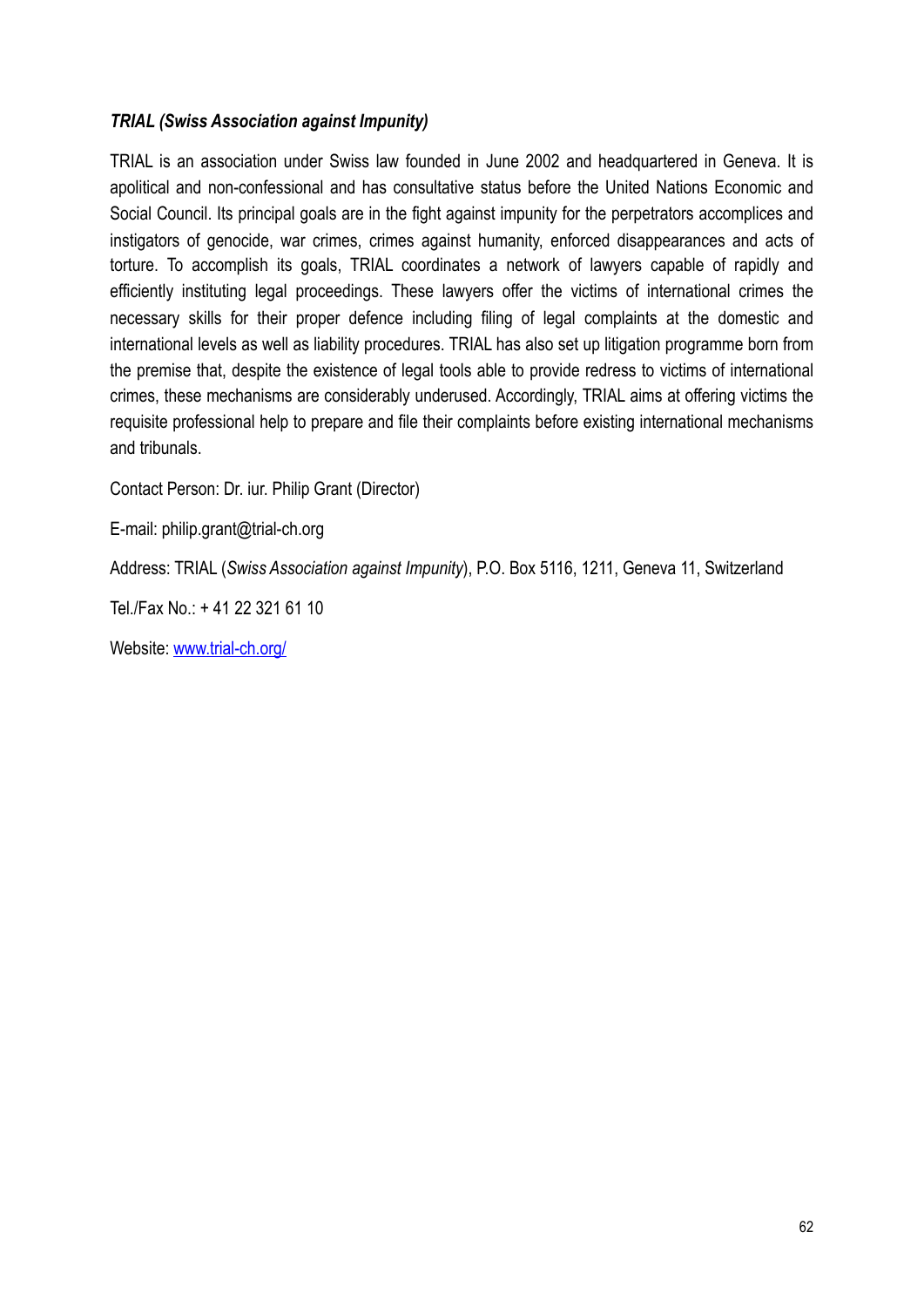# <span id="page-62-0"></span>**Annex 1 - Relevant concluding observations of the HRC to Nepal following consideration of its first periodic report (1994)**

**In March 1994 Nepal submitted its initial report (doc. CCPR/C/74/Add.2 of 10 November 1994) to the Human Rights Committee (HRC)**

**On 10 November 1994 the HRC issued its concluding observations (CCPR/C/79/Add.42).**

Of particular relevance for the associations submitting the present written information are the following comments, suggestions and recommendations:

#### **Paragraph 6**

The Committee notes that the status of the Covenant within the legal system is unclear and that the necessary steps to adopt legislative and other measures necessary to give effect to the rights recognized in the Covenant have not yet been taken. Furthermore, a significant gap exists between provisions of the Constitution and other legal norms on the one hand, and their application in practice, on the other. Accordingly, there is a need to clearly define the place of the Covenant within the Nepalese legal system to ensure that domestic law are applied in conformity with the provisions of the Covenant and that the latter can be invoked before the courts and applied by the other authorities concerned […].

#### **Paragraph 10**

The Committee is deeply concerned with the cases of summary and arbitrary executions, enforced or involuntary disappearances, torture and arbitrary or unlawful detention committed by members of the army, security or other forces during the period under review which have been brought to its attention. It deplores that those violations were not followed by proper inquiries or investigations, that the perpetrators of such acts were neither brought to justice nor punished, and that the victims or their families were not compensated. It regrets that the draft bills against torture and ill-treatment of the person as well as on the compensation of victims of torture, have not yet been adopted. Moreover, the quasi judicial authority of the Chief District Officer and the insufficient protection of the independence of the judiciary undermines the efforts aimed at preventing the occurrence of similar acts.

#### **Paragraph 12**

The Committee recommends that the legislative reforms presently under way in Nepal be expanded and intensified in order to ensure that all relevant legislation be in conformity with the Covenant. It emphasizes the need for the provisions of the Covenant to be fully incorporated into domestic law and made enforceable by domestic courts. Necessary steps should be taken to give effect to the rights recognized in the Covenant.

#### **Paragraph 14**

[...] Prison reforms now envisaged should be accelerated.